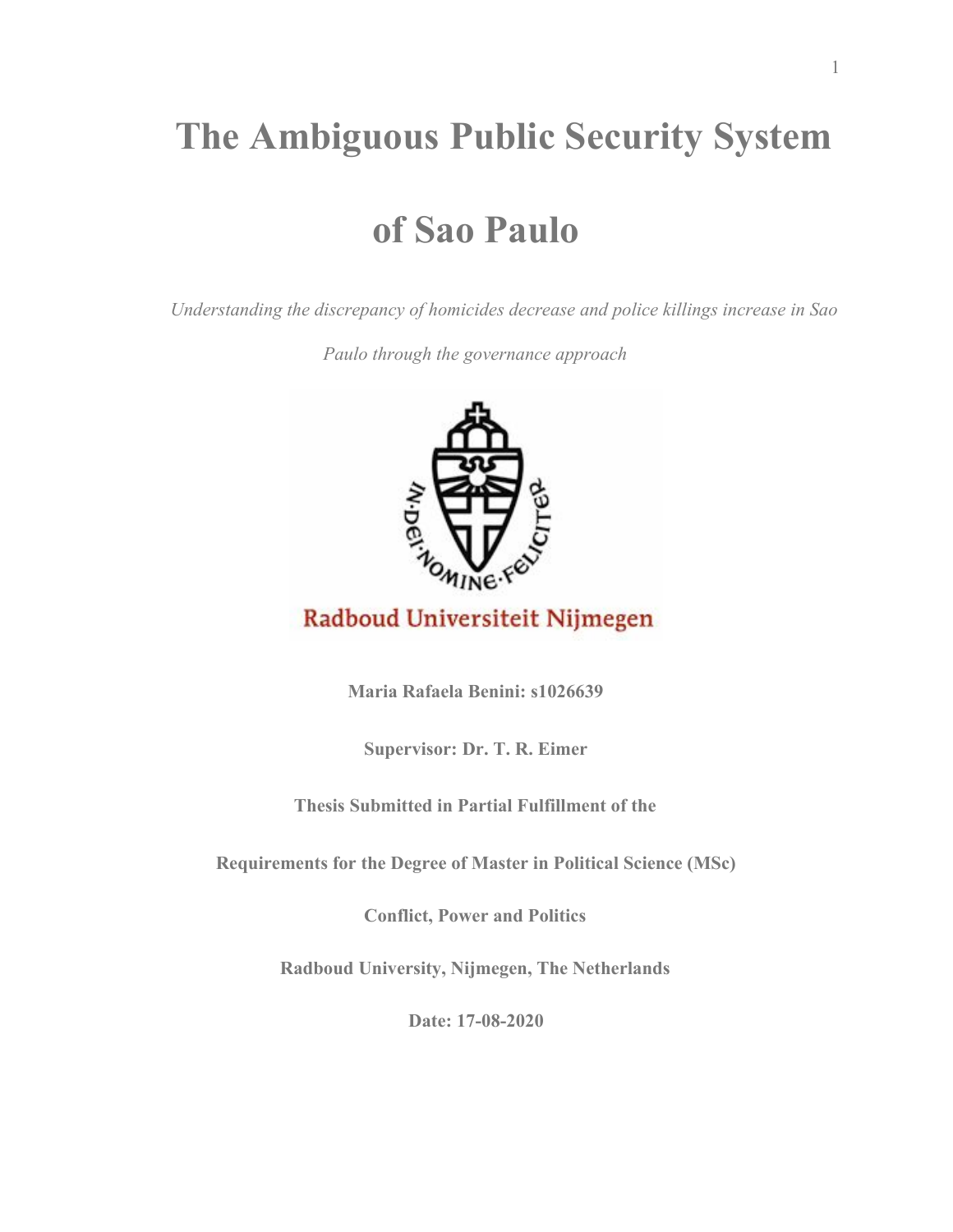## **Abstract**

Security is one of the main concerns for Brazillians' citizens and government due to the high criminality that surrounds the country. The rapid urbanization process is part of the explanation for the criminality to growth. Sao Paulo is a great example of rapid urbanization causes and consequences. From the 1960s until the 1990s the city presented an extremely high homicide rate, yet, Sao Paulo managed to develop successful public security policies to decrease it. The outcome was an abrupt homicide drop in the 2000s. On the other hand, Sao Paulo has the second most violent police forces in the country, and differently than the homicide rate, the police killings rate only increases. The governance theory encounters answers for the discrepancy between the public security system measures in Sao Paulo. While for homicides there is a common goal that the government levels and private and public jointly work and invest, for police killings there are only ruptures in the system and uncoordination among the actors.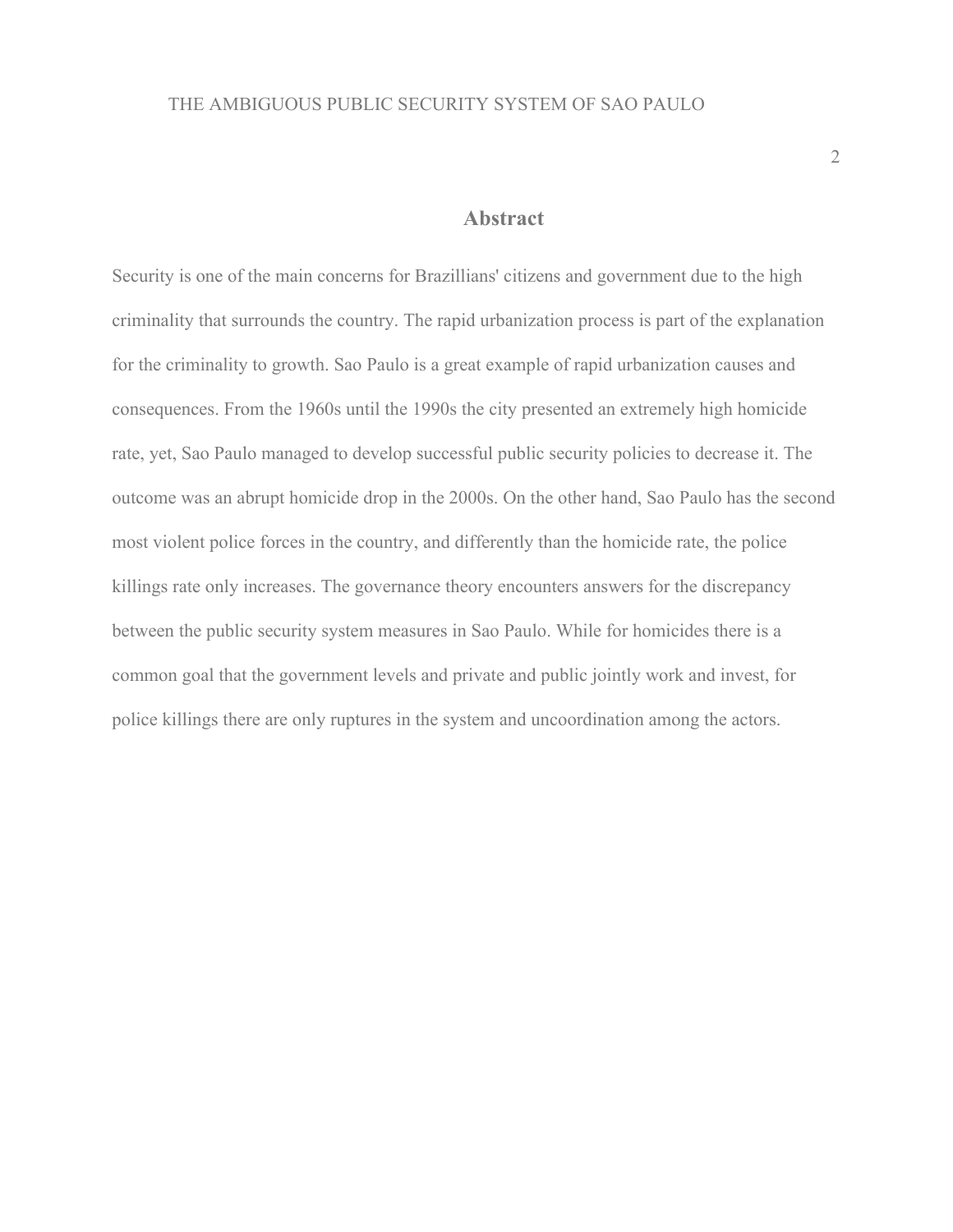# **Abbreviations**

| Infocrim: | The Criminal Information System                         |
|-----------|---------------------------------------------------------|
| FIESP:    | Federation of Industries of the State of São Paulo      |
| MP:       | Ministério Público (Prosecutor Office)                  |
| PCC:      | Primeiro Comando da Capital (First Command of the       |
|           | Capital)                                                |
| OAS:      | Organization of American States                         |
| SP:       | Sao Paulo                                               |
| SSP-SP:   | Sao Paulo Public Security Secretary                     |
| TCE:      | Tribunal de Contas do Estado (State Court of Auditors)  |
| TCU:      | Tribunal de Contas da União (Federal Court of Auditors) |
| TJ:       | Tribunal de Justiça (Justice Tribunal)                  |
| UN:       | <b>United Nations</b>                                   |
| US:       | <b>United States</b>                                    |
| WWII:     | World War II                                            |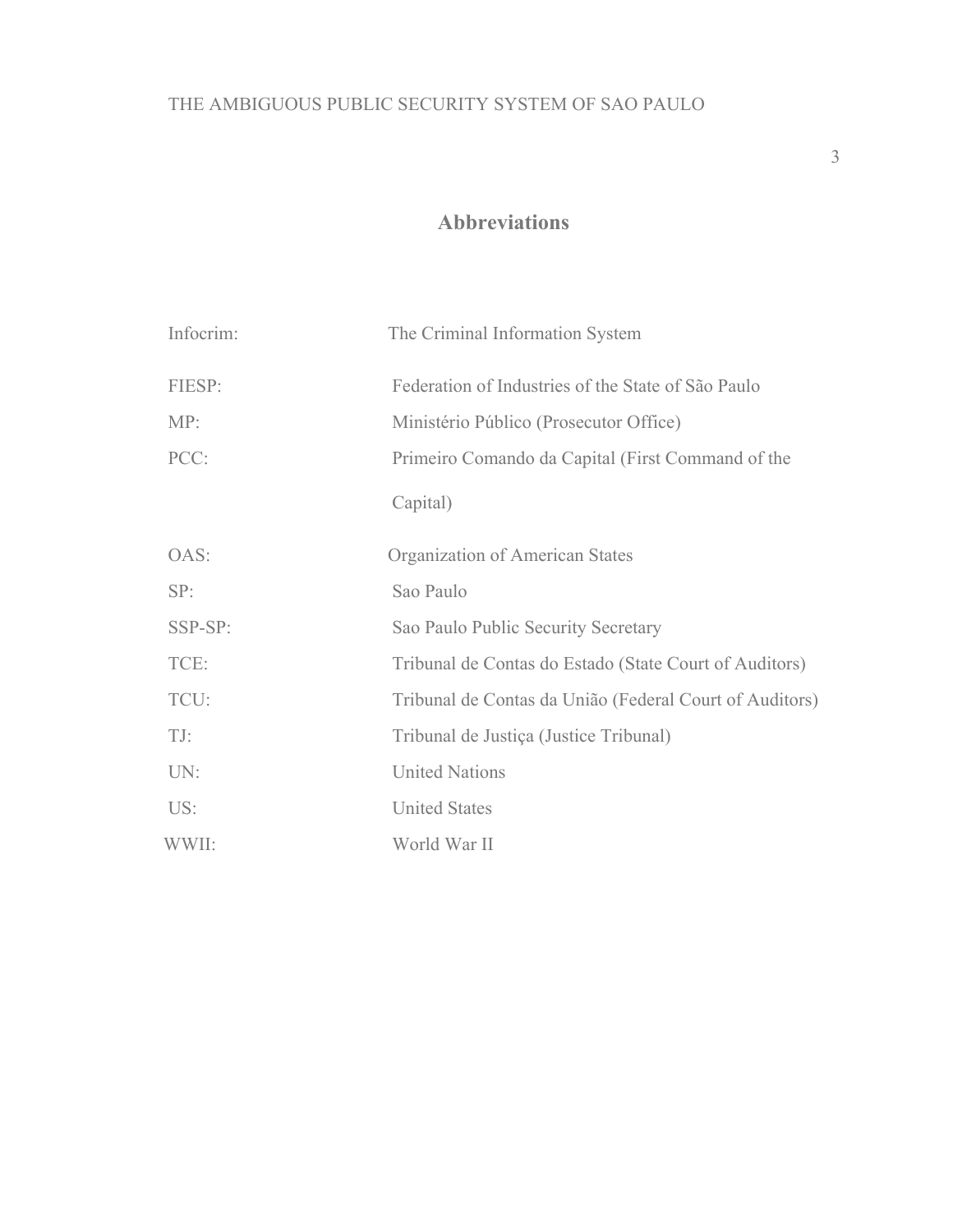4

# **Table of Contents**

| <b>Contents</b>                               |    |
|-----------------------------------------------|----|
| Abstract                                      |    |
| Abbreviations                                 |    |
| Table of Contents                             |    |
| 1. Introduction                               | 6  |
| 2. Theoretical Framework                      |    |
| Global Governance                             | 14 |
| <b>Urban Governance</b>                       | 15 |
| Brazillian Literature on Governance           | 18 |
| Multi-Level                                   | 21 |
| <b>Societal Actors</b>                        | 24 |
| <b>Governance Modes</b>                       | 30 |
| 3. Research Approach                          |    |
| Hypotheses and operationalization             | 35 |
| Case Design                                   | 39 |
| Method of Inquiry, and Description of Sources | 40 |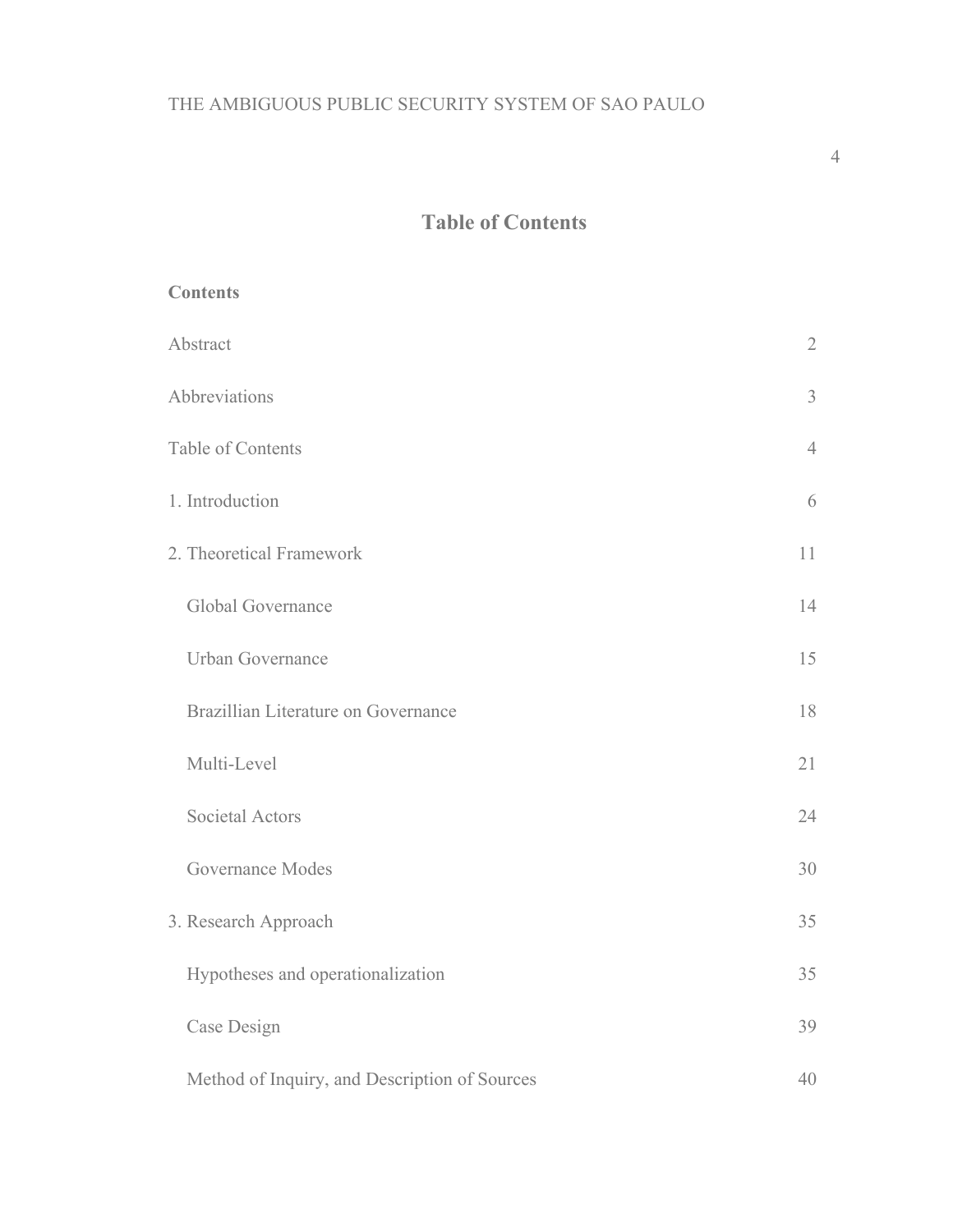| Strengths and weaknesses of the research approach | 44  |
|---------------------------------------------------|-----|
| 4. Empirical chapter                              | 46  |
| Homicides, a Historical Overview                  | 48  |
| Governance patterns                               | 51  |
| Multi-level                                       | 51  |
| <b>Public-Private Cooperation</b>                 | 60  |
| Governance Modes                                  | 66  |
| Synergies and Dysfunctionalities                  | 74  |
| Police Killings, a Historical Overview            | 80  |
| <b>Governance Patterns</b>                        | 82  |
| Multi-level                                       | 83  |
| <b>Public-Private Cooperation</b>                 | 85  |
| Governance Modes                                  | 89  |
| Synergies and Dysfunctionalities                  | 91  |
| 5. Conclusion                                     | 95  |
| Reference List                                    | 101 |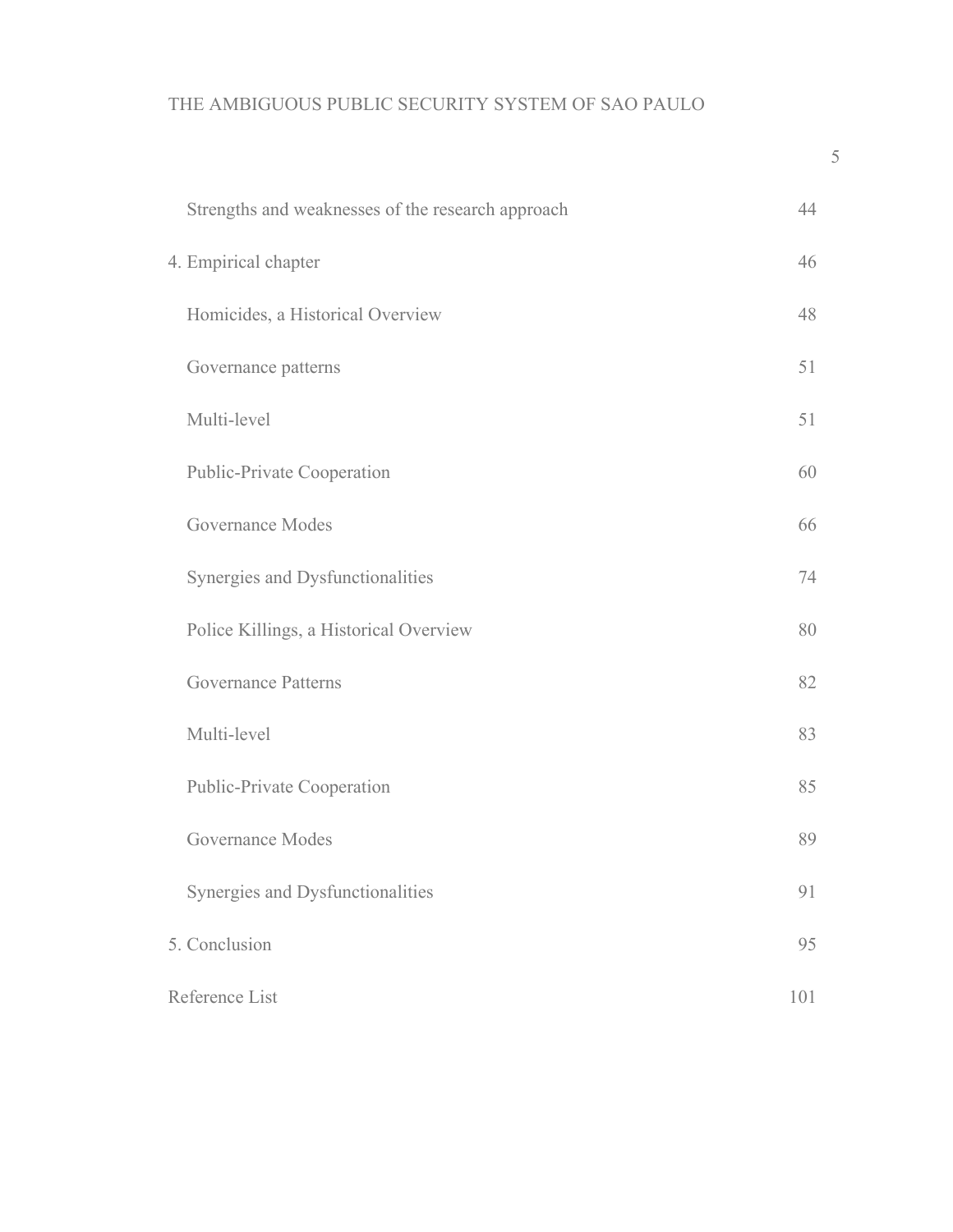## **1. Introduction**

The UN latest homicide report declared Latin America the world's most violent region. And urban violence is part of this chronic situation. The report concludes that the modernization, urbanization, and globalization of the region led to lethal urban conflicts. According to the United Nations Office on Drugs and Crime, homicides in Latin America are considered an epidemic, and so it is to Brazil. Security is one of the main concerns for the Brazilian government and citizens, and it is not surprising, in 2017 the country reached its peak of violent deaths, with more than 60,000 homicides (SSP-SP, 2019). Moreover, Brazil is where the police kills the most, but also where it dies the most. The city of Sao Paulo is a representation of this urban violent scenario. The lack of public security and coordination in Sao Paulo results in a bloody battle, which costs many lives, lives of bandits, police officers, and civilians, where the periphery is the main battlefield.

Although Sao Paulo is recognized as one of the safest capitals of the country, with the lowest homicide rate since 2015, the city has the second most violent police forces(SSP-SP, 2019). While the homicide rate in Sao Paulo is relatively low, the number of police killings is astonishingly high. In 2019, the police force was responsible for 33,1% of the total homicide, hence police officers are in charge for 1 out of 3 violent deaths in the city (SSP-SP, 2019). According to the Public Security Secretary in SP, just in 2019, the police killed 867 people, and the situation in 2020 is less promising. Only in the first five months of the year, police officers killed more than 442 people, reaching their record for the period.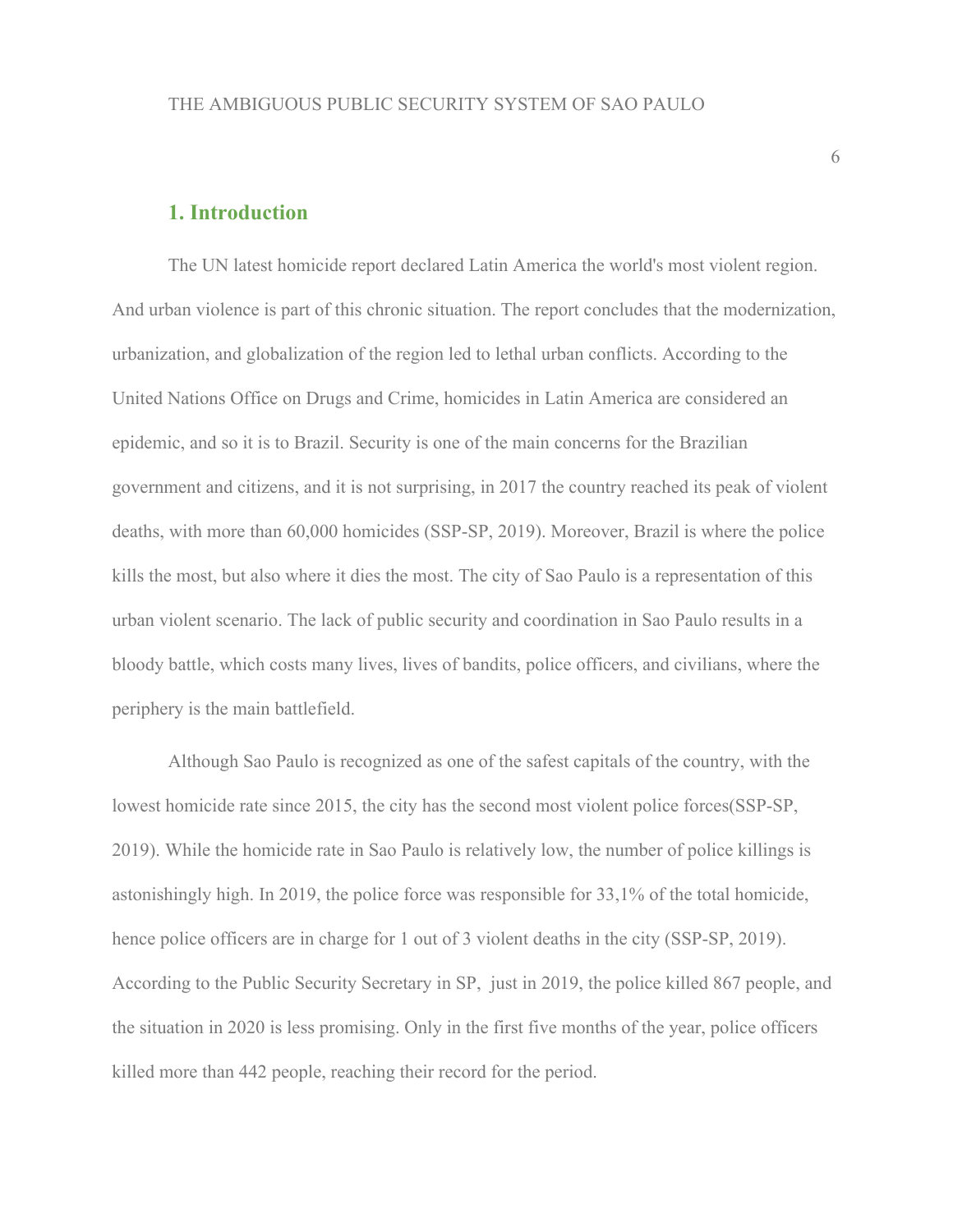The city is known as one of the 'economical capitals' of the world. Therefore, SP's private actors are extremely important and powerful. The private sector is an essential part of public security aftermath. Private and public actors are jointly involved in security projects and sponsorships. However, Sao Paulo also accommodates an unusual private actor. The rapid urbanization process in Sao Paulo led to the rise of criminality in the city (Manso, 2012, p. 39). The Primeiro Comando da Capital, PCC, is the Brazilian biggest criminal organization, and, according to Manso (2012), it is part of the causes and consequences of criminality. Whether accepted or not, the faction is recognized by scholars such as Manso (2012), Feltran (2019), as a private actor in providing (in)security for the city.

Even though Sao Paulo is a negative example of effective public policies to reduce police killings, the city is an excellent case of successful policy measures to decrease homicides. The so-called 'Atlas of Violence 2018' shows that Sao Paulo was the Brazilian state with the lowest homicide rate and the biggest reduction in the rate per 100 thousand inhabitants in 10 years. The Infocrim, the Criminal Information System that maps violence in Sao Paulo, shows that the city follows this declining pattern. According to Infocrim, the homicide rate in the capital abruptly dropped, from 51.23 to 6.1 per 100,000 inhabitants between 2000 and 2017, respectively, hence, a reduction of 88 percent<sup>1</sup>.

Therefore, the research question of this thesis is:

<sup>&</sup>lt;sup>1</sup> Infocrim is part of the SSP-SP. The statistics are presented in the SSP-SP website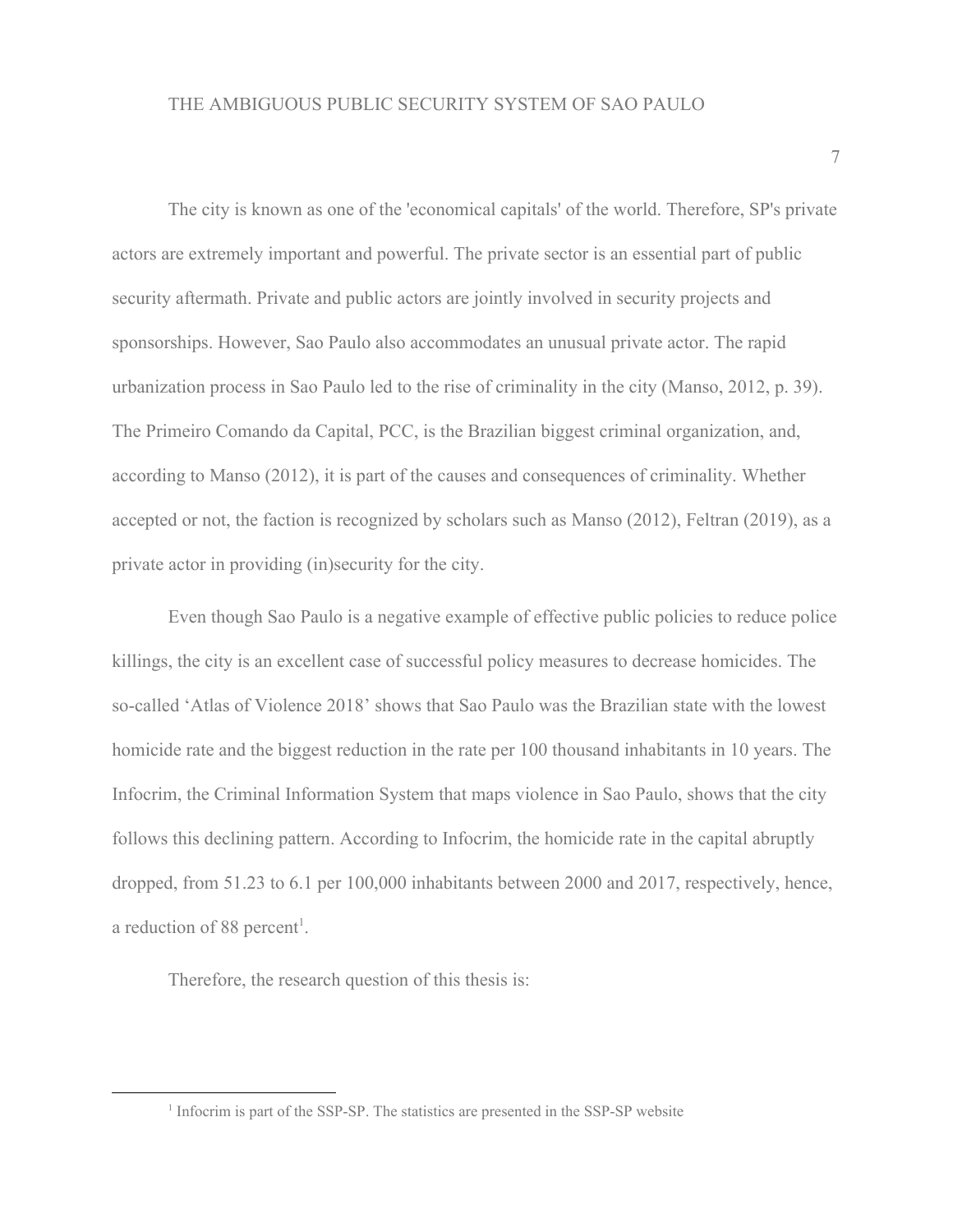How to understand the discrepancy between the decrease of homicides and the increase of police killings in Sao Paulo.

The governance theory understands the updated complexity of contemporary societies, therefore it offers useful theoretical tools for this thesis. The governance approach reflects the need for (1) non-state actors to be included in decision-making (Dias & Matos, 2012). Horizontal layers of governance understood as (2) multi-level governance, (Finnemore, 2014). And (3) the interplay between different governance modes. Therefore, these dimensions serve as a heuristic lens to understand the contrast between successful homicide prevention and the fruitless measures that meet the high rate of police killings in SP. However, the governance approach is often used in the European context, thus, the theoretical framework of this thesis also acquires insights of different governance branches, from global (OCDE focus) governance to debates on urban governance. Moreover, the thesis also includes the Brazillian literature research that makes use of this approach, and for this thesis is mainly used as a counterpoint to the European governance.

In this thesis 'public security' is understood as a public good considering Samuelson's (1954) definition of a public good, which is a non-excluded, and non-rivalry commodity. In other words, no one should be excluded from accessing this good, and there should exist no rivalry for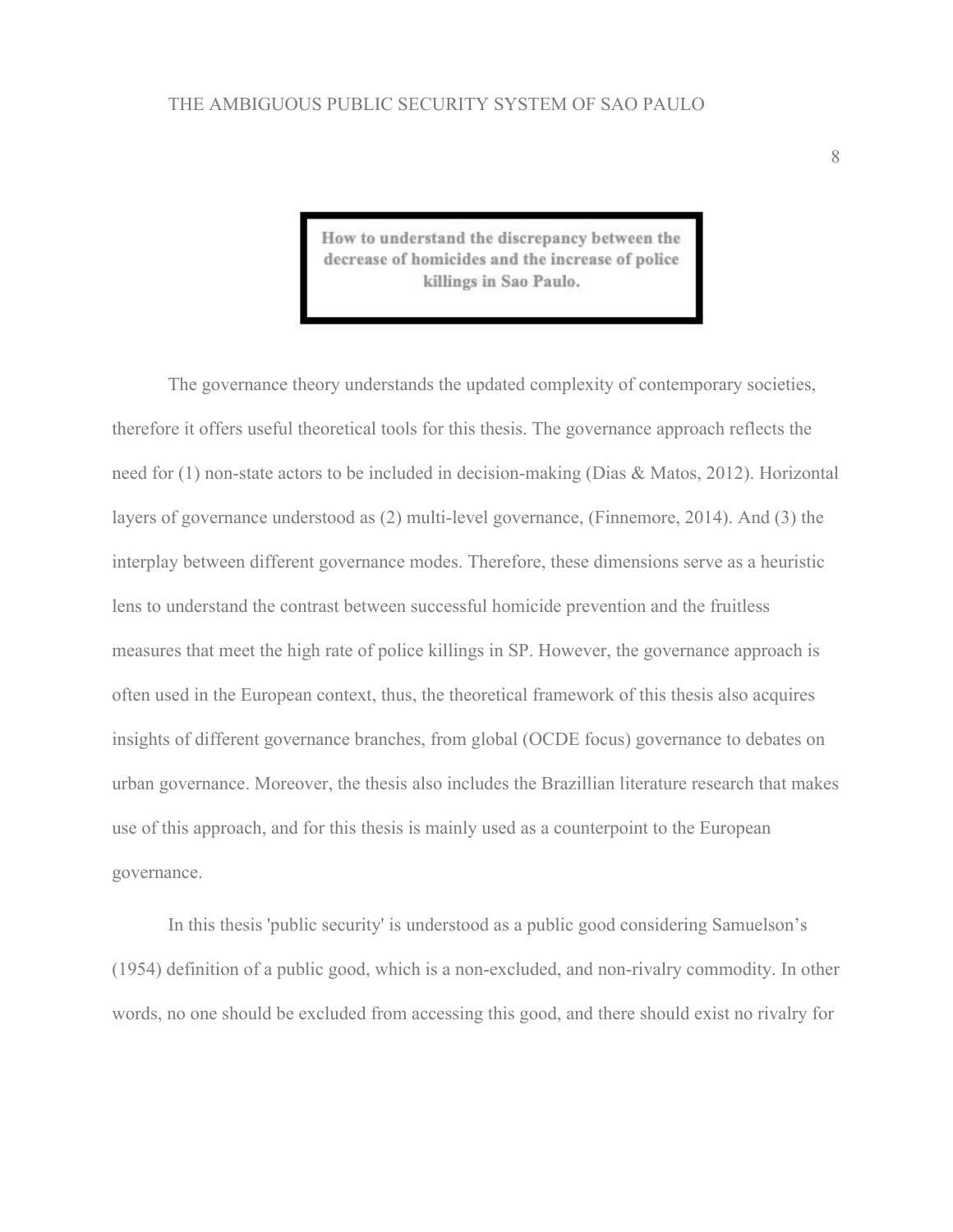it. Hence, no standard needs to be established, because the amount of public security should be provided equally everywhere to everyone.

For a long time, the provision of security had a Weberian idea that public goods were associated exclusively with the state and its monopoly of violence. More recent research shows that this Weberian archetype view is narrow. Although the operationalization of public security in Brazil is performed by police forces, which means that they are the responsible public body to apply the law and its policies with the possibility to use the force. Most public policies, politics, and programs in relation to public security do not require the use of force. Furthermore, according to the contemporary understanding of public security provision and expressed in the Brazillian constitution (1988, art. 144), security is not an exclusive role of the state, it is a shared responsibility between a broad range of actors across different government levels. Given that security as a public good is not exclusively provided by the state, the governance perspective seems to be a helpful approach to answer the research question.

Moreover, international organizations play an essential role in governance; it converges regulation of norms, and enforces compliance between actors. For instance, the understanding of the rule of law, or the application of democratic values and human rights into national policies. These elements attempt to comprehend how SP's public security is embedded in this global context, whether the international level is presented or not.

As Marco Petrelluzzi, a former secretary of the Sao Paulo's Public Security Secretary once said in an interview 2016 *"Public Security should be treated as science"*. Here I will treat it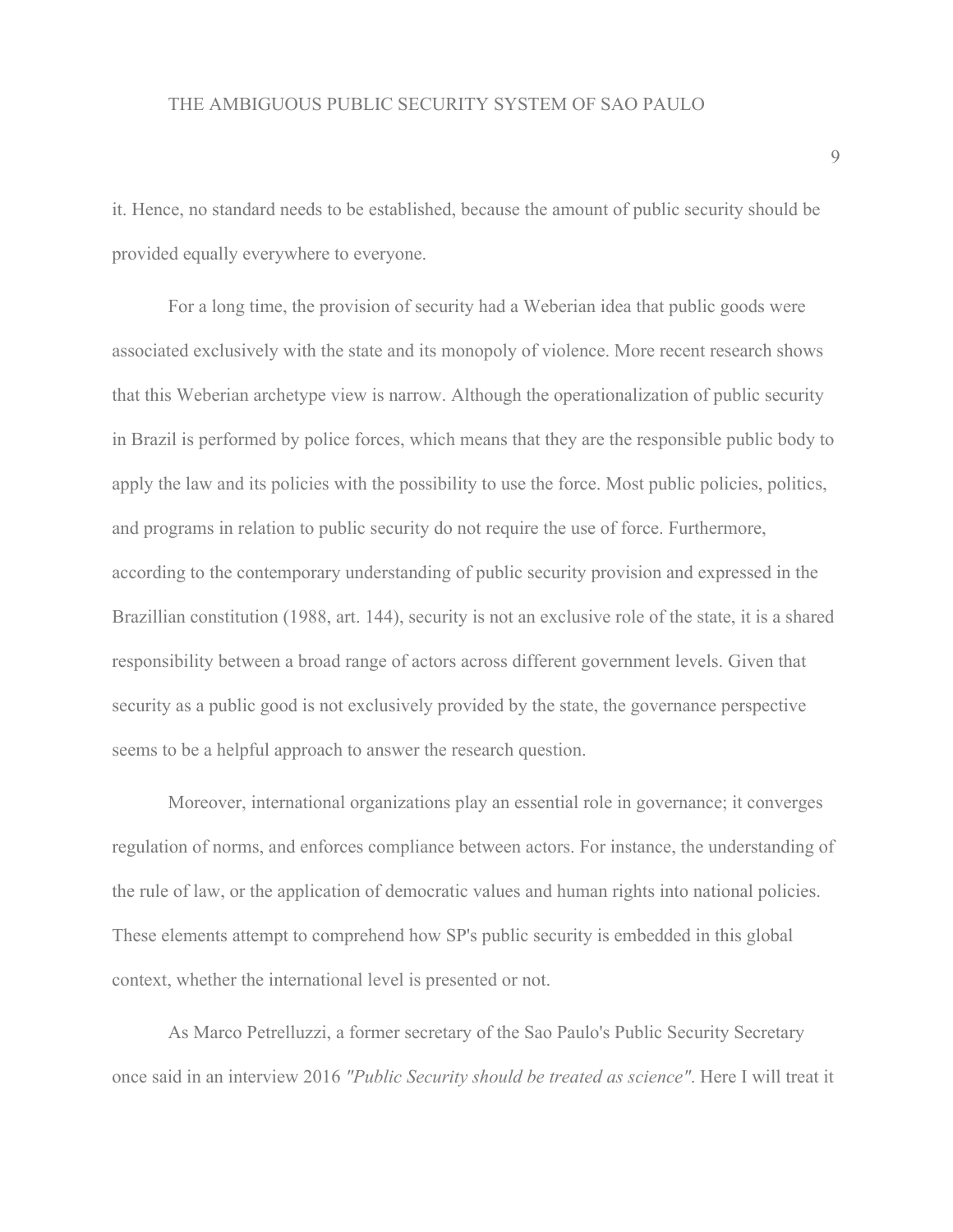as science, and give the importance needed to understand the public security system in Sao Paulo.

Finally, my contribution to the academic realm is to use the governance theory, which is mostly used in OECD countries, and apply its concepts into a global-south city. In addition, to accommodate some features of urban governance conjecture into the governance approach. Considering that urban governance deals with globalization, criminality, inequality and market expansion as correlations to governing (Ferreira & Moreira, 2000). While standard (global) governance might disregard these factors due to the focus in developed countries, not emerging ones. On the other hand, urban governance is often applied to least developed countries that lack a democratic system. Hence, my contribution to the urban governance approach, hopefully, is to merge some facets of governance into some urban governance lineaments.

The thesis is structured as follows. The next section, theoretical framework, will provide a compact literature review on governance theory. This section contains different governance branch approaches; global governance, urban governance, and Brazillian viewpoint of governance. Moreover, the theoretical chapter will present the three dimensions of governance, (a) multi-level, (b) societal actors, and (c) governance modes. The chapter three will explain the methodology and operationalization of the thesis, and will expose the hypotheses that this thesis aims to confirm or disconfirm. The fourth chapter will analyze the empirics of SP context using the three dimensions that governance theory entails. Furthermore, chapter four discusses the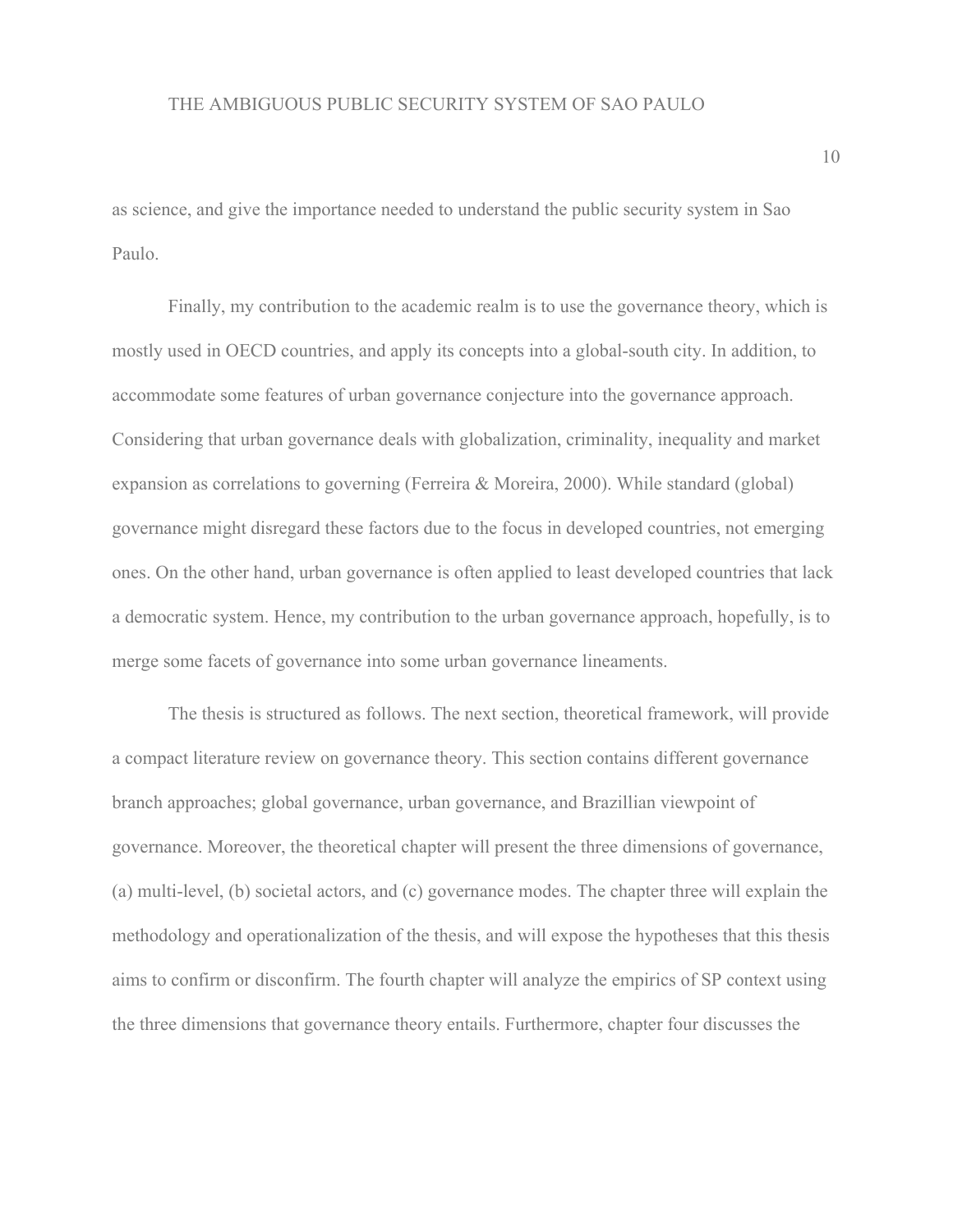hypotheses and attempts to confirm or disconfirm. The fifth chapter concludes the thesis with an overview analysis, final considerations and recommendations.

## **Chapter 2, Theoretical Framework**

#### **Literature Selection**

The theoretical framework is the structure that can brace the theory to the research study. This thesis aims to analyze the discrepancy between the high number of police killings and the low homicide rate in Sao Paulo. The theoretical framework introduces and details the governance approach and its branches that will be used. The reasoning behind using the governance approach is that it affords a complete understanding of how the provision and operation of public policies work nowadays. Therefore, these theories present a fit in the current comprehension of governing values and aims, as well as give insights into who are the main actors in implementing and supplying public good. Firstly, I will define what a public good is, to understand who is entitled to receive and who is entitled to provide, based on governance perspectives. Secondly, I will briefly mention how European governance literature contributed to the governance approach and its new understanding of public good granting.

For the context of this thesis, it appears useful to understand public security as a public good. Economists, like Buchanan (1965); Samuelson (1954) and Cornes & Sanders (1996),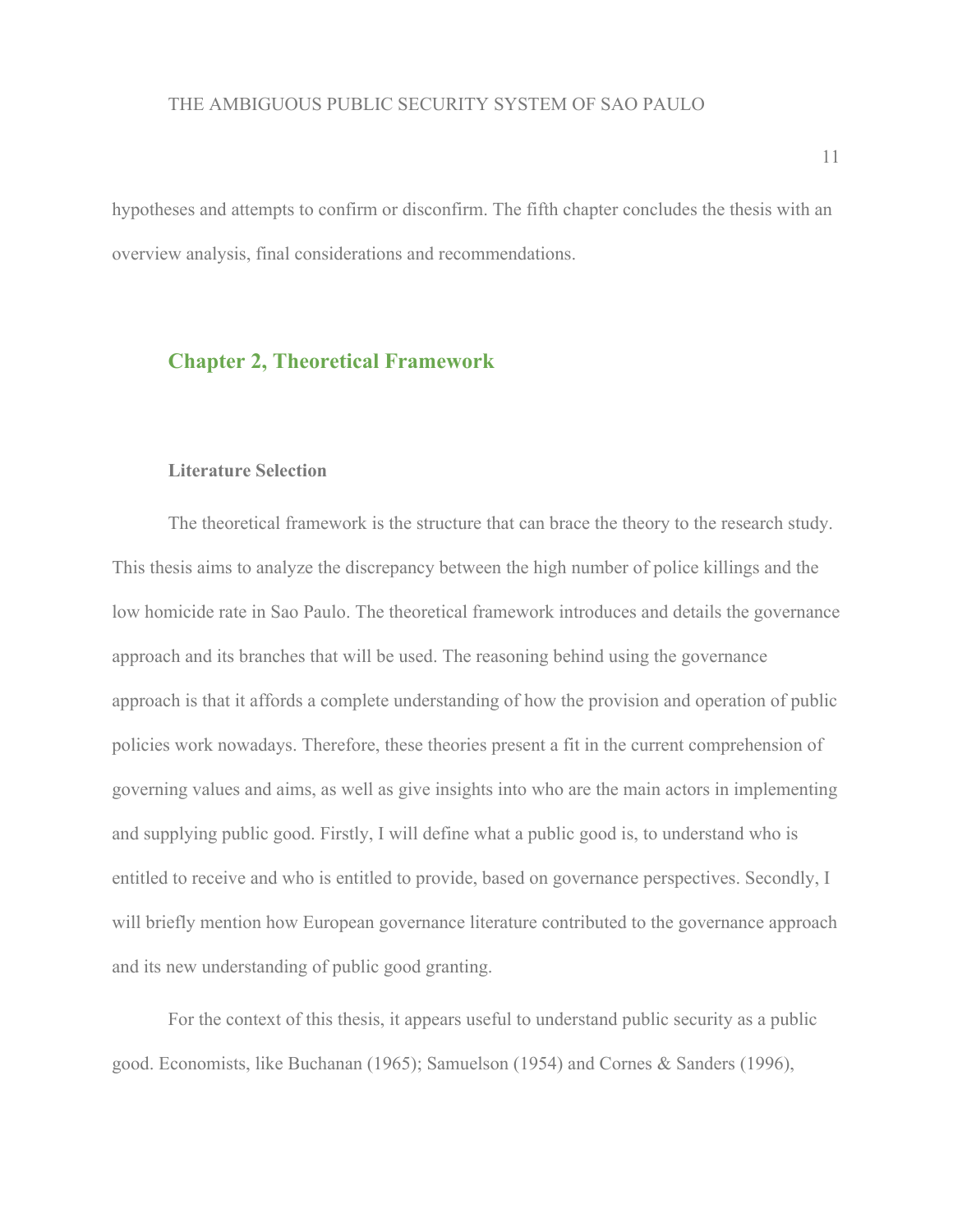defined 'good' as a rivalry/non-rivalry and excludable/non-excludable asset. Hence, a public good is a non-rivalry and non-excludable good. Non-rivalry because an individual can consume the good without affecting the amount of good for the other, and non-excludable because no individual is excluded from acquiring this good. On the contrary, private goods are excludable and rivalrous in consumption. The consumption of a private good by a person enables the possibility of the same good consumption by another person. Thus, you cannot eat the same orange that I just ate.

Until the 1990s, it was widely assumed that public goods could not be delivered by private actors, because of the free-rider problem: If everyone stands to benefit from a public good, it is individually irrational to contribute to its provision. Therefore, for a long time, political philosophers, like Hobbes, and scientists argued that public goods should be delivered exclusively by the state. However, in the 1990s, political scientists started to challenge this traditional notion and believed that public goods and policies are embedded in more complex structures. Based on the corporatist literature of the 1970s, they argued that public goods should be supplied jointly with societal actors. As a result, this came as a shift in the concept of governing: From government to governance Scharpf (1997). According to Renate Mayntz (2001, p. 1), 'governance' are modes of coordination of actors to supply public goods. In other words, the engagement of state and non-state actors in supporting common interests to produce public policies.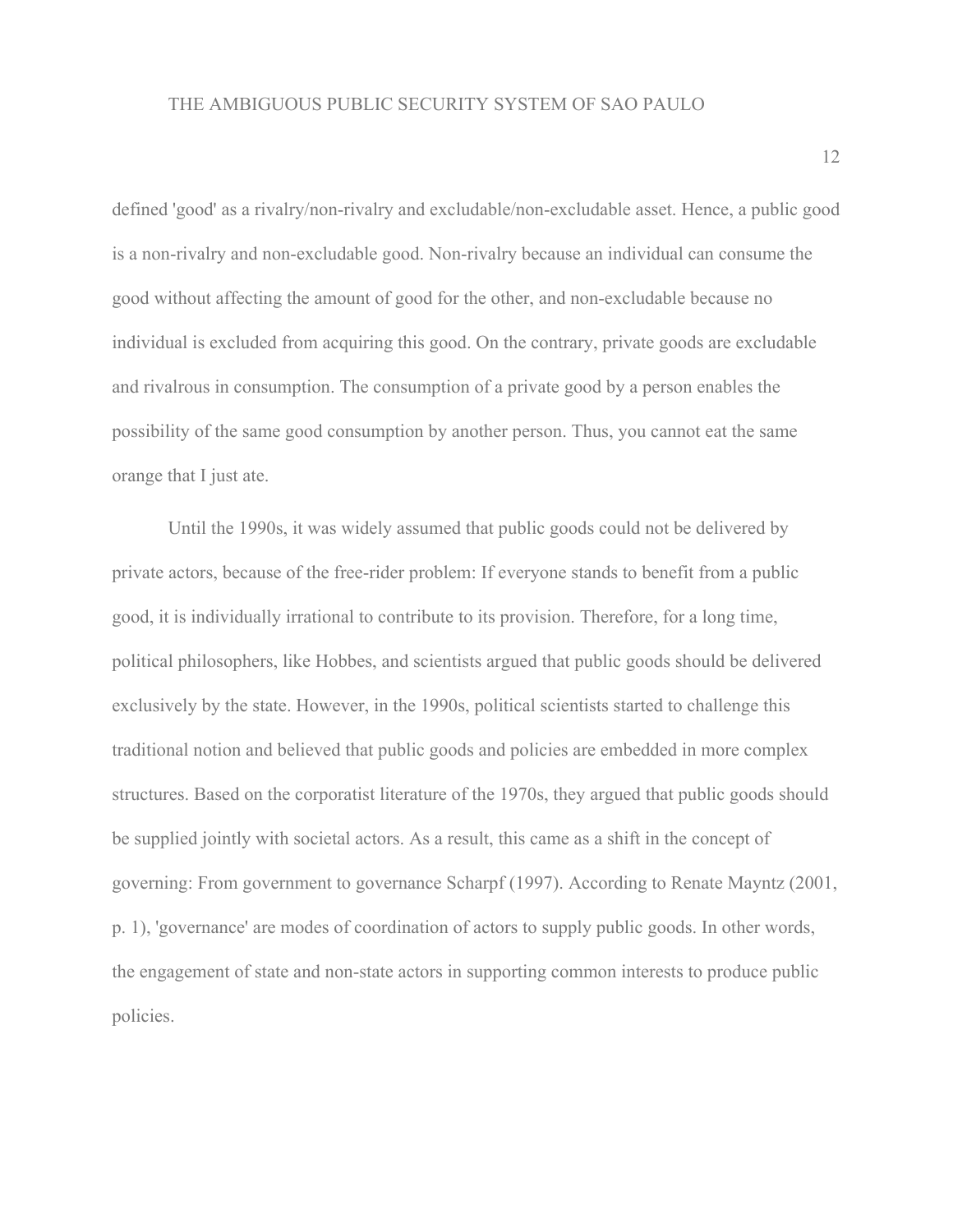The comprehension of 'governance' descends from the German notion of 'Steuerung,' steering. A terminology much used in the 70s and 80s when governance was simply considered as a synonym of governing. After WWII, the demands for public goods increased, jointly with democratic values, and the European welfare states. Yet, with globalization, and neoliberal politics, a lack of trust in the state provision of public goods occurred. Hence, many scholars started to believe that the public good provision should not necessarily be dependent on the state. Thus, it began the discussion of including other actors on this governing approach. The IR European academia was the pioneer in expressing this shift. Especially during the Europeanization process of the 90s, the governance literature explained this necessity to include other actors inside of the public administration to the national and international levels. Nevertheless, through the new European logic, 'governance' is the state and non-state actors (firms, interest groups, NGOs, IOs, and others) formulating public policies (Rhodes, 2007, p. 4).

The public good in vogue in this thesis is public security. Since the earliest writings available, security is perceived as a public good and should be provided as such (Baldwin, (1997); Engerer, (2011); Krahmann, (2003). According to European governance, new actors are inside of the governing logic. Posterior the European governance notion, other branches of the approach started to appear. Because the governance approach was very much European centralized, these new branches began to include new variables and take into account other cultures. The following subsections give a short overview of these branches which are important for this thesis; global governance, urban governance, and the Brazilian discourse on governance.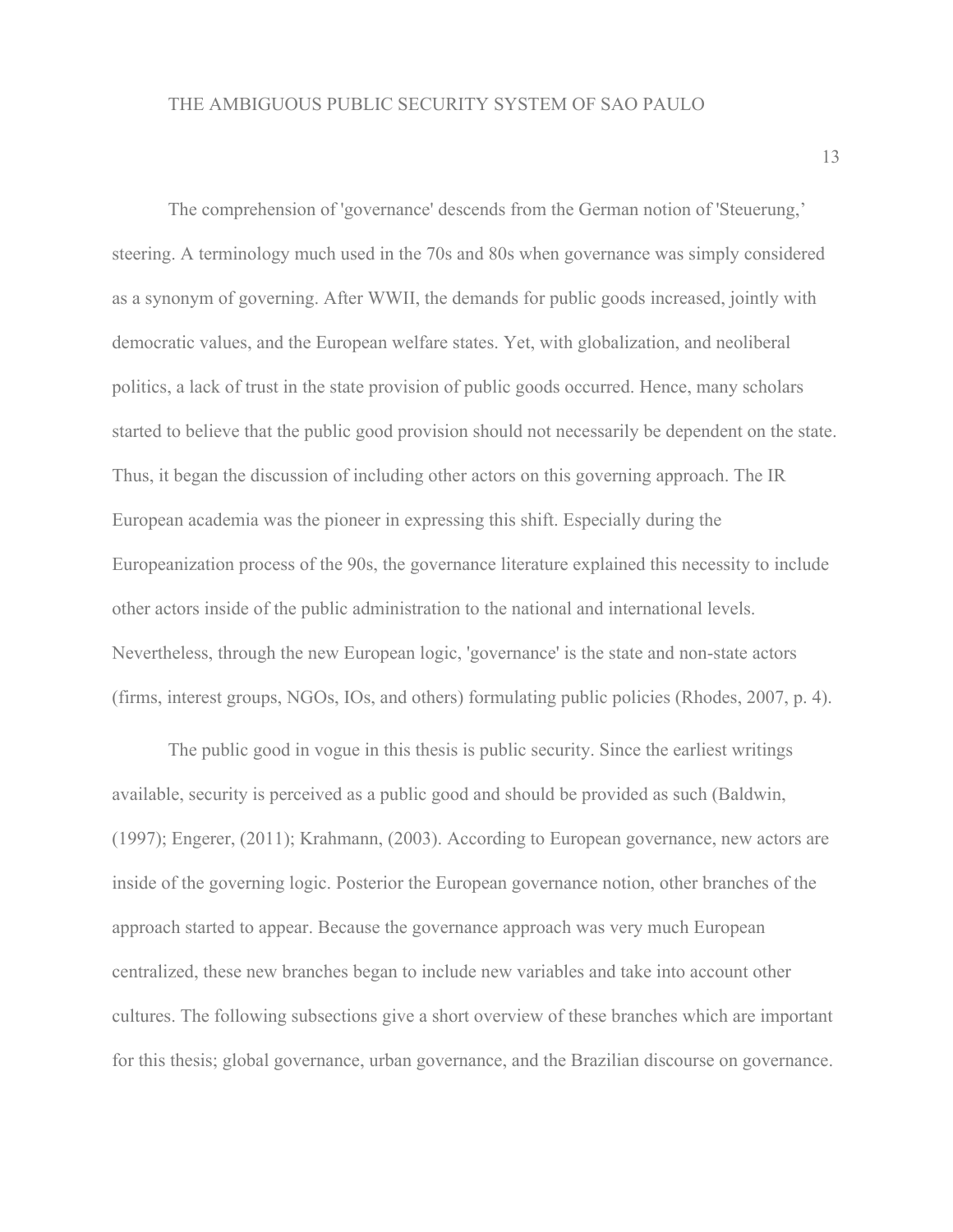#### 2.1.1 Global governance

The inner transformation of the concept of governance is the segregation between the product (governance) and the producer (government) (Rosenau 1969). Global governance addresses states (national and transnational), and also societal actors, which include individuals. The individual agency to the steering is distinctive. Especially regarding the Westphalian sovereignty notion, in which the actors of regulation, public policy financing, and implementation were states only. Therefore, global governance is mainly defined by the necessity to broaden the scope of collaboration among governmental and non-governmental actors, due to the complex and international society that globalization produced (Finnemore, 2014).

Global governance assumed a weakening pattern in the authority of the state vis a vis the market forces, considering political and economic matters (nationally and internationally). Consequently, the states continue to have a central role. Yet, a global diverse range of actors were required to participate in implementing and enforcing the rules and regulations to strengthen governance (Krahmann, 2003). Hence, international institutions have a new role in the current world, not only as monitoring organs, but also regulatory actors and authority bodies. They are the central actors to bring common interests among governments together, and to raise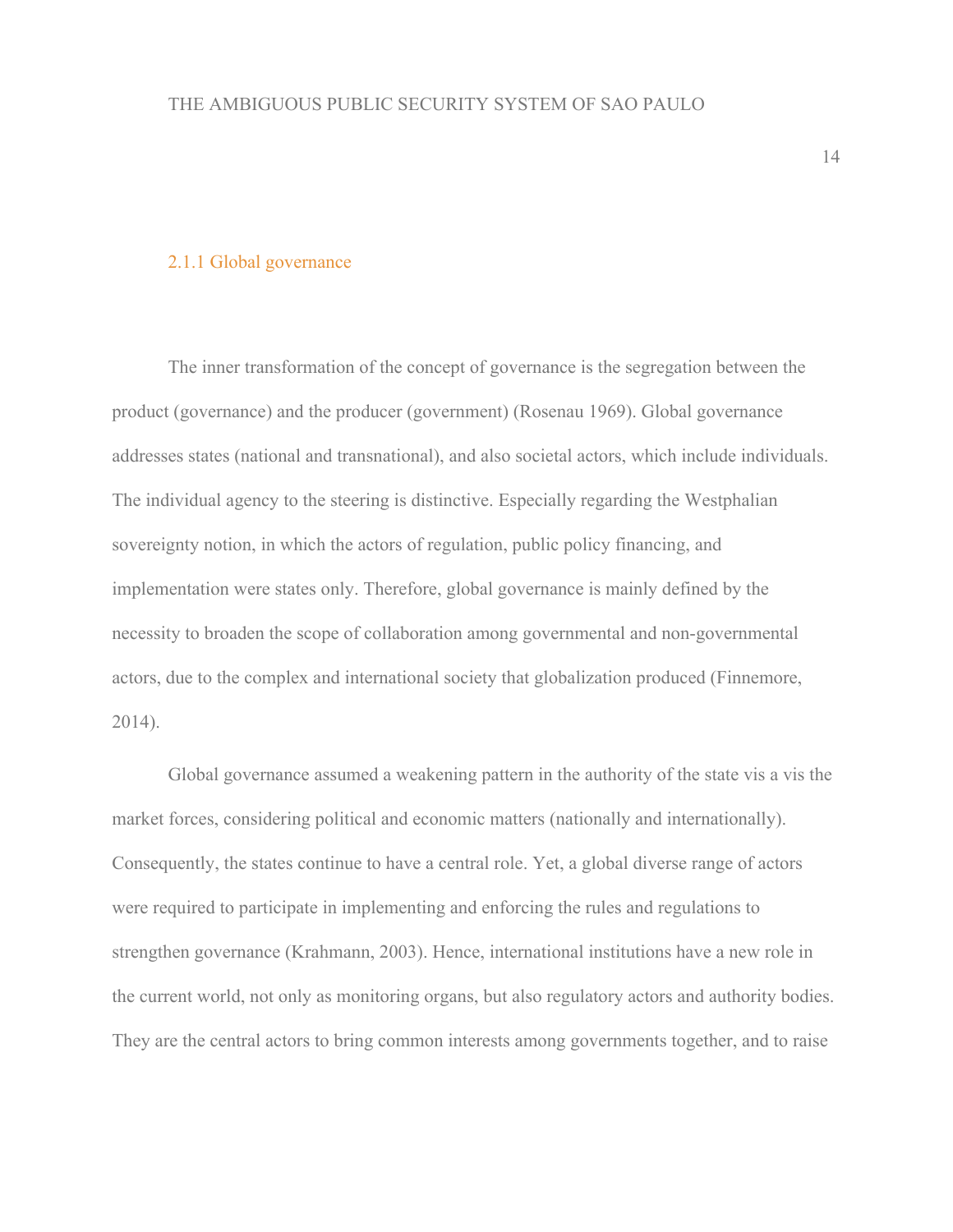universal ideals<sup>2</sup>. The UN is the most prominent example of a robust IOs. Since the 90s, the UN began to assimilate social development and equality into the public security perception, increasing human rights values, and the idea of the rule of law (Zurn, 2018). The rule of law stems precisely from the principle of governance, which embraces the fact that all entities are accountable for its laws and actions, strengthening the view of equality, security, and transparency, thus bringing the new actors, which the governance perspective expressed, into global norms and regulations.

This new paradigm presented by the UN (and other IOs like  $OAS<sup>3</sup>$ ) was contrary to some historical vision in Latin America. The diffusion of the normative governance perspective led to substantial changes in the politicy, politics and policy arrangements of Latin American states that traditionally strongly rely on state intervention<sup>4</sup>.

#### 2.1.2 Urban governance

Urban governance is another branch of governance theory that consists of the basic premises of the governance itself, so the engagement of different actors in policies. Yet, this approach includes a key variable, urbanization. Then, urban governance recognizes the consequences of rapid urbanization on governance. Urbanization, therefore, may result in social

<sup>2</sup> Especially considering European Union authority over european countries. *See more in Grande & Pauly, 2007.*

<sup>3</sup> Organization of American States. That also introduced the *American Declaration of the Rights and Duties of Man*, important human rights regulations.

<sup>4</sup> See more about polity, and policy in Treib, O., Bähr, H., & Falkner, G. (2007)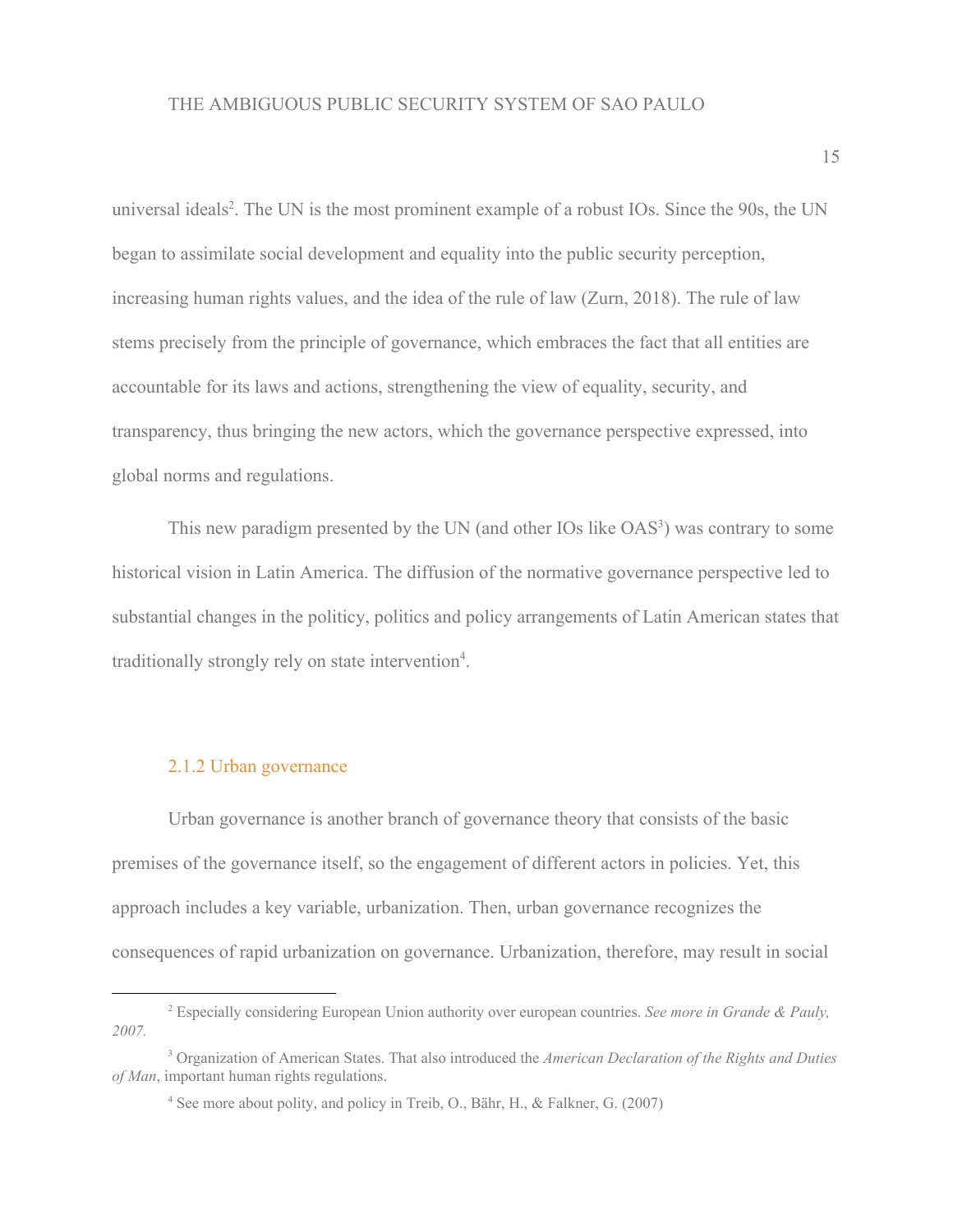and economic inequality, poverty, power relations, labor market, and the (lack of) government capacity, (Marques, 2013, p. 30). The urban governance literature is often used to refer to the global-south countries. Additionally, the theory also discusses the relationship between urbanization and the developmental goals imposed by IOs and global north countries, to global-south countries. Hence, it understands that this rapid urbanization and its outcomes produce different empirical considerations to the actors when dealing with public security. For instance, unlike western countries, the urban area is extremely less homogenous. Therefore, actors need to conceive more diversity when producing public policies.

Consequently, urban governance mostly resides in the government level (federal, regional, and local) jointly with influential stakeholders to develop developmental goals and urbanization problem-solving policies, (Marques, 2013, p. 28). Those actors are responsible for deciding the rules and regulations that manage and finance urban areas. Thus, the cooperation between governments and private companies in the urban governance approach is crucial. Considering that privatization is often the strategy adopted to reach urbanization and developmental goals, private actors are compelling when deciding on urban security policies, (Nasser et. al., 2019, p. 206). Still, under the urban governance umbrella, the literature shows that to enhance social contact, urbanization creates public places. However, it also generates structural and social disorganization in global-south cities, distancing individuals belonging to different social groups, creating a social gap, which affects how actors are perceived, and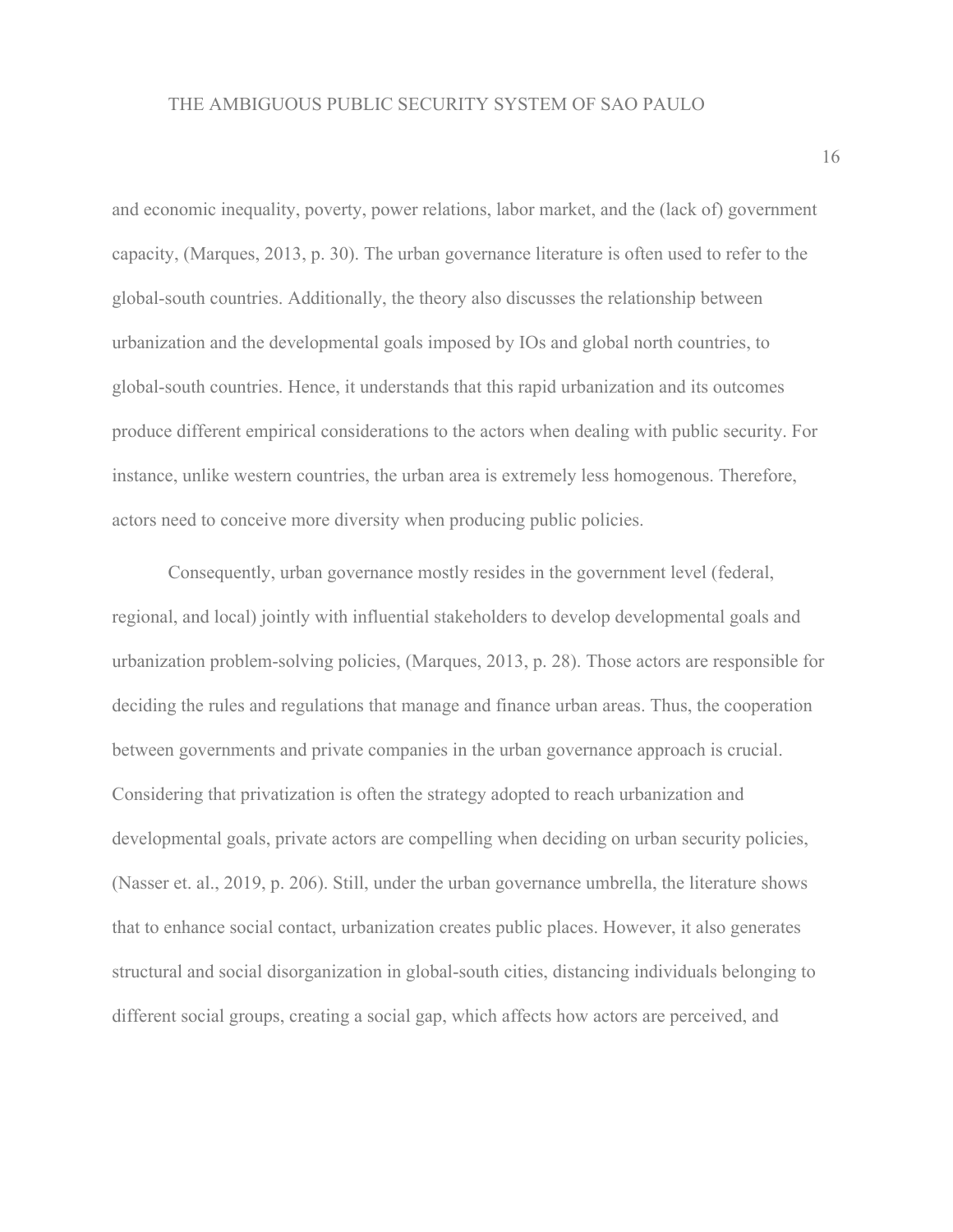security is provided (Szabó & Risso, 2019, p. 52.) Börzel and Risse (2016) explain better this in the next subsection.

#### **Limited statehood governance**

Börzel & Risse (2010, 2016) bring global and urban governance together, creating the idea of 'limited statehood areas,' which also contributes considerably to this thesis. The authors define these 'limited statehood areas' as regions of the country where the state does not have a monopoly of violence (Börzel & Risse 2016, p. 153). Thus, there is a huge lack of violence control. Or areas where there is limited capacity to enforce the law or binding rules. Besides, they conclude that, where there is an area that governance does not reach, it generates grounds for other actors to get involved in the provision of public goods, (Börzel & Risse 2016, p. 153).

Therefore, with the urbanization view that social disorder and rapid urbanization might affect the provision of public security in peripheral areas, the authors explain that this generates criminal actors' opportunism in draining this fertile soil. Thus, they provide security for the peripheric population in exchange for compliance, money, or silence. This is what Börzel and Risse call 'group-based trust in areas of limited statehood', when the state is absent in those areas, groups with the potential to provide what is lacking arise as actors<sup>5</sup>. Churches are also examples

<sup>&</sup>lt;sup>5</sup> Yet, these actors might not always be legal and willing to cooperate with other types of governance actors.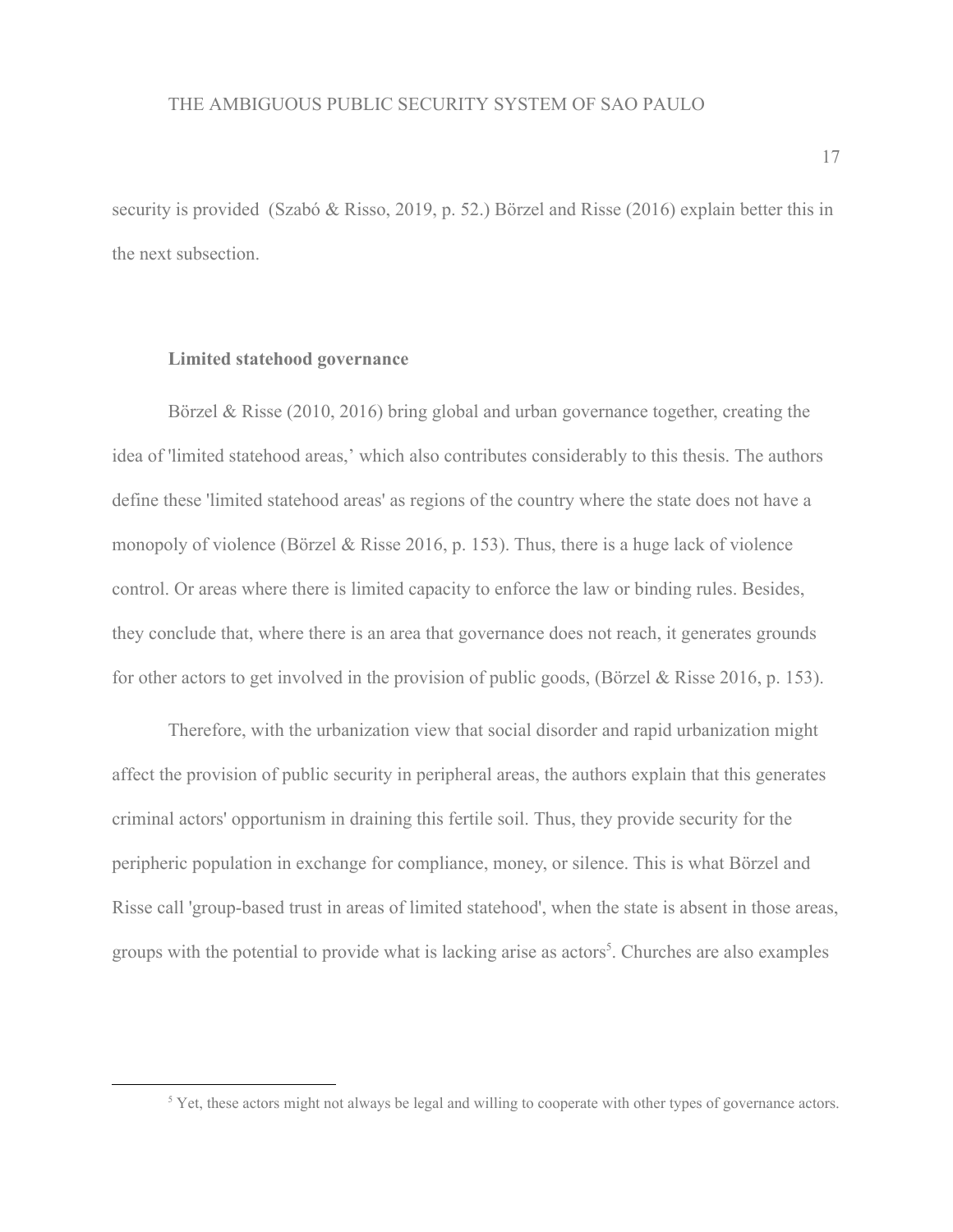of group-based trust. They create a strong social bond, which generates an actor's power of demanding social policies, or accountabilities, (Börzel & Risse 2016, p. 153).

Following the trust group-based concept, according to the authors, the logic is to produce trust among the group, yet, prone to build this trust exclusively between this specific group. They are especially taking into account that these 'group-based trust' actors are likely to be illegal ones providing (in)security, which is the case of criminal actors. Therefore, this logic discourages cooperation with others, which discredits governance—considering that the very basic premise of governance is the cooperation between groups. Nevertheless, the perspective of limited statehood areas brings helpful elements to analyze the homicides discrepancy that this thesis concerns. For instance, the inclusion of different actors that many 'traditional' governance approaches disregard, like criminal actors. Or, the idea that governance might not reach all the areas of the city homogeneously. These matters will be further discussed in the empirical part.

#### 2.1.4 Brazilian research literature on governance

The Brazilian examination on governance entails pieces of elements from all the governance approaches described above and includes empirical foundations to it. To begin with, some historical conceptualization will be offered. With the re-democratization<sup> $6$ </sup> by the early 90s,

<sup>6</sup> Brazil was a democratic country from 1946 to 1964. In 1964 a military coup d'etat disrupted democracy for 20 years, until 1985. A new democratic constitution was proclaimed in 1988.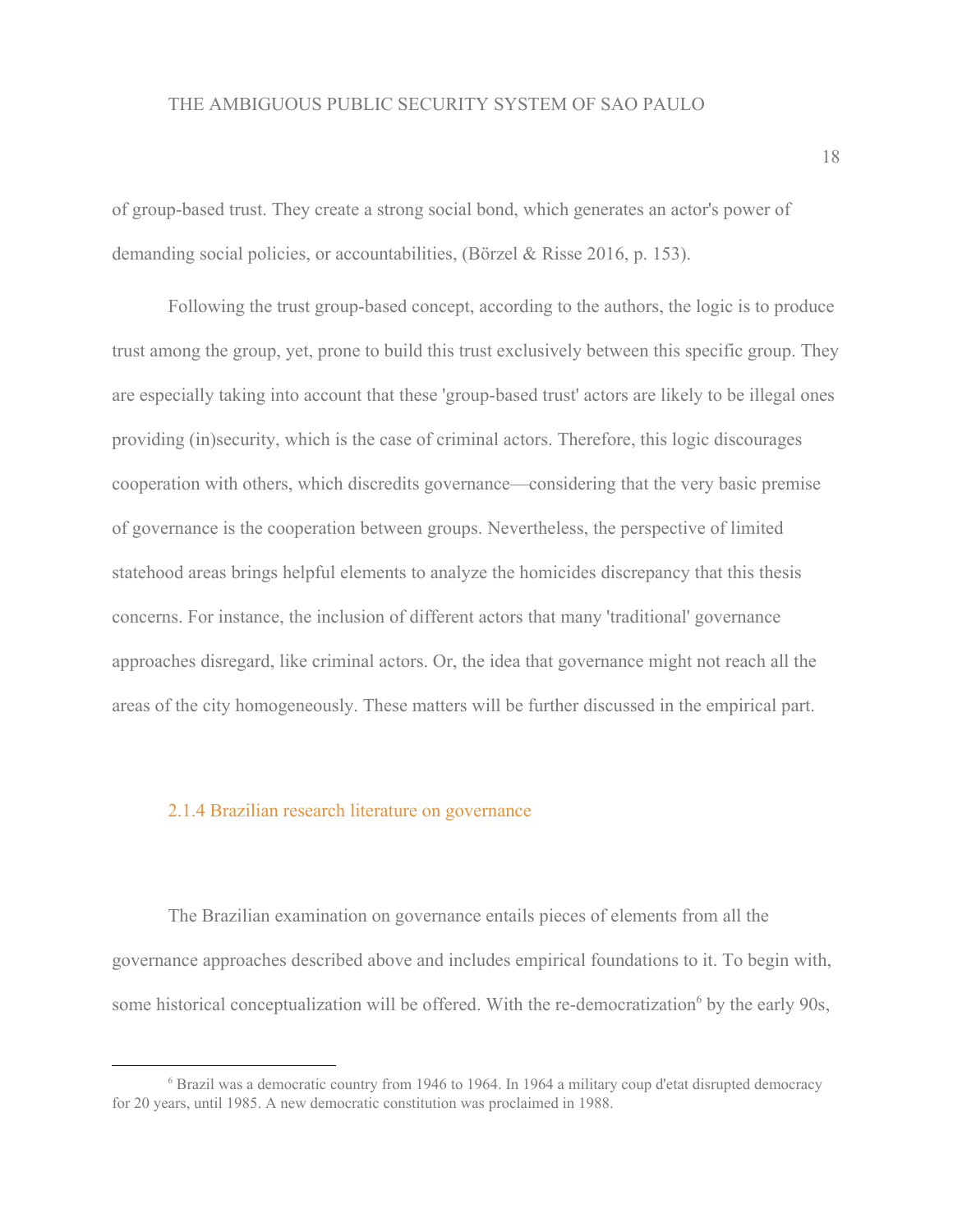the Brazilian model of public provision came with the European model of governance (Bresser, 2008). This model consists of a more autonomous public administration, accountability premises, and social participation. Thus, governance is positively perceived as a democratic promoter of good values (Pires, 2016). Moreover, the incorporation of non-state actors in the public steering contributed to a fertile soil for private actors to engage in the provision of public goods. "More accountability from municipal governments concerning social policies and the demands of their citizens; the acknowledgment of social rights for all citizens; opening channels for broad civic participation by society". (Santos & Souza 2017, p. 88)

On the other hand, there exists a position under the governance approach which explains the necessity of developing new institutions and inserting new actors into the provision of public goods, due to a state inefficiency, (Marques 2013). This was acknowledged by society and embraced in Brazil. Yet, throughout the years, scholars also refer to the possibility that governance may be dysfunctional or even produce "public bads". In the country where most of the political (legal and illegal) financing comes from private companies, the public, and private coalition may lead to a large scale of public urban construction projects, and corruption and poor social policies are the possible "public bads" outcomes (Marques 2013).

Therefore, there is also a negative perception of the governance approach in the Brazillian literature. For this thesis, this specific Brazillian perception will serve as a counterpoint to the standard (european) view of the governance approach. A frequent Brazillian literature criticism is the transnationalization of security under the logic of governance.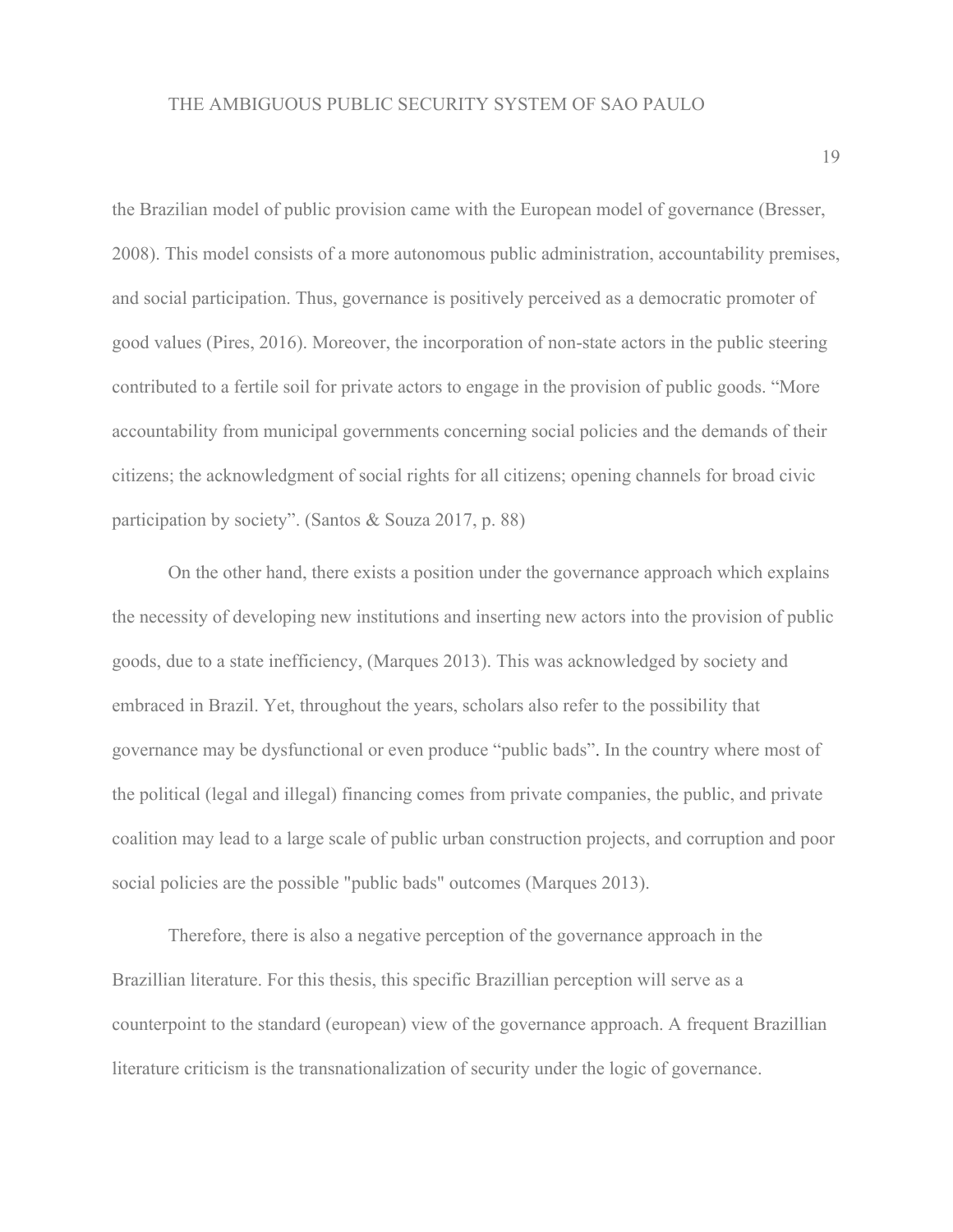According to Abrahamsen (2016), this transnationalization of security is simply the continuation of developmental practices matured by developed countries. In other words, the perpetuation of liberal and global-north power-dimension system, which disregards national context. Brazillian authors, such as Sassen (2006), warns about a contemporary paradox which is the association of security to development, and that governance tends to do. Hence, while in the European understanding of governance, based on liberal ideas, the inclusion of private actors are mainly positive, the Brazillian comprehension is rather less optimistic.

Concluding this section, there are some core governance elements and actors important for this thesis. This new (European) Governance model created a realm of governances. Global governance is one of its offsprings, in which some norms of public security were created by international (global) actors and implemented in national governments. Moreover, other branches of governance literature aimed to understand this new model of governance taking into account cultural, historical, and background differences. Therefore, governance literature explains that non-state actors now also provide, decide, and supply for public security. Brazilian scholars understand that the new governance logic provoked structural change on security provision politics and policies, and especially in accountability rules.

Finally, there are three basic concepts: 1) Governance takes place simultaneously at several levels, 2) Governance entails the cooperation of a broad range of state and non-state actors, 3) These governance actors use different modes to arrange their cooperation and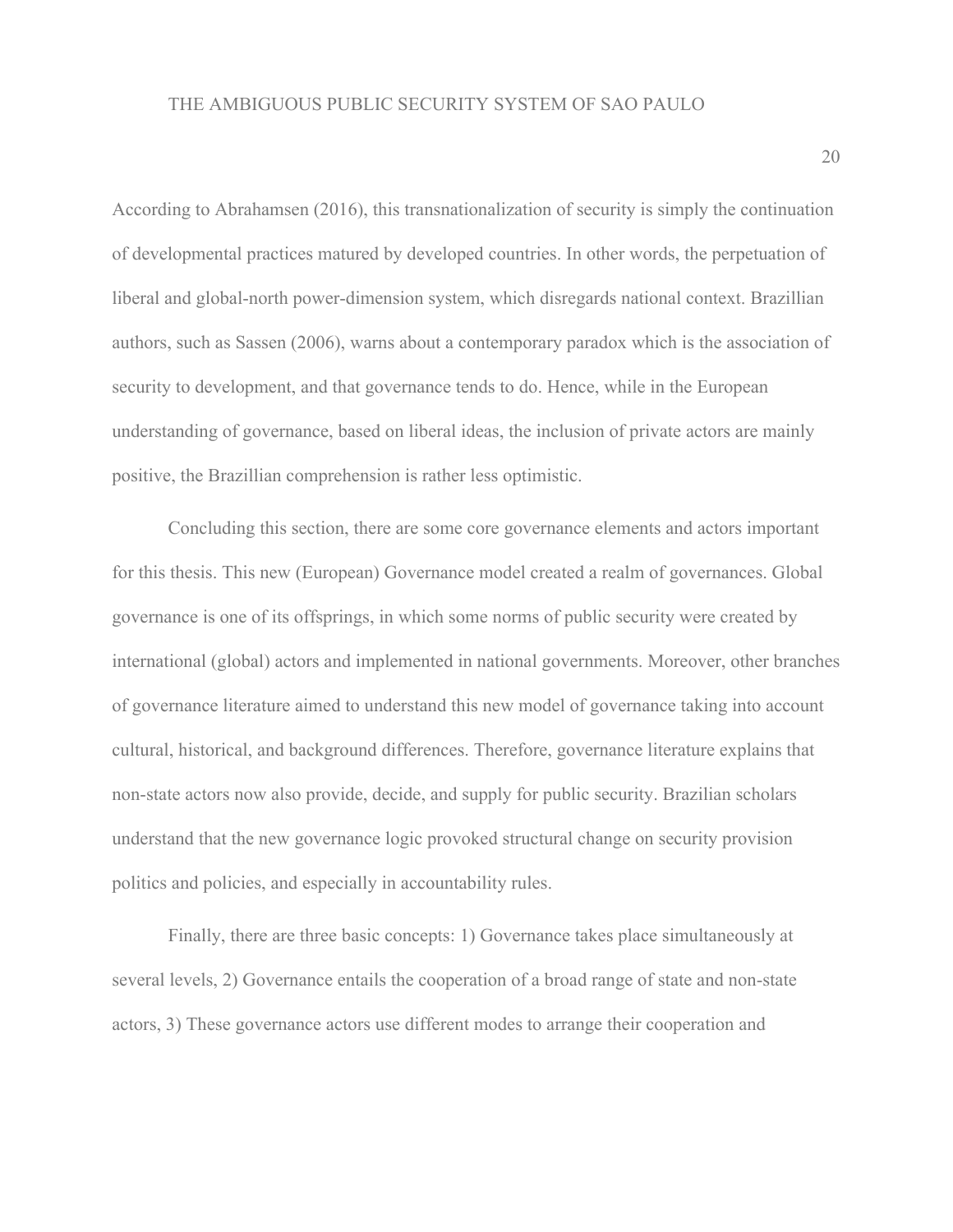resources. This thesis brings these different kinds of governance literature together to compose a foundation for this work.

## **2.2 Multi-level governance.**

As it was mentioned before in this chapter, the disintegration of the traditional view of the state occurred and disassembled the unitary sovereignty model. As a result, the governance level became a central matter for governance scholars to understand<sup>7</sup>. The term "multi-level" governance" was firstly designed to explain the different levels that European governments were then tied in with the European Union.

First of all, European academia presumed that the delegation of national competences had to be divided into higher and lower levels of the government, producing an infusion of national levels. Bache and Flinders (2004) found that the state maintained its power to control policy. European scholars argue that multi-level governance achieves its policy aims more effectively, (Bache & Flinders, 2004). Yet, they still conclude that multi-level decentralize the power of the state. Then, what the government produces is a room for negotiation rather than continuing with its solid hierarchization. The national-level delegations now have the power of bargaining and autonomy, (Peters & Pierre 2014, p. 27). However, it does not stop there, and the international level is also inside of the blend. This is especially the case when discussing the European Union,

 $\frac{7}{2}$  See more in earlier section(2.1).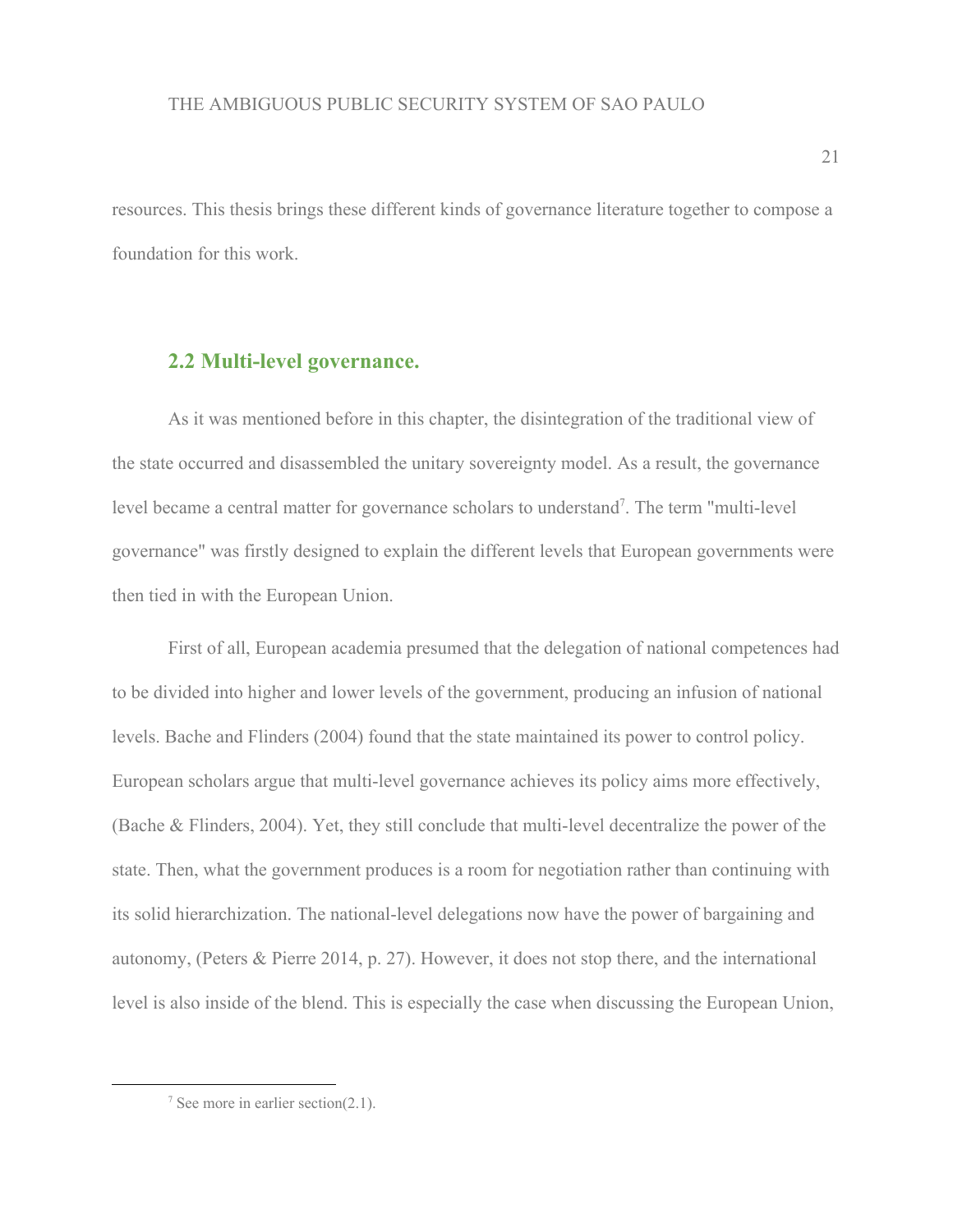(Peters & Pierre 2014, p. 122). European governance scholars explain the European model is a result of state decentralization, the supranational and intergovernmental authorization power inside of the European Union are examples of it. They are nested into the government of several territories are examples of it<sup>8</sup>.

The global governance literature universalizes the vision that there is indeed a state decentralization. However, also a unification of countries by norms, regulations, and treaties<sup>9</sup>. Therefore, not only are European states embedded in the transnationalization of norms, but it is a general pattern since international organizations have the power to enforce values and regulations through treaties, such as the UN-charter. Hence, the importance to theorize about multi-level governance concerning how authoritative decision making is done (public policies), and state structure.

North American scholars have substantial research about this governance model. Multi-level governance is, therefore, not only adequate to theorize about European states but to define federalist states also. In fact, what Hooghe and Marks (2003) expose is that several authors, such as Inman & Rubinfeld (1992); Sbragia (1993); Scharpf (1988), when speculating about the multi-level of EU drawn concepts from federalist governments. Thus, American governance scholars initiated to refer multi-level governance to federalist models. Such scholars describe that the federalist model had created independent systems, via collaboration by power-sharing between the central government and the regional governments. Moreover, this

<sup>8</sup> See more in Hooghe & Marks(2003).

<sup>&</sup>lt;sup>9</sup> See more in section 2.1.1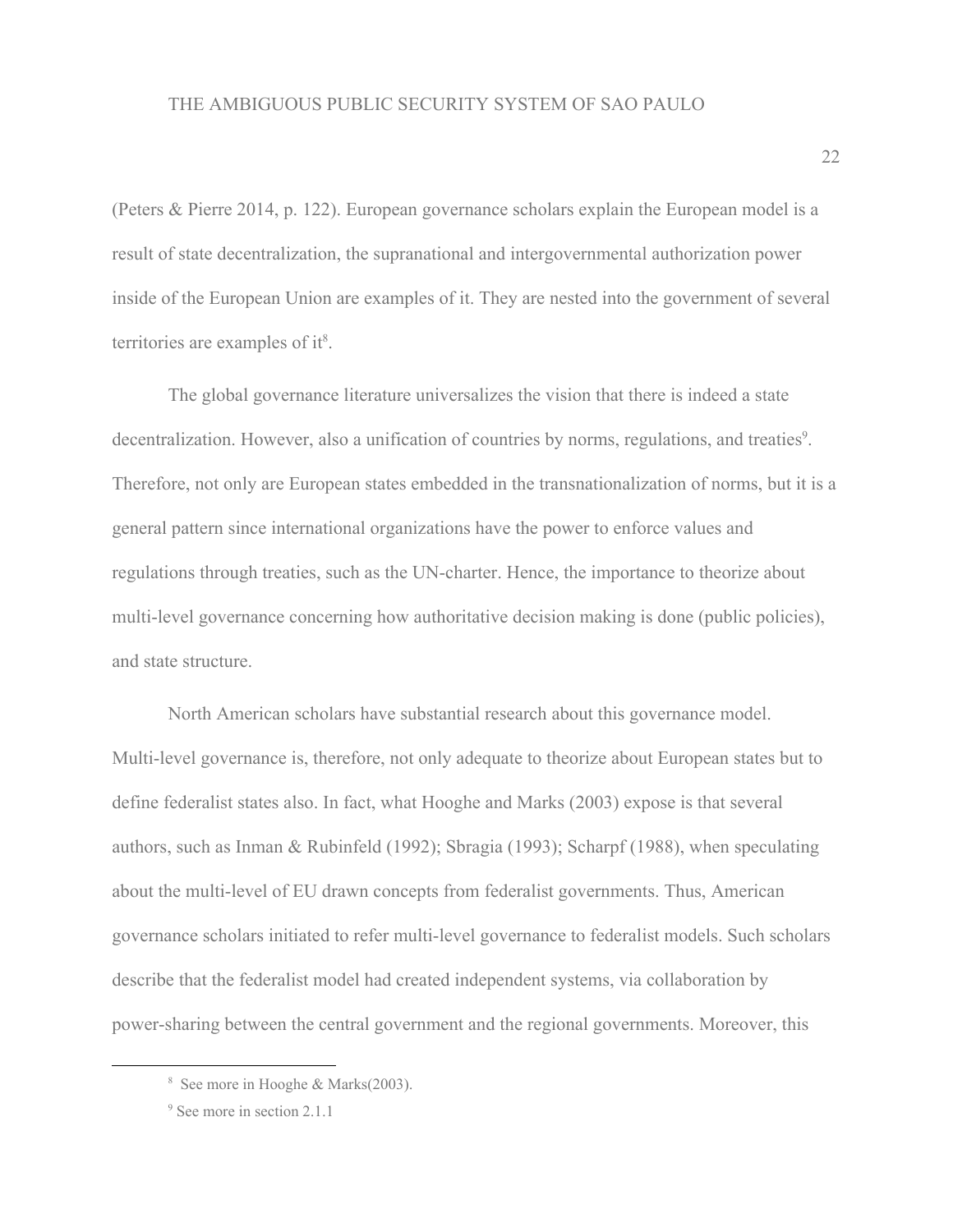multi-level governance also assumes multiple jurisdictions. Brazilian scholars endorse this definition to disclose the Brazilian federal mode, (Marques 2013). In sum, government levels(regional and local) inside of the state structure(national) embedded into international norms and values.

Consequently, there are multiple polity (institutional structure) and policies. In other words, the decision making permeates at different levels and in various jurisdictions. Finally, scholars concluded that if in the past, the image of the government to produce decision making could be pictured as a layer cake, the current multi-level governance can be imagined as a marble cake<sup>10</sup>. The decision making discussions are across all levels, being caused by the interactions of different actors and in the various government tiers. To put it differently, the decision making discussion takes place at different levels, and simultaneously, disregarding hierarchical levels that once were taken for granted.

On the other hand, despite recent findings of how fruitful and efficient multi-level governance can be, this matter is also filled with ambiguity. It is essential to consider that the same large room for negotiation that this horizontal model of policy-making produces also leaves room for contradicting policies. Since there are multiple levels of steering, all these levels provide policies; federal, regional, local, and in some cases, even international. Therefore, it is highly possible that while at the national level (for instance), the public security policy is X, at the local level, there is another public security policy, Y, that contradicts this X policy. Then,

<sup>&</sup>lt;sup>10</sup> This metaphor was first used by Joseph E. McLean in the 50s to explain the american federalism, and better developed by Morton Grodzins in the 60s.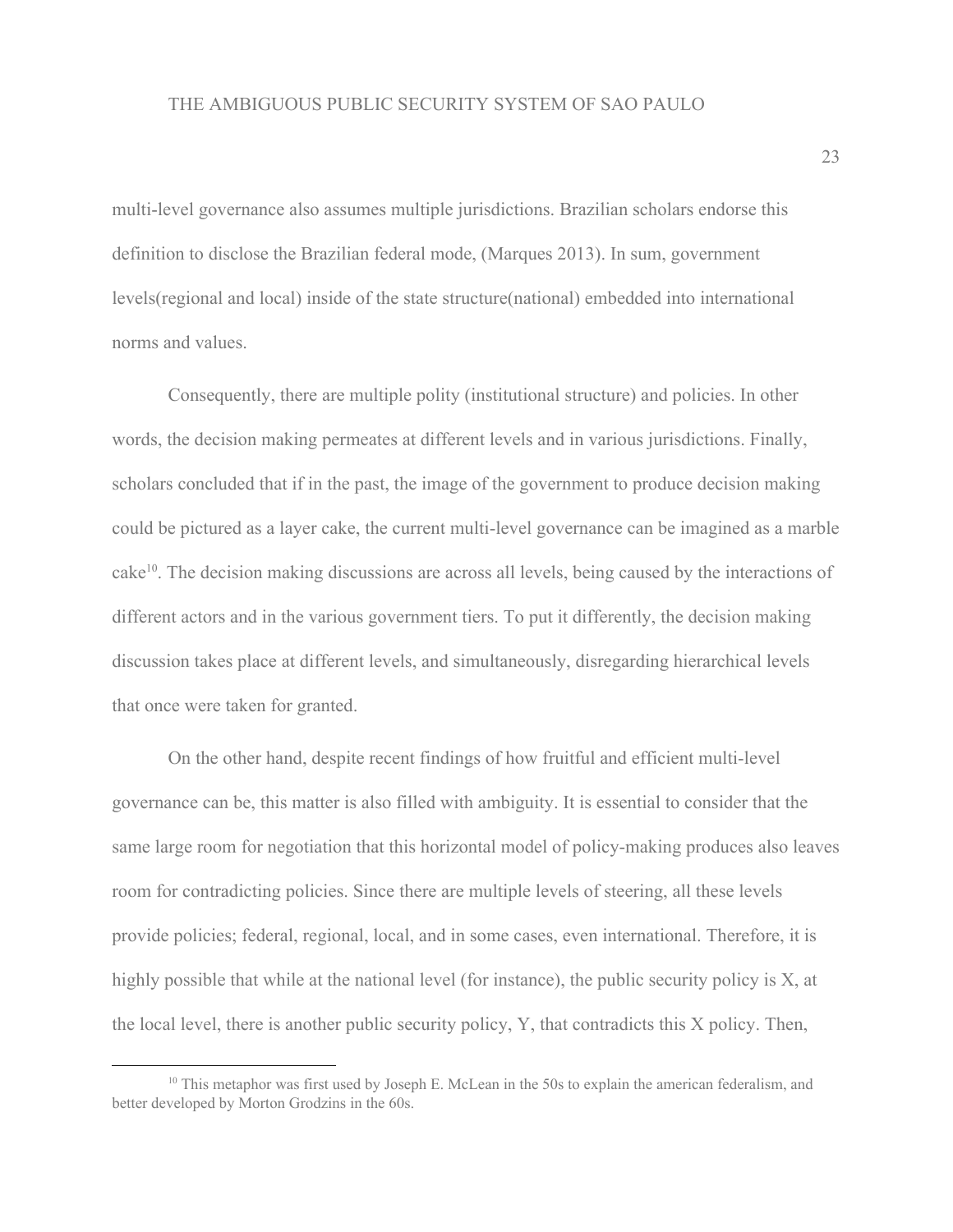possibly leading to a multiple-level state governance inefficiency. The point is: although this blend of perspective might be indeed positive, it also includes possible dysfunctionalities at different levels, (Bache & Flinders, 2004).

### **2.3 Societal actors' cooperation**

*"The more the Government works together with the private sector, the more we will gain in efficiency, add resources and strengthen Public Security in São Paulo"*

*Former Governor of SP, Alckmin, 2014*

The cooperation between state and non-state actors dates in history long before the conceptualization of governance. The labor movement and consequently, the trade unions of the post-industrial revolution in England in the 19th century, are examples of this. Their bargaining power towards the government resulted in significant public policy changes for the workers at the time. Another example dates as far back as 1850 when Emperor Dom Pedro II offered subsidies to railway companies in exchange for building parts of the Brazilian railway. This is probably one of the first Brazilian public-private partnerships. Although societal cooperation is not a contemporary activity, the partnership increased with the liberal approach (Peters & Pierre 2014, p. 347). This goes back to Rosenau (1969), with the conviction that societal actors had a role in domestic affairs and is followed by European IR scholars (such as Moravcsik, 1997) and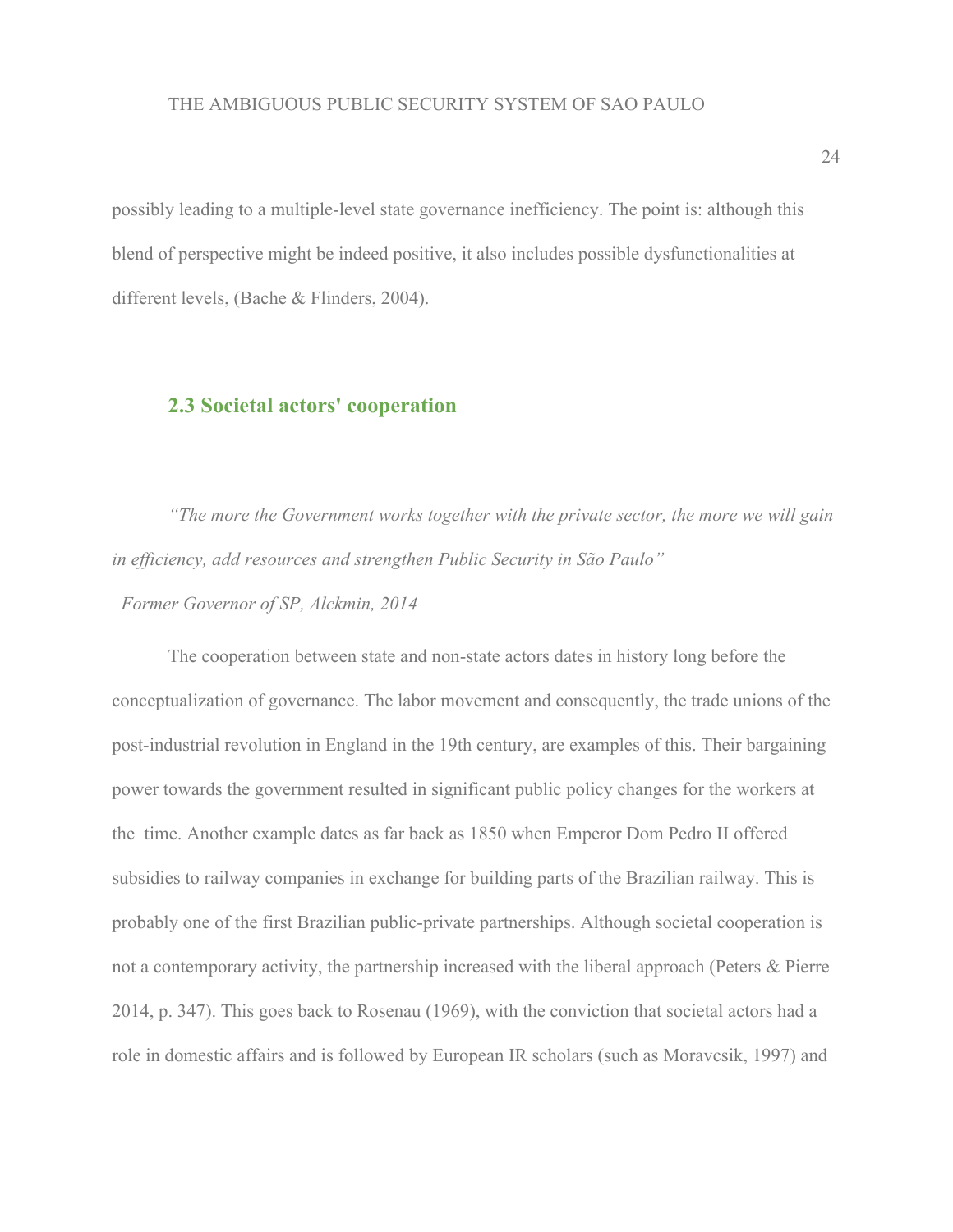his bottom-up model that included individuals and other non-state actors in the political arena. Then finally, the conceptualization expanded significantly with the shift from government to governance conception of European governance (Peters & Pierre 2014).

European studies mostly defined governance as modes of social coordination by the engagement of different actors in policy making, (Bresser, 2008). In this case, it is important to distinguish these 'non-state actors'. There are many different types of societal (non-state) actors. Private organizations whose aim is to profit, similarly to any kind of private-private agreements. Thus, the cooperation of private companies with state actors to conclude a public service, will be done focusing on profit<sup>11</sup>. Moreover, there are public non-state organizations, which are allegedly committed to the public interest<sup>12</sup>. Then, public non-state organizations, for instance, NGOs, manage a specific topic that concerns the common good. Finally, there are corporate organizations, which are in between the two. It defends the interest of the group, which may or may not coincide with the public interest. In other words, they promote their common interest. Good examples of corporate organizations are trade unions and professional associations, (Bresser 2008). Consequently, the public non-state organizations, together with the corporate organizations, form what we call 'civil society organizations.'

<sup>&</sup>lt;sup>11</sup> Corporate organizations can reach their goal by either bargaining or arguing mode. Yet, NGOs should be solely by the arguing mode.

 $12$  Many 'supposedly' public non-state organizations are in fact private, so they effectively sponsor private interests. This can implicate serious problems and create big distortions. Without mentioning the lack of trust that generates in the population.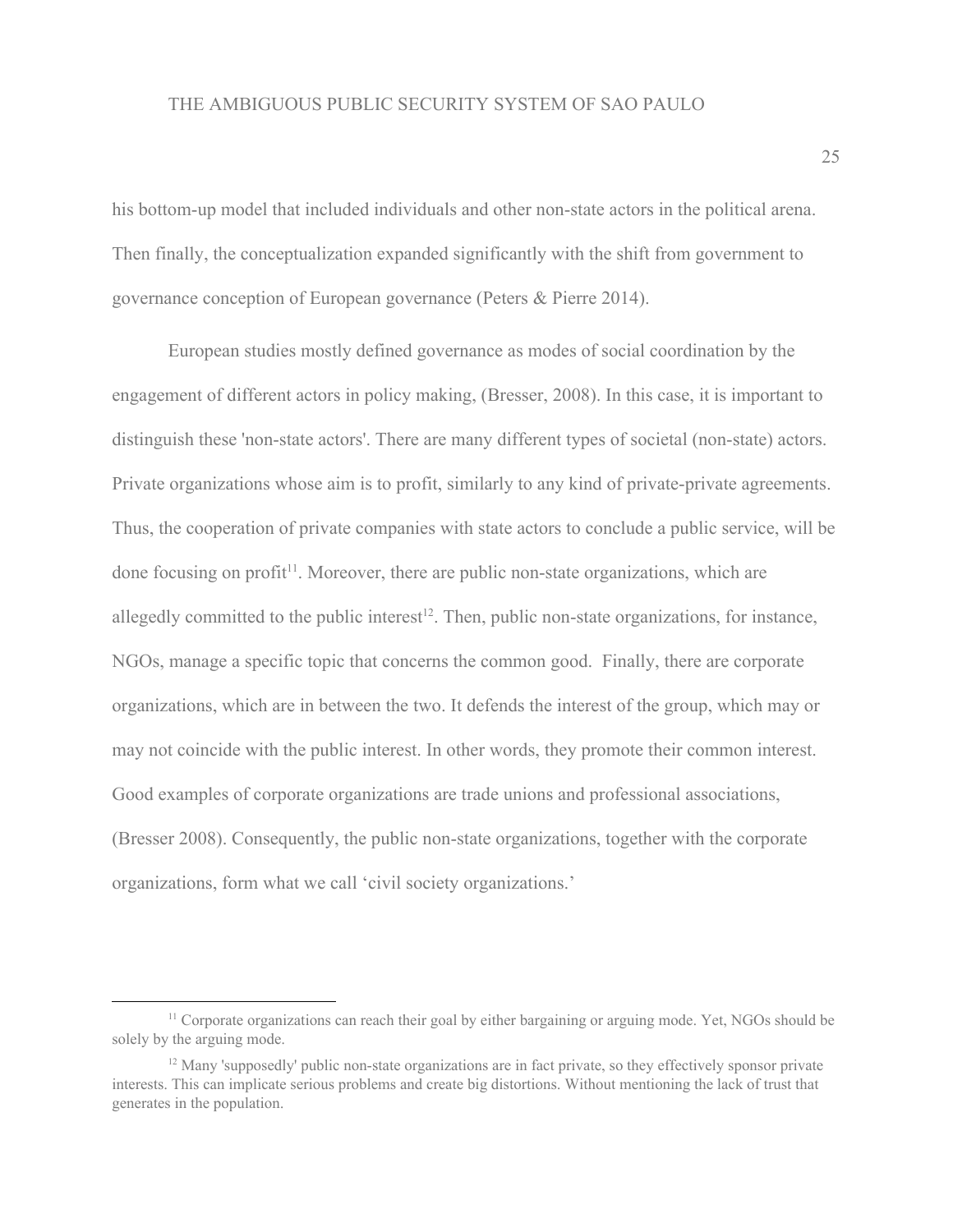Nevertheless, why would societal actors be willing to engage in public affairs? From a governance perspective, societal actors accept that policy-making needs the inclusion of different actors, and they can also benefit from it. Public policy is, to western governance scholars such as Peters & Pierre (2014), and Rhodes from the European governance (2007), the result of bargaining among political institutions and societal actors, which can be done in many ways. For instance, providing input is already a form of public good contribution. Sharing expertise is a method that, direct or indirect, influences public policy. Knowledge and data sharing are highly valuable for public sectors and costs little for private actors. Such participation can be made by any societal actor mentioned above, from NGOs and universities (civil society) to private companies.

Besides, North American governance scholars began to investigate a new form of policy making governing by buying influence, (Peters & Pierre, 2014). American scholars in particular envisioned this because in the political campaign dimension, it was particularly interesting (in terms of money) for private actors. The private organizations finance large campaigns of political parties or candidates and therefore the parties or public officials benefit from the donation and by donating, private actors (in)directly buy influence towards the public sector (Strickland, (2018). All in all, societal actors want influence. Private actors ensure that their voices are being heard by monetary support, advisory, institutional relations and so forth.

The cooperation can happen on a larger scale as well. The public-private partnership, PPP, are agreements between private companies and the state to provide public services, for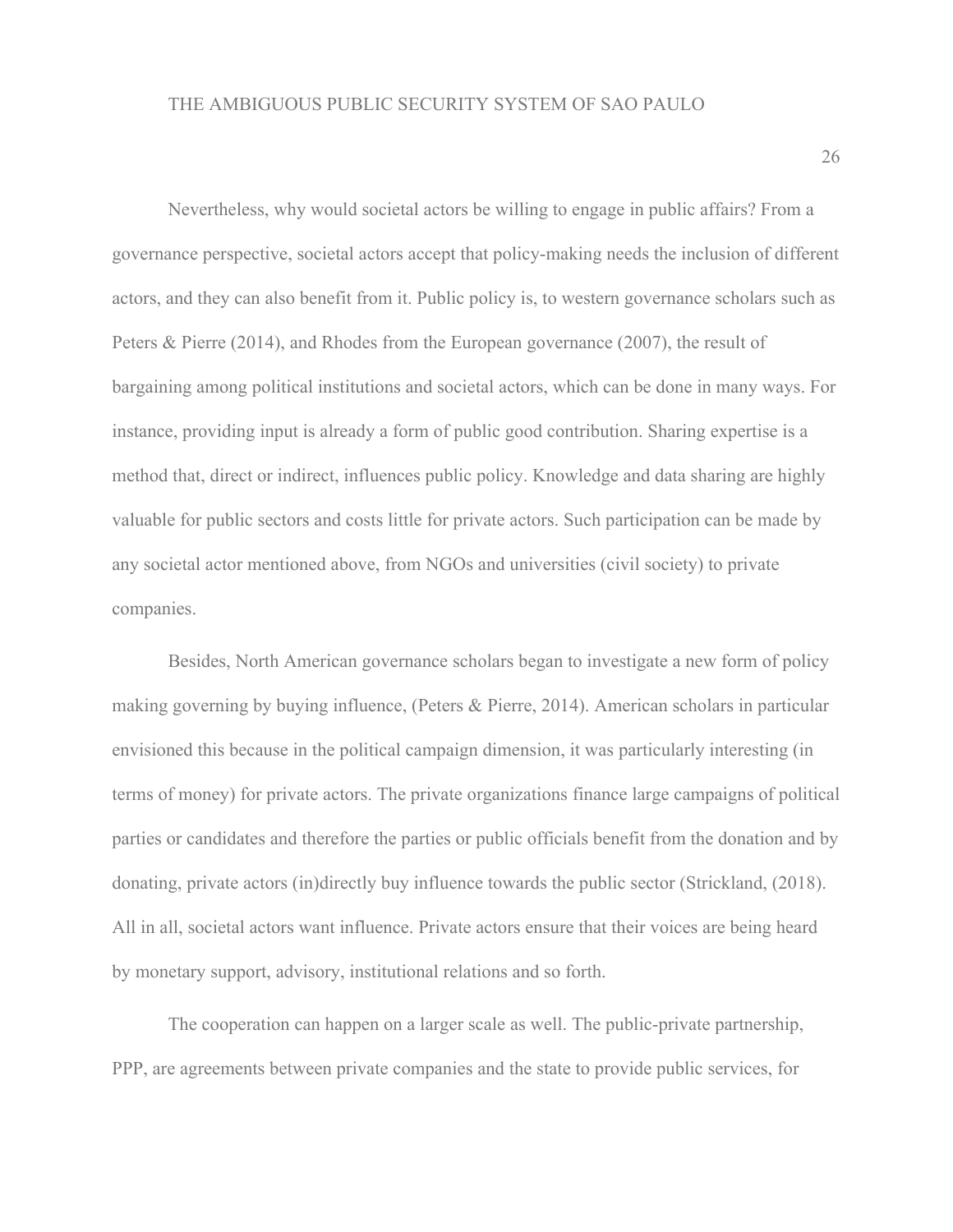example, building large infrastructure projects. The PPP is intensively addressed by the global governance approach, as a positive solution to state inefficiency, according to the OCDE recommendations of 2012. Yet, it is also discussed by the Brazilian governance academia. Consecutively, Brazilian scholars present the existence of two different types of PPPs, ( Dias & Matos, 2012). In the administrative partnership, the payment to the private sector comes from the public safe. On the other hand, in a sponsored public-private partnership, part of the payment comes from government resources, while another part comes from the citizens who use the service. For instance, the government needs to build new prisons, then the state contracts private companies to build it.

Moreover, the PPPs are interesting for the state because the construction is less time consuming, and it is less state actuation demand. In turn, for private companies, the interest is basically profit and possible influence on public policies of their interests. This is a specific point of differentiation between Western governance and scholars and those from Brazil. Whereas the Western global governance scholars have a more positive standpoint about societal cooperation, Brazilian scholars emphasize the rather dubious role of private actors.

Although the Brazilian literature acknowledges that public-private interaction can be positive in several ways; increasing the plurality of voices, social participation in public affairs and enhancing the effective provision of public goods, the literature also recognises this may diminish its leverage to ensure the common good to produce public policies, because of the high consideration of private interests, (Nasser et. al., 2019, p. 209). Furthermore, it is notably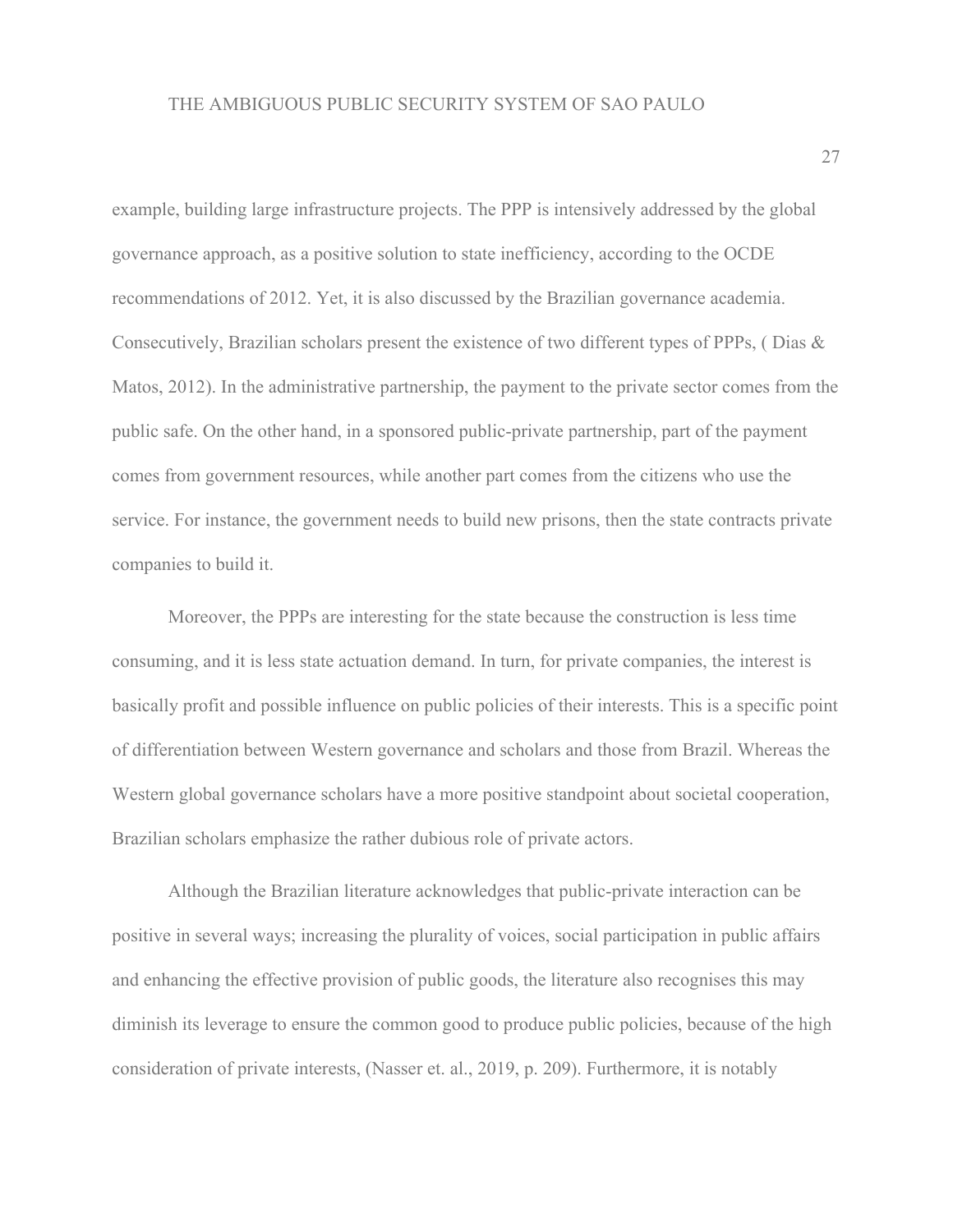described as dubious because, according to Brazilian scholars, this partnership is likely to breed corruption (Nagamine, 2019). The private companies might mobilize their position of economic power to profit excessively. Consecutively, public officials might want to benefit themselves too, taking part in this profit to their pockets. Stretching the concept, this is also known as patrimonialism, when the government cannot distinguish what is private (individual) interest and what is public domain anymore. In other words, the government privately appropriates for its advantages.

Another important element that the Brazillian literature brings is the public-private collaboration in the police force. This was translated by Proença, Muniz, and Poncioni, (2013, p. 50), to *police governance*. The authors expressed how public security and police governance are comprehended under this governance approach. Therefore, logically, police governance has the same design as governance itself; cooperation between public and private to provide public policy. Yet, plurality is added to this shared responsibility. The news that police governance introduces is the art of politics in the exercise of government by the use of the police for specific purposes.

Therefore, agents or police groups have the power to bargain. They can use their resources for their own and private purposes, yet, private not as citizens, but as police individuals or groups. Thus, they can create their links with various instances of civil society; political parties, politicians, media, NGOs, and more, as long as it is for institutional goals. It is the idea of 'polity for the police', (Proença, Muniz, and Poncioni, 2013). The police force can even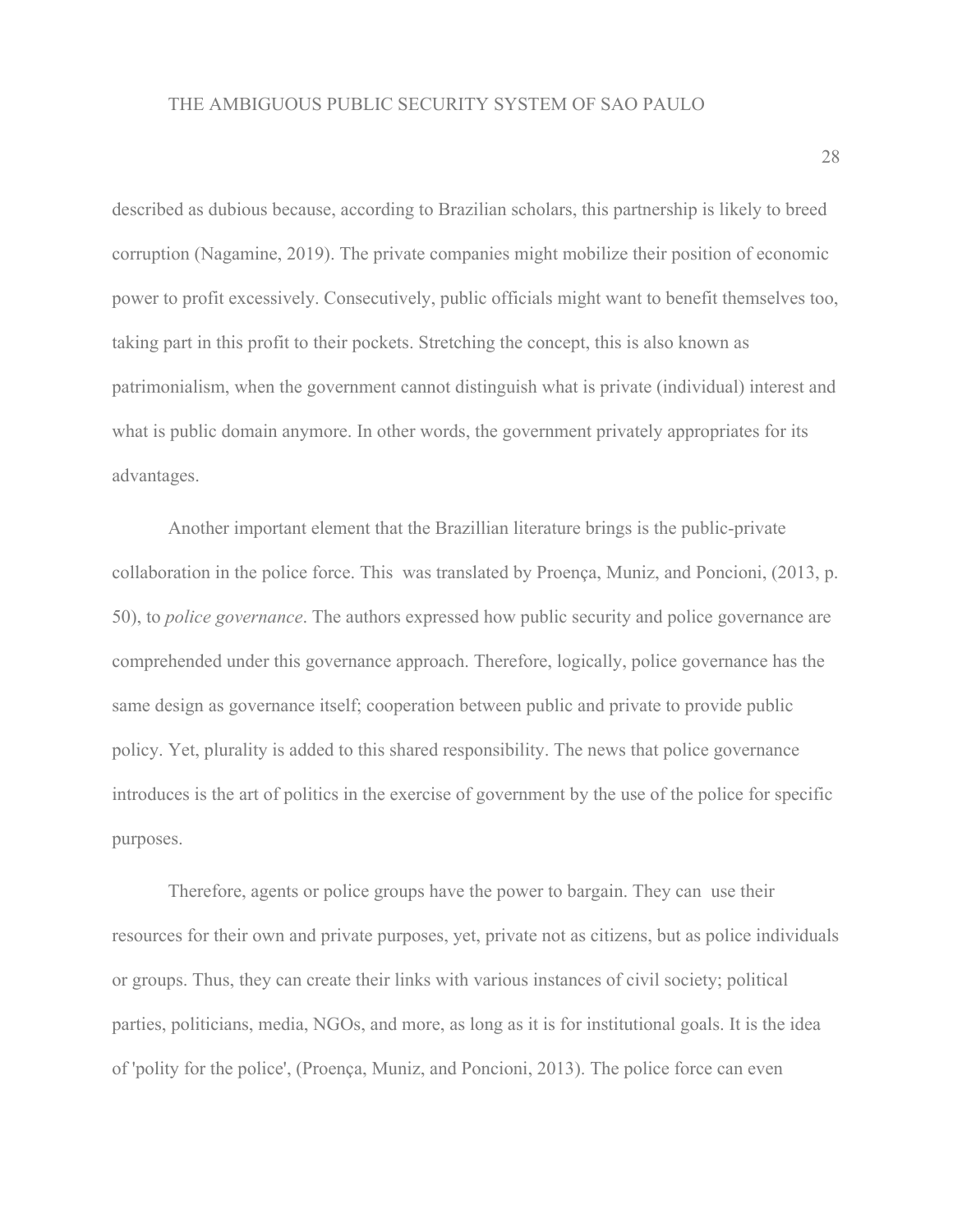bargain influence with private actors. For instance, if private company X is financing a public policy, and its implementation is in the interest of the police (as an institution) they can then exert pressure towards the legislative bodies.

To conclude, firstly, police governance is placed as one amongst several sources that subsidize decision making, establishing the structure and capabilities of the policy configuration. Secondly, police governance is invited to be a partner, albeit a subordinate partner, to make decisions about and implement security policies, (Poncioni, Proença & Muniz, 2013, p. 50). Thirdly, and mainly, it must openly inform about the exercise of the mandate. However, this literature also brings serious drawbacks. The police governance warns about the high chances of corruption, or clientelism, that can be the case if we analyze that the police now have the power of bargain, (Poncioni, Proença & Muniz, 2013, p. 53). Militias are typical negative examples of this corporation (Szabó & Risso, 2018, p. 96). Hence, this is entangled with what the Brazilian literature extensively urges; the danger of aiming intensively on institutions, and little for the common good. Therefore, it is questionable if, under police governance, the police agent becomes less of a state actor and more non-state actor, like corporate ones.

The blurriness aspect is, in fact, an intriguing manner of the governance approach. The line between societal actors and public actors can often be indistinguishable. Due to this active cooperation under the governance model, societal actors become important in financing, building, and implementing public policies and projects. For instance, there are some individuals among corporate organizations or even private companies, which are deeply embedded in the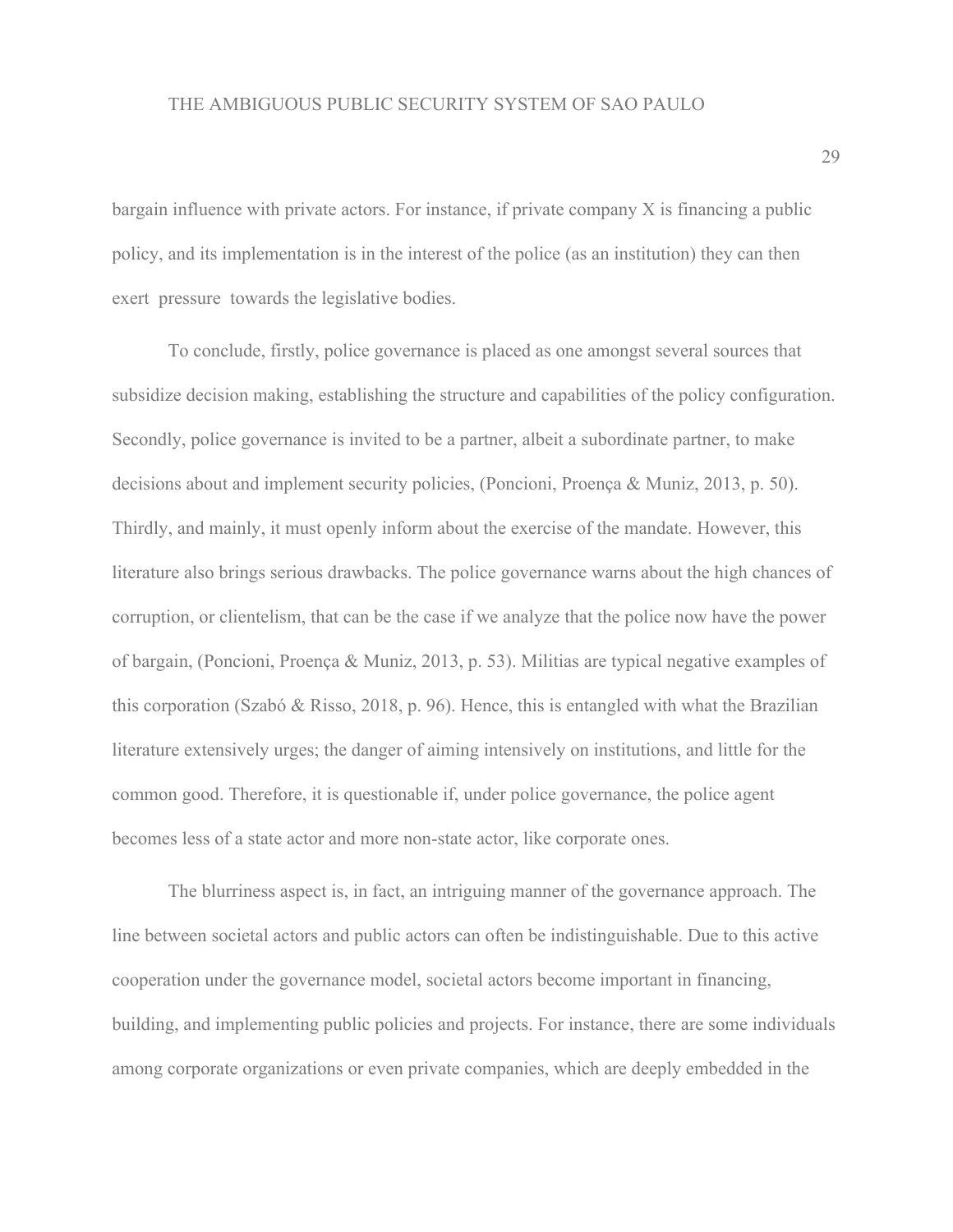public domain. As a result, they may become a public/political symbol, or who immensely and actively support a political party or leader, disregarding its original purpose, which is to ensure the common good. In return, these political parties or leaders may favor certain companies, corporate organizations, or consent with public policies that surplus private interests rather than the common good.

### **2.4 Governance Modes**

Since the traditional form of hierarchical command and control no longer holds for the current steering, European governance scholars identified new modes of social coordination as alternative explanations (Mayntz, 2001). Differently than the classical form, this version accommodates the new non-state actors now involved in the public policy provision. These modes were characterized as bargaining and arguing. Elster (1989) was the first to use these terms, and both of them are based on communication skills along with resources to negotiate. Nevertheless, bargaining is a form of compliance in which non-state actors, with or without the state, apply their power of bargain. Moreover, in the bargaining mode, the non-state parties engaged are openly defending their interests (Mayntz, 2006, p. 20). Thus, they reach negotiations by the involvement of side payment or some other material resource or legal ones. In the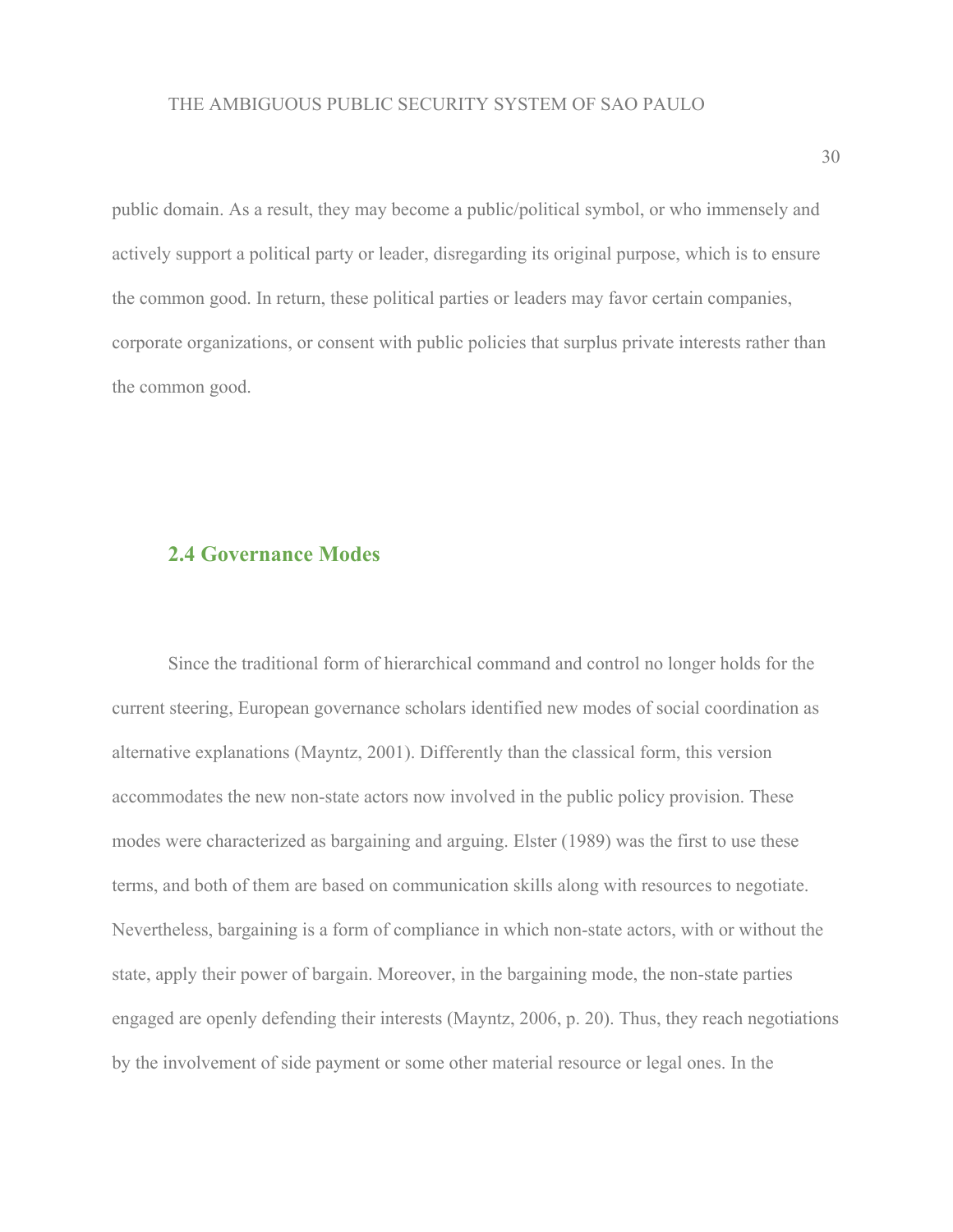bargaining mode, the non-state actors tend to be private companies. Besides, corporate actors are also typical examples of bargain agreements, and if they have private-private cooperation the outcome of these agreements often are benchmarking, or internal agreements.

In contrast, the arguing mode is mutual agreements in which all parties involved reach a consensus-based on internal consistency and impartiality. Therefore, arguing entails an in-depth understanding and appreciation of different actors' viewpoints, usually based on shared overarching norms (e.g., human rights). In the arguing negotiations, no material resource is implicated, only intangible resources, (Rosenau, 1969; Héritier, 2002; Héritier & Lehmkuhl, 2008). Hence, because it is a non-manipulative process, the non-state actors are usually public non-state organizations with government or corporate organization. This idea comes close to Habermas' ideal of deliberation, a dialogue in which power imbalances do not play much of a role, because all actors attempt to find a solution based on a shared notion of justice (Risse, 2000).

According to global governance (Mayntz, 2001), it is under this dimension of governance modes, that the shift from government to governance most discerns, due to the large room for negotiations that governance creates. In an ideal type of governance, the state and non-state actors need to collaborate to address common issues, and achieve the best outcome possible for everyone, managing their interest, as well as the common good.

However, what western governance scholars warn us is that some degree of consolidated statehood is required for non-state actors to engage in bargaining and arguing modes for public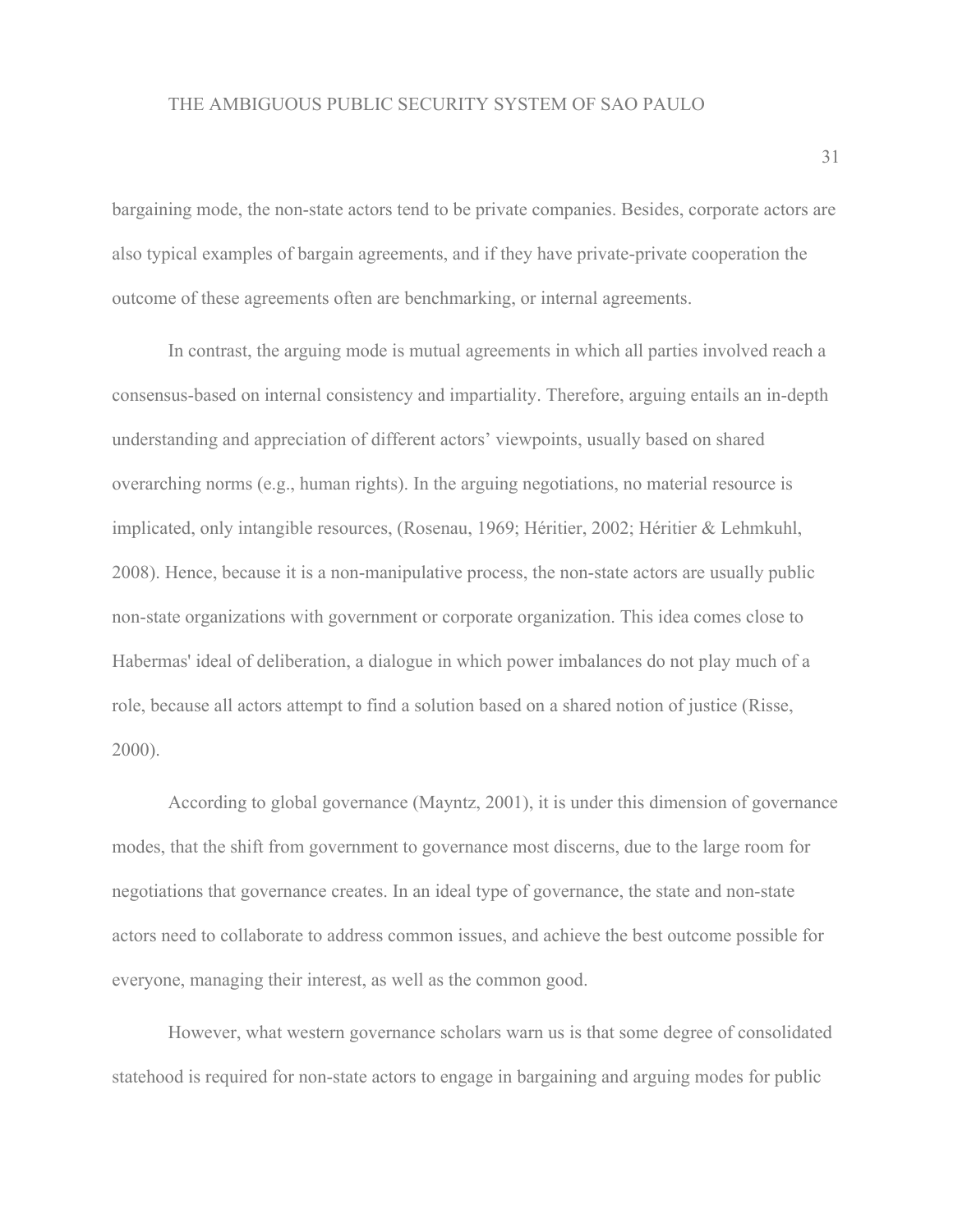policy provision. Thus, in a functional state, the government has enough resources and autonomy to perform the shadow of hierarchy (Scharpf, 1997). The shadow of the hierarchy is a concept used to explain that the state consciously gives incentives and political room for non-state actors to engage in policy-making<sup>13</sup>. In an ideal type, strong incentives create a strong shadow of hierarchy, which results in robust governance. In other words, because the whole objective of the governance model is to disaggregate the central authority and release this solely public burden from the public provision, the shadow of the hierarchy is the open door that the government unlocked.

Following this consolidated state image, what if there are limited statehood areas that not even consolidated state reach? As expressed earlier<sup>14</sup>, this concept was drawn by Borzel & Risse (2016), and it comes back to this section concerning the governance modes. Limited statehood areas are, according to the authors, a combination of high social heterogeneity and low encompassing formal institutions (Borzel & Risse, 2016, p 156). Hence, the shadow of the hierarchy may not fit because the state has neither autonomy nor authority in these areas. Accordingly, the authors explain that external statehood incentives might compensate for what limited statehood areas lack.When intervening into policies in the Global South, western countries often use international organizations or program-specific conditionalities as a substitute for the shadow of hierarchy.

<sup>&</sup>lt;sup>13</sup> Scharpf (1997) describes that the term shadow of hierarchy is utilized to portray administrative choices and official choices that steer majority rule legislative activity at the national and European levels. Moreover, it can involve legislative threat or inducements.

<sup>&</sup>lt;sup>14</sup> see more in section 2.1.3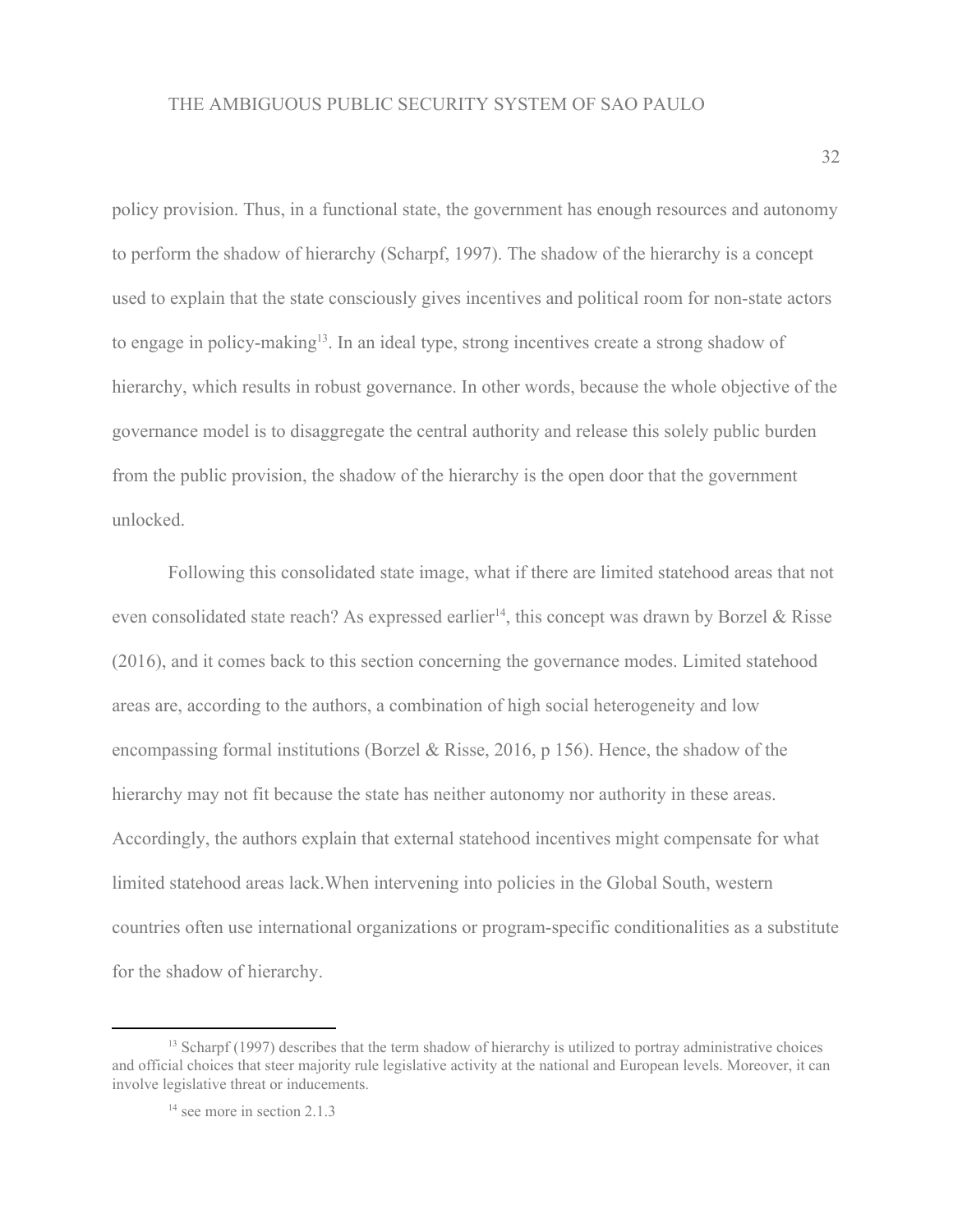Finally, there is a discussion among governance scholars whether a "shadow of hierarchy" is necessary to ensure that bargaining and arguing contribute to the provision of public goods. In the Brazilian governance literature, scholars refer to the risk of corruption, with regards to bargaining, but also warn against the abuse of hierarchical steering, (Marques, 2003). Under the abuse of hierarchy, Brazilian governance scholars mainly refer to the police forces, (Nasser et. al., 2019). They argue the state itself may exacerbate the use of the shadow of hierarchy,  $(p. 208)$ .

Therefore, high autonomy may result in the misuse of the public good. The police, for instance, as an institution might prioritize their interests rather than the common good, due to its institutional bargaining power. However, because they have the legitimate use of force, this misuse might be by the exacerbation of the force, with a hierarchical power backing. These are alarming standpoints of the shadow of hierarchy and governance. Brazilian authors discuss the hierarchical steering with a particular focus on the legitimacy of hierarchical steering by the police.

To conclude this section, it is essential to understand that these new modes of governance might be a functional model, but it is no panacea. They may encounter ambivalences. Firstly, as stated before, with the societal actor<sup>15</sup> and also with multi-level, <sup>16</sup> the permeation of different actors under different modes taking their interests into account to produce public policy is likely

<sup>&</sup>lt;sup>15</sup> See section 2.2 of this thesis.

<sup>&</sup>lt;sup>16</sup> See section 2.3 of this thesis.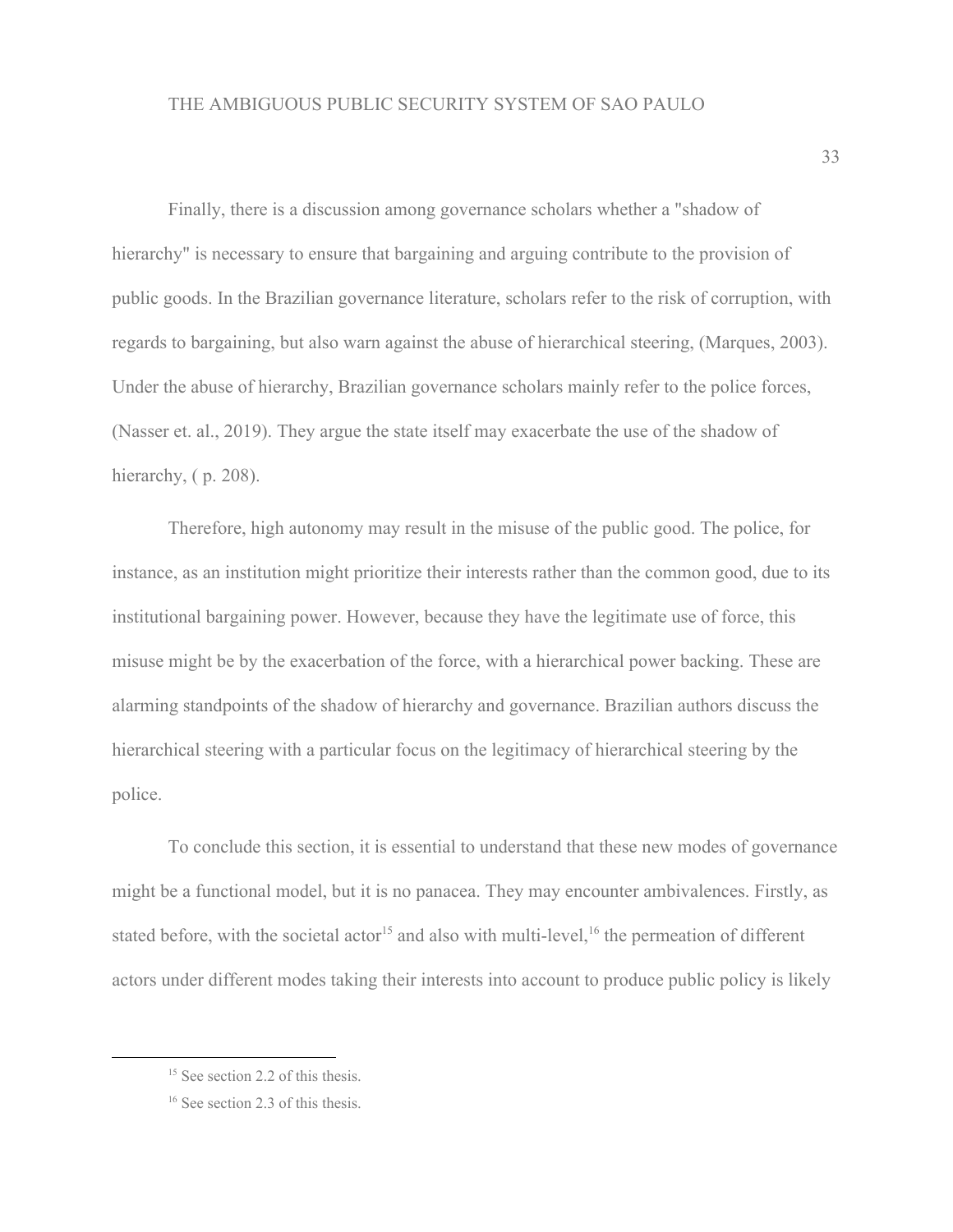to produce corruption or clientelism. Secondly, it is naive to believe that these modes are universally applicable. For instance, this model intrinsically disregards the diversity of dimensions under governance modes. Thirdly, concerning the external statehood compensation, it can be seen as a neo-imperialist act, or at least, a western neo-liberal imposition.

The governance perspective is a useful heuristic tool to comprehend the new governing system that is nowadays seen as a model to the international arena. However, a problem with the governance approach is that it fails to take diversity into account. Although governance attempts to describe universal patterns, it concerns global-north countries predominantly. That is the reason why the Brazilian literature, presented into this theoretical framework, usually brings a critical standpoint to governance literature. Another problem discussed in Brazillian literature and acknowledged by Mayntz (2001) is that governance scholars, in general, tend to disregard the impact of power imbalances.

This study aims, therefore, to contribute to governance literature by demonstrating if the governance logic that was based on the global-north with different settings can indeed be applicable to a global-south city. Therefore, the goal of this thesis is to attempt to understand public security under a governance logic concerning a global-south city.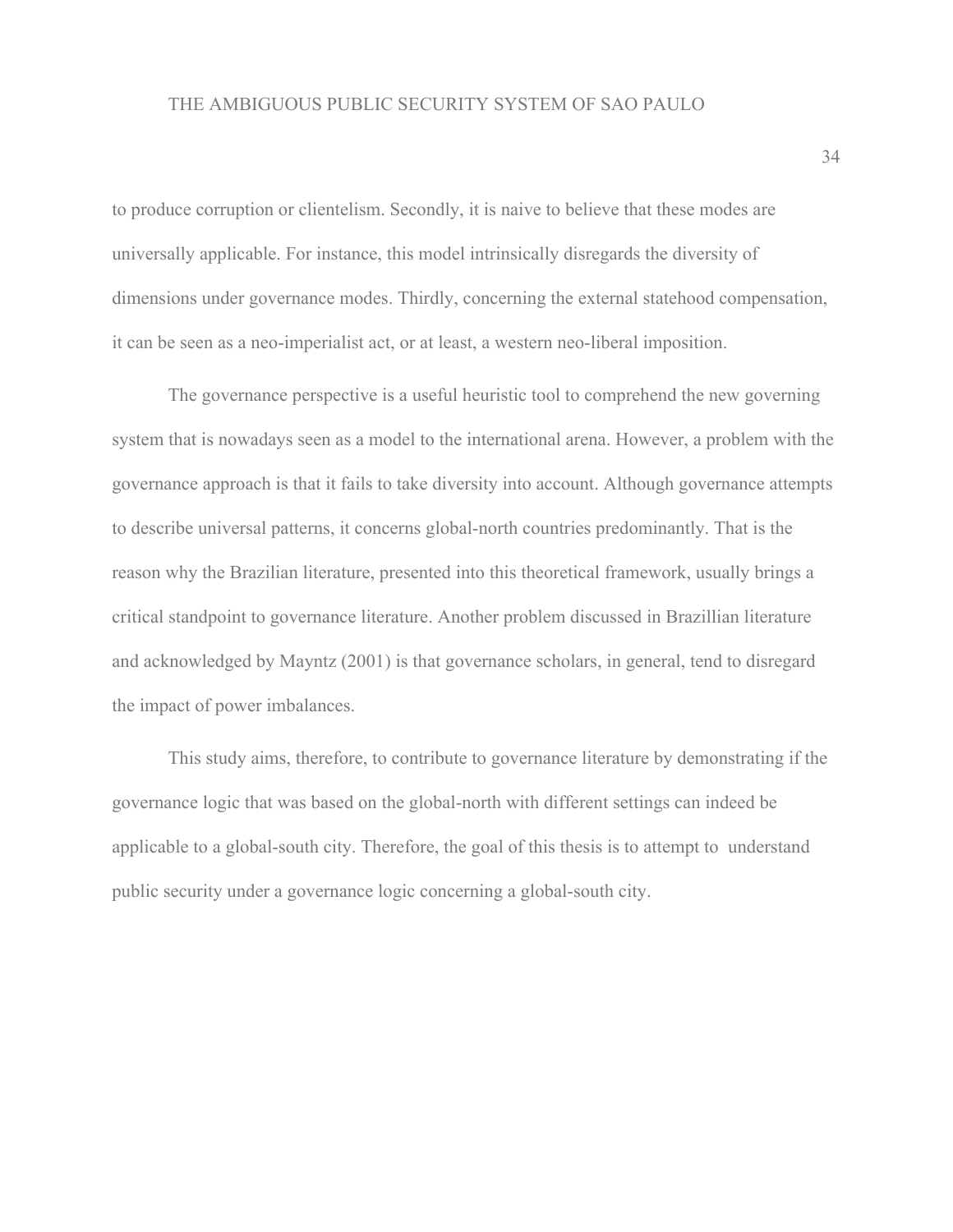*It is of the highest importance in the art of detection to be able to recognize out of a number of facts which are incidental and which vital. Otherwise, your energy and attention must be dissipated instead of being concentrated.*

*- Sherlock Holme*

#### 3.1 Hypotheses and operationalization

This thesis aims to answer the following question: **How to understand the discrepancy between the decrease of homicide rates and the increase of police killings in SP?** The theoretical section of this thesis gave substantial information about the new form of governing, called *governance*. Nevertheless, all of the hypotheses were operationalized by including the three dimensions of governance; *multi-level*, *societal actors*, and *governance modes.* The theoretical framework gave the possibility to build the hypotheses that will serve as guidance to answer this thesis' research question.

Part of the operationalization of the hypotheses is the use of the term "effective," which can simply be translated as *successful cooperation*. Thus, the success of the effective collaboration is the dependent variable on the increase of public security, which is the outcome (Y). Because the hypotheses were built on the three dimensions of governance, each dimension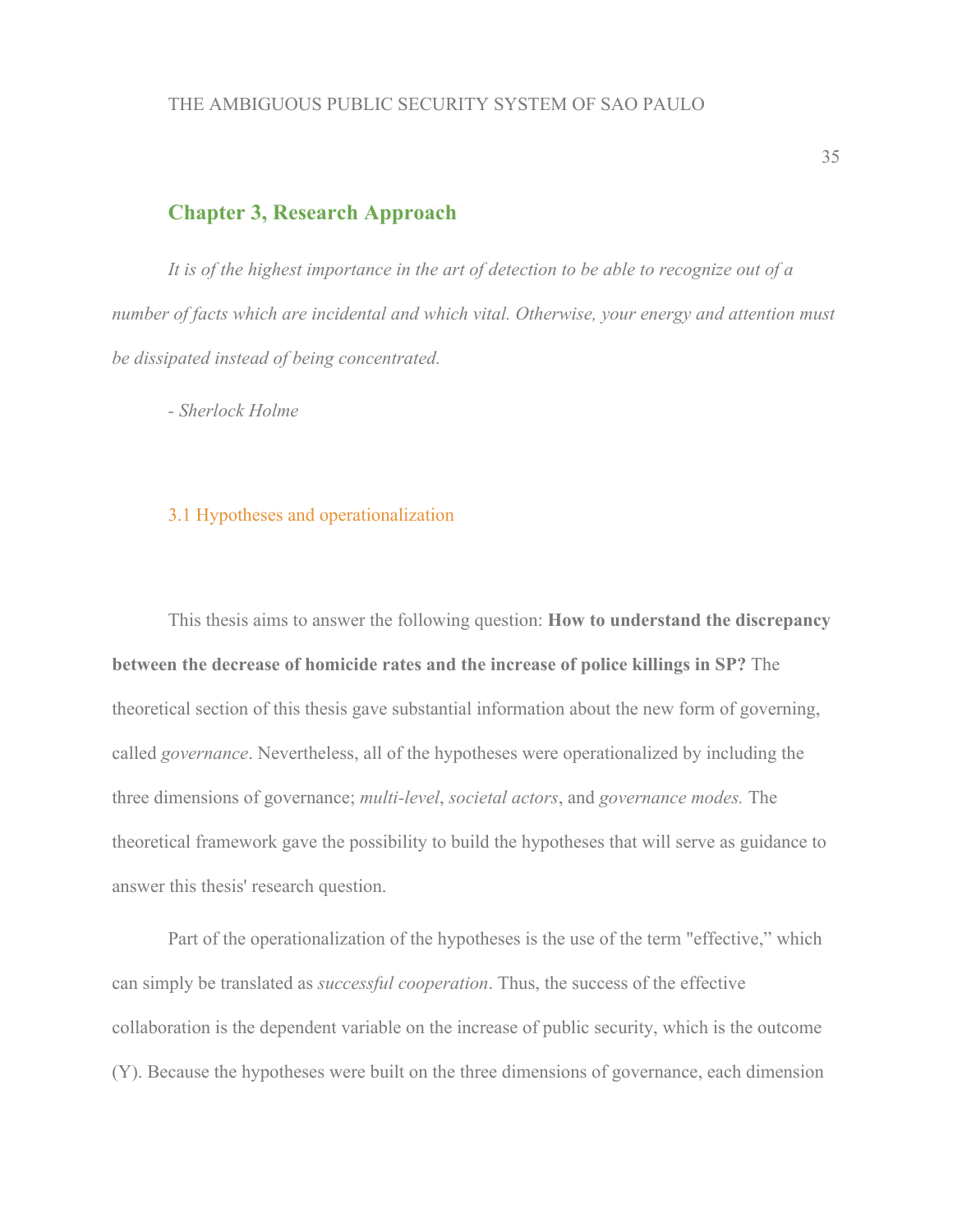of governance will be tested to analyze if, with effective cooperation, it is more or less likely to increase or decrease public security in SP. These have been said, I will present the hypotheses.

The first approach analyzed is multi-level governance. Based on the governance approach, the multi-level relates to state decentralization, producing a fruitful public good policy-making through a horizontalization implementation. On the other hand, as also mentioned, this blend of levels perspective may be dysfunctional, leading to contradicting policies and leading to public bads. These aspects influenced the following hypotheses:

**H1a: Public security is more likely to be provided if policies are effectively coordinated across different governance levels in SP.**

**H1b: Public security is less likely to be provided if policies are not effectively coordinated across different governance levels in SP.**

The hypotheses will be confirmed if the results present effective coordination across the governance levels in which SP is embedded. Since this thesis concerns public security, to be confirmed, the results require good cooperation between levels culminating in better public security provision. In contrast, the absence of effective coordination decreases public security.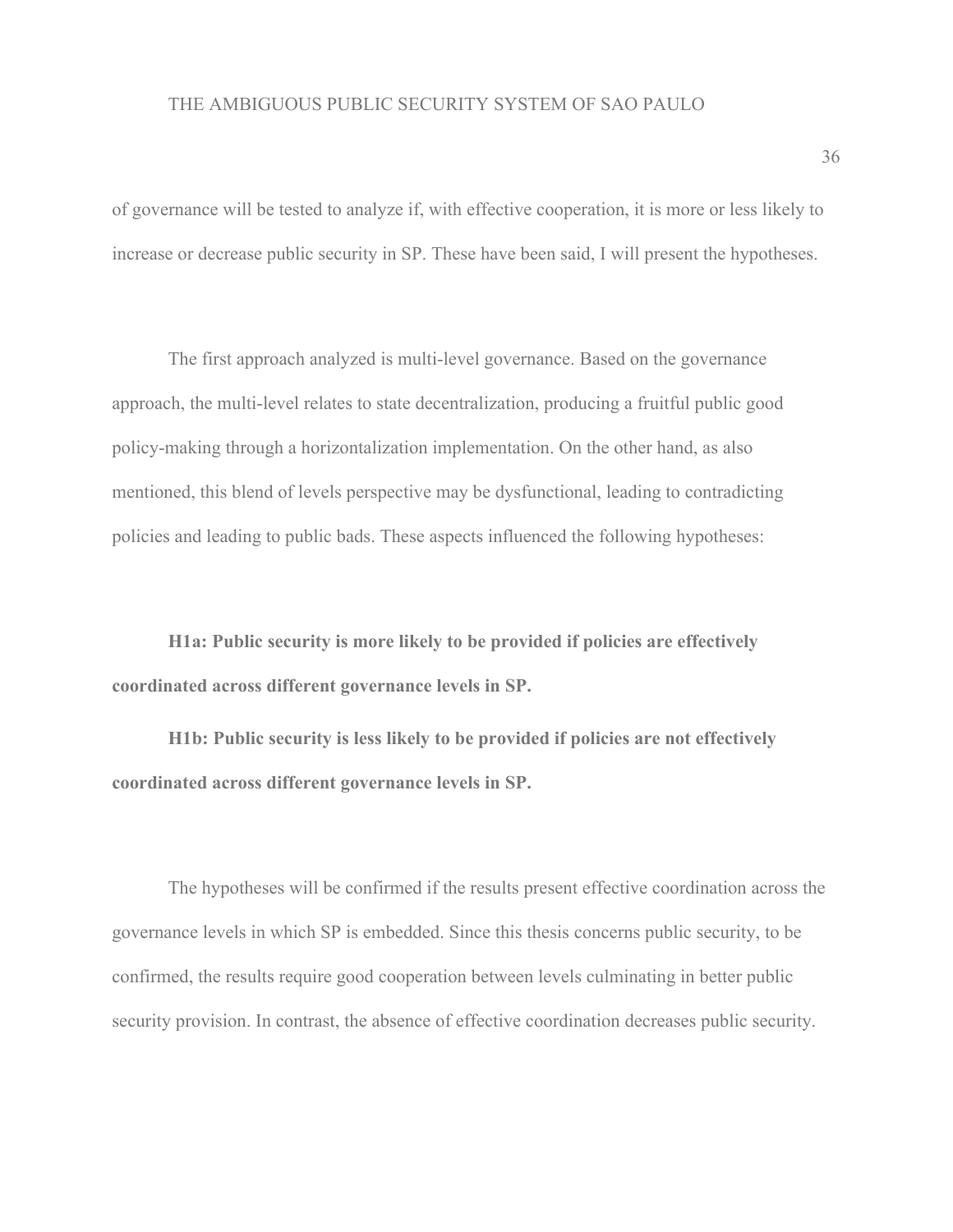Moving to the next dimension of governance, this thesis expects to find ambiguous aspects in the involvement of societal actors in public security provision in Sao Paulo. The main aim of the governance approach is that the inclusion of different actors increases the public good provision. On the other hand, one of the interpretations of Brazilian scholars is that in a country where corruption is a huge concern, private actors' involvement can breed even more corruption. Then, because private interests are extensively, or primarily, taken into account, the empirical result may be that the common good for public policies is less of a concern. Finally, the thesis investigates the following hypotheses:

**H2a: Public security is more likely to be provided if public and private actors cooperate effectively in SP.**

**H2b: Public security is less likely to be provided if public and private actors do not cooperate effectively in SP.**

For the hypotheses to be confirmed, the empirical results need to show a strong causal-relation between the cooperation of public and private actors to the provision of public security. In other words, the findings must reflect positive public security that derives from an effective collaboration between public and private actors. Thus, if the empirical analysis can prove that the cooperation, in fact, strengthens public security in SP, while the absence of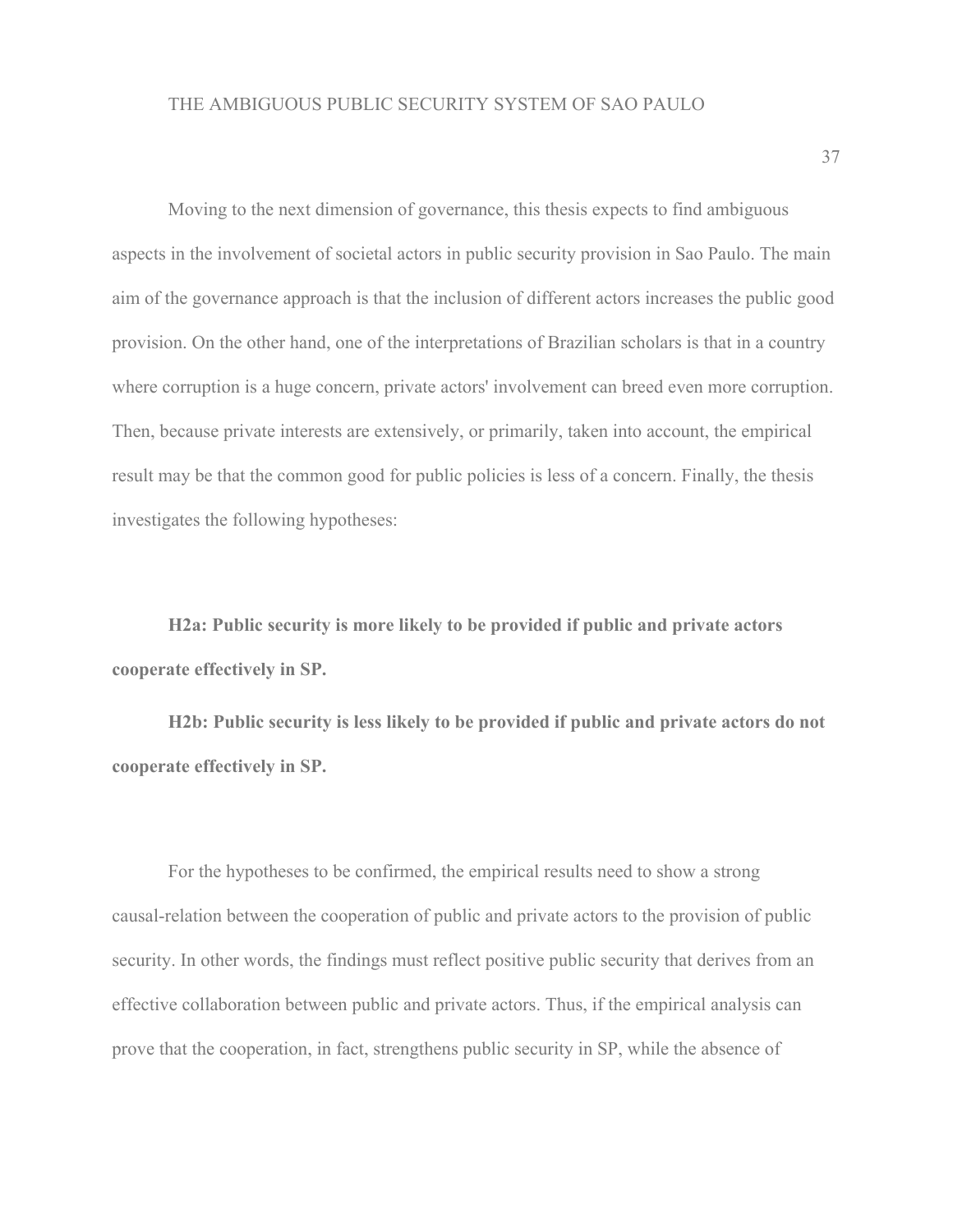cooperation weakness public security, the hypotheses can be confirmed. In contrast, to be disconfirmed, the empirical findings need to present that there is no causal relation between the collaboration of public and private actors to the provision of public security. Another possible disconfirmatory verdict might be if the empirics show that a public-private partnership results in an unstable security supply.

Finally, the last remark of the governance approach is the inclusion of different governance modes; bargaining and arguing, to increase cooperation in order to enhance policy-making, and the public good supply. However, it might also be the case that governance modes produce public bads, such as corruption, and clientelism, as explained earlier. Therefore, the negative public outcome of governance modes may be the failure of influencing and producing public security policies as a public good. To analyze whether or not this is the case, the following hypotheses were formulated:

**H3a: Public security is more likely to be provided if different governance modes are effectively coordinated.**

**H3b: Public security is less likely to be provided if different governance modes are not effectively coordinated.**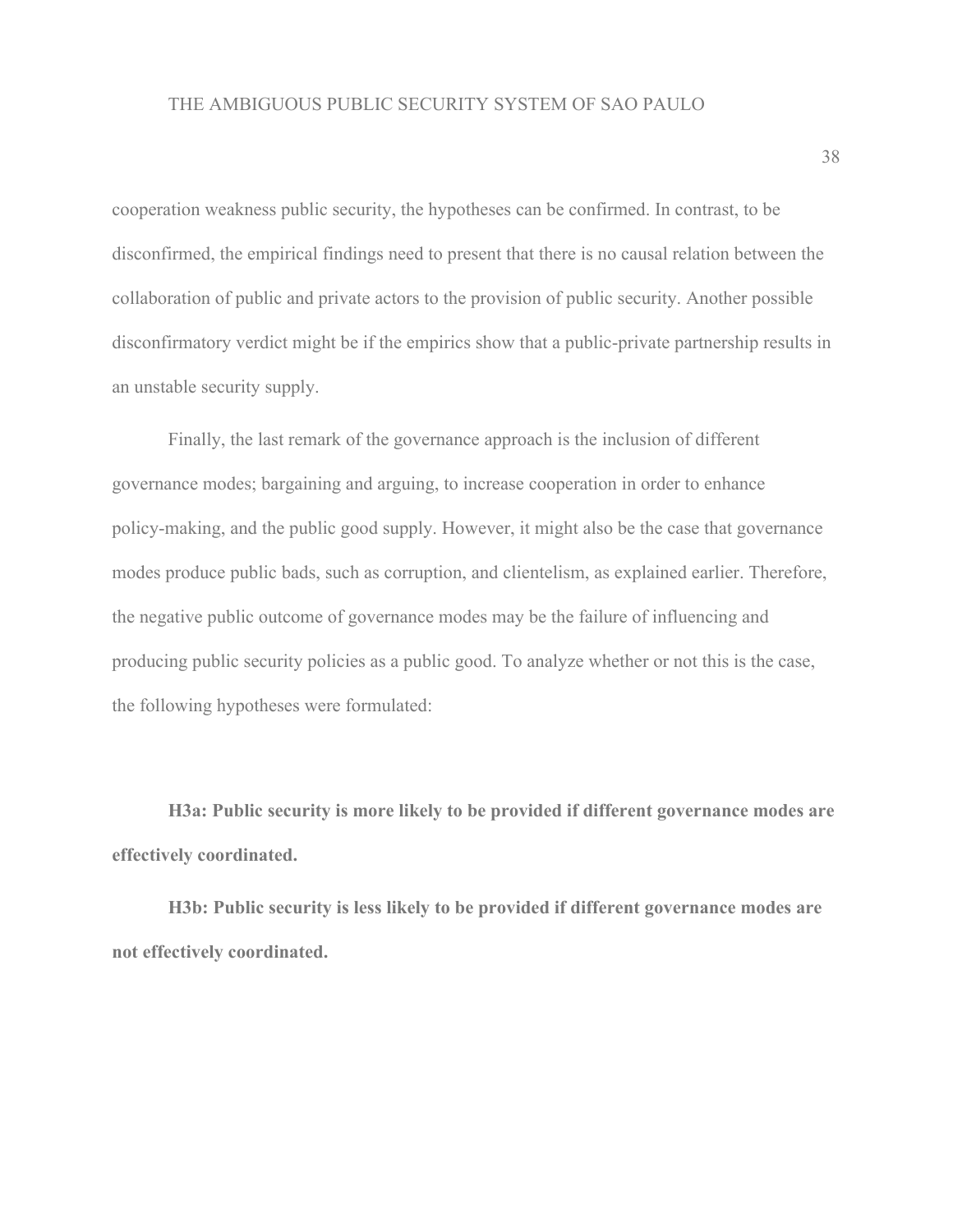The hypotheses can be confirmed if the empirics present results of successful coordination of the governance modes and public security. Therefore, if the findings show that public security strengthened in SP in a determinant of effective bargaining and arguing modes, the hypotheses can be confirmed. If that is the case, private actors, when using their resources while bargaining and/or arguing, manage to produce or influence affirmative public security policies that increase public security. In contrast, to be disconfirmed, the empirics need to present that the governance modes fail to influence or produce effective public policies.

To conclude, it is important to mention that all the hypotheses are not mutually exclusive. On the contrary, this thesis attempts to learn more about the relative importance of the three pillars of governance and how they interact with each other.

# 3.2 Case design

The research design is a crucial component of a thesis. Depending on the methodology the research must be conducted under some specific recommendations and requirements. Moreover, it supports other researchers to comprehend the research better and possibly to reproduce some features or some methods. For this thesis, the most-similar case study was adopted. Therefore, there are two similar cases, *regular homicide* and *police killings* that both cases contain several related aspects. However, the main difference between them is the outcome.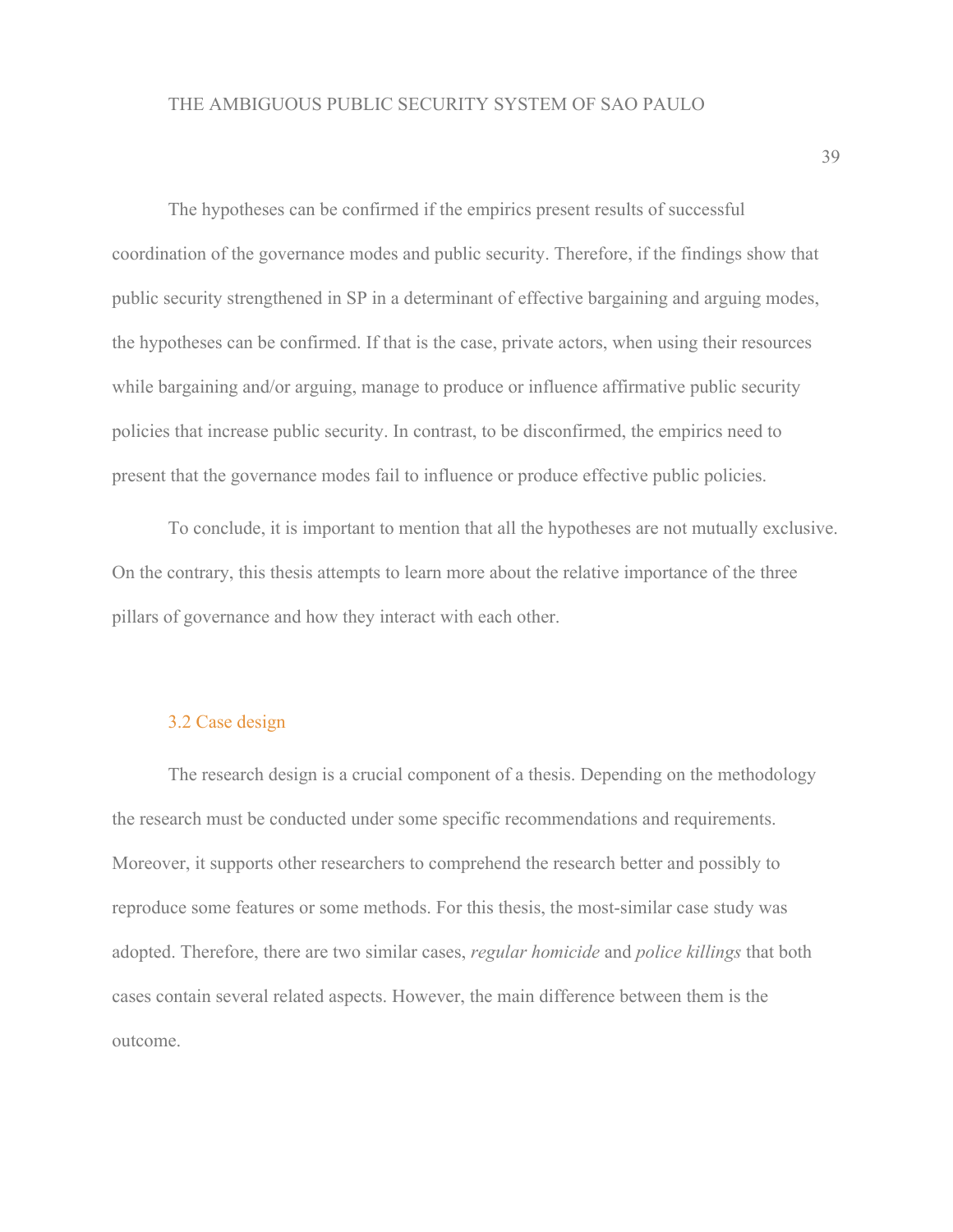The author Gerring (2007), who elaborated on the "case-studies methodology", argued that an exploratory most-similar case study is when there exists an abnormal outcome among two similar cases. In other words, there are enough similarities between the two cases to expect the result to be also similar. However, this is inaccurate. Thus, the researcher aims to explore this abnormal phenomenon. Moreover, the author also described a research guideline for such methodology. The first step for this specific most-similar case-study is to generate the hypotheses and then find empirical data. This data can be acquired through, for instance, document analysis, which was how this thesis operationalized. The explanations are possible in a later stage after finding evidence from hypothesis testing.

Having said that, this thesis concludes that this is the exact circumstance of the thesis' case study. On the one hand, the scenario of both  $Zs<sup>17</sup>$  (homicides and police killings) are the same; the city of Sao Paulo, with the same government, the same population, among many other similarities. On the other hand, the outcome (Y) is different. The anomaly, in this case, is what is intriguing to explore. While the numbers are decreasing for homicides, the police killings are increasing.

# 3.3. Method of inquiry, and description of sources

<sup>&</sup>lt;sup>17</sup> Vector of background factors that may affect X and/or Y.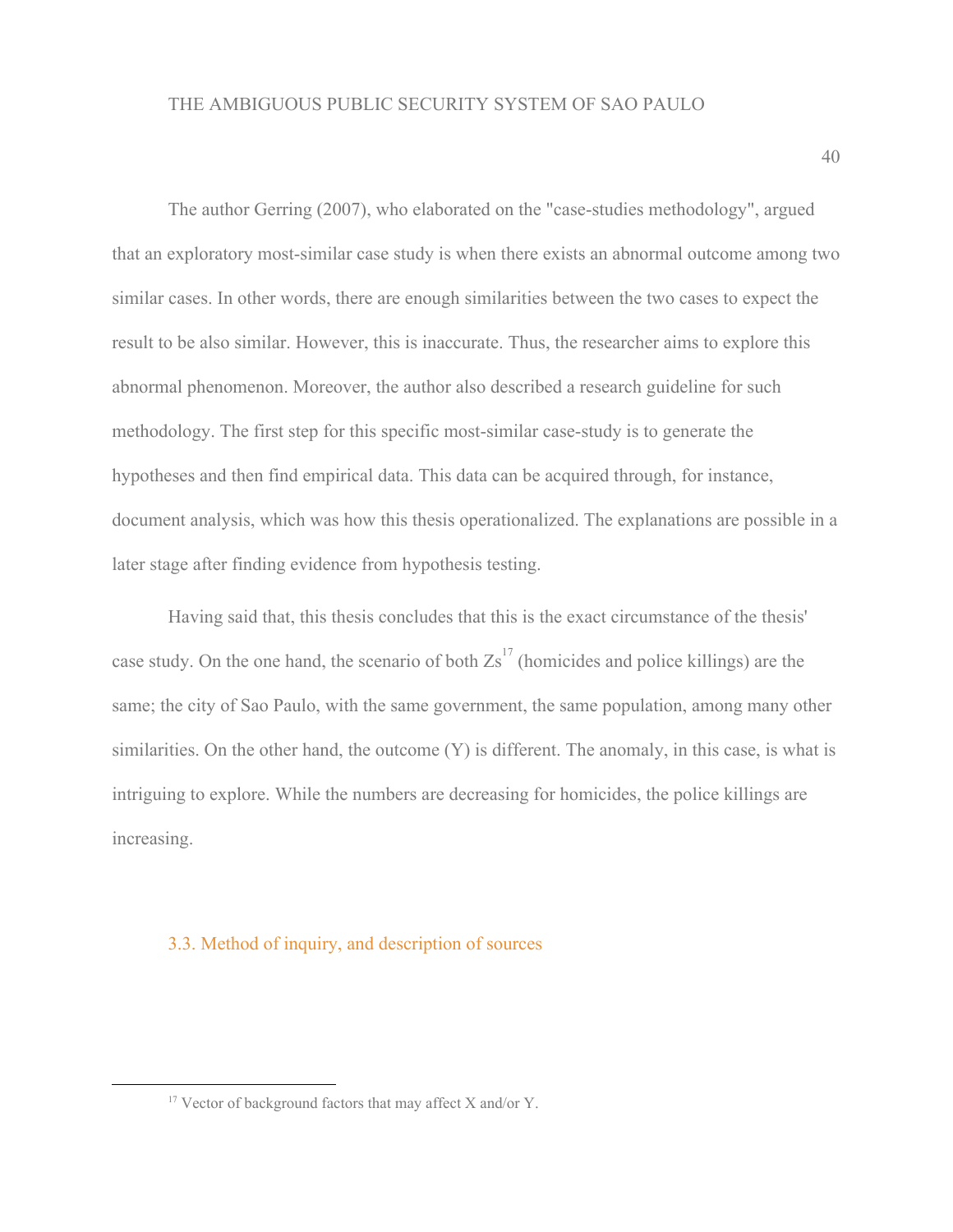Under the qualitative research realm, one of the most common ways of research conducting is through process tracing (Beach & Pedersen, 2013). This method unfolds a "black box" of the causal mechanism that the research entails. According to Beach and Pedersen (2013), there are three predominant process tracing; theory testing, theory building, and explaining the outcome. This thesis used the theory-building process tracing with the Y-centric theory building, because there is a known outcome but unknown causes, (Beach & Pedersen, 2013, p. 16). Therefore, it firstly starts with this specific phenomenon determining the causes, and then moves to the investigation part, and tests. Moreover, in this type of methodology, the theory used, the governance approach, is also put into test. In other words, the theoretical causal mechanism is expected to present a systematic mechanism to support the unfolding of this black box of causal mechanism, (Beach & Pedersen, 2013, p. 16). Hence, the governance theory was essential to seek possible reasons for the contrast killings rates in SP.

While evidence in the form of primary data can be extremely relevant, other types of evidence like pattern evidence, such as document data analysis, can be powerful for the testing part of the mechanism. This thesis used secondary sources. First, I will expose how the document analysis was conducted in the empirical chapter of this thesis.

A vast range of documents was analyzed, from journal articles to build some information basis, to books about public security in Brazil, and urban violence. To gather the number of homicide and police killings and their rates I have used, as the main source, the database that the Public Security Secretary of SP produces and makes available on the SSP-SP website. This is the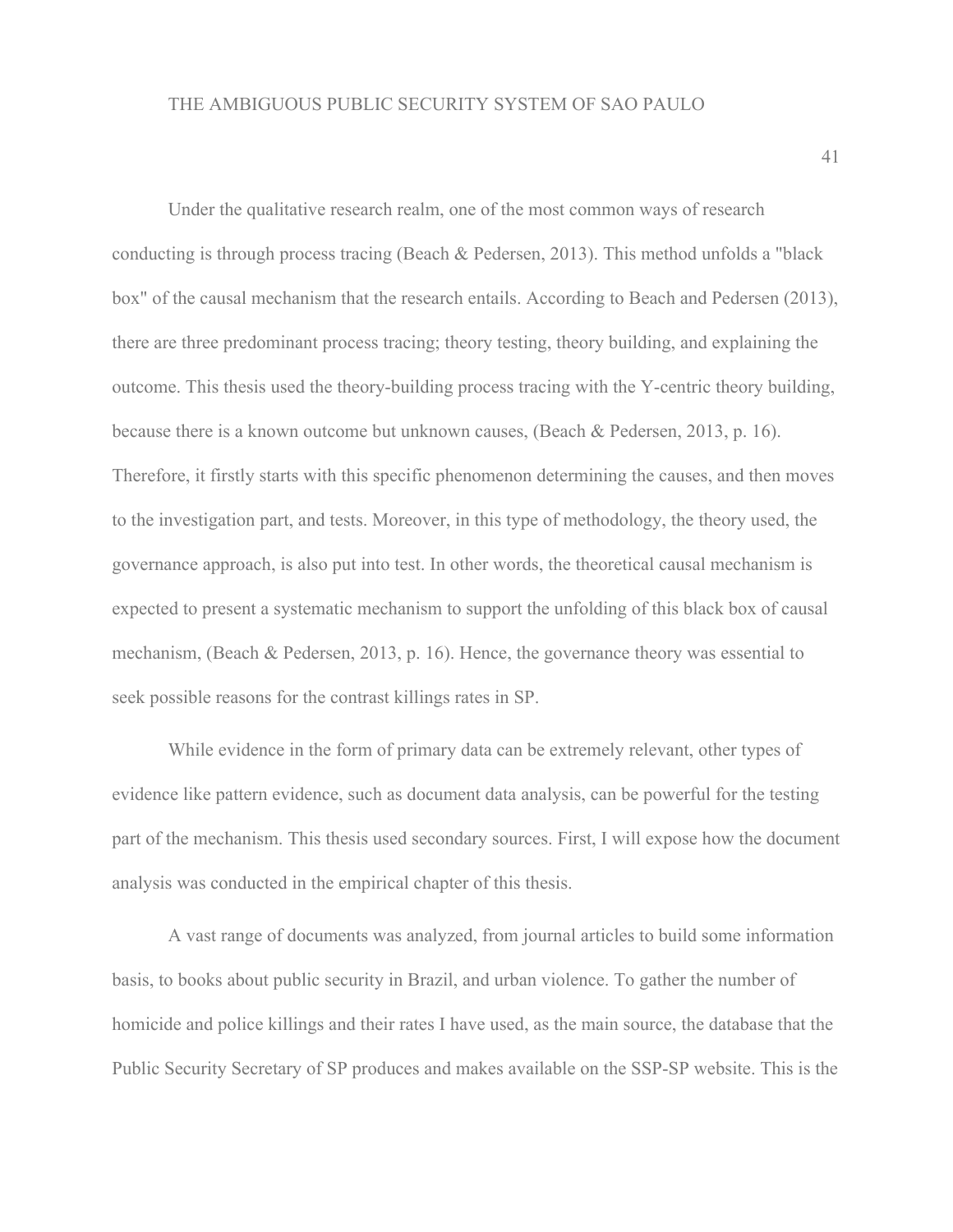official public security database information about criminality in SP. This database began in 1999, but police killings only started to be described in the database from 2001 onwards.

Although some democratic features in Brazil are in check, the transparency about the numbers in public security, at least in the state of SP, is still truthful. Mainly because the state of SP jointly with SP municipality has advanced technological tools and a team to produce data, and since 1999 they understand the importance of it. It is also important to mention that these databases and methodologies are systematically checked by private actors, such as the "Sou da Paz" organization.

However, to be extra careful I decided to use other possibly less biased sources, like the 2019 Atlas of Violence database, and the Yearbook of Public Security. Both of them are analyzed by an acknowledged non-governmental-a-partidary institute, Public Security Brazilian Forum. The first one is partly financed by the Ministry of Economy research branch. However, both of the sources extract the data based on the Public Security Secretaries. The main difference is that the Yearbook of Public Security also gathers data from the Ministry of Health to evaluate if there are substantial differences between what the violent deaths secretaries present and what medical records contain. The conclusion was that there were no substantial differences, which means that what the public security secretaries database is trustworthy. On the SSP-SP website, the criminality database starts in 1999, thus for this thesis, it will be analyzed from this year onwards. For the above mentioned reasons, this thesis does not expect serious problems with reliability.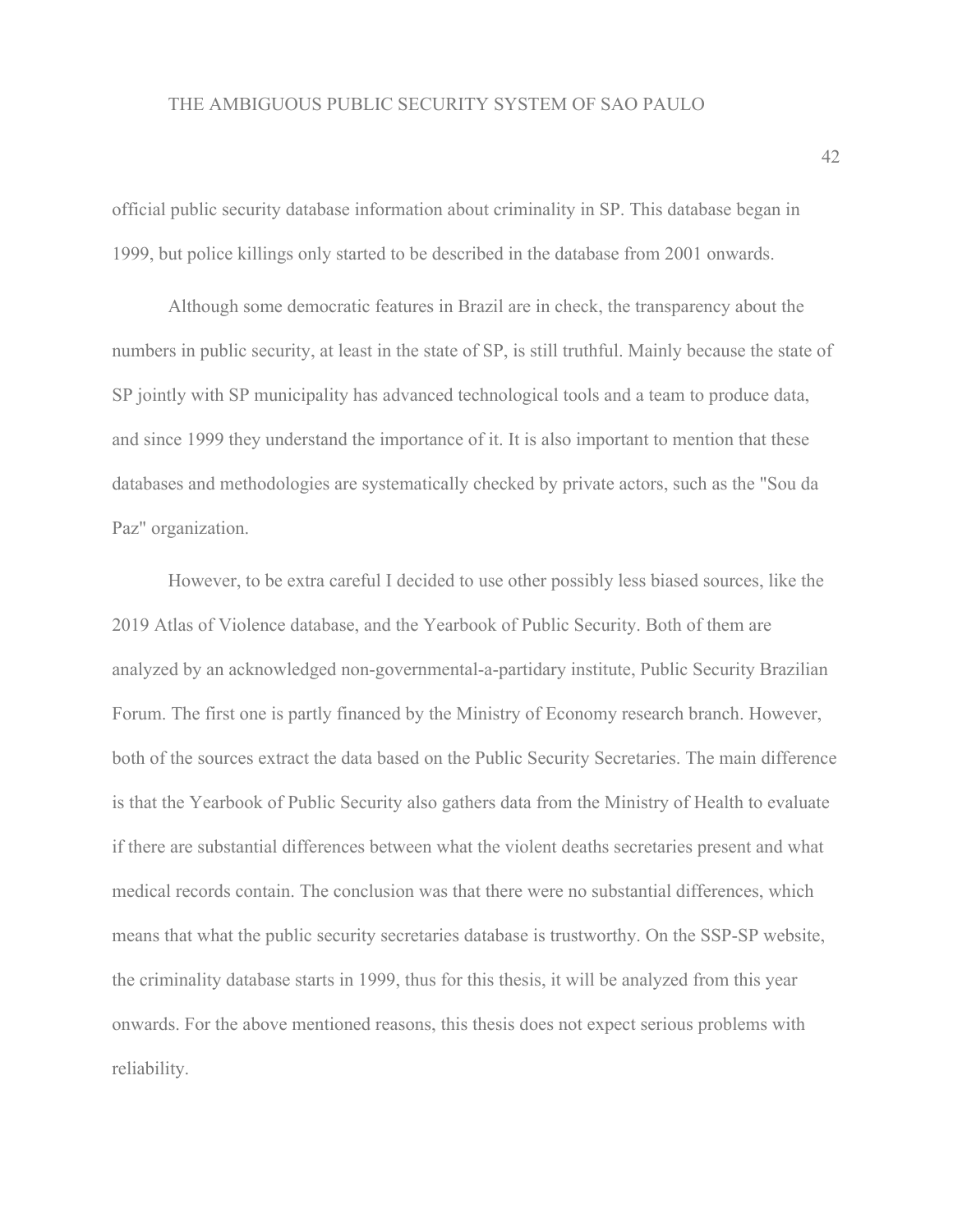It is important to mention that the sources differentiate police killings from homicides, so it makes it possible to analyze police violence. There is another essential point to express; the database also accounts for the police killings who had killed people out of duty, but because they exacerbated their power of being policemen these murderers are correctly accounted as 'police killings'.

However, there is a possible dangerous bias on these numbers. Usually, the first institution to check if an exacerbation of police force was carried out is the police institution itself. Therefore, there is a likelihood that the police killing numbers are even higher. Although this is an alarming problem, this does not affect this research. In fact, because this research analyzes this rate contrast, if these numbers are higher, this thesis might be even more relevant. On the other hand, there may be, as in every research, some possible measurement bias. Yet, this thesis does not expect critical validity problems.

There is another factor to look at, SSP-SP excludes robbery, which is theft followed by death with intention. This is per-se not a negative element, however, some cases might be classified as robbery and which in fact should be as police killings, for instance. Finally, the last alarming aspect is the violent deaths with undetermined cause (VDUC). In the state of SP, the VDUC rate increased by 13.4% in the last year of 2019, and reached 5.8 people per 100 thousand inhabitants. Therefore, the homicides in SP should be analyzed with some caution.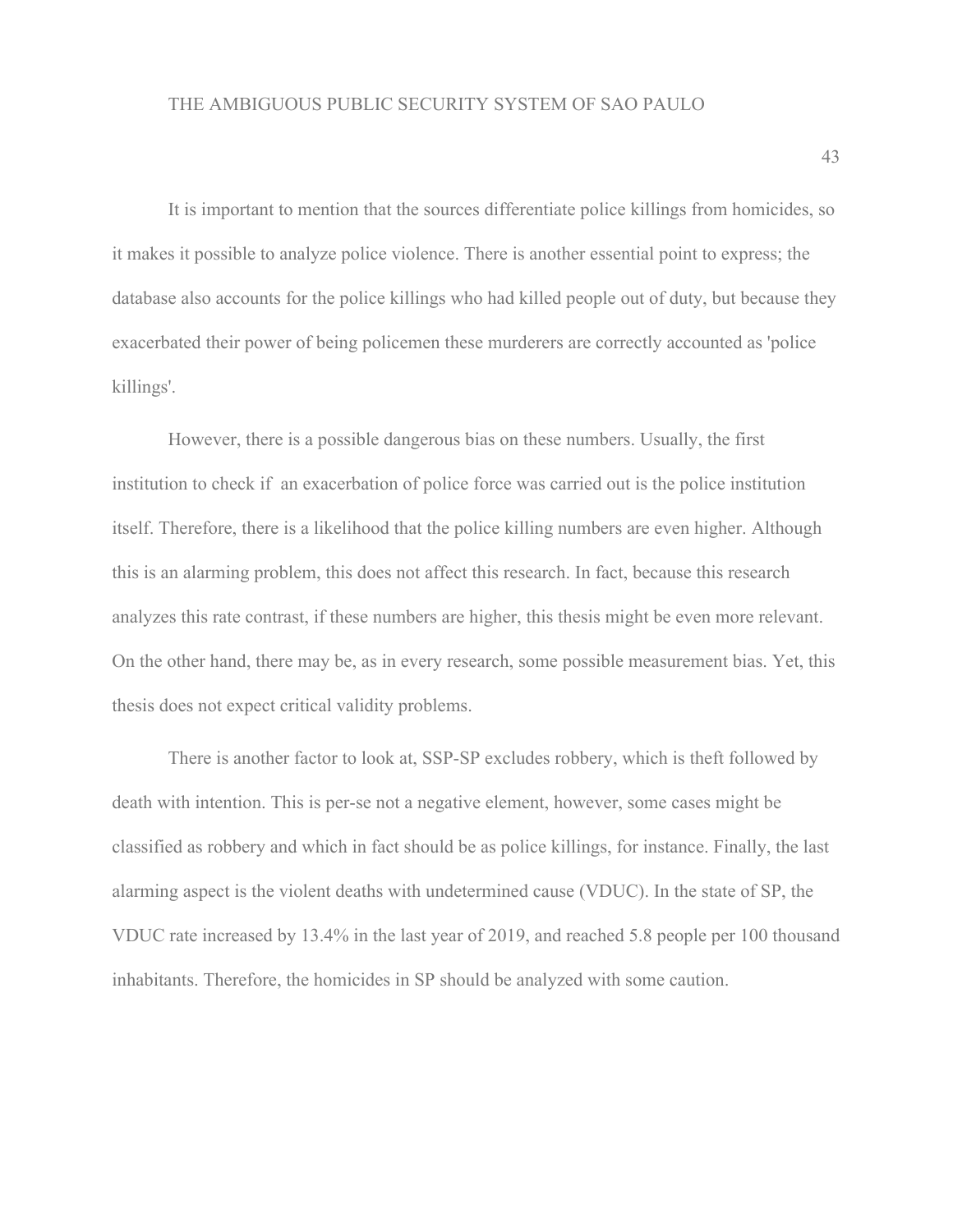#### 3.4 Strengths and weaknesses of the research approach

In any kind of research, qualitative or quantitative, some problems arise. The authors, King, Keohane, and Verba (1994), expressed clearly that the investigation of causal inferences tends to be imperfect and the conclusions are often uncertain. Although this thesis aims to produce the most accurate and unbiased research, a qualitative approach is based on interpretations. Such interpretations can reflect the researcher's position, belief, and social construction. It is essential to make clear that being a Paulista (person from the state of Sao Paulo) and Brazilian researcher for this thesis has many positive factors, such as the background knowledge, being familiar with the ethnographic features of the city, the population, the structural political situation, and fluency in the language. Yet, I do not disregard the power of my perception of reflections. As this methodology is less controlled and more interpretative, I was aware of my potential bias and the thesis was conducted with full awareness of this problem in order to produce accurate results. Finally, the thesis was carried out in a qualitative way, without ever losing sight of the data and consequences of quantitative research that secondary sources allowed me to understand homicides in São Paulo.

One of the drawbacks of not using primary sources is that it is not possible to analyze some specific data, due to the lack of it. In my case, the type of 'informal' agreements that actors do with themselves was not captured with secondary data because these pieces of information are not easily accessible. Although I would like to have conducted some interviews and produced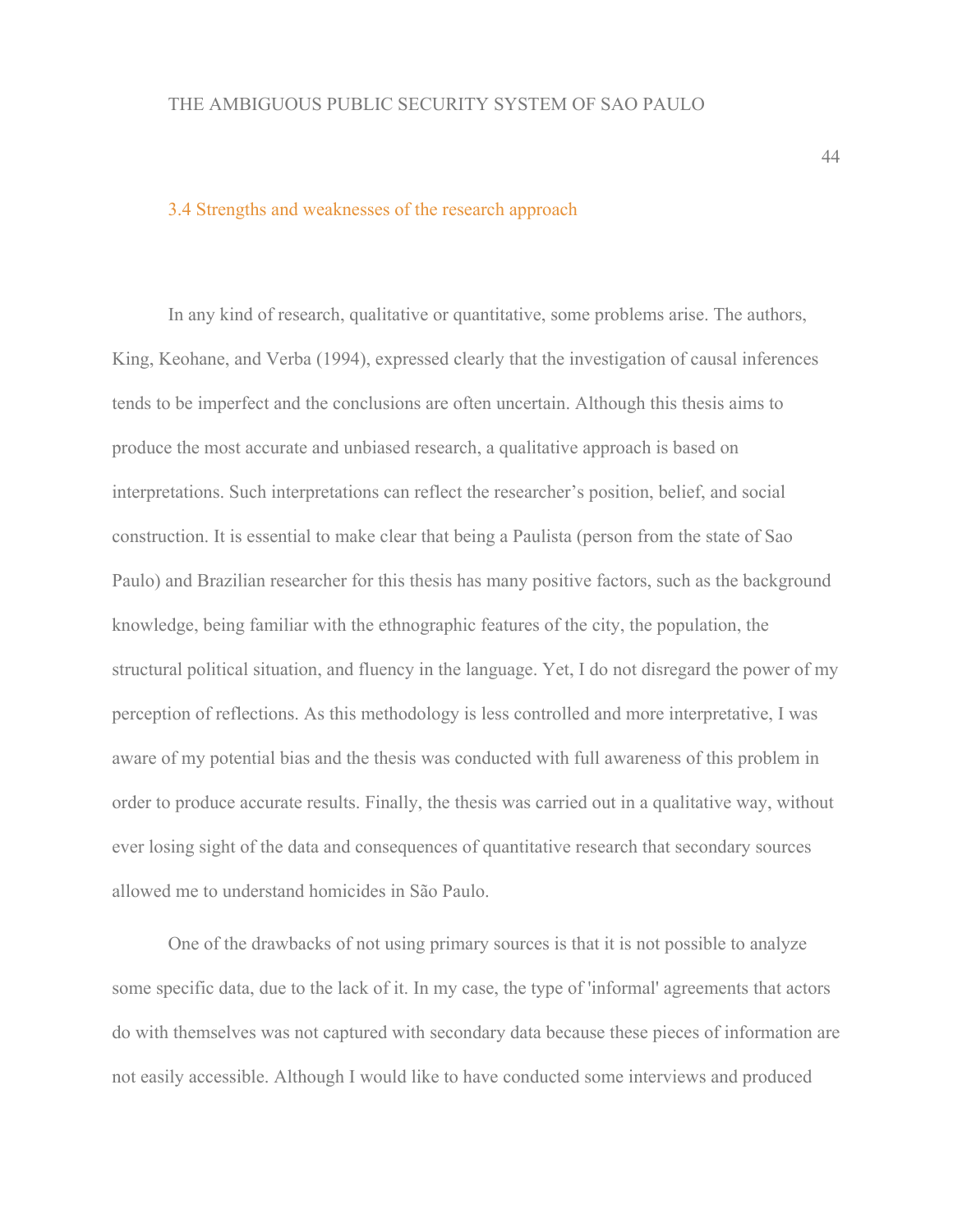primary data, the COVID-19 outbreak and geographical factors kept me from implementing it. However, it would be extremely valuable and interesting to conduct work on this topic but also with primary data.

Case study methods are more useful for identifying, analyzing, and characterizing a specific topic. Therefore, by itself, case-study is not ideal for making generalizable statements (Gerring, 2007). The empirics of this thesis acquires high internal validity, so conclusions are drawn based on empirical reality. As explained earlier, the high discrepancy between an increase of police killings but a decrease in homicides in SP is intriguing. However, the reasons for this contrast are yet unclear. There are many specific background conditions that this thesis encountered. For this reason, it might be difficult to generalize. This can be seen as both, positive and negative aspect.

Nevertheless, the governance approach is present in many countries, including some in Latin American. This region is considered the most violent continent in the world. Therefore, it might be possible to use this thesis as a template for other case studies, also because few studies about governance approach are conducted taking non-developed countries as case studies. Moreover, the USA might also be an interesting case study to analyze, due to its high rate of police killings.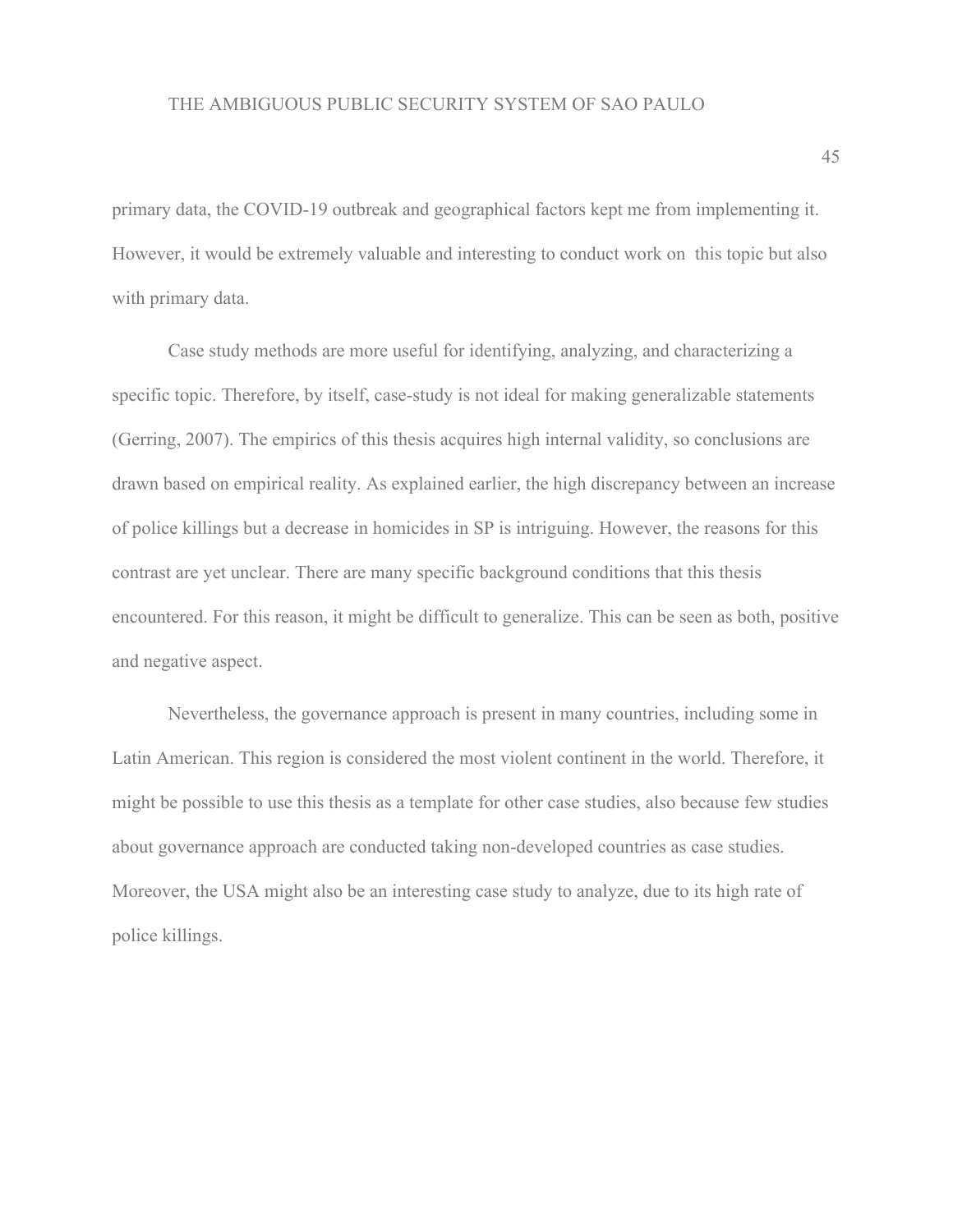# **Chapter 4, Empirics**

The violence in Brazil is a tangible and atrocious fact that Brazilians have to endure in their daily lives. Living in fear, or in the absence of security, is not normal. However, it is common in Brazil. Many precautions are within people's routines so they can feel safer and better prepared for potential criminality. Wistfully, homicides are also a recurrent fact in many families, whether part of the victim's family or the killer's. Or, even to be part of both.

Due to rapid urbanization, peripheral areas arose, and so did urban problems. The developed plan applied in SP resulted in the accession of criminality, but it does not stop there. Social, economic, and racial inequality increased as well. The inhabitants of these peripheral areas are the biggest homicide target, whether regular homicides or police killings, they are the ones most likely to be killed. The Brazilian Public Security Forum (FBSP) reveals that the highest incidence of injuries is among black men, from the periphery, aged 15 to 29 years, and who have not completed high school. According to the 2019 Violence Atlas, black people account for 75.5% of homicide victims in 2019, the highest proportion in the last decade. The Atlas presents that as in regular homicides, black people are the main target in police killings, 75% of the total homicide rate by police officers.

Although the numbers and facts presented above demonstrate a high number of homicidal incidents, Brazil is generally aiming at a change. This shift away from intense homicide towards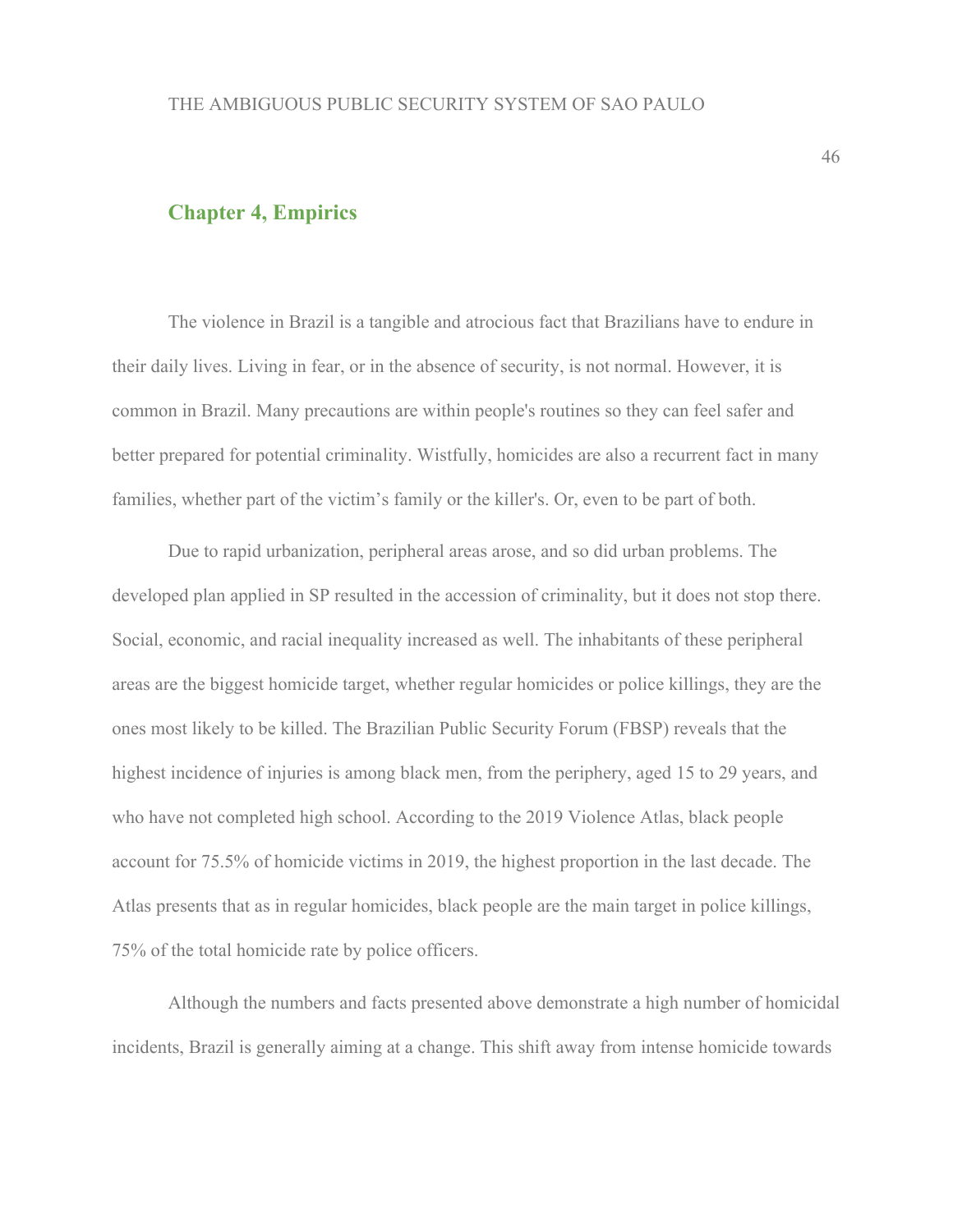a decreasing homicide rate includes the improvement of public policies. According to the Public Security Forum, and the Atlas of Violence, in 2019, Brazil had the lowest homicide rate in the country's history. Nevertheless, almost 42.000 people violently died that year. This number is more significant than adding the total number of murders across Europe, the USA, and China altogether. The World Health Organization characterizes a rate above 10 homicides per 100 thousand inhabitants as epidemic violence. In 2019, the year that the pandemic Covid-19 broke out, and disturbed the whole world with an atrocious number of deaths, Brazil continues with its historical homicidal epidemic year after year, losing almost 30 people per 100 thousand inhabitants.

Fortunately for paulistas<sup>18</sup>, the reality is different. The state of Sao Paulo is the least dangerous in the country, and as safe as many developed capitals. The state dropped its homicide rate up to 74% in the last 20 years, (SSP-SP). The city of Sao Paulo follows this pattern, and in 2019 had its lowest murder rate in history, 5.9 per 100.000 inhabitants, against the national average rate of 29.9 per 100k, (SSP-SP). Therefore, Sao Paulo city is a successful case of decreasing homicides, not only at a national level but internationally. What is troubling, however, is that the police of SP is the second most violent in the country, which leads to a particularly precarious situation, since the Brazillian police is among the most violent and lethal police forces in the world, (According to the Washington Post [USA], and Public Security Institute [Brazil]).

<sup>&</sup>lt;sup>18</sup> People who are from the state of Sao Paulo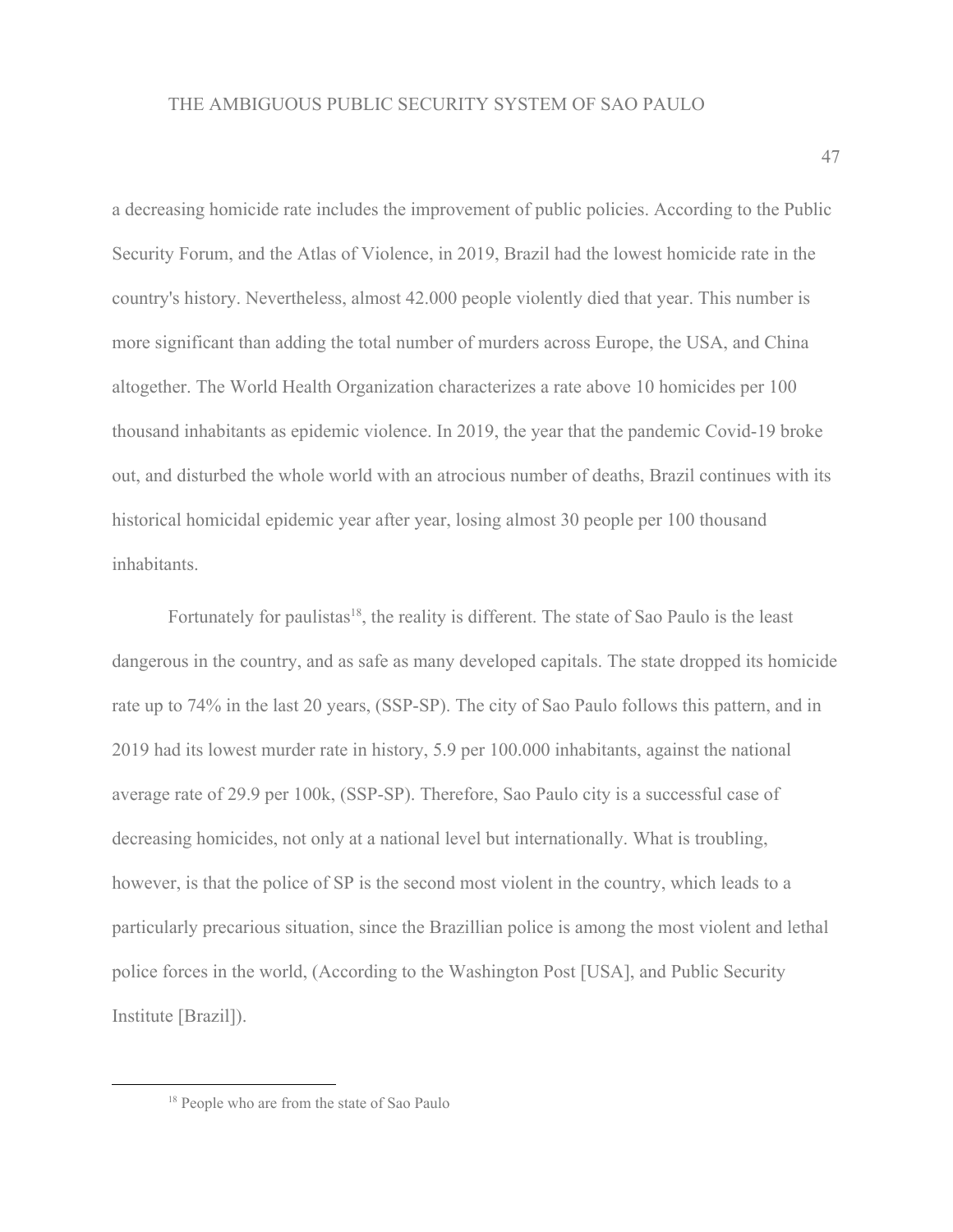The numbers of 2019 present that in SP, while there is a decrease in the homicide rate, there is a significant increase in police killings. According to the 2019 Yearbook of Public Security, one in three murders in the city of São Paulo last year was committed by police officers, (Manso, 2012, p. 26). Nevertheless, the puzzle that remains to be solved is how SP manages to effectively decrease its homicide rate while, at the same time, increasing its police killings?

#### **4.1 Homicides, a historical overview**

Before understanding the homicide decrease, it is essential to provide a historical overview of the homicide pattern in the city. The decades of both the 1920s and 1960s marked turning points to SP. Both periods were robust industrialized ones, which led to a population boom outcome. The population in SP increased 6 times more from 1920 to 1960, (Manso, 2012, p. 26). However, even though an agglomeration of people occurred, the homicide rate remained low, around 5 per 100k inhabitants, as Manso (2012, p. 26) expressed. The rate increased after the second industrialized moment, in 1960, and 1970, when the city reached 10 homicides per 100 thousand inhabitants.

Scholars, such as Manso (2012), point out that the modifying homicide rate of the mid-60s is partly related to the military coup d'etat, when homicide appeared as a control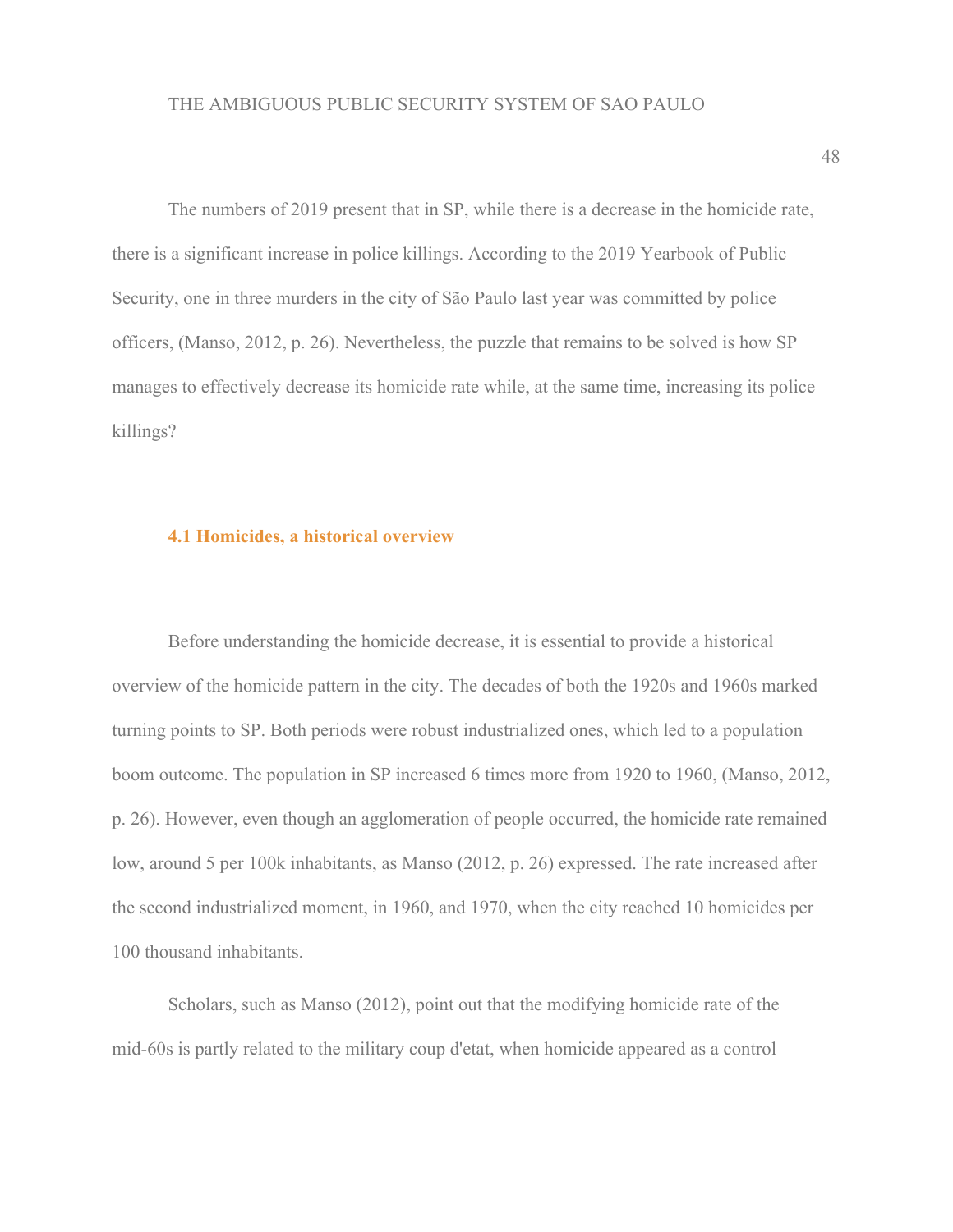instrument to the urban chaos, especially in peripheries (p. 17). In other words, there was a moment in the urbanization period of São Paulo that homicides were understood not as a problem but as an instrument. Homicides allowed people to deal with the issues arising from the urbanization process as a rapid solution, mainly because the homicide was institutionalized. The state killed numerous people during the military authority government, as a tool to control power. Most of the killing happened within the borders of the city, turning the peripheries into a battlefield, and affecting many people's lives.

Moreover, what Manso (2012) explains is that in the 70s, the omission and the conniving public security actors led to homicidal choices of the population, generating a homicide cycle in the city. Individuals started to kill as a preemptive revenge action. In other words, people would kill to protect themselves and not to be executed first.

Therefore, killing became a banal act in peripheries. Manso (2012), named this as the multiplier social effect of homicides (p. 266) . However, this homicidal multiplier social effect slowly started to collapse after the re-democratization in the 90s, with the implementation of democratic values, such as the rule of law, human rights, accountability, transparency, the inclusion of other actors in the public good provision and implementation of public policies.

However, the 90s legislative reforms aimed once again at "fighting against the crime," with a generalized perception that violence had gone beyond limits, and this could only be solved with a "harsh fist." As a consequence, the reforms disregarded social inequalities and dismissed a coordinated strategy for social crime control (Azevedo 2003). The outcome of this perpetuation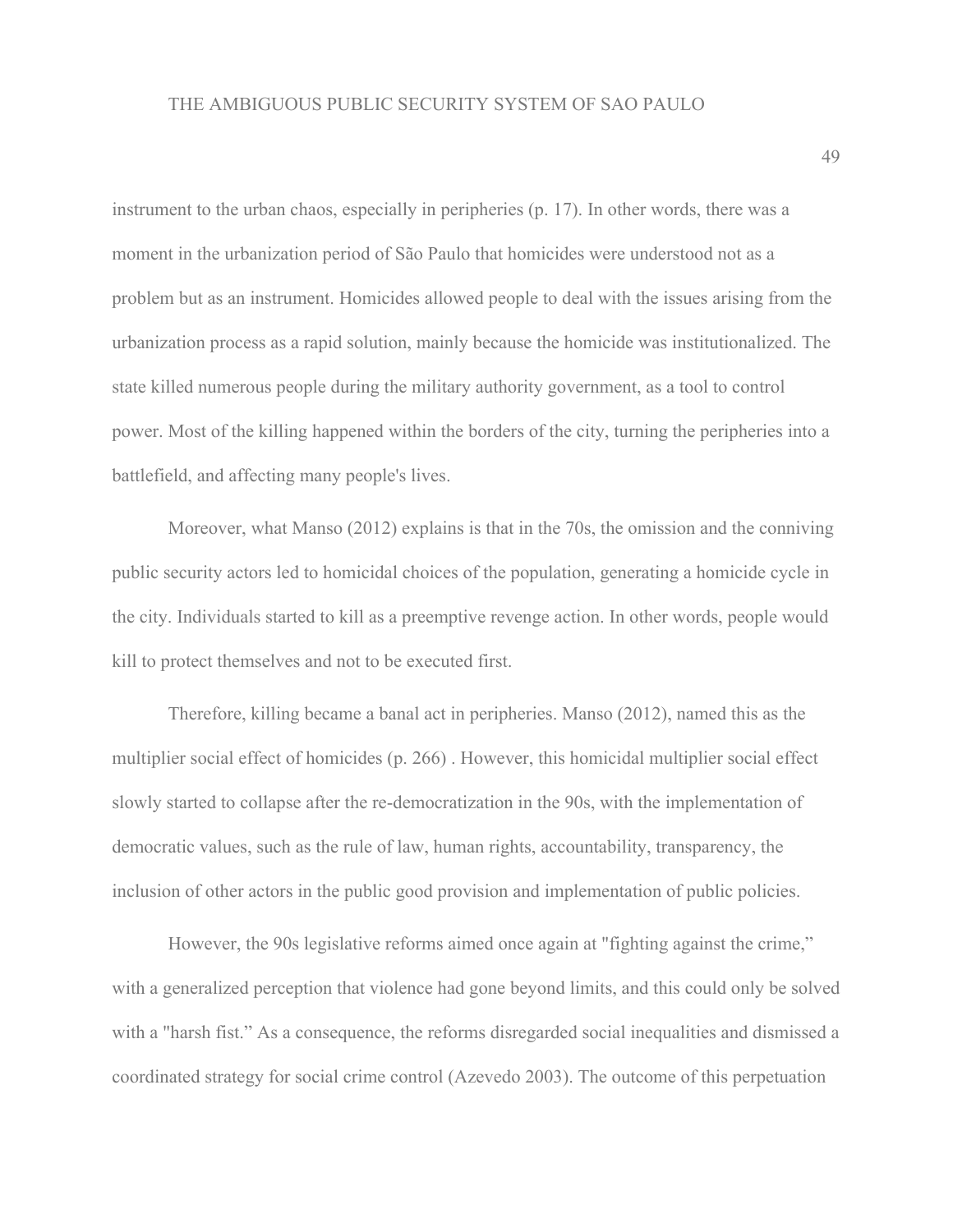was a tremendous imprisonment increase. And although the vast imprisonment was a result of effective public policies that led to competent police actions, the homicide rate in 1999 reached its peak, counting 65 homicides per 100 thousand inhabitants, most of them occurring in peripheries (SSP-SP, 2019).

Meanwhile, the boost of prisoners, brutal police pattern and prisons, which lacked human rights, resulted in the Carandiru Massacre, and that event shaped the public security system in SP. To elaborate, Carandiru was the largest prison in Latin America, located in a central area of Sao Paulo. The massacre happened in 1992 when police officers, in a military intervention, slaughtered a minimum of 111 inmates in one night. After the massacre, and thereby resulting in a negative national and international reputation of the act, decisive public and private decisions arose. However, the most recognized and influential Brazillian criminal group, PCC, borned with the motto to avenge the Carandiru Massacre and to change the prison system. Years later, the same criminal group is now considered to be an essential factor in the Brazillian public security, this will be further elaborated in the coming sub-sections. The beginning of the century brought some positive news, and the homicide rate began to decrease. Scholars, Such as Manso (2012); Szabó & Risso, (2018), determined several factors for this decrease.

- Crucial public policies and legislative reforms.
- Reconfiguration of the police.
- Inclusion of new public and private institutions.
- Inclusion of different actors in the public security provision of public policy.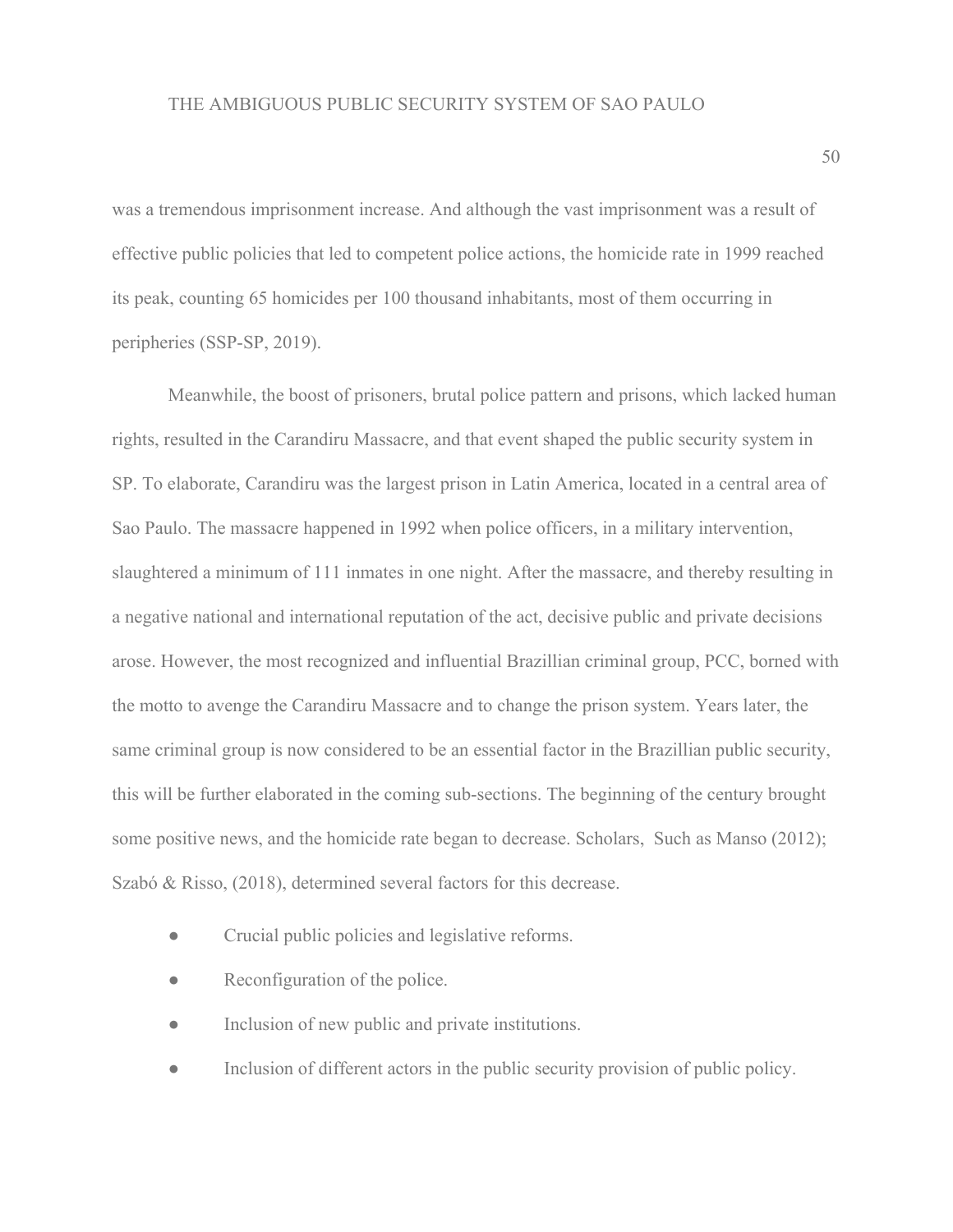- A significant investment in public security (by public and private actors).
- PCC.

These all above listed elements can all be translated into a reconfiguration of the Brazillian state. The reason is that the public security change process not only entails a variety of actors, but also a range of resource utilization by these actors, which both mark a potential decentralization of the country. These factors will be extensively explained in the next subsection.

#### **4.1.2 Governance patterns**

# **Multi-Level Governance**

As this thesis explained in chapter 2, the governance approach aims to decentralize the power of the State; this is possible in many ways. By producing multi-level governance, introducing private actors into the public policies domain, and including other governance modes. Therefore, it is essential to first present the Brazilian multi-level governance before moving to other spheres of governance.

Brazil is a federal country, and as Hooghe & Marks, (2001) express, this model is per se a decentralization of the national power. Hence, Sao Paulo city is inserted into a federalist country, with a national government (national level). Moreover, the State of Sao Paulo holds power at the regional level. Finally, the municipality of SP is presented at the local level. Furthermore, the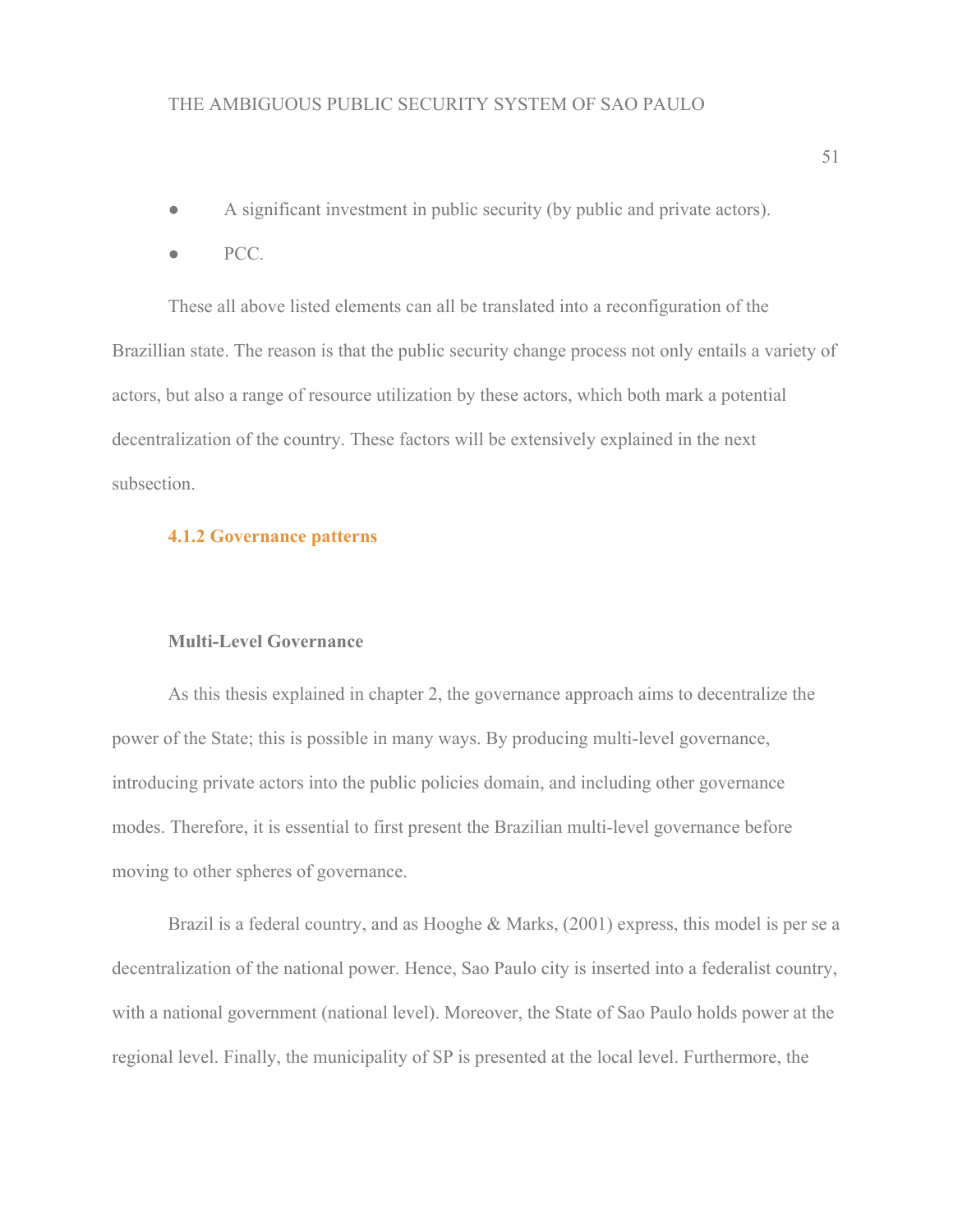city is also under transnational norms, like the UN charter of human rights, the rule of law, and the Inter-American Court of Human Rights. All of those levels make essential contributions to the public security of the city.

Three powers constitute the public administration in Brazil at the three governmental levels; executive, legislative, and judiciary power. Regarding public security, in the **executive power**, regarding the national level, there is the Ministry of Justice and Public Security. Concerning the **regional level**, the Public Security Secretariat, and also the Penitentiary Administration Secretariat (SAP). When it comes to the **local level**, there is the Urban Security Secretariat who takes care of the public security regarding the urbanization causes and consequences, which works connected to the Urban Development Secretariat and the Human Rights Secretariat.

The executive power in the public security domain is the main administrative body responsible for taking into account the essential public policies that need to be institutionalized. An example of a multi-level governance cooperation was in 1992, when authorities of different levels of the country, shortly after the Carandiru massacre, decided to implement the Penitentiary Administrative Secretary, as a response to maintain the order inside of the prisons.

Concerning the **legislative power**, there are the auditor offices, which supervise and analyze the public accounts, respectively, to the authority level. Regarding **the national level**, the TCU. When it comes to the **regional level**, there is TCE, jointly, the Legislative assembly of the State of São Paulo, which elaborates and approves state laws for nearly 45 million paulistas.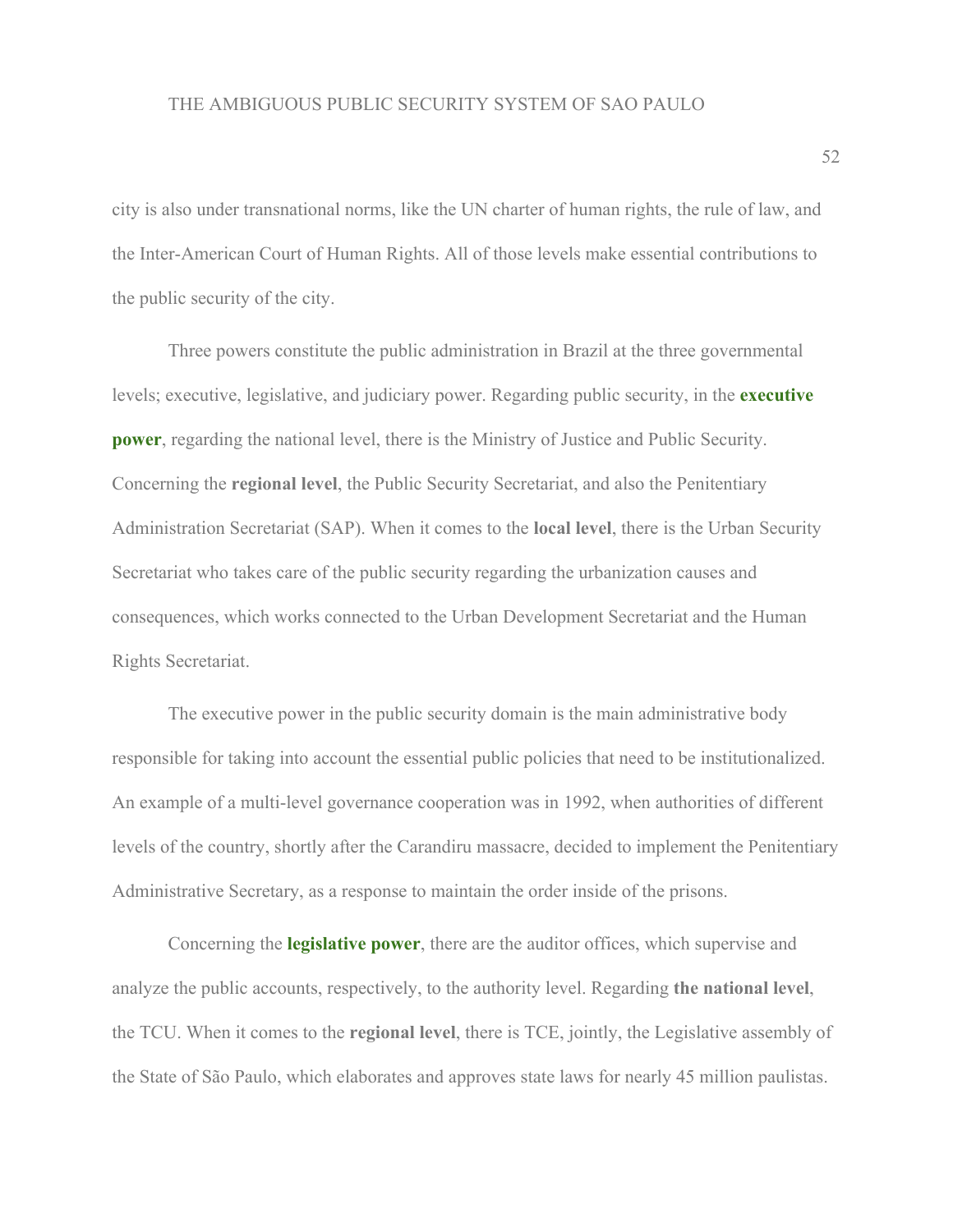Finally, at the **local level**, the local auditor office, TCM, and the Municipal Chamber, that discusses and implements public policies to the city. For the **judiciary power**, at the **national levels**, consists of the Federal Supreme Court, STF, which is the guardian of the Federal Constitution, and STJ, Supreme Court of Justice, which is the guardian of the federal laws. At the **regional level**, there is the TJSP, which is the Justice Court of SP.

Brazil also possesses the Public Prosecution Offices, which do not belong to any of the three powers but are entangled with them. The Public Prosecution Office is an independent body that contributes to good governance by controlling and inspecting the justice system. It is a national body that safeguards the democratic regime, the social interests, and, if necessary, individual rights. There is one at the **federal level**, the MP, and one at the regional level, MPSP.

In terms of public security, police bodies are the most important public actors. According to the Brazilian constitution of 1988 in the art. 144, the public bodies employ the preservation of public order and the safety of persons, properties, and public institutions. Furthermore, the same article expresses that public security is a duty of the State, but a shared responsibility. Therefore, regarding the main public actors under the public security realm, there is the federal police, who investigate criminal acts against the national political and social order. The civil police is the civic investigative body. Moreover, the Military Police is the patrolling force to ensure social order; the latter two operate at the local and regional level. Finally, at the municipal level, there is the municipal guard, guarding municipal institutions and residents.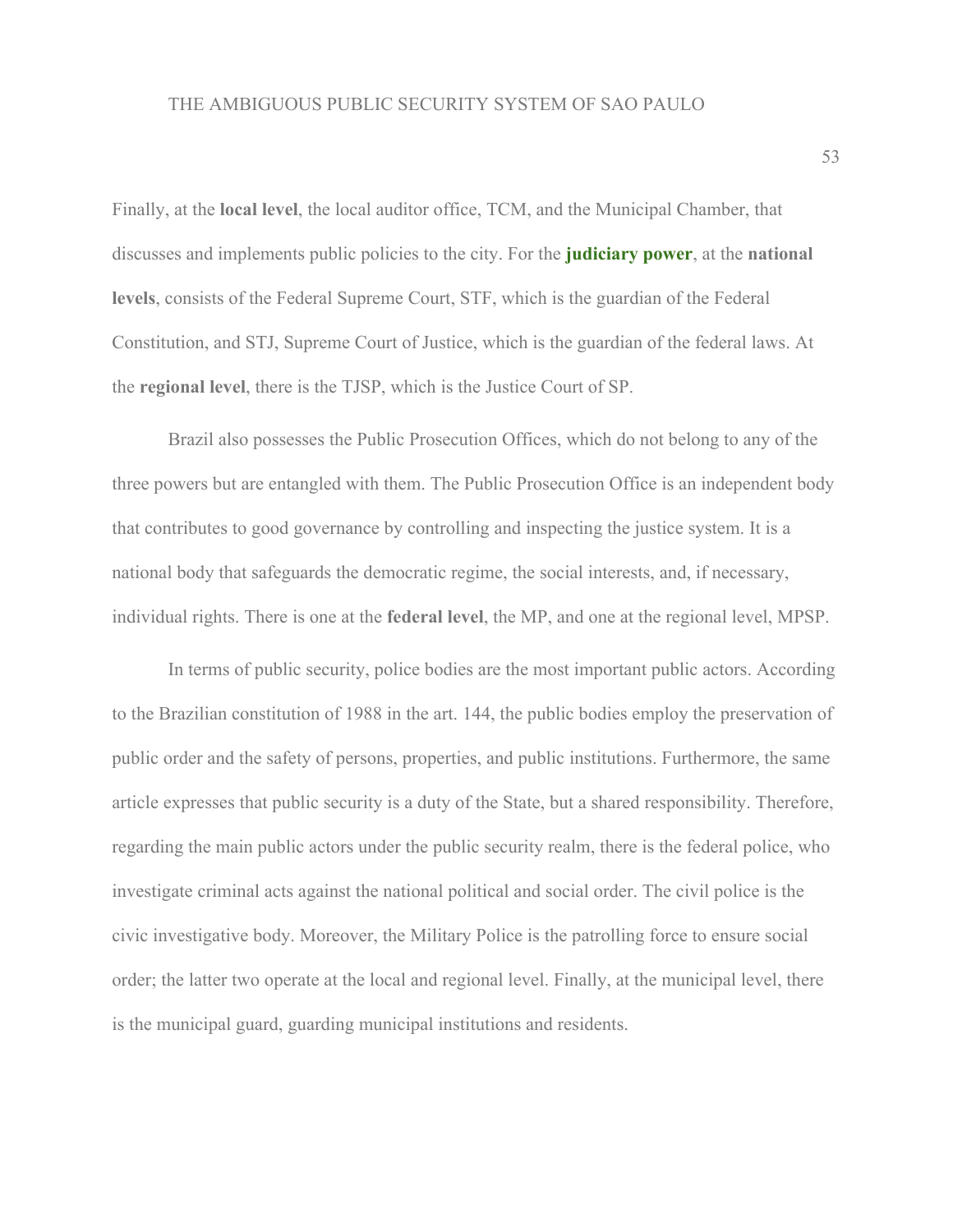#### **The big step of the disarmament policy**

After presenting the different government levels that SP is embedded in, this thesis will discuss some successful cases of this blend of governance levels. Firstly it is the disarmament law public policy that influenced the decrease of homicides in Brazil. In the country where fire guns account for most of the homicidal incidents, the disarmament concept had a massive impact in Brazil. However, long before the 2003 Disarmament Statute, São Paulo adopted a policy restricting arms and withdrawing firearms from the streets. Between 1995 and 1997, the average firearm withdrawal from the streets was seven thousand per trimester, for the coming years, this number increased by an additional two thousand, reaching nine thousand per every three months (Manso, 2012, p. 8). The Civil Police had a strong influence in this scenario, since they restricted the entry of new weapons into circulation by drastically reducing the number of new weapons permitted.

To conclude, SP presented an excellent disarmament policy that inflicted the drop in the homicide rate over an extended period. The favorable outcome culminated in a federal level law, which marked a turning point to the decreased homicide level in the entire country. The disarmament policy is not only a successful case for the homicide decrease but also for multi-level governance, due to the positive collaboration between the federal and regional levels.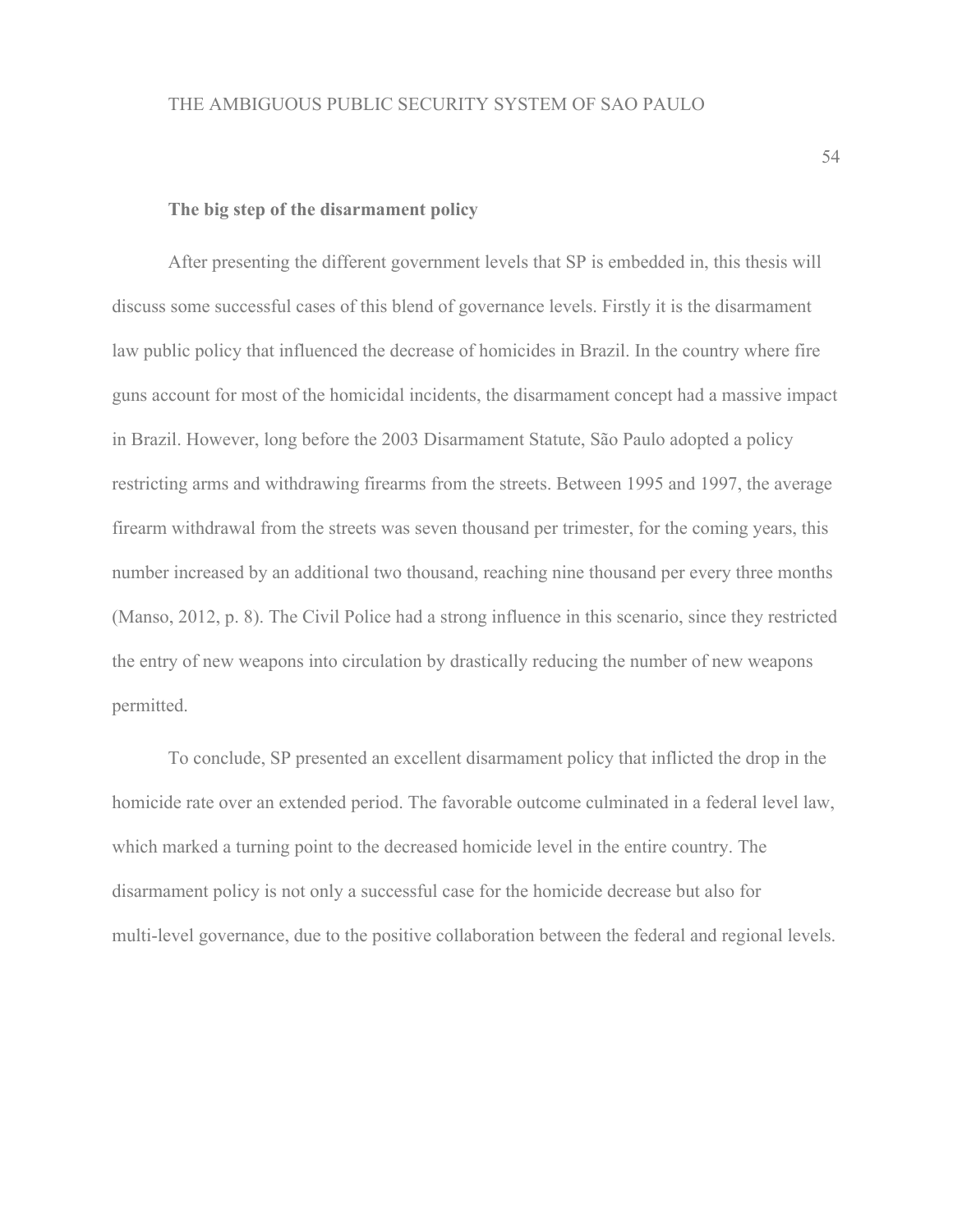#### **Diadema, an effective multi-level cooperation**

To constitute how the multi-level can produce excellent results, the case of Diadema, a village of SP suburbs, is an adequate representation. However, before introducing Diadema, it is first vital to familiarize with a decisive historical moment for the village, the Favela Naval case. The Favela Naval is a slam in Diadema in which the population for many years, around the 90s, claimed to occur systematic force exacerbation by the Military police. Therefore, the community contacted SP media to expose the violent situation that they were in. Hidden cameras were installed by Globo, $\frac{19}{2}$  which then released images of police officers beating to death and torturing civilians in the favela. After the Favela Naval case, the SP Governor, Mário Covas, sent a bill to the National Congress to demilitarize the PM, to attempt to revert the paradigm of police violence. Unfortunately, the demilitarization of the military police was never mentioned again.

The Favela Naval case led to the severe public realization, culminating in 2001 to the PIASP, a preventive violent national plan, articulated by secretariats, ministries and local authorities to combat violence in specific violent cities among SP. The aim was to establish agreements between the government and the national, state, and federal level, in which technicians from the federal government financed the projects, but the execution was local. This was also the case for Diadema and its "dry law."<sup>20</sup> The law prohibits the bars from selling

<sup>19</sup> The biggest and most prestigious open channel in Brazil.

<sup>20</sup> Lei Seca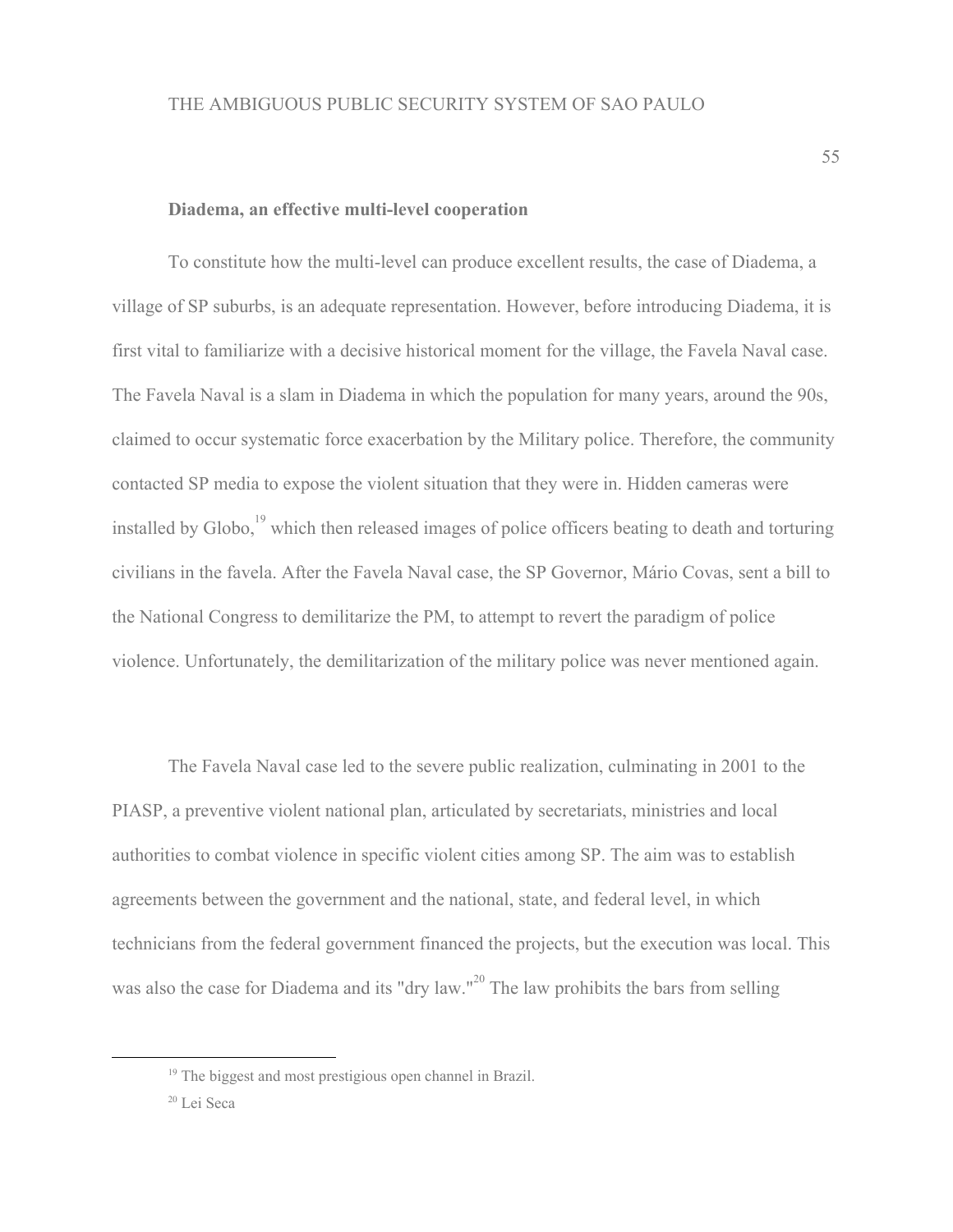alcoholic beverages daily from 11 pm to 6 am, and it is among the measures that helped decrease the homicide rate in the city. Before the law, in 1999, Diadema had a rate of 113,4 violent deaths per 100 thousand inhabitants, (Oliveira, 2006, p. 22). In 2005, the rate dropped to 25,75 per 100 thousand inhabitants.

Diadema is, therefore, a successful case of how well-coordinated multi-level governance can decrease homicides and police killings. Nevertheless, Brazilian scholars, such as Manso(2012), point out that the "dry law" does not account for the entirely decreasing homicide rate. The disarmament statute is part of it as well. And later, the reconfiguration of the military police (influenced by NY) too. Besides, the population was closely included in public policies, jointly with local NGOs, presenting their input.

Concerning the regional level, the law n. 9.155 was a prominent law that got implemented in 1995 by the governor Mario Covas, (Manso, 2012, p. 248. The law consists of data collection, analyses, and transparency of criminal acts, including homicides. Based on a global governance understanding<sup>21</sup>, data helps to produce good governance. In the Brazillian context, it is possible to identify affirmative public policies to decrease homicides, and transparency. For instance, with  $Covas^{22}$ , in 1999, FISP, the Public Security Incentive Fund, that was enforced, with the central aim of reducing homicides. The federal-level also arose efforts to

 $21$  as expressed in chapter 2 of this thesis.

<sup>&</sup>lt;sup>22</sup> And Marco Petrelluzzi the Secretary of Public Security during Mario Covas.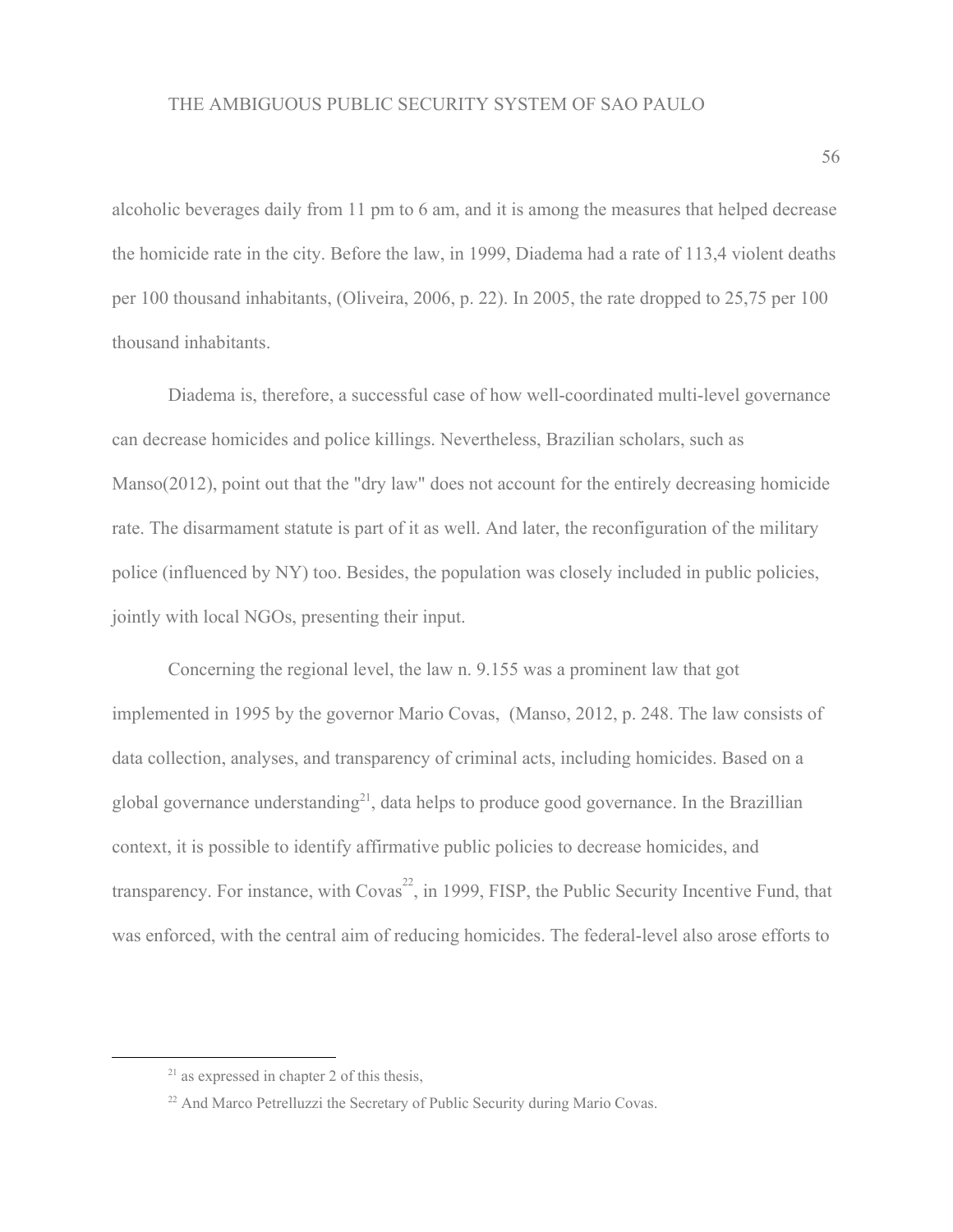combat the high homicide level. The Disarmament Statute, as described earlier, was one of the essential ones.

# **International Embeddedness**

At the global level, the public security in SP growninly attempts to follow universal patterns of the rule of law and human rights institutionalized by international organizations. Brazil ratified the Inter-American Convention on Human Rights in 1992, recognizing the autonomous and transnational jurisdiction since 1998. There have been nine cases against Brazil, with eight convictions. It is an essential international judiciary body to safeguard human rights, yet still needs to interact closely with national, regional, and local levels of the country. Thus, many international organizations play an essential role for the city's safety in SP. in public security for the city.

The influence of the global level on SP municipality became more visible in 1997. When the homicide reduction in New York between 1992 and 1997 influenced the police of São Paulo. For the first time, the government assumed that the homicides paradigm needed to aim at short term decrease measures, in addition to the inclusion of the police under this logic. Until then, for the Military and Civil Police of São Paulo, the belief was that the police had nothing to do with reducing homicide public policy. Therefore, the NY-SP exchange of information was revolutionary to explain and to reverse this perception. NY-SP interaction is acknowledged by Brazilian scholars, such as Manso (2012, p. 50), to have had an extremely positive relationship with the homicide decrease that happened in the city at the beginning of the century. The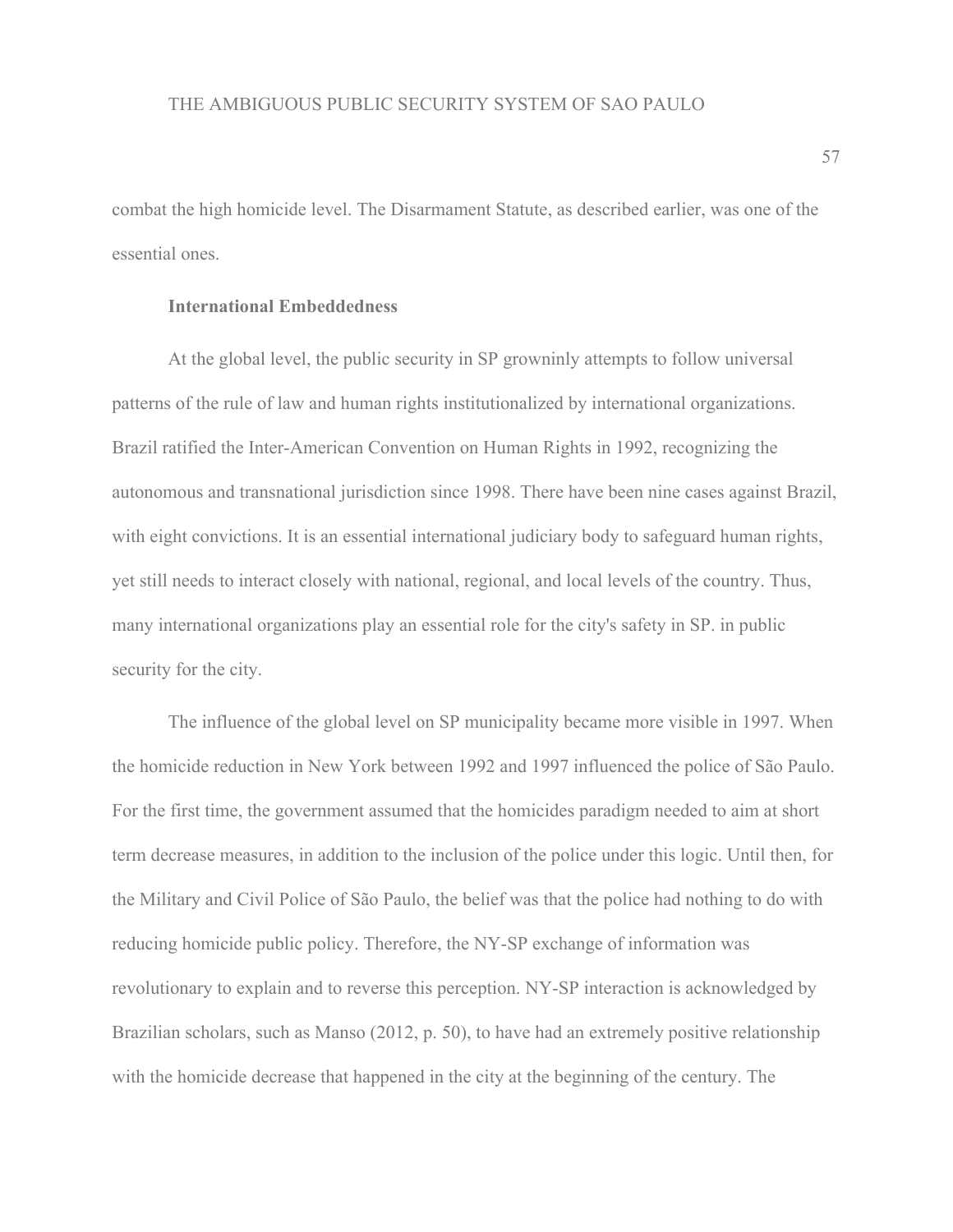information connection that SP-NY had was informal, and based on elementary communication, exchange of data and results by the NY police to the SP government. Nevertheless, this interaction opened up other discussions such as mention shortly, for new public security policy implementations that helped this multi-level governance to flourish.

Among these new security policies, stood the formulation of the Department of Homicide and Protection of the Person (DHPP), created in 1996 to investigate unknown homicides and robberies authorship. This department is part of the civil police body, yet, it also works closely with the military police. The coordination of levels is essential according to the governance approach, and this collaboration was a new required feature for the SP police arrangement. The Homicide Combat Plan put into place in the department in 2001, with a mutual interaction of the police bodies. The resources used to identify homiciders, jointly with the investments in intelligence and information technology, resulted in an increase of 770 percent in the number of homicides arrests between 2000 and 2004, (Manso, 2012, p. 248).

Concluding, the city of SP is hugely interconnected with global institutions enforcing local projects jointly with local actors. For instance, the annual UNDP report explores the public security aims for the city, collectively with the state of SP, the municipality of SP, and private actors, such as Sou da Paz NGO. They collectively develop projects to decrease criminality in the city, many with positive international reputation based on the homicide decrease outcomes<sup>23</sup>. Another example of the international embebedess of public security in SP is the legislative

<sup>&</sup>lt;sup>23</sup> The United Nations office on Crime and Drug acknowledged Sou da Paz projects in SP.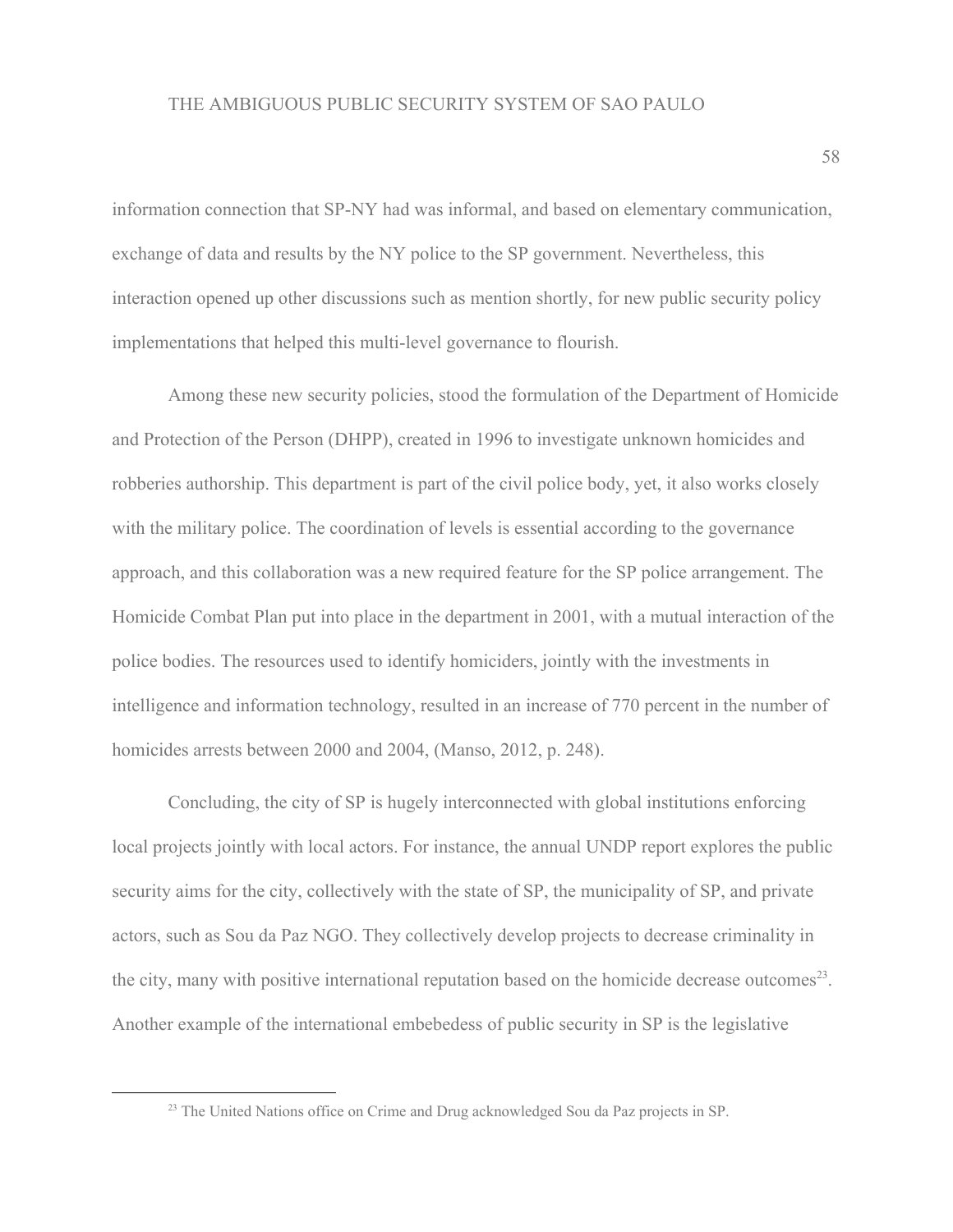assembly partnership with UNICEF that defines strategies to reduce the homicide rate among adolescents, the highest people target in São Paulo. Furthermore, the human rights watch (HRW) is another essential international institution for public security in the city, especially when it comes to police killings. The HRW produces checks and balances the violation of the use of force, for instance. Moreover, they have cooperations with other NGOs, like the Igarapé Institute and Public Security Forum, to patrol and account for transparency. The image illustrates all the levels that the city of SP is embedded.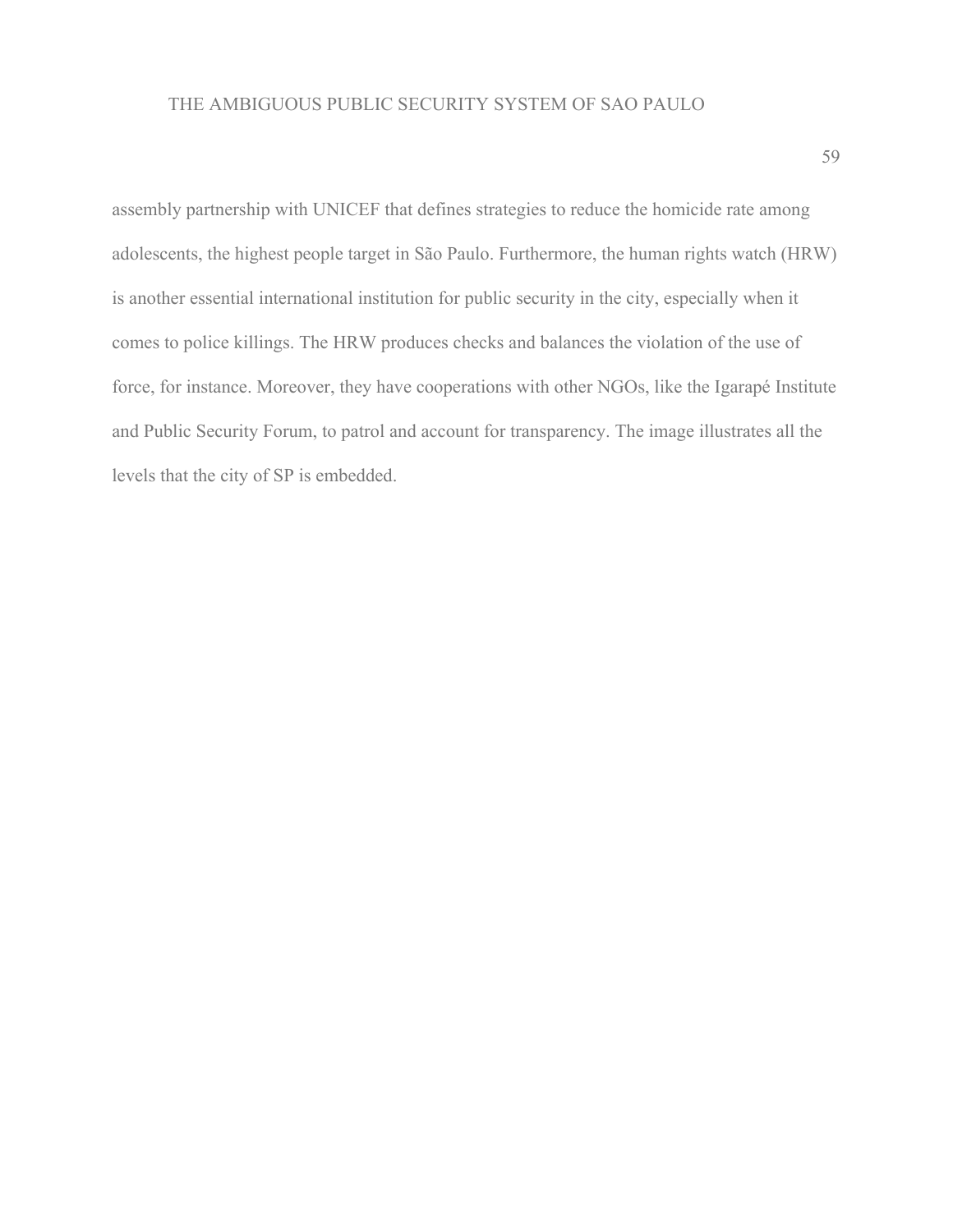

Image I: SP levels of governance and influence

# **Public-Private Cooperation**

After analyzing the multi-level governance sphere, it is adequate to move to the second sphere of the governance approach, **the societal actors**. Here, one of the essentialities of the governance model is the inclusion of private actors in the provision of the public good and implementation of public policies. Thus, this thesis pays prior attention to the analysis of the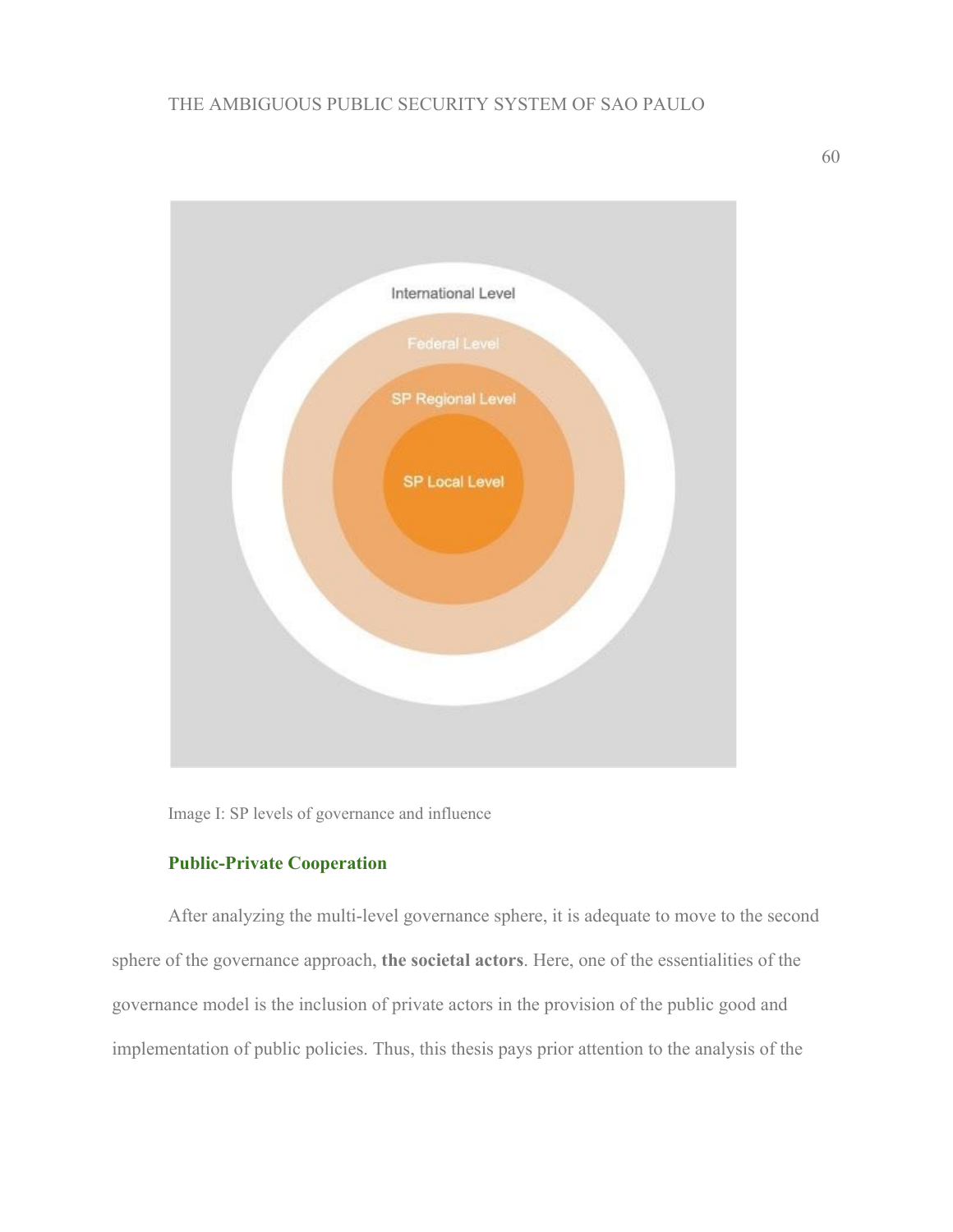public-private collaboration, in order to analyze whether the societal actors influence or not the public security provision in the city.

The societal actors in public security in SP have important roles and are acknowledged for the positive contributions of public security in the city. After the re-democratization when the governance approach was introduced to the Brazilian context, private actors as well the government jointly developed crucial public policies. Therefore, these actors are partially responsible for the good public policies concerning homicides that were developed, which led to a significant decrease in the decrease in homicidal incidents.

#### **Societal collaborations**

The first eloquent public-private action was the radio patrolling in 1983, with TELESP, a public-private company at that time, that helped to consolidate a new number of military police, 190, free of charge. Among the same action, the people involved with this policy realized the importance of the use of cars to the efficacy of the police. The utilization of vehicles by the police forces forced the different police bodies, like the military and civil, to work together with the same line of radio patrolling and very often inside of the same car, increasing the communication among them. Radio patrolling action is a clear example of functional governance.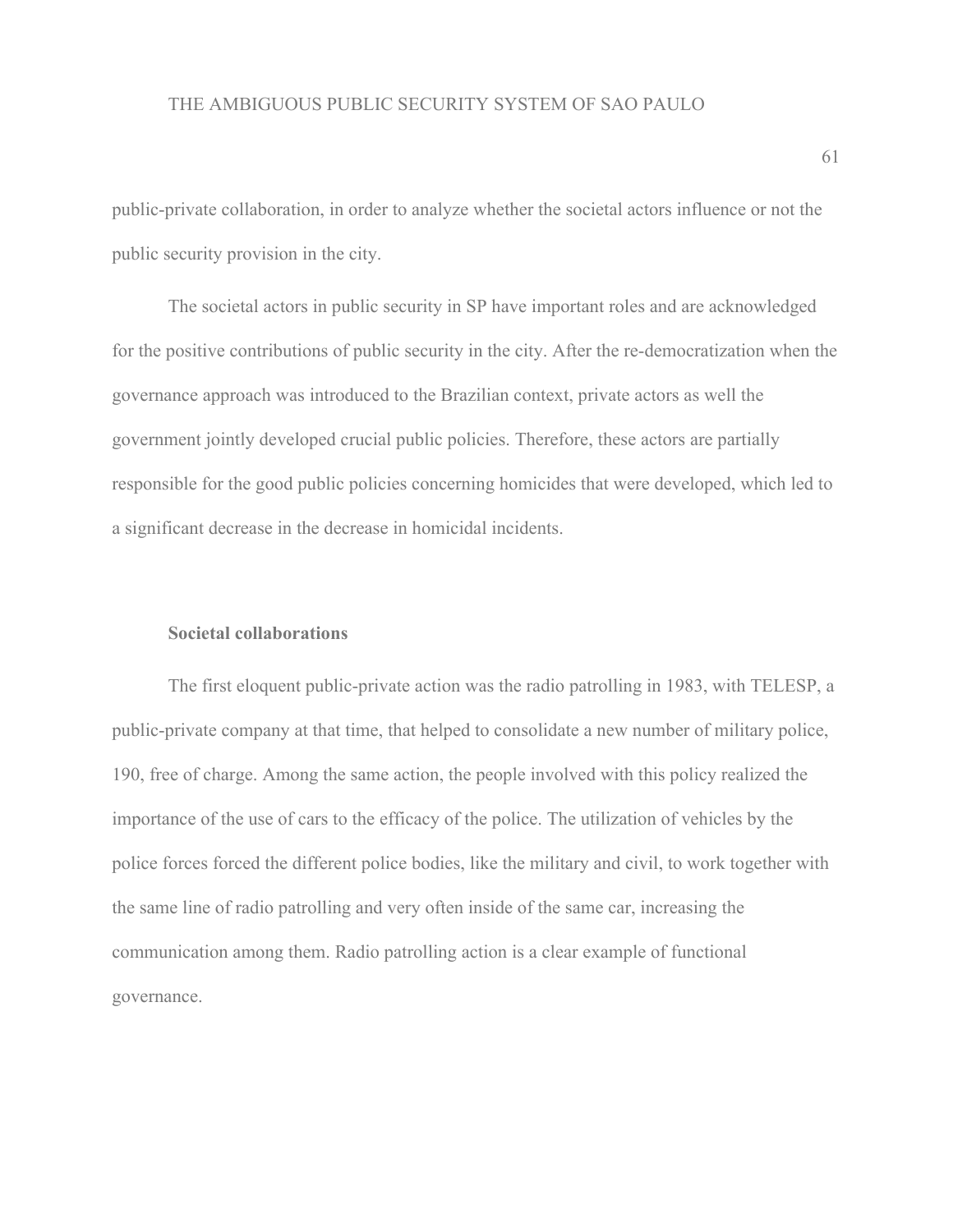Another significant private contribution to homicide decrease was the vast expansion of investment in PS. According to the SSP-SP (2016) database, from 1997 to 2008, the public security investment increased by 170 percent. Most of the investment came from societal actors, and this number constantly rose in the past 10 years. An eloquent example of public-private collaboration to public security with private investment is the " reports'' (disque denuncias), which is a telephone service created in 2000 to collect anonymous reports of crimes and operates 24 hours a day, seven days a week. The service is managed by the São Paulo Against Violence Institute (ISPCV), a civil society organization of public interest in partnership with the Public Security Secretariat (SSP), the state of SP, and the city of SP. The Disque denúncias helped to arrest murderers and to solve many criminal acts, and it is considered to be one of the most important public security policies for the city.

The acknowledgment of research and data was another turning point to public security in SP. In 1998, private actors started providing, elaborating, and helping with data and technology development. In fact, many corporate organizations, like CNI and FIESP, as well as private organizations, such as Ford, or Globo, implemented public security segments in their companies in order to assist public security in the city. Furthermore, there are specialized NGOs and think tanks in public security, such as, "Sou da Paz", "Public Security Forum", "Igarapé Institute". Universities also significantly contribute. Private universities such as FGV, based in SP, or public ones, such as USP and UNESP, all developed a segment to discuss, analyze, assist, and finance public security. Therefore, they all greatly shape public policies.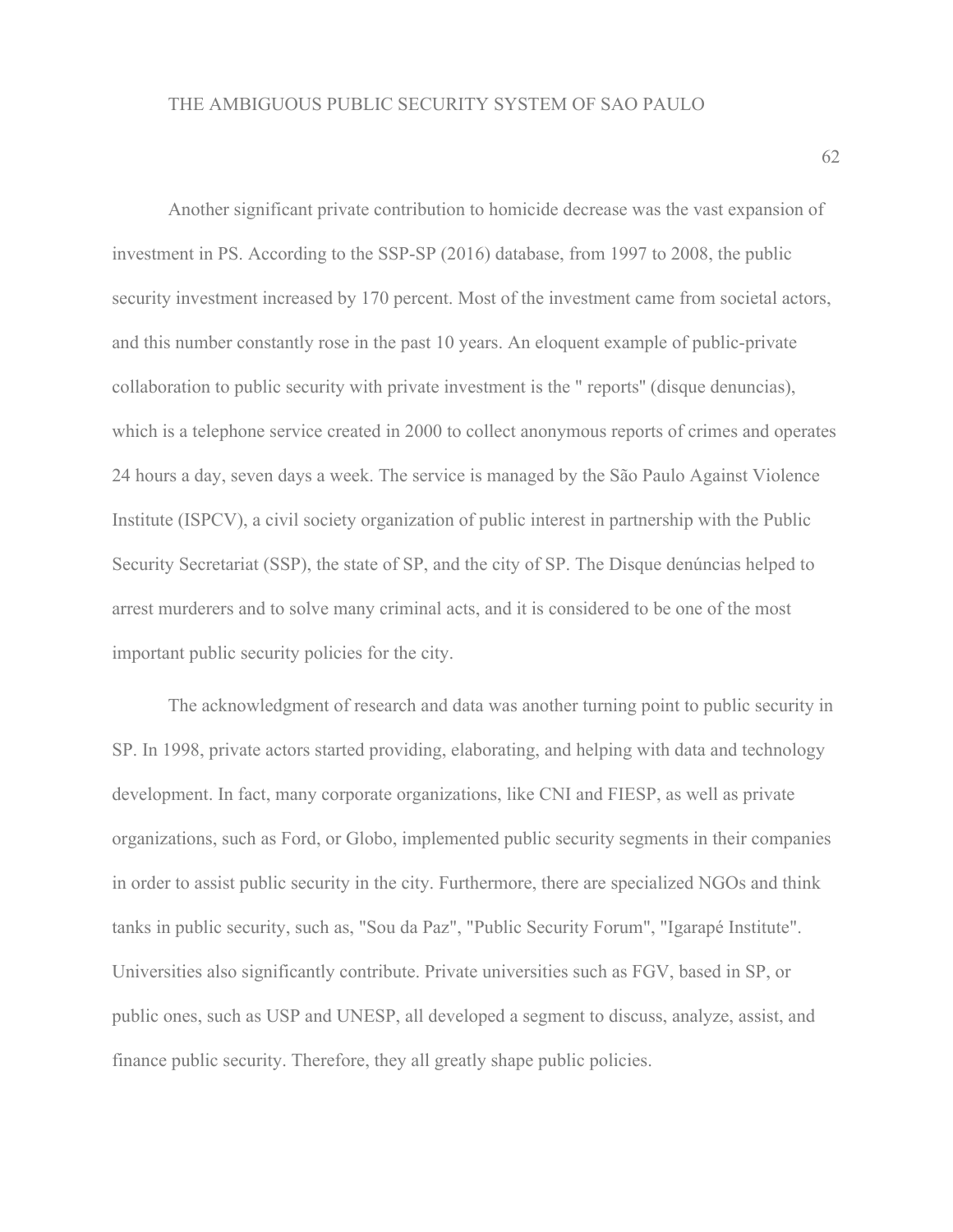The pioneering spirit of the Ministry of Justice, through its normative bodies, Senasp and Sesp, together with the Police bodies and the National Public Security Council, represents a favorable advance in the process of promoting programs and policies for the integration and improvement of the current management model of public security in Brazil, and in SP. In fact, many of those projects are financed by private actors, or shared project cooperations with civil transnational society actors, like Igarapé Institute. Another institution is the reference civil police department in SP, the DHPP, that follows a shared data and technology movement with global references, and private implementations.

# **The other side of the coin**

On the other hand, while the police bodies working closely implies more efficiency, the result was an imprisonment boom. In the past 25 years, the number of people arrested has increased tremendously, according to the Administrative Penitentiary Secretary, a growth of 328.5 percent. Neither the government (judiciary and legislative powers) nor the prisons, and even less, the prisoners were ready for a strong increase in detainees. Mass incarceration became the problem in public security in SP, and one of the outcomes was already mentioned above, the Carandiru's Massacre, (Varella, 1999).

For a better understanding, the Carandiru Massacre generated also the First Command of the Capital, PCC, which was created by eight inmates in 1993 inside of the Venceslau penitentiary in Brazil, with the lemma of "Paz, Justiça e Liberdade contra opressão", meaning: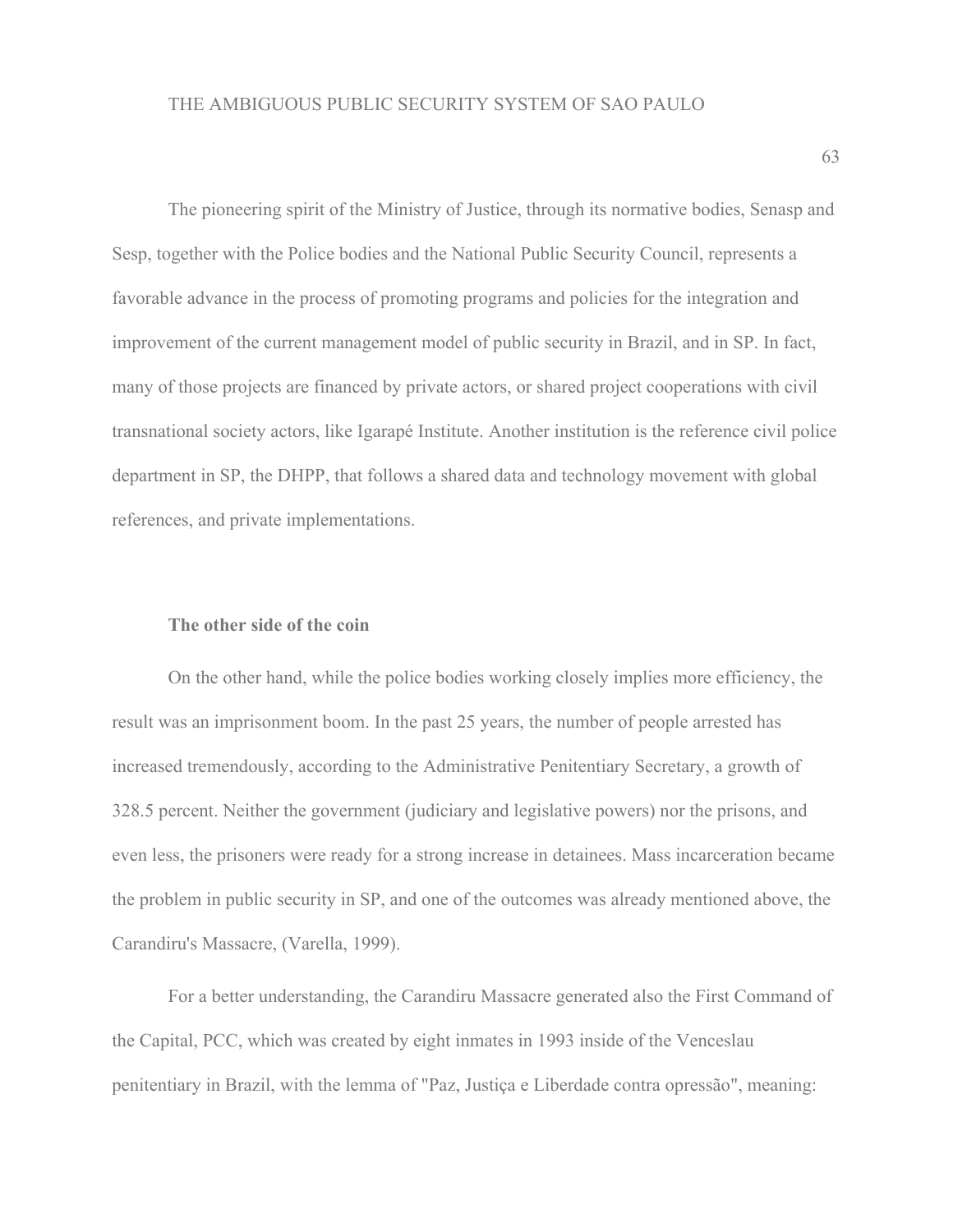Peace, justice, and liberty against oppression. With this as their motto and intending to avenge Carandiru's massacre in 1992, PCC became the most significant criminal organization of the city, expanded to the state, and nowadays of the country. Controlling an enormous part of the drug traffic, the organization started operating inside of Sao Paulo's prisons but nowadays they are extremely powerful in ruling the slams in Brazil, especially in SP. However, it does not stop there; PCC are inside and out of prisons in neighboring countries, such as Bolivia, Colombia, and Paraguay, naming themselves now as Narco-Sul<sup>24</sup>.

Although PCC is a criminal gang, the faction represents contradictory consequences. Many relevant studies are demonstrating that PCC is probably the central contribution fact to the decrease in the homicide rate in SP, (Manso, 2012; Feltran 2012, 2020). The PCC managed to do what the government did not, control society. "Nobody kills without PCC's authorization" is a common phrase in SP peripheries, (Manso, 2012, p. 265). Moreover, they have a decentralized power, with many "coordinations" as they were named, working in a multi-level marble cake, ( Manso & Dias, 2018, p. 114). What Manso (2012) concludes is that PCC managed to decrease the homicide rate in an obviously illegal manner, with threatening premises, but the fact is that they are pointed out to be the main element for homicide decreases.

Finally, PCC is an actor that rises in limited statehood areas. The organization is what Börzel and Risse (2016, p. 153) named "group-based trust in areas of limited statehood". They are, to the peripheric population, somewhat a security provider. Many people from peripheral

<sup>24</sup> See more in A Guerra: a ascensão do PCC e o mundo do crime no Brasil.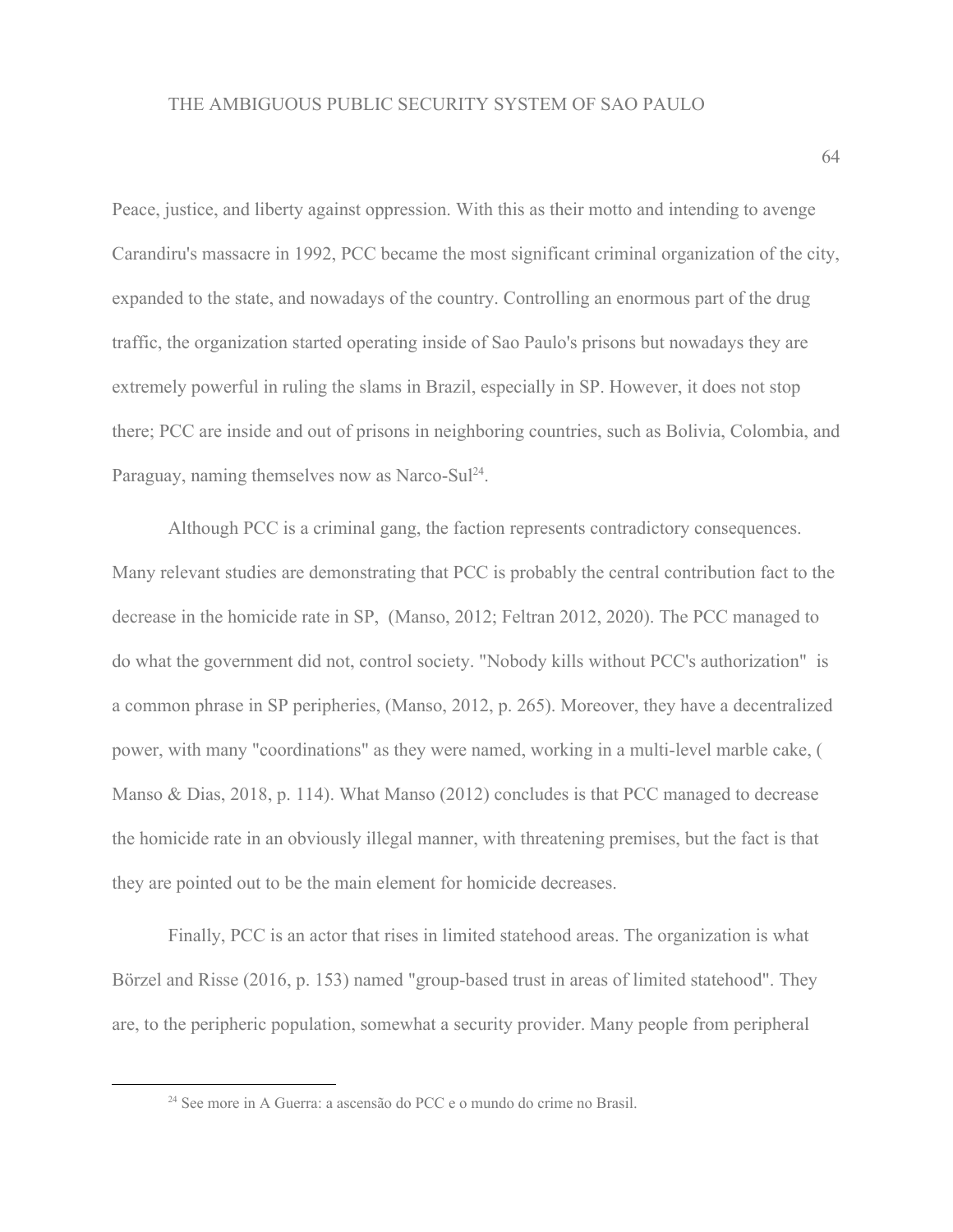areas of SP explicitly say that they feel safer with PCC gangsters than with the police. Hence, as the authors show, group-based trust increases the instability relation of the state towards the population.

Nevertheless, in reality, PCC also regulates the security in those areas of limited statehood, acting as a sort of private security. Although for the government PCC is somewhat a building that they often attempt to dismantle, it seems only to strengthen the bricks. PCC organizes a part of society that is forgotten by the authorities, therefore, in the end, the government is the one who mainly celebrates some PCC contributions to the homicide decrease. Then, directly or not, PCC influences public security policies, and it is one of the results of the shadow of hierarchy, a concept that will be further discussed in the next section.

Another group-based trust that Börzel and Risse (2016) acknowledge are the churches. Sao Paulo also possesses clear evidence of such a group-based trust. The city was considered the epicenter of the second neo-pentecostal wave in the world in the 60s, (von Sinner, 2012). This type of church gained prominence, especially in the lower classes, and peripheries. Furthermore, as presented earlier, the periphery suffered from family losses, and one of the scapegoats of prisoners is to be a member of a church. Feltran (2020) explains that churches appeared as a solution to bandidos to serve God as a life purpose, (p. 243). And to the bandidos' family, a reason to pray for the criminals' soul.

Moreover, this specific branch is often followed by police officers, who perceive some practices as a divine justification, based on religious discourses, or redemption. The result is that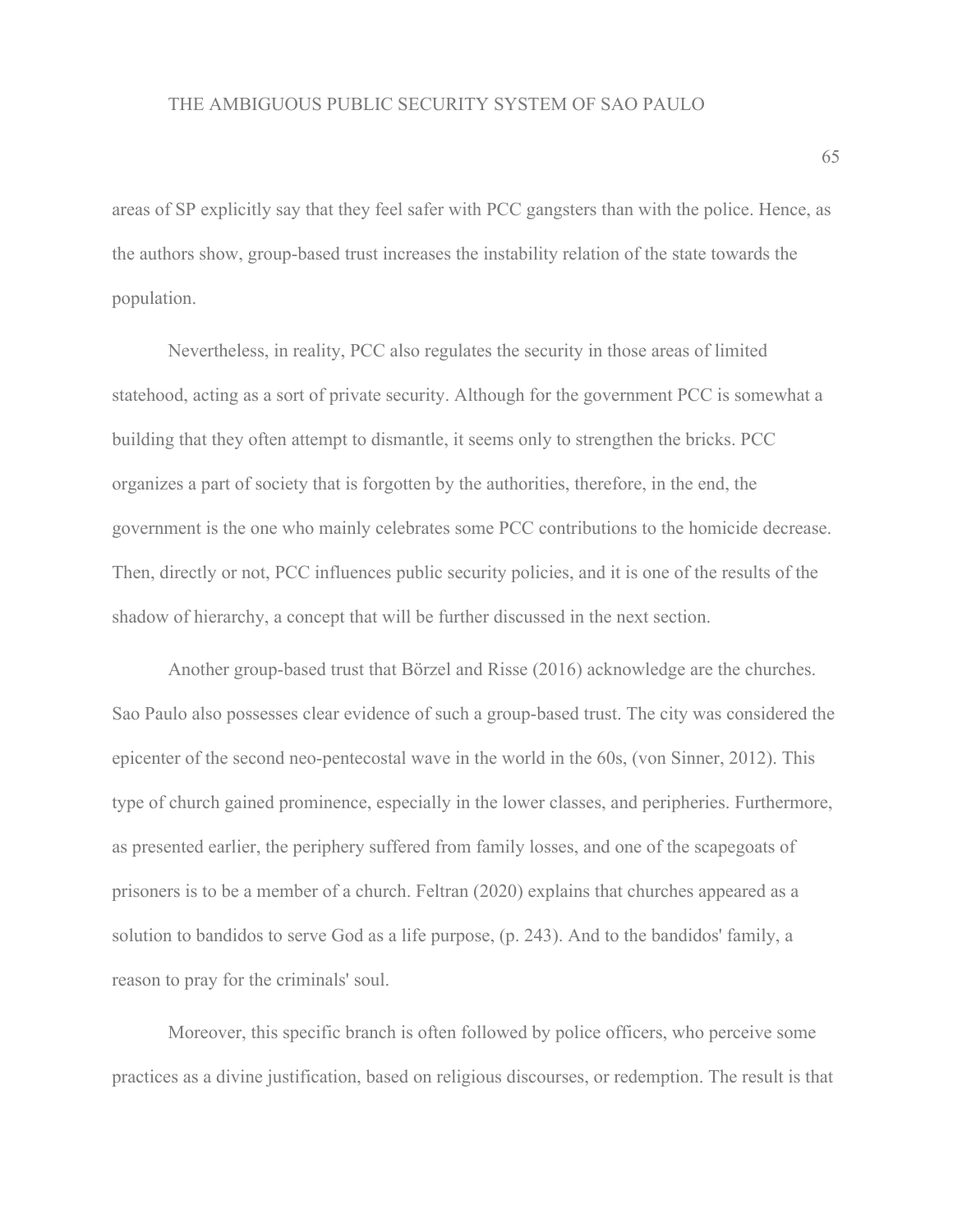the neo-pentecostal churches in Brazil are so influential that there are powerful "evangelicos" inside of every level of power in Brazil deciding public security policies; Legislative, judiciary, and executive. However, the churches also have close relations with local peripheric NGOs, and they are essentially safeguarding human rights, concerning homicides or police killings.

To conclude, many different actors provide or influence the public security in SP. Typical public ones are politicians, police forces, or prosecutors. Besides, private actors of all kinds, from standard ones, corporate organizations, private companies, and NGOs, to criminal actors, and churches. The curious fact is, however, that in the case of homicides, there are more private actors included in this aftermath than in the case of police killings. The following sub-section will analyze the case of police killings in the same operational form, in order to carve out differences and similarities.

# **Governance modes**

In São Paulo, the interactions are based on a particular mix of governance, therefore, this third sphere of governance, **the governance mode**, aims to understand how and where public and private actors interact, and under which modes. As indicated in the theoretical chapter, the new modes of governance are bargaining, and arguing. In the bargaining, the non-state parties collaborate but defend their interests, therefore, the negotiations involve side payment or some other material resource. Differently than in the arguing mode, which actors are jointly working for a common cause with impartiality. Thus, where do public and private actors argue? Where do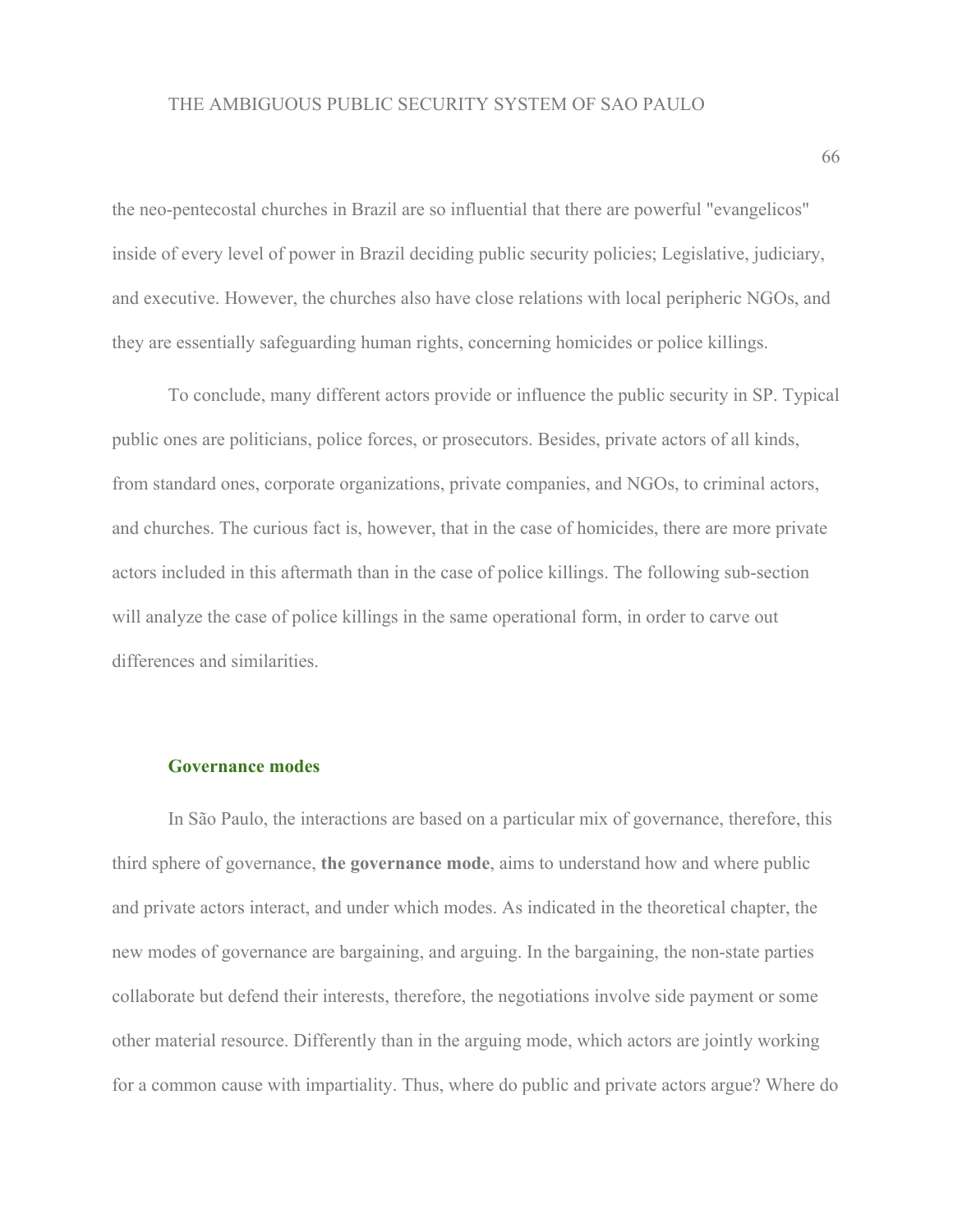they bargain? And what is the role of the "shadow or hierarchy" in the paulistano<sup>25</sup> environment of homicides?

There are many types of partnerships in the Brazilian public-private collaboration as Dias & Matos (2012, p. 128) explain, some happen in the bargaining mode, some in the arguing one. The most popular, under the bargaining realm, is the PPPs, public-private partnership. According to the authors, this model is highly used in development countries. However, in Brazil, the PPPs are still in an early phase, (Dias & Matos 2012, p. 128). The PPPs are in between private companies and public actors, therefore, private companies aim to profit by providing goods or services. The government in order to have a qualified, efficient and innovative service, or because it lacks the budget to finance the public project, hire private companies. In Brazil, to be considered a PPP, or to realize a PPP, the partnership budget needs to be above R\$20 million.

Concerning PPPs in the public security domain in SP, as Lisot (2011) concludes, it is still in an embrionary stage, ( Lisot, 2011, p. 39). Yet, last year Doria started a new project. The imprisonment boost that was explained above, resulted in more prisoners than the prisons' capacity. As Varella stressed in an interview to an open channel, "if Brazil continues to imprison that many people, we should all give up on our jobs and start building prisons". Doria, started this year a PPP negotiation for prison building and maintenance. Therefore, the companies are part of the public policy process through bargaining. The side payment can be by public investment or payment on the privatized service. However, as Dias and Matos (2012) explain,

<sup>25</sup> Paulistano: from the city of Sao Paulo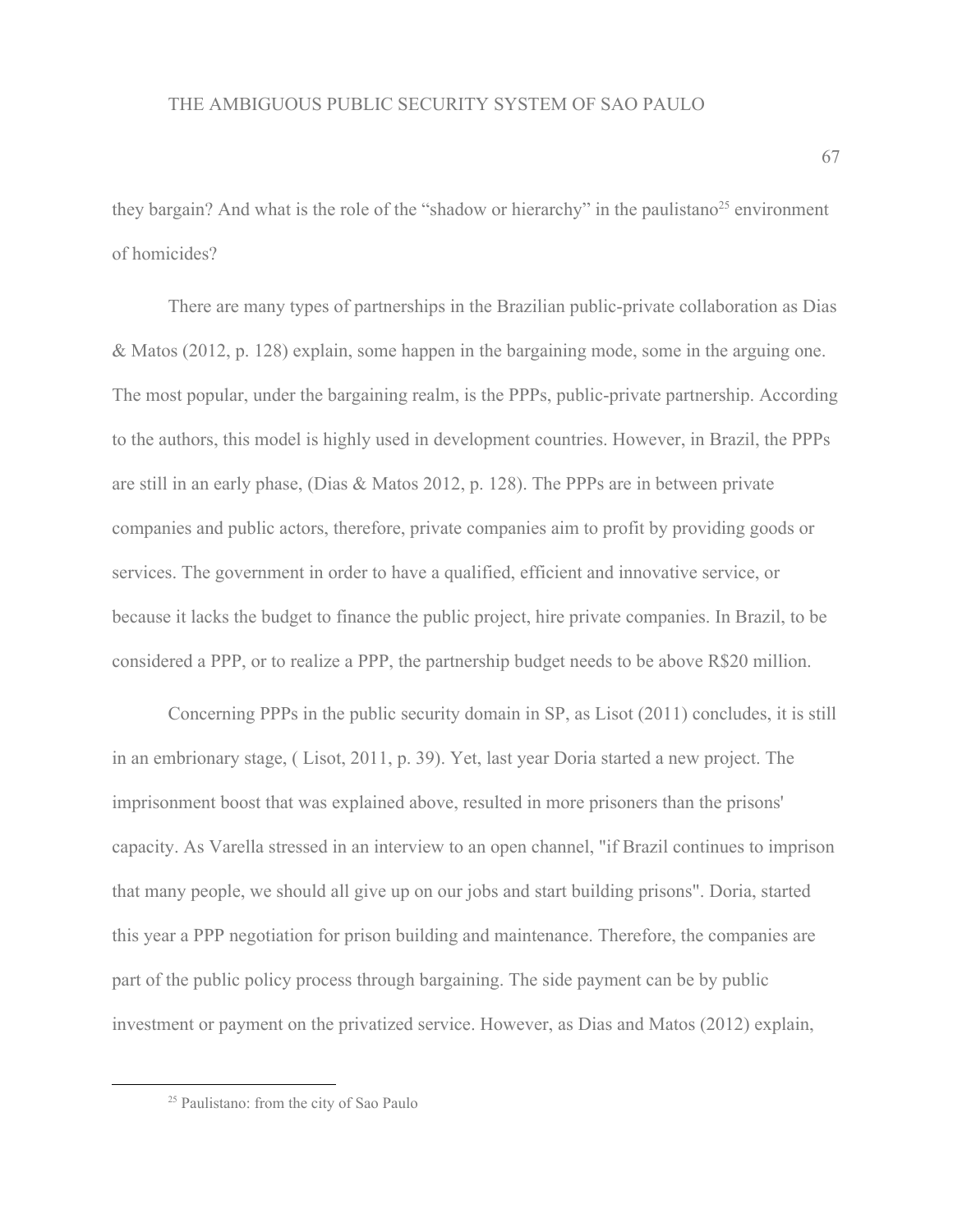PPPs need legislative authorization of the respected government level. The PPP concept in Brazil is more restricted than in the international arena. It is more a finance concept than actually an administrative idea, (Lisot, 2011, p. 6).

The consortium is another type of bargaining model, it is similar to PPPs but on a lower scale. Any private actor can engage with public institutions in order to sell their goods and services to provide a common good, it is a mutual collaboration between parties. Covenant is a similar model, the difference is that in the covenant process the actors involved need to be from the same specific sector, differently than in consortium. The consortiums and covenants need no legislative authorization, therefore, they are fiscalized and embedded into the multi-levels corporations.

On the arguing level there are management contracts, from a public administrative approach, it is a social hybrid organization created by the public power in partnership with civil society to transform, reform or create a public service, ( Dias & Matos, 2012, p. 128). It can be, for instance, building prisons, police stations and training the police officers. In this case, there is no profit involved. Finally, after expressing possible formal models of bargaining and arguing types, the thesis will now analyze how these modes are in fact used in the public security arena in SP.

**The arguing and the bargaining mode in SP**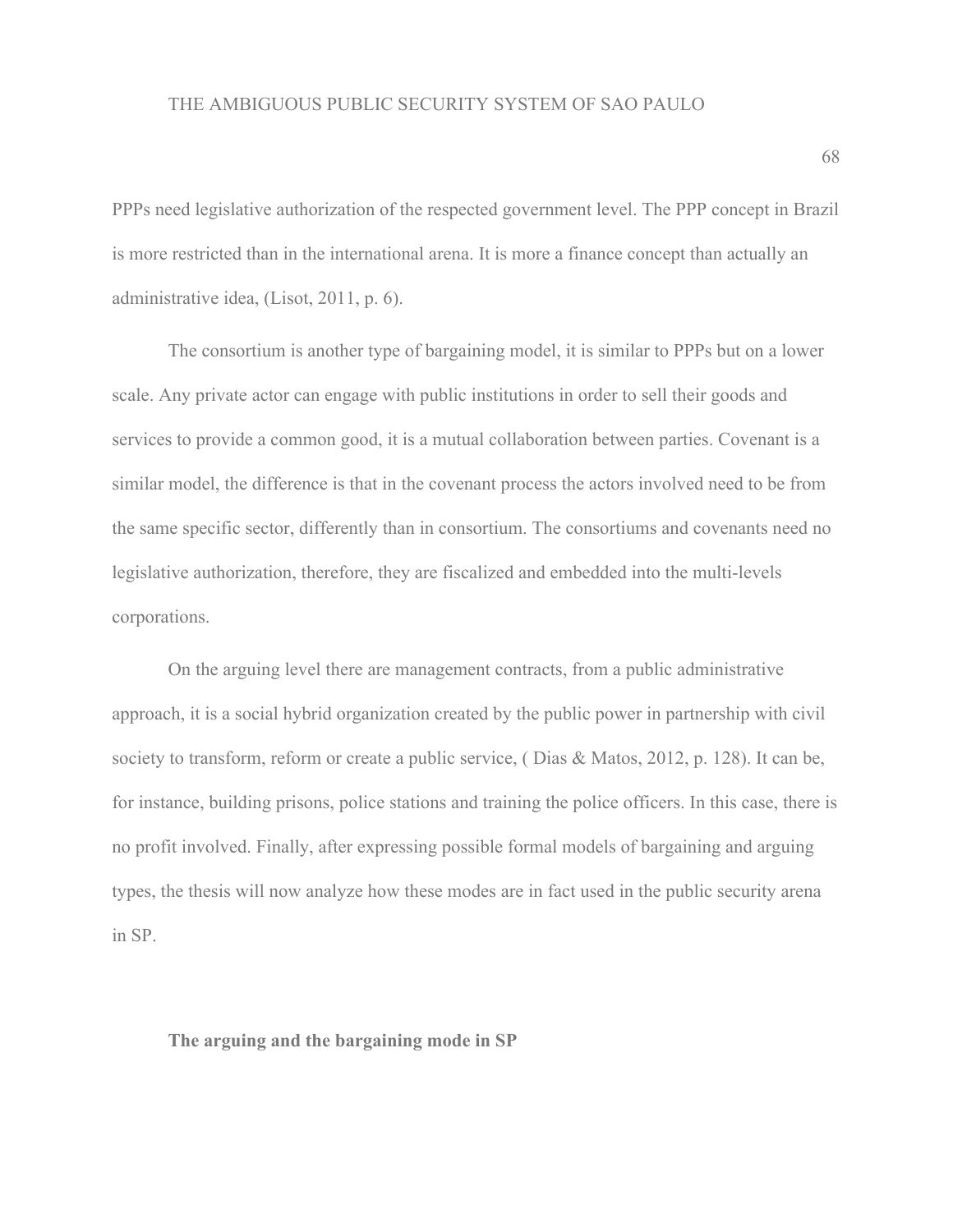There is an fundamental point that was discussed in the earlier sub-section<sup>26</sup> that is crucial for the bargaining and arguing (co)existence, the importance of the private sector. Sao Paulo is known as the financial capital of the country. Therefore, the private sector is decisive in the public aftermath, this holds regarding public security. Because violence and homicides are pointed as one of the main goals to combat, the entire society and different sectors come into action. It is very common to identify "public security" subdivisions in corporate companies. For instance, the Public Security Secretary of FIESP (Federation of Industries of the State of São Paulo). Hence, there are many covenant bargaining processes that are agreed between these public security subdivisions and public actors. Such as the professional training courses in prisons that FIESP and the Ministry of Justice develop for prisoners' resocialization jobs. Moreover, According to Szabó, 2018, p. 40), discussions about the fruitless homicidal choices are often taken place among private actors within civil society.

Even more common is to observe the amount of NGOs, and think tanks that were created in SP just to master the subject of public security in SP. Or mass investments done by private companies, such as Ipiranga, AMBEV, to public institutions. However, how and where exactly do private and public actors cooperate?

First of all, it is essential to state that the bargaining and the arguing mode in reality is less obvious to demarcate than in theory, and it is not uncommon for them to correlate. For instance, the public-corporate collaboration is often blurry and difficult to characterize, but

<sup>&</sup>lt;sup>26</sup> See more in the "private-public cooperation" section of this thesis.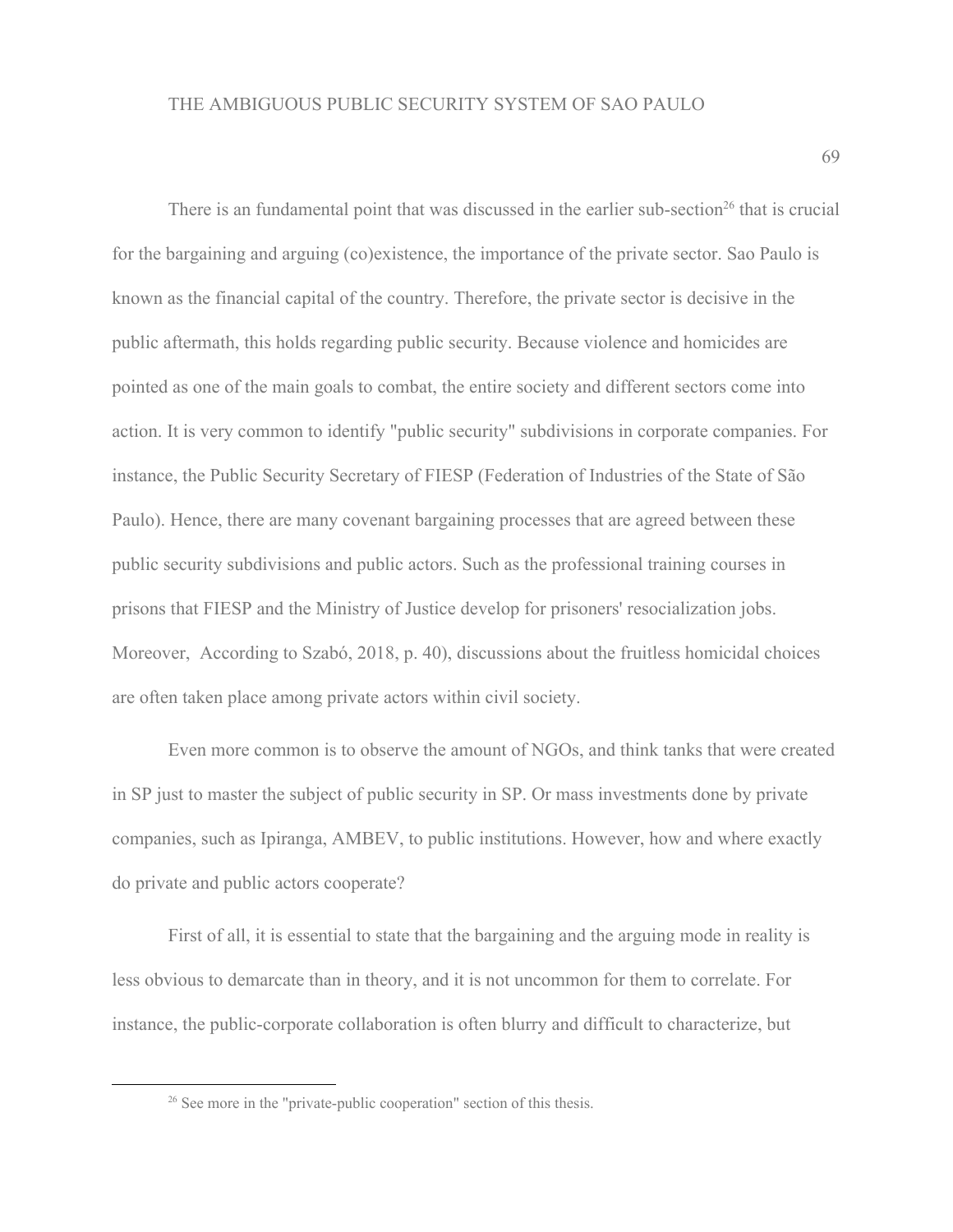mainly they come in forms of bargaining mode, and are proceeded in formal forums<sup>27</sup>, or public arenas. Their agreements usually involve side payments, which is the main character for a bargain, therefore, the corporation to invest or donate to a public institution, then the corporate organization investment expects political influence in return. The same case holds for private companies when investing in public security sectors. The favor in return might be favoring some company over the other when implementing a  $PPP^{28}$ , or political influence when implementing a public policy. However, the bargaining mode, through the logic of decreasing homicides in the city, appears to happen mainly jointly with a public actor. The public security domain in Brazil is still a very hierarchical sector. Differently than in the health realm for instance, the government and the municipality in SP are in most of the bargaining agreements, which means that the shadow of hierarchy in Brazil, regarding public security, does not hold.

On the other hand, while the arguing mode is less of a use for private or corporate organizations, this mode is the most influential one for public non-state organization. In the arguing mode the agreements are made based on mutual goal $^{29}$ , therefore, all the parties involved are committed to find a solution for a "greater good", and they also happen in formal forums, and some informal meetings inside of the private institutions. Hence, NGOs, think tanks, universities among others, are the leaders of the arguing mode in the city. And they produce a significant difference for public security in SP, this is especially due to their ability to produce and analyze

<sup>&</sup>lt;sup>27</sup> Mostly coordinated by public institutions.

<sup>&</sup>lt;sup>28</sup> See more in the "public-private cooperation" subheading sector.

<sup>29</sup> See more in "chapter two" of this thesis.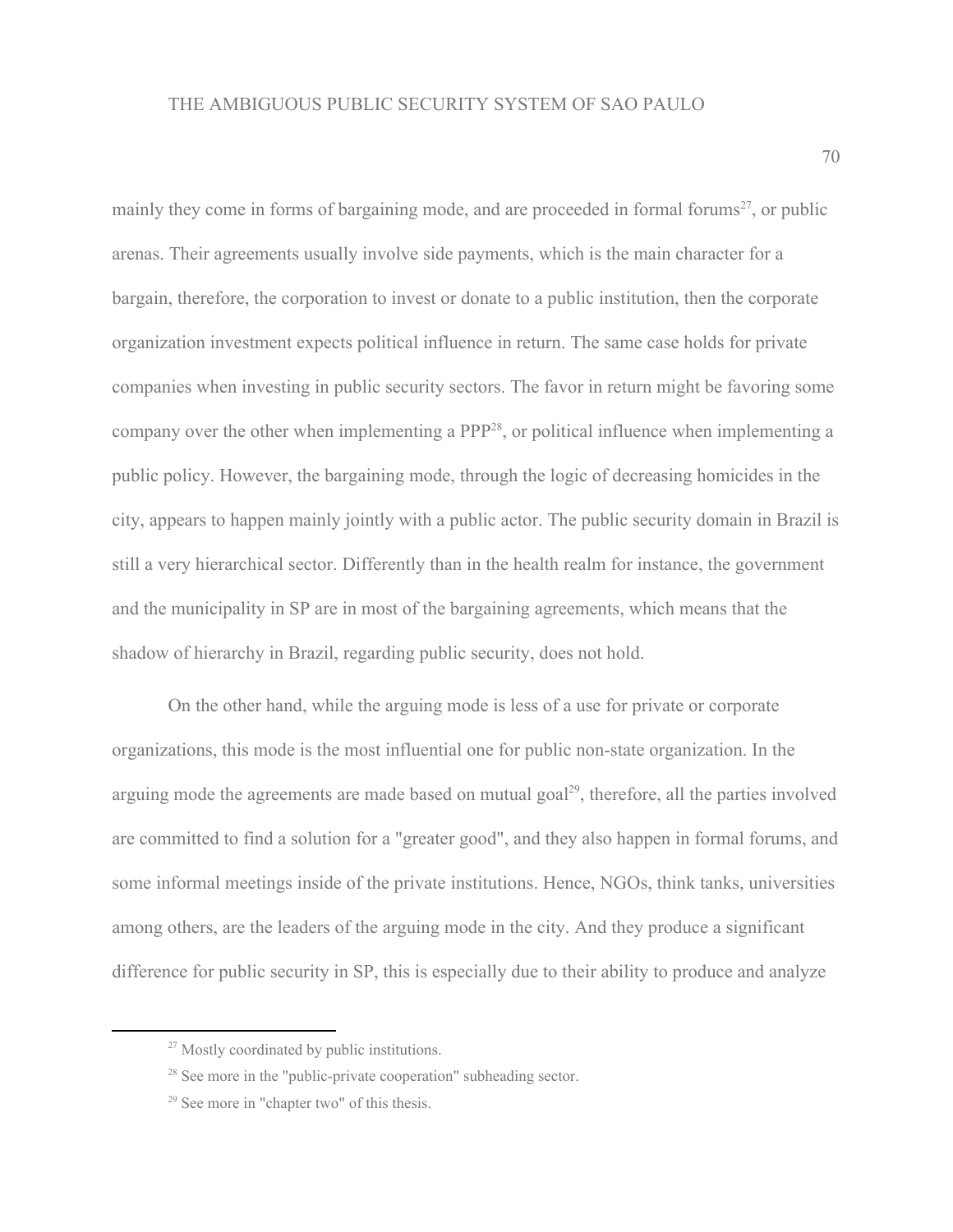data, and public security reports. This skill is one of the key points for the homicide decrease in the city, because through data and analysis precise goals and measuring achievements are developed.

Public non-state organizations can, however, engage in bargaining processes, for instance, the government may ask for a think tank to produce a public security data analysis. This is the case of "Atlas of Violence" made by the Public Security Forum with a public partnership. But, differently than in the bargaining mode, it is more likely to identify only private actors engaging with each other in arguing mode. This is due to the state inefficacy to deal with public security provision, especially in the outskirts of SP. The thesis will discuss intensively this point when examining governance modes under police killings.

# **Shadow of hierarchy and the governance modes in the limited statehood areas**

The shadow of hierarchy is seen as a positive factor under the European governance logic <sup>30</sup>. This is because the government gives incentives and induces private actors to engage with each other to bargain and argue in order to release the burden of solely providing for public good, (Scharpf, 1997). Yet, in security the result is that the government cannot reach, or even dismiss some peripheral areas, as Feltran (2019) acknowledges. Those areas, as Börzel and Risse (2016) named it, are "limited statehood areas", (p. 149). According to the authors, for governance to work the state does need to perform a shadow of hierarchy, yet, this is a concern for limited

<sup>&</sup>lt;sup>30</sup> See more in "chapter two" of this thesis.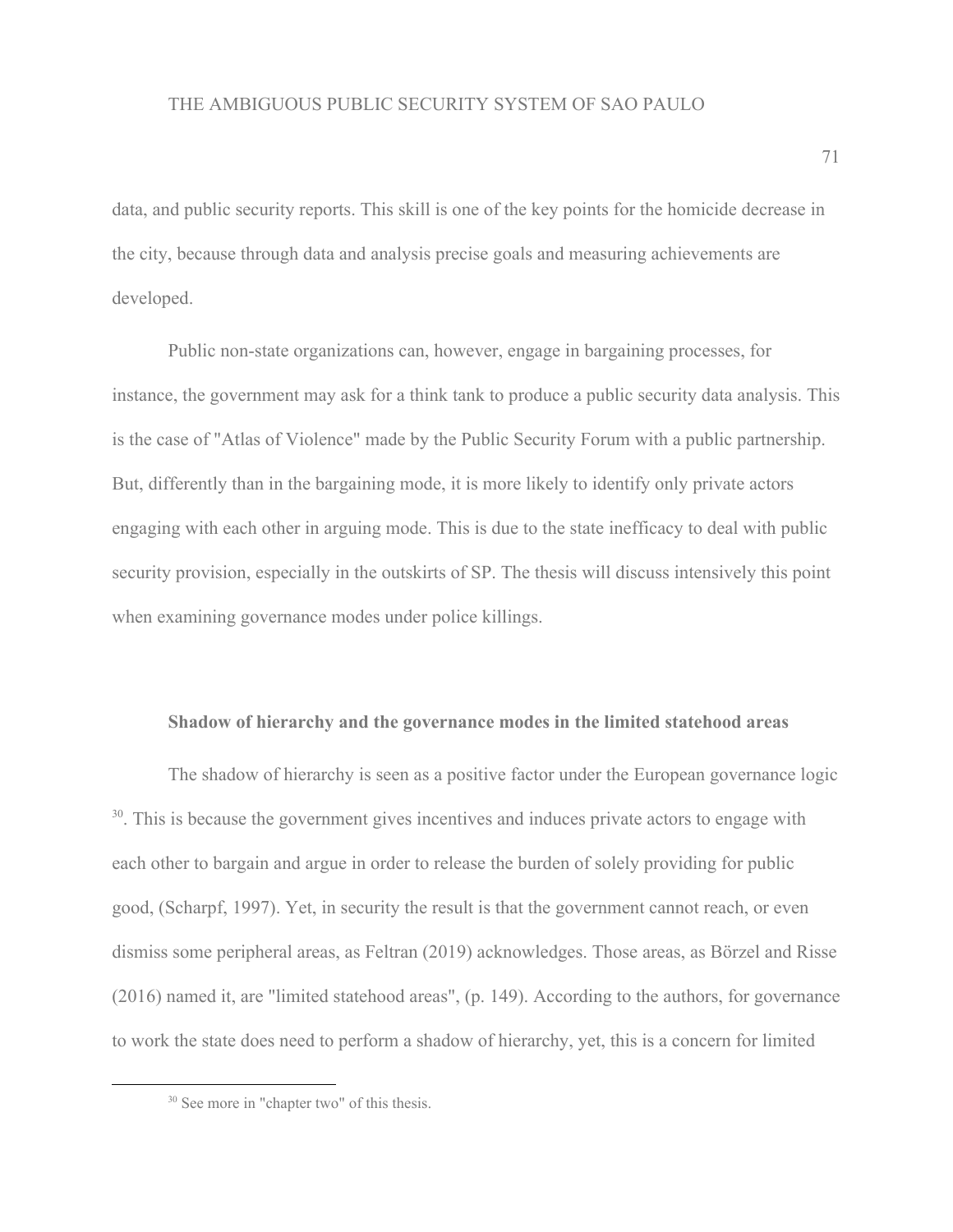statehood areas. Hence, in their article the solution is, fundamentally, external statehood actors to shade this shadow so governance can properly work, (Börzel & Risse 2016, p. 150). They present, however, another possibility, the "group-based trust". The gap that the state leaves, in these limited statehood areas, creates room for this kind group to use trust as the bonding factor to fill the absence of the state, like criminal actors often do, (Börzel & Risse 2016, p. 151).

*"group-based trust has the potential for providing the social basis of scaling up governance in the absence of functioning state institutions."*

Börzel & Risse 2016, p. 150

This thesis expresses that the criminal organization, PCC, is the conceptualization of a "group-based trust" that the authors characterize. PCC uses the absence of the state in the limited statehood areas to build an authority body so it can control the area to manage their illegal activities. The criminal organization works under different modes in the peripheral areas. First of all, the criminals establish power by the use of force, very similarly to a hierarchical mode. Having established the power domain, they offer the population safety and order, based on fear and threats, to create a safer environment. In exchange they ask for silence. Thus, although the population knows that they commercialize illicit drugs, and eventually use illegal guns, they maintain discretion and silence about their illegality towards outsiders, or the police. This is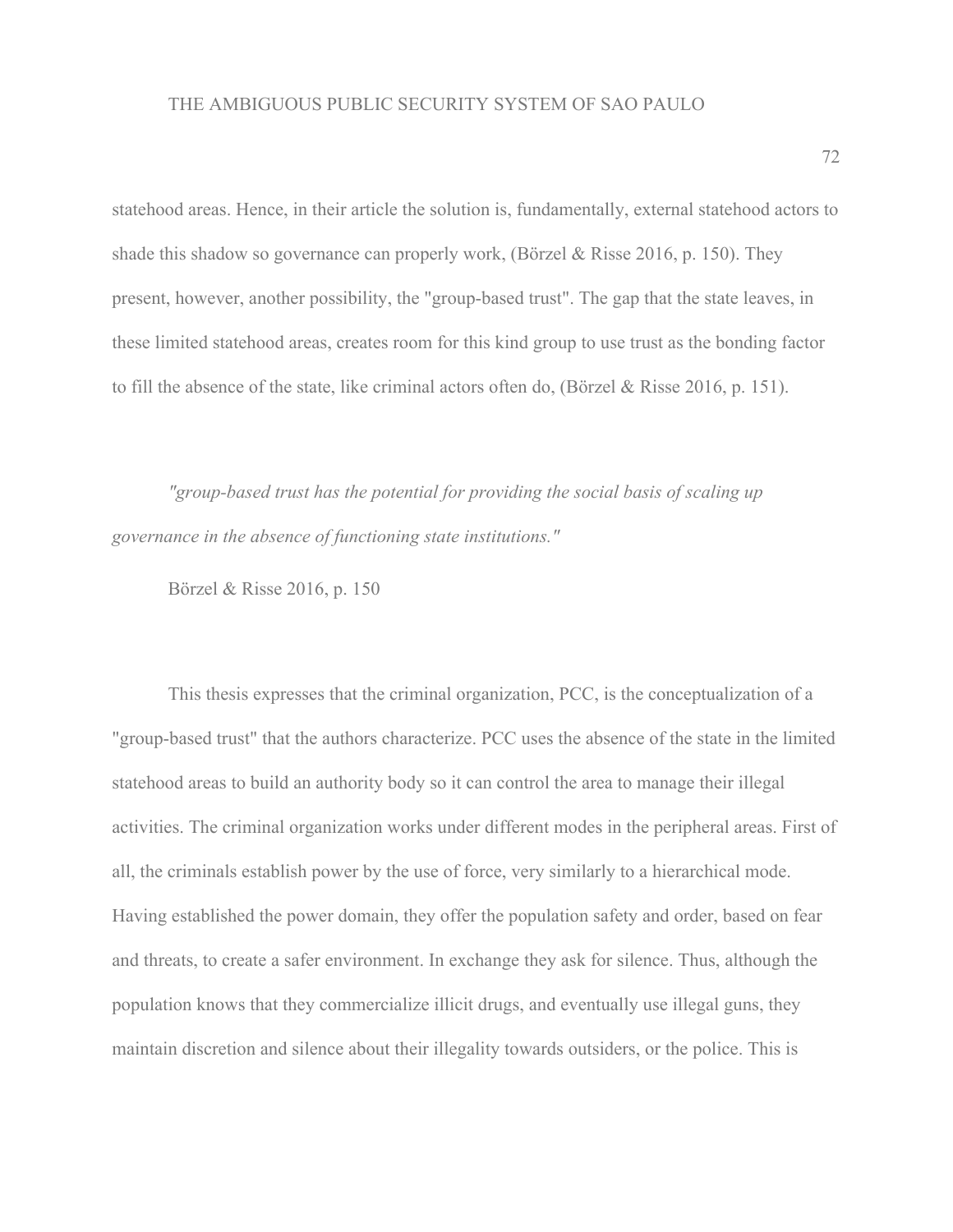because the population benefits from the order and the safety that PCC produces, hence, this can be understood as an arguing mode process. The criminals and the population have a common ground to work with, safety/order, and under this factor, both sides use their non material resources to make an agreement.

To explain in other words, PCC understood that for their criminal activities to prosper, some sort of order needs to be settled, (Manso, 2012, p. 264). The chaos, and the lack of authority that the peripheral areas where in was unproductive for their work. So, the operationalization is that PCC first conquers the peripheral area in vogue, then, they maintain the order by threatening the population that they are the authority bodies, meaning, PCC members are the only ones able to perform violence, otherwise, they need to give permission (hierarchical steering). Thus, if someone wants to kill, or use the force in any kind of way, PCC needs to approve first. Finally, the population accepts this form of governing order and authority body

In addition, after analyzing how PCC operates, Feltran (2012) states an important information to this thesis. According to him, PCC pays military police officers on a weekly basis, therefore, the side payment is to avoid unwanted problems, (Feltran, 2012, p. 243). From these factors, what it is possible to conclude is that public safety of peripheries is done mainly by criminal actors, due to the negative side of shadow of hierarchy. In the case of SP, the trust group-based is PCC, who works under different modes, hierarchical, arguing, and bargaining, but which, controversially enough, helps to decrease the homicide in the city.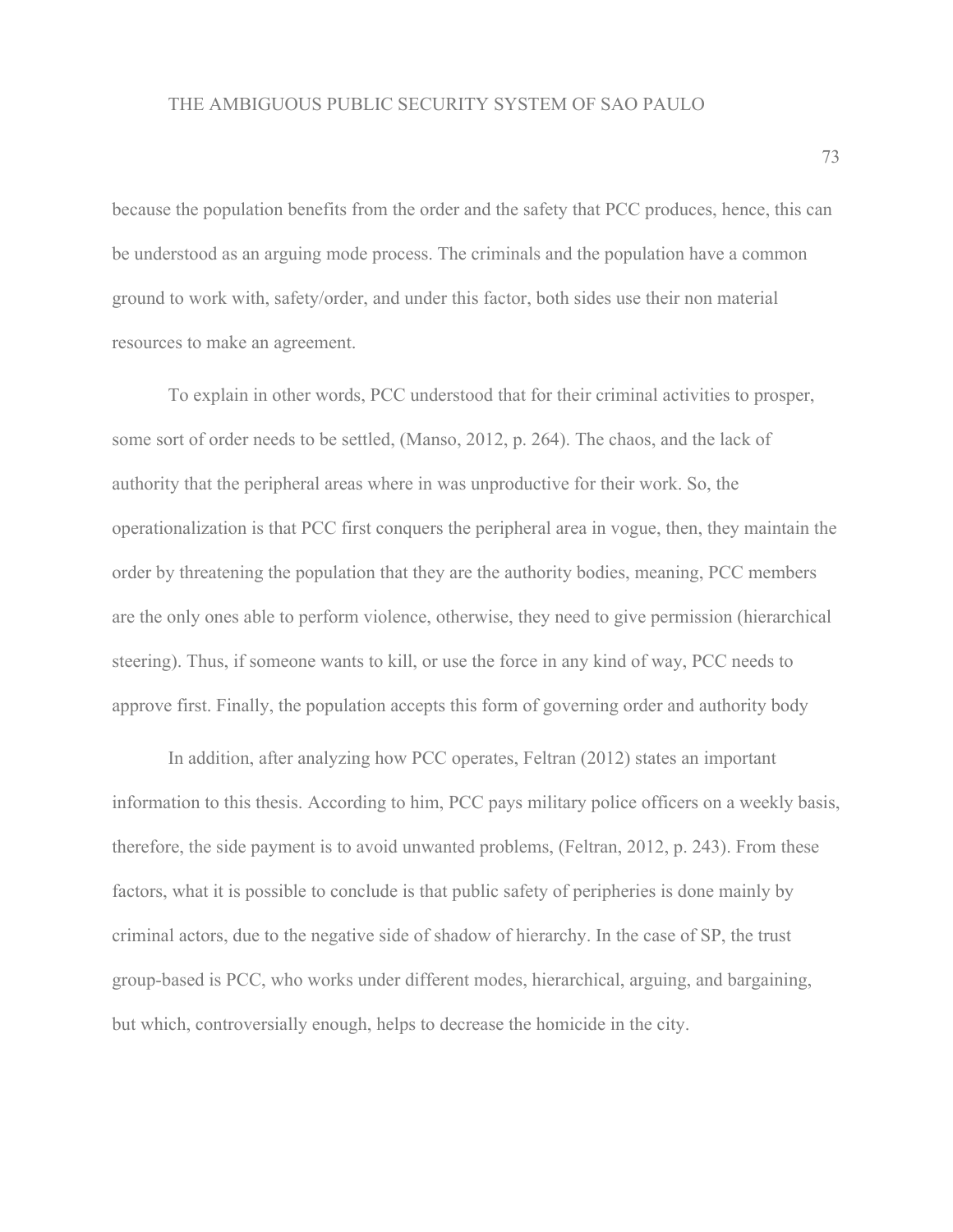To conclude, although there are many dysfunctionalities of this authoritative informal body, which will be discussed shortly, many scholars such as Manso (2012), Feltran (2010, 2020), present that especially in peripheral areas that PCC is in control, the homicide rate dropped significantly, ( Manso, 2012, p. 39). Hence, the result is that PCC helps to decline homicides in SP.

## **4.1.3 Synergies and dysfunctionalities**

This section will discuss whether multi-level governance, cooperation between public and private actors, and the mix of governance modes have indeed contributed to the decrease of homicides in SP. Furthermore, the dysfunctionalities of the three governance dimensions will be exposed. Finally, and most importantly, this thesis's hypotheses will be analyzed and debated if confirmed or disconfirmed.

#### **Multi-level governance**

Firstly, multi-level governance's evidence presents that Brazil has a complex and well structured governing system. Concerning public security, the excellent collaboration between the levels partly explains the homicide decrease; this is because all the levels cooperate, reinforcing the same aim in the security sphere, which is the decrease of criminality. Although in the past,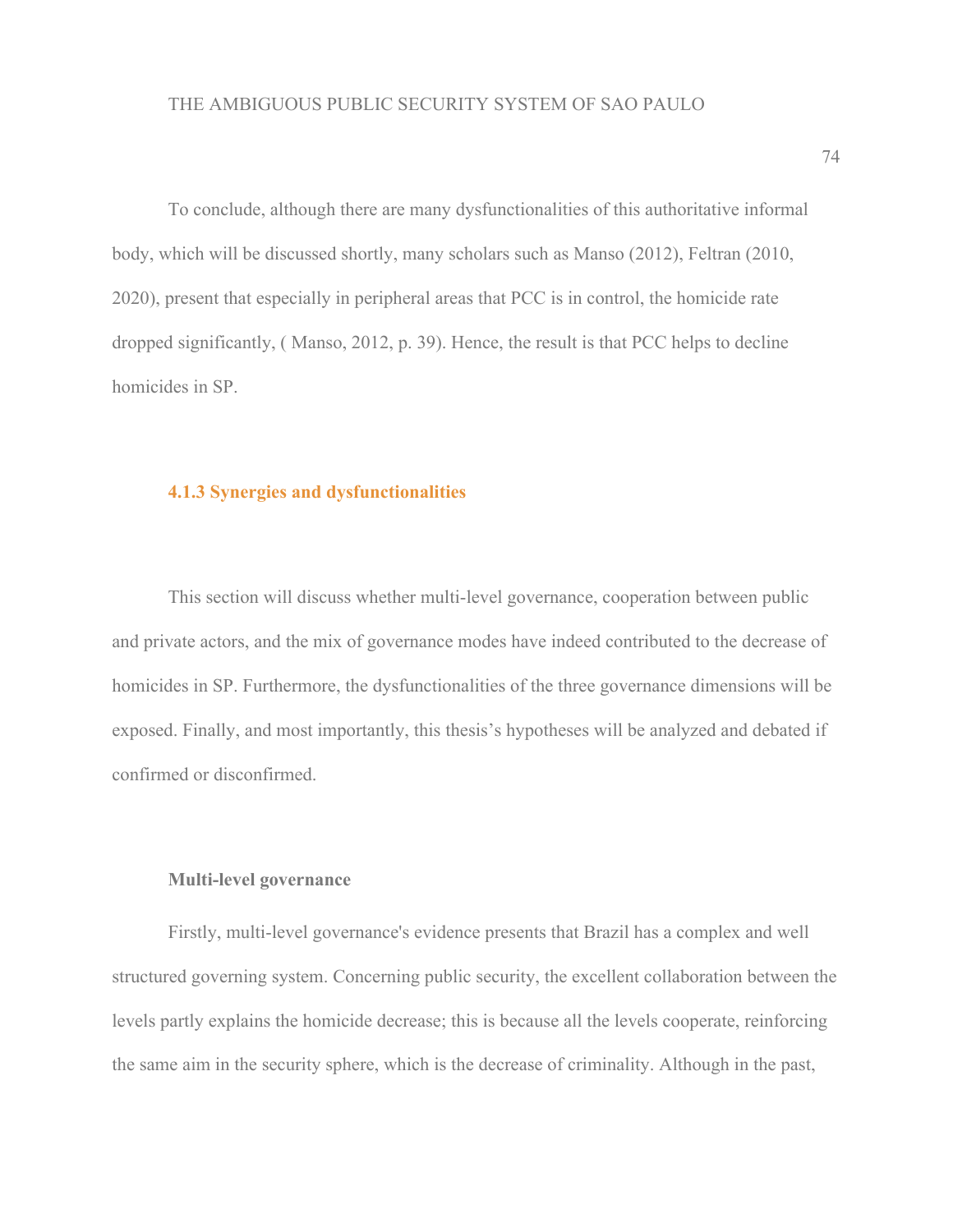the police forces, primarily the civil and the military police, had difficulties in exchanging information and cooperating, some public policies that were presented section 4.1.2, such as the "dial reports'', helped to overcome this issue, leading to positive outcomes due to effectiveness of combined forces.

The most prominent example of how the multi-level properly functions to decrease the lethality in the city is the DHPP department<sup>31</sup>. This department was created by the state of SP just to deal with the high number of unsolved crimes in SP city. Therefore, the state jointly the municipality detected flaws within the system and decided to defeat the problem by gathering professionals of both levels to work together. Moreover, the international level also played a critical turning point for homicide decrease. The NY-SP connection re-shaped the police forces' and governing reasoning about homicides and police actions. The effective outcomes that NY police presented integrating the police forces into the public security policies transformed the result, and so it did in SP. Besides, international organizations' democratic and human rights values play also a role in influencing public policies in the city.

On the other hand, a considerable problem of multi-level governance is that the states generally have a limited budget. The criticism, according to Ignacio Cano from the Violence Analysis Laboratory, is that the federal level retains most of the public security budget for the national level. However, the central public security action bodies are at the regional and local level. For this reason, there is the presence of federal initiatives such as the National Public

<sup>&</sup>lt;sup>31</sup> See more in section 4.1.2 "multi level governance"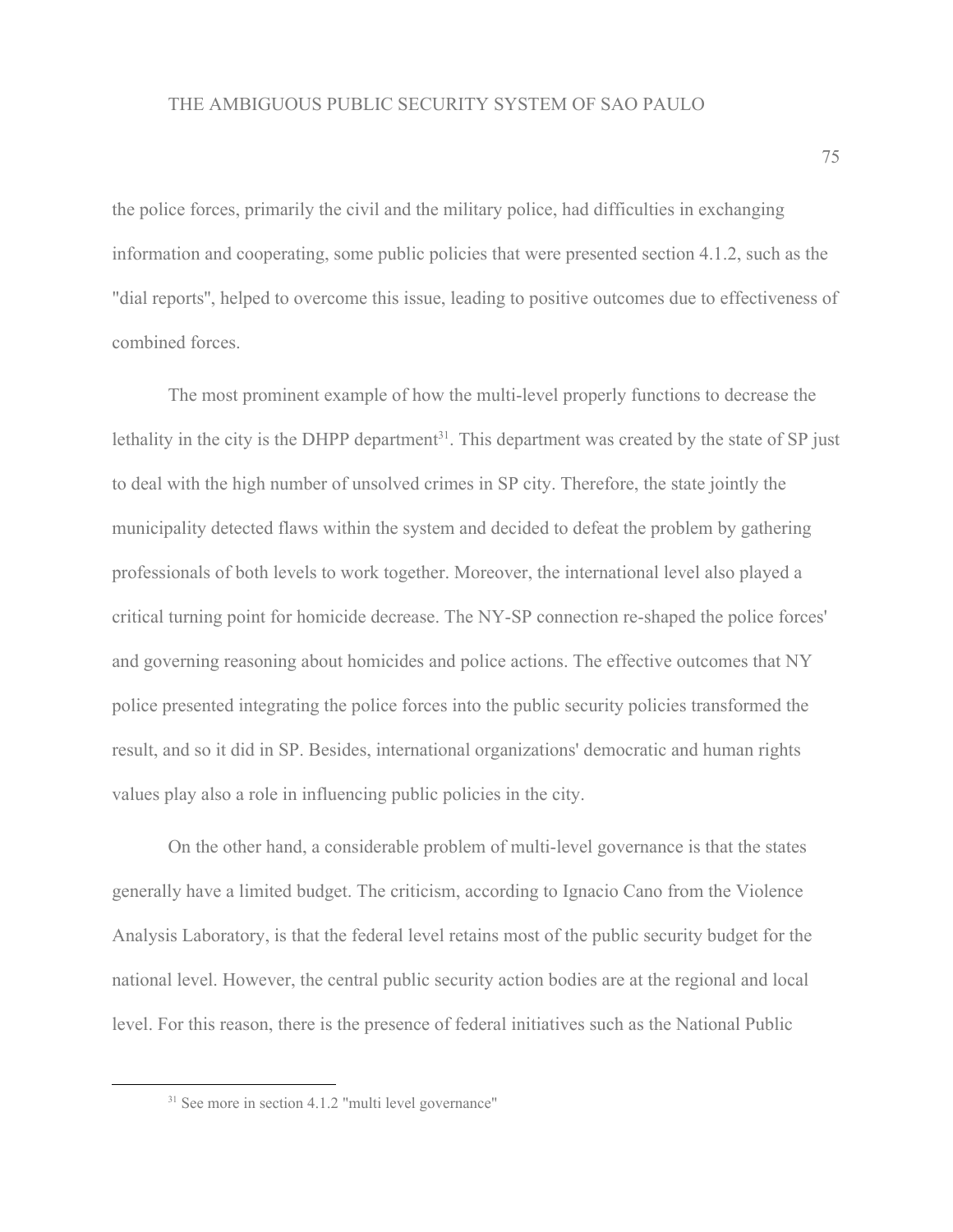Security Fund<sup>32</sup>, which aims at financing policies of states and municipalities with private investments. Yet, this fund is long frozen, which also shows the incapacity of the government levels in cooperating to practical actions for public security

Therefore, it is possible to conclude that H1a and H1b are confirmed. The effective coordination of government levels increases the public security provision for the city. Moreover, the lack of coordination between the levels also affects the public security provision.

### **Public-private collaboration**

Regarding PP collaboration, DHPP is an excellent example of multi-level governance and private and public cooperation; this is because the public institution mostly gathers data produced by private actors, and implements their public actions. They also benefit from the technological tools and programs which private actors possess to better assist the public security in SP. In fact, societal actors inside of the public security provision aftermath evidenced to be the most decisive dimension concerning homicide decrease. The private investment, data collection, analysis, and expertise of different actors proved to be vital for the positive outcome of the homicide rate in the last decades. The private actors, jointly with public institutions, have had the same goal for the city, the decrease of criminality, leading to effective coordination between actors.

<sup>&</sup>lt;sup>32</sup> See more in section 4.1.2 "private-public cooperation actors"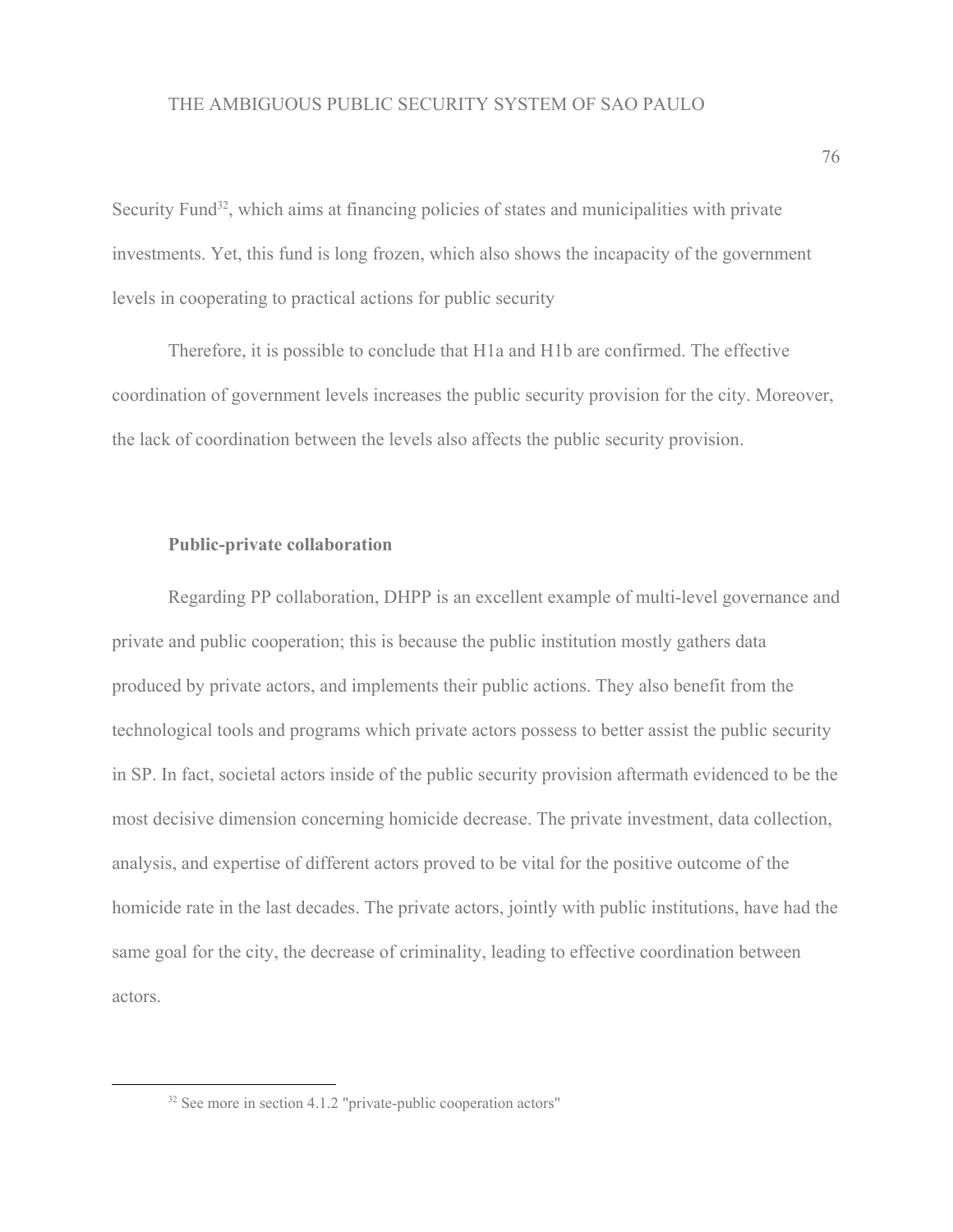As was already presented, a controversial but also decisive private actor for the homicide decrease in SP is PCC. However, there are two main dysfunctionalities with this actor. Firstly, the importance and power that PCC has in the city show the state's inefficiency to reach peripheral areas, leading to the second point, the violent authoritarian body. The PCC leaders, who also have among their goals reducing conflicts, do so by degrading punishments which can even lead to the death penalty. Hence, PCC mediates conflicts by using violent approaches. In order words, PCC persists in the effectiveness of homicides as a form of punishment. These raise questions about under what costs homicide decreases, or if this indeed is a public security provision.

Therefore, the hypothesis H2a becomes blurry to confirm or disconfirm. On the one hand, as H2a suggests, private actors cooperating effectively increase the public security provision. The evidence presented shows that may H2a holds, after all, the societal actors is the most influential dimension for homicide decrease and public provision. On the other hand, PCC is also a private actor and who vastly helped the homicide decrease, but this does not necessarily mean that public security is more likely to be provided, due to the insecurity feeling that may generate towards people. Hence, H2a is partly confirmed. The H2b hypothesis is also only partly confirmed. Although the empirical chapter presents that homicide begins to decrease partly because public and private actors cooperated effectively, PCC does not cooperate effectively with public actors but still is a prominent part of the explanation of homicide decrease.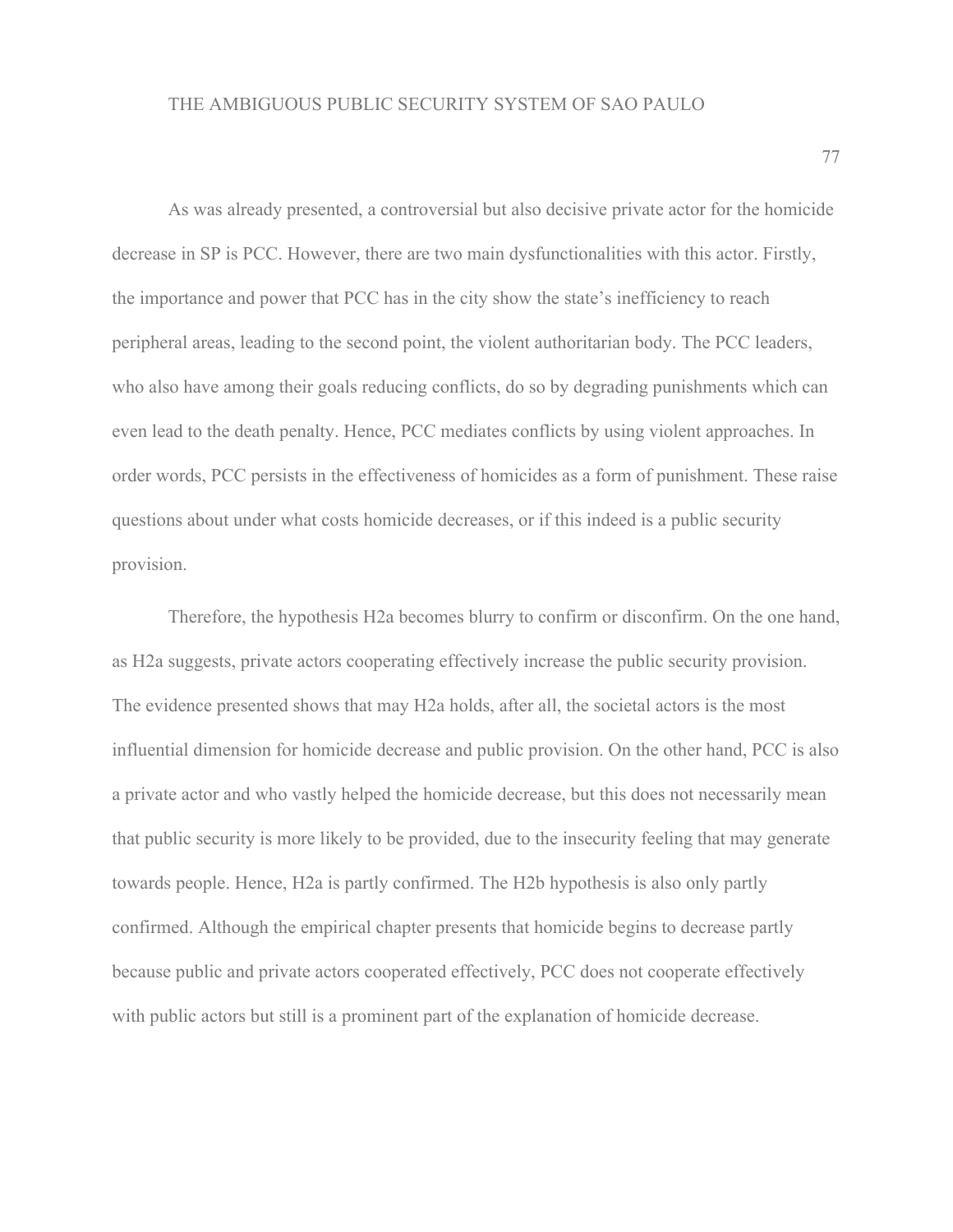#### **Governance modes**

The governance modes entail the entire governance approach because it is about how societal actors and public actors, under all levels, cooperate, hence, it analyzes under which modes these interactions happen. Regarding private and public actors and their modes of collaboration to combat the homicide rate in SP, the modes function accurately. This is because private actors have a strong capacity to permeate in different modes to influence, or even develop public policies to decrease homicides. Private companies, corporations, and public non-state organizations have influence in the public arena to discuss, debate and unfold the system's flaws to change the situation. The outcome is successful, the homicide rate decreased in the city, and the ability to debate over the issue using the bargaining and arguing mode is part of the victory.

However, there is a specific dysfunctionality to be mentioned. The bargaining mode tends to dominate the governance mode of operation due to its material power; this is less of a problem concerning homicides because both of the modes' actors have the same aim. But still, the public non-state actors, who tend to use more the arguing mode rather than the bargaining, encounter this disadvantage.

Besides, the bargaining and the arguing modes are also used by PCC members to maintain the order in the peripheral areas of the city, and then this matter becomes more controversial. Considering that PCC members and public actors (police officers) bargain about security in limited statehood areas, the outcome is less clear whether it is positive or not. After all, bargaining, in this case, can be translated into corruption. Moreover, the criminal gang also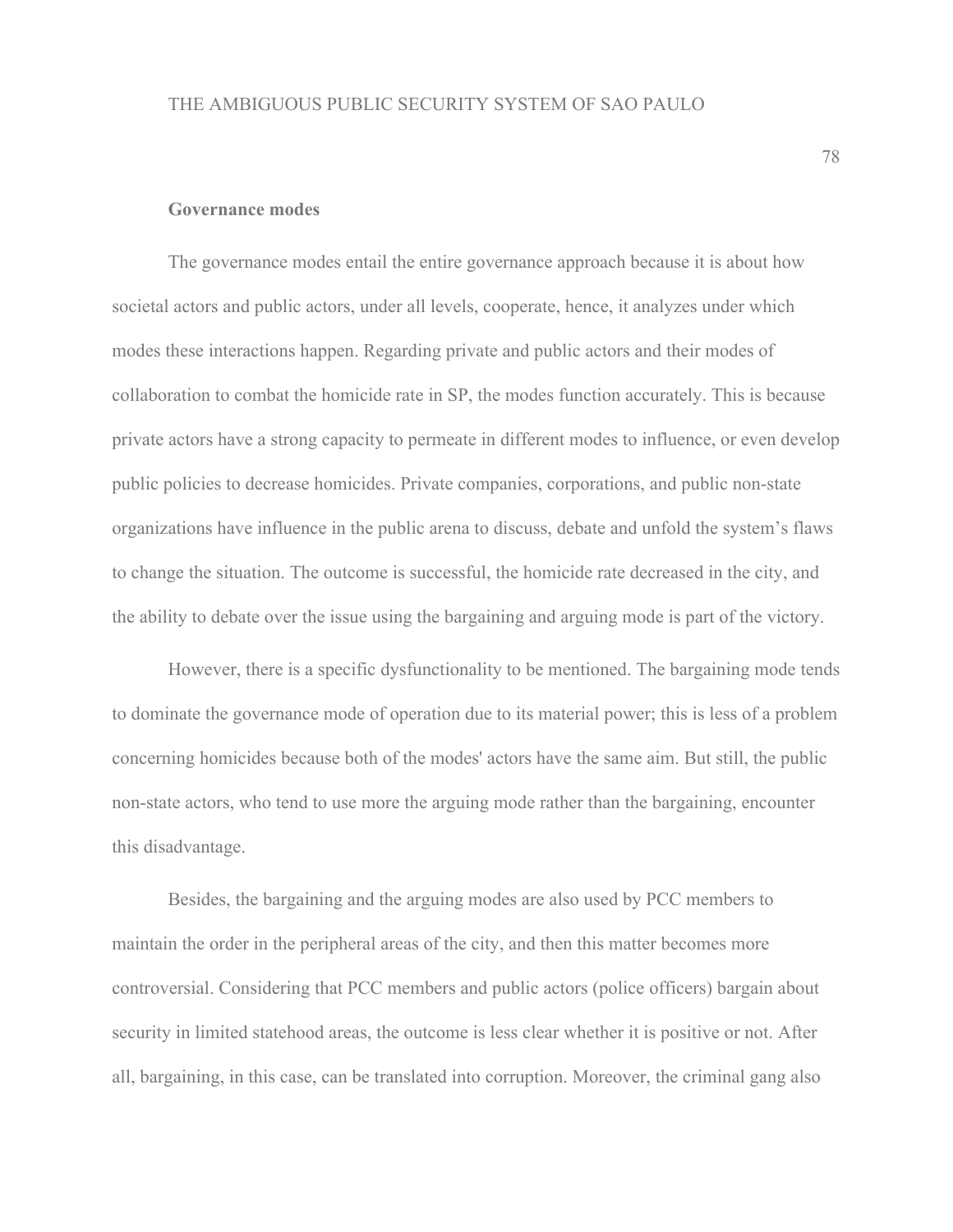works under the arguing mode. Hence, a population versus criminals contract to secure the place in exchange for silence. As it was presented<sup>33</sup>, the performance is based on threats, violence, and fear works. Therefore, the ambiguity prevails, does PCC provide public security by creating order and decreasing homicides, even though they bribe and exploit social relations, possibly creating an instability?

Consequently, for the hypotheses, just as it was for public-private cooperation, it is possible only to partly confirm both, H3a and H3b. Considering the case of homicides in SP, the bargaining mode was an essential factor for the decrease, just as the arguing one, and the success is due to the coordination between these modes. To clarify, the arguing mode unfolded the homicide problem in the city, and this mode used between different private and public actors to solve the problem. However, the bargaining mode was crucial to incentivize the system to implement, invest, and improve public security so the homicides could decrease. On the other hand, effective coordination may also decrease public security provision, after all, PCC arguing mode entails insecurity, and PCC bargaining one encounters corruption.

To conclude this section, there is a synergy with regards governance dimensions and homicides in SP. Firstly, all three dimensions work closely together. The public actors and its levels are well delimited, and public actors jointly with private actors have had the same goal to achieve: decrease the homicides in SP. Therefore, each actor utilizes its resources (material or nonmaterial) to aid public security to decrease homicides. The outcome is successful, the 74%

<sup>&</sup>lt;sup>33</sup> See more in section 4.1.2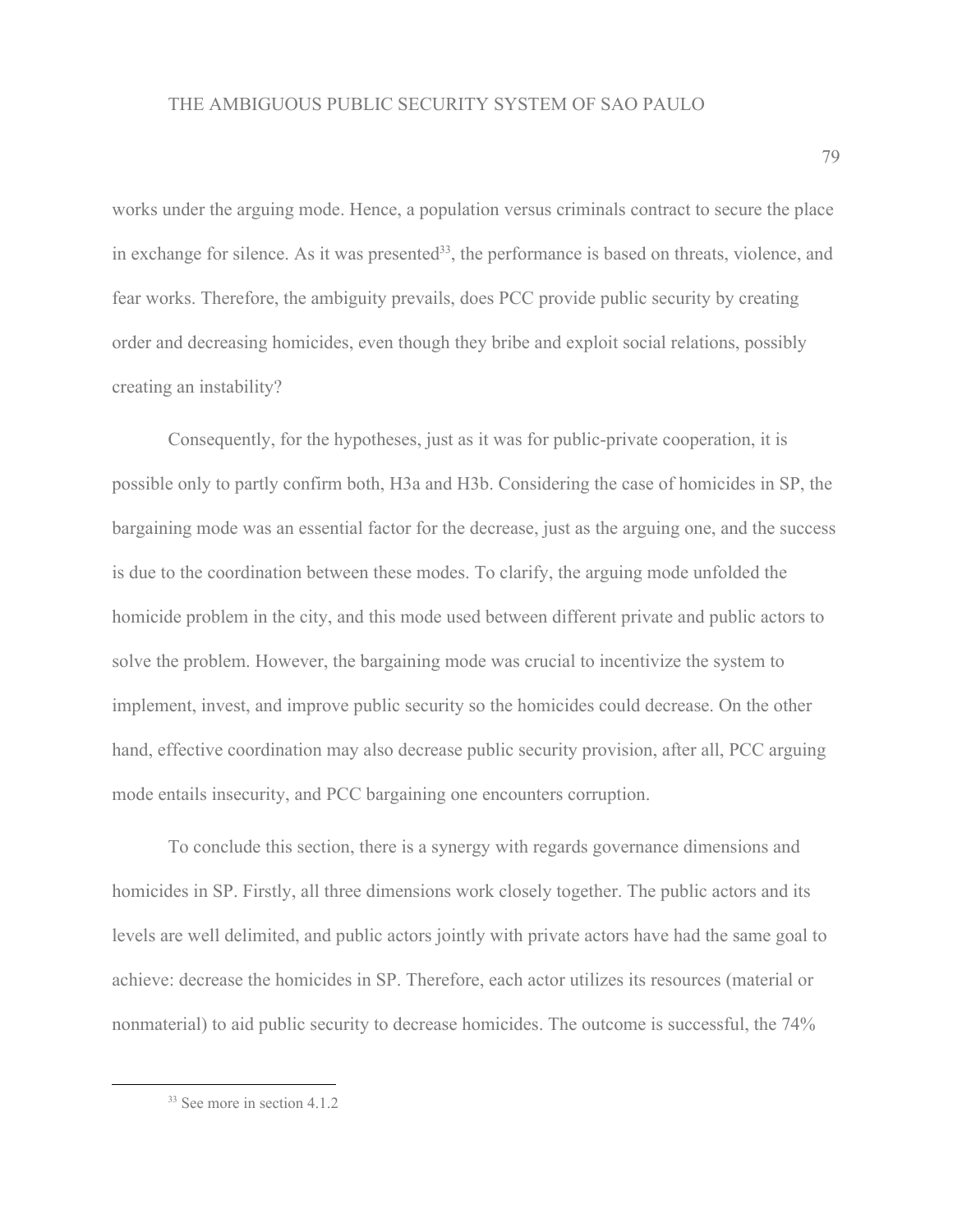decrease in homicide rate in the last decades, according to SSP-SP. Section 4.1 has analyzed the empirical results of the different dimensions of governance concerning homicides. The next section will do the same, but regarding police killings.

### **4.2 Police killings, a historical overview**

For a historical overview of police killings, it is important to date back in time. In the 1930s, Getúlio Vargas gained presidency, so Vargas, seeking for his political domain into effect, established within the police forces a body to annihilate the 'enemies of the State'. For the first time in Brazil, the possibility to exterminate the 'transgressors of the order', who at the time represented Vargas' political enemies, the communist, was instituted as a practice within the police. Some time later in 1964, when Brazil suffered its second coup d'etat, which this time was executed in the form of a military coup, the illegitimate government introduced an extermination logic and incorporated it into police activities. A famous name for this extermination logic was the "death squad", designed by the government but preceded by the civil police, with latter power being responsible for executing any kind of "enemies of the state".

The peripheries of SP emerged as the central location of the torture and killing civilians' act. In many of the cases, the death squad left an " $E.M''^{34}$  symbol in the victims' bodies, to show

<sup>34</sup> Death Squad, Esquadrão da Morte in portuguese.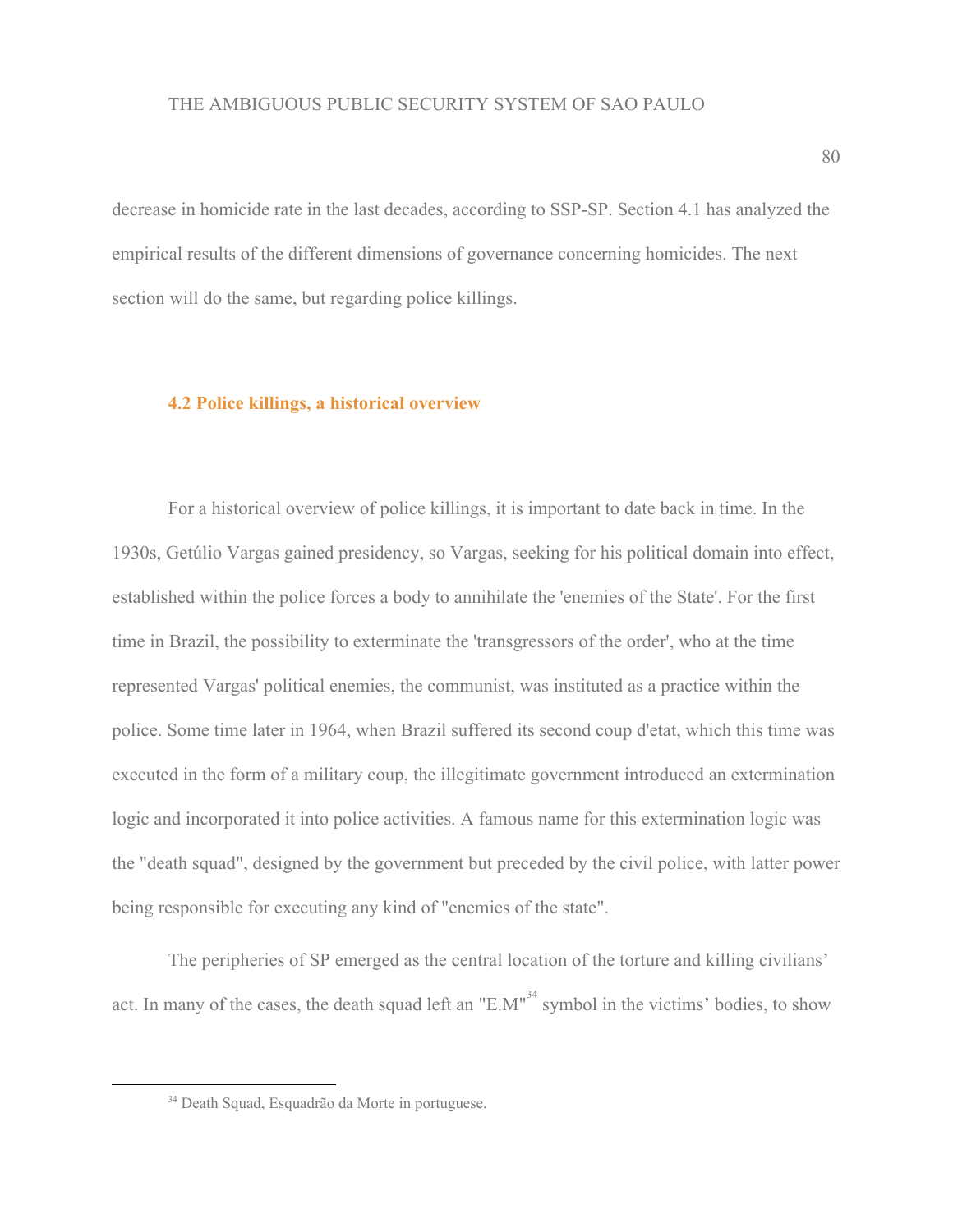their successful deathly action. The Military Police, under the control of the Army, used, and still continues, to perform the patrolling behavior of the police on the peripheries of São Paulo. Such a police body is designed to fight against common crime, "the bandits". At that time, the government framed the "bandidos" as one of the (many) enemies of the state. With men scattered across the peripheries from the north to the south of the SP, and SP suburbs, members of the PM rose criminal homicides on another scale.

Shortly after, in the 1970s, another form of security body, namely the "justiciers" was created. This unit acted as a kind of private security group that began to kill the bandits. The justiciers were financed by local store owners and industrialists of the city. Although they also performed violent behavior, similarly or even more extreme versions than the bandits, the justices were seen as the "good guys", even in the eyes of the government, (Manso 2012, p. 172). Nevertheless, many of these justicers were military police officers, besides, at that time, the military police force started using homicides to exercise territorial control, as well as violence and homicides caused by territorialization in the outskirts of São Paulo. Nowadays, the practice of homicide is seen by Brazilian scholars, like Manso (2012), as a social cleansing that was systematically applied in São Paulo.

Even though the military dictatorship ended in 1984, the police killings continue. According to the 13th Yearbook on Public Security, the current situation is that police officers commit 33% of the killings in Sao Paulo. The battalion of Ostensive Rounds Tobias de Aguiar (known as Rota), an elite troop of the São Paulo Military Police, was the police force who killed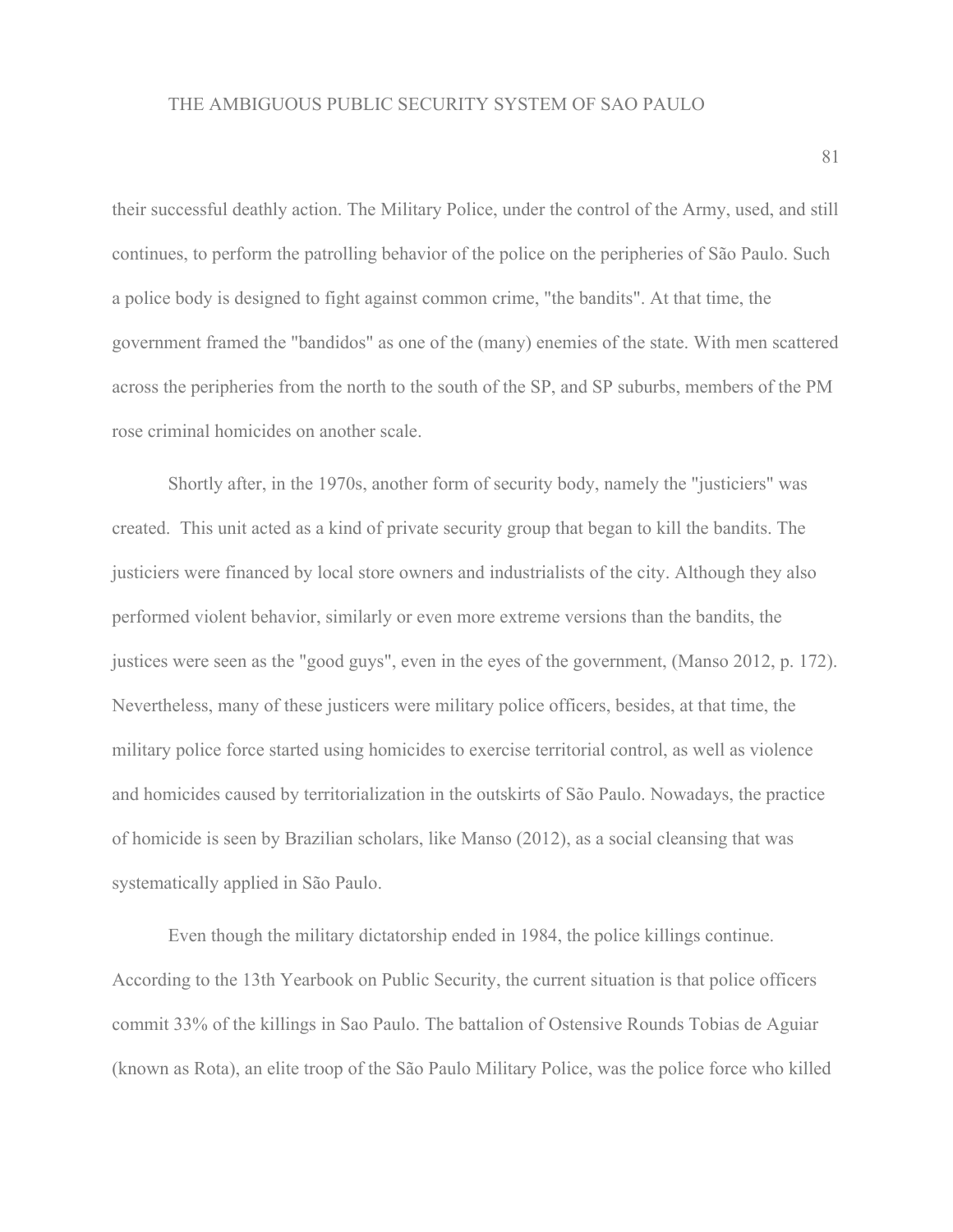most people in 2019. According to the Yearbook of Public Security of 2019, there were 101 deaths caused only by this battalion police on duty last year. The number represents a 98% increase in Rota's lethality.

The lethality of the São Paulo police increased by 2.6% in 2019 compared to the previous year, as the Yearbook presented. In total, the data from the SSP-SP in 2019 presents 867 deaths of police intervention (with agents on duty or off duty): 845 related to the Military Police and 22 to the Civil Police. Moreover, the percentage of the São Paulo capital is 3 times higher than the proportion of deaths by the police in relation to the total number of murders in Brazil. Another important fact to mention is the "violent death with an undetermined cause" rate. According to the Yearbook, in SP, this rate increased by 13.4% in 2019, reaching 5.8 undetermined violent deaths per 100 thousand inhabitants. Therefore, SP is the safest capital in the country but contains the second most lethal police of the world, and still a high undetermined cause rate to explain. The remaining part of this chapter will investigate and provide the findings of such outrageous contrast homicide rates occurring in the city.

### **4.2.2 Governance Patterns**

This section uses the governance patterns in order to expose the homicides and the police killings results in SP. Firstly, it shows how multi-level governance works related to police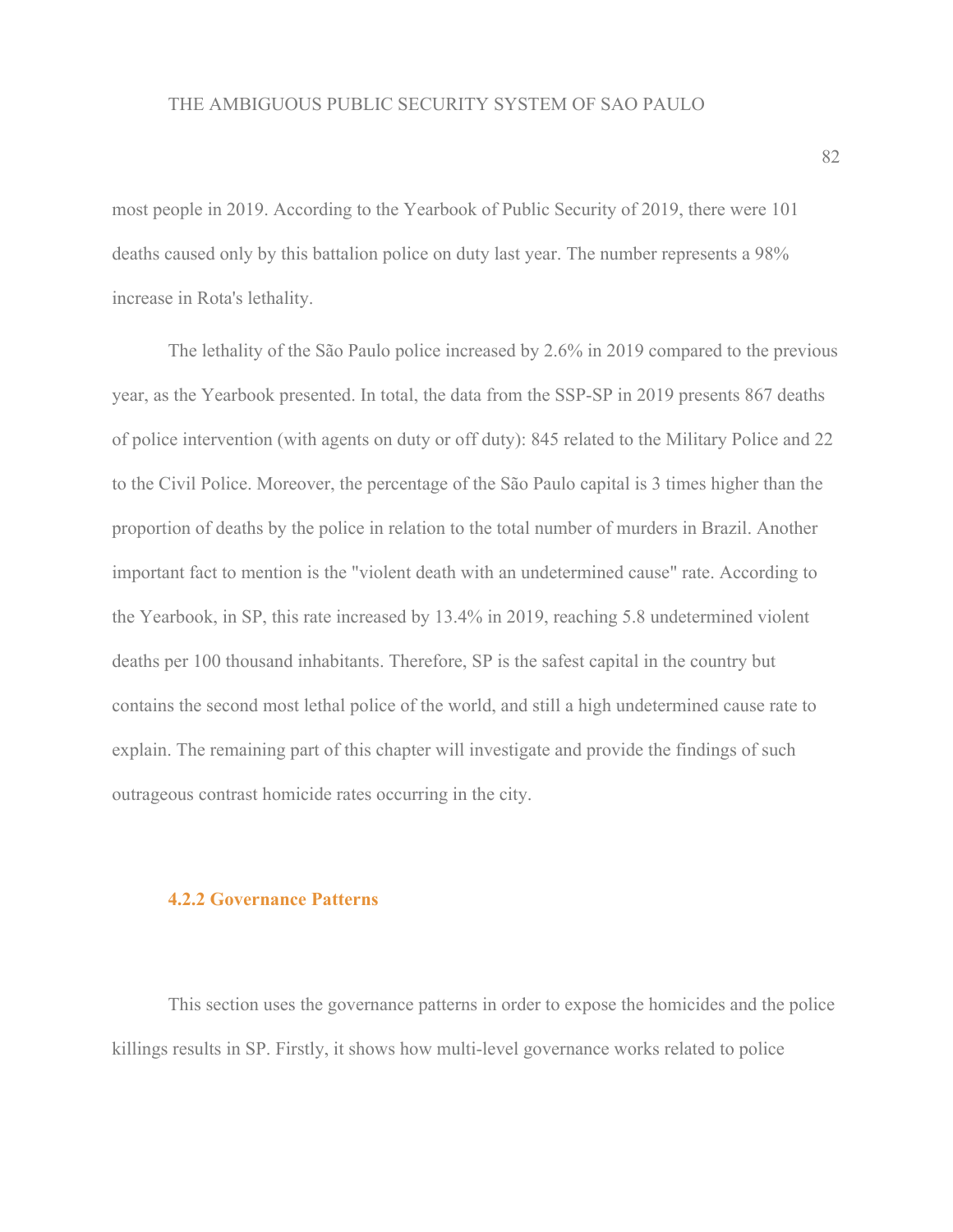killings. Secondly, it will be analyzed whether the existing public-private cooperation takes action against police killings. Thirdly, the thesis investigates how governance modes operate to improve, or not, the police killings situation in Sao Paulo. Finally, the thesis will present the synergies and dysfunctionalities of these governance patterns, to assist the finalizing hypotheses conclusions.

### **Multi-Level Governance**

As was presented earlier in this chapter, when a homicide happens, the civil police is the responsible body to investigate it. Then, the legislative actors mentioned above are responsible for judging, implementing the law and, if necessary, imprisoning. In theory, this also holds if a police officer kills a civilian, and he/she faces a 'normal' trial. Therefore, all of the same government levels, in theory, operate in identical manners for police killings acts; and all the three powers are involved, executive, legislative, and judiciary. However, when this theoretical equality of enforcement mechanisms gets applied to actual cases, the situation often looks differently. First, explanations of how a police officer would be subjected in a case of force exacerbation.

The Military Court of the State of São Paulo (TJMSP) is the competent regional body to prosecute military crimes defined by military law. Hence, it is an additional institutional body that only accounts for the military police. Yet, this institution is not intended to be involved in the case of killing acts. Furthermore, at the local level, there are the internal affairs offices, which usually is the first body to investigate the case.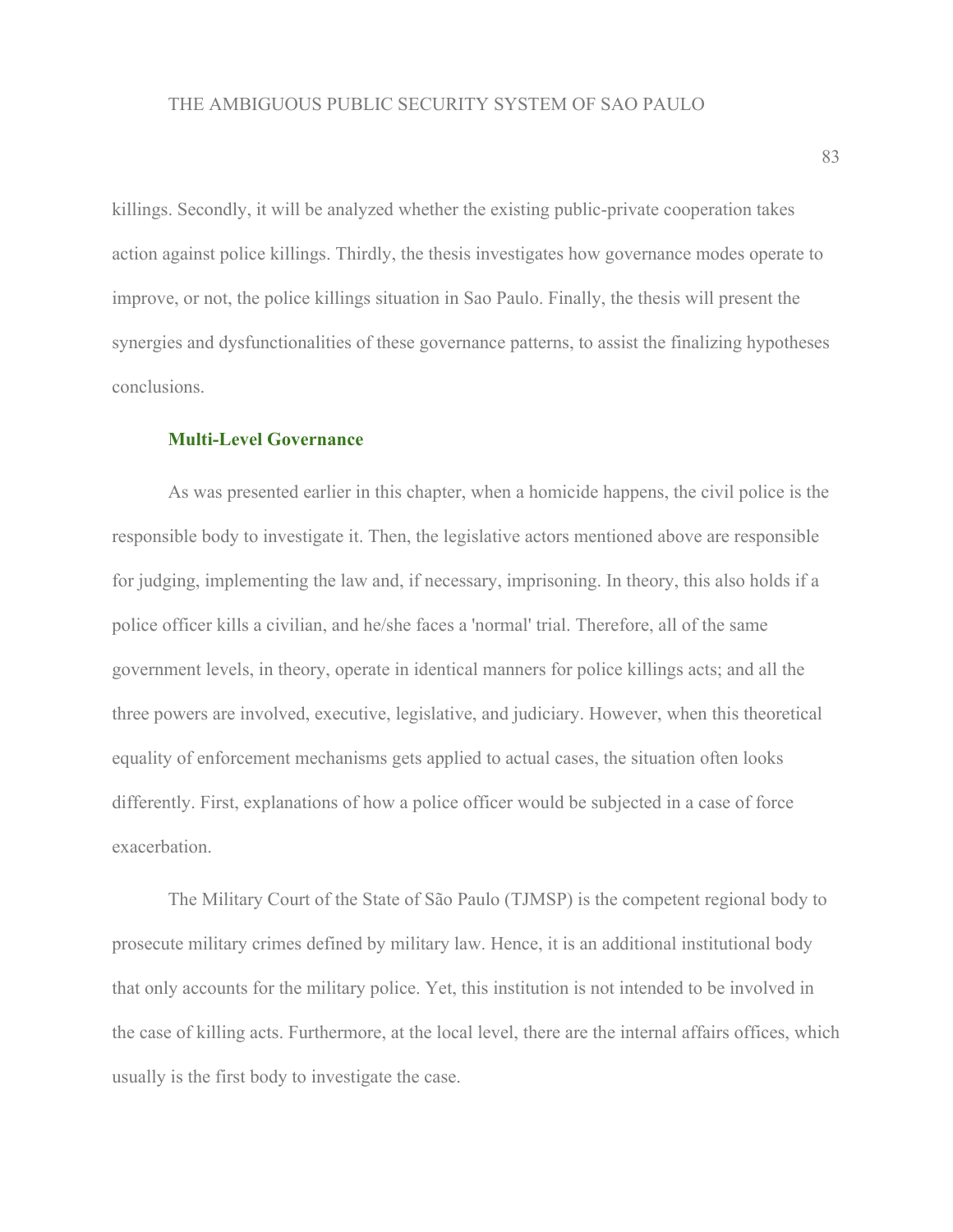The previous section will turn to the issue of how the police killings investigation proceeds in reality. In order to illustrate this procedure, an example will be presented. If the police officer X kills a civilian, the first institutional body to investigate this action will be the officer X battalion. There, X's supervisor or the internal affairs office, analyzes if this police officer killed this civilian, or if the situation was misinterpreted. According to Afonso Benites, a Brazillian journalist from El País, this "misunderstanding" usually comes in a "fraud package". Moreover, this journalist conducted interviews with anonymous police officers who then explicitly discussed how these "fraud packages" work. The interview exposes that the fraud is done when one or more policemen shoot a person and, before the arrival of the aid or the police expertise body, simulate shooting with an unregistered weapon and leave it next to the corpse. Besides, it is not uncommon for policemen to purposely place drugs next to their victims in order to claim that these victims were drug dealers, and allegate self defense.

The problem is, according to the public security system specialist, Rafael Alcadipani, that little is known about how these battalions operate and analyze the facts. They tend to lack transparency and cover for their officers. A general critique of public security specialists is that the same fact regularly happens if the case is transferred to the TJMSP. Hence, the institutions, representatives, and the population are kept aside from essential pieces of information, or sometimes, the truth. In the meantime, people from the police corporation know the existence of fraud packages, and the facts behind cases. Nevertheless, differently than in a normal homicide scenario, the police killings situation is blurry and probably bloodier than it is publicly known.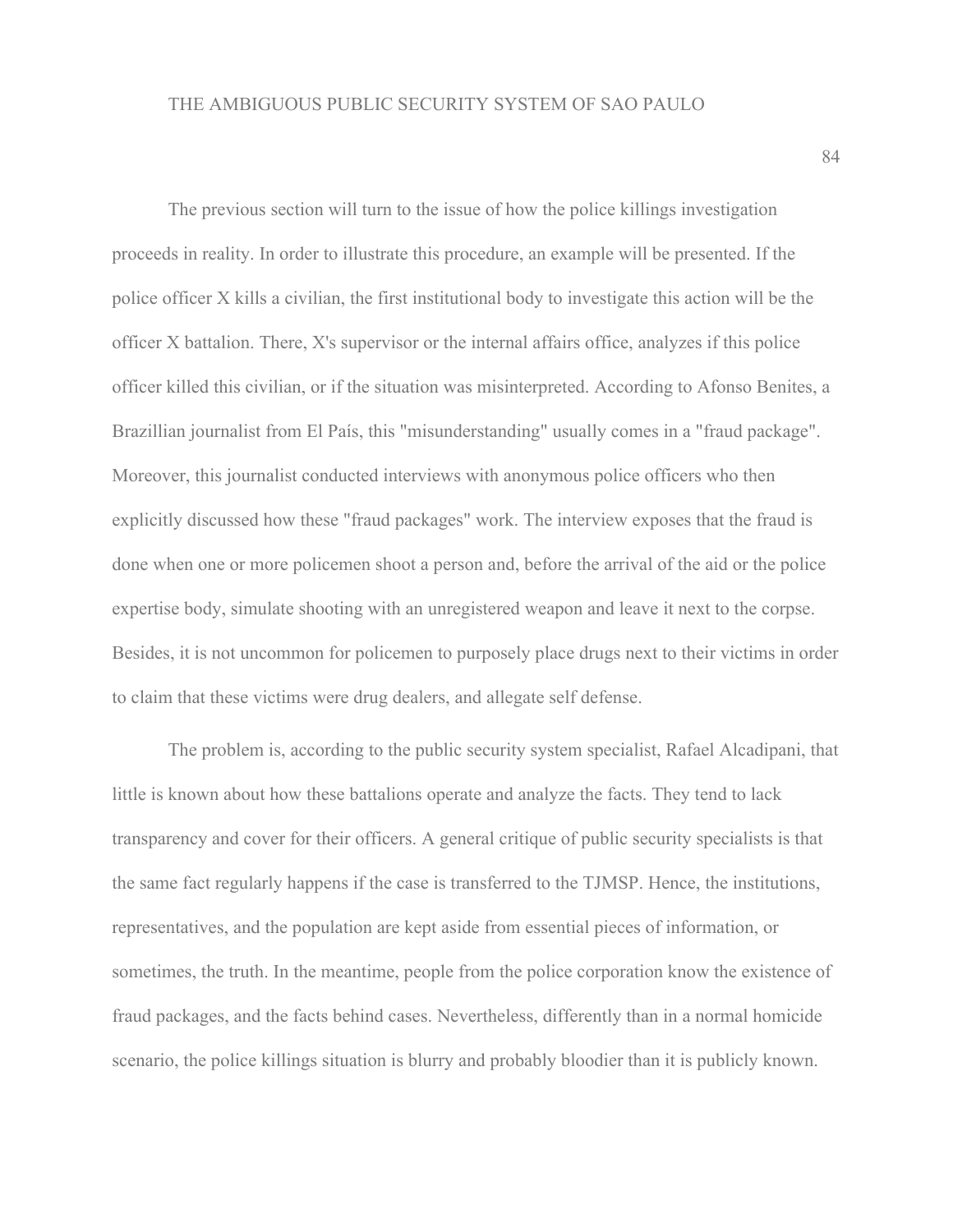### **Public-Private Cooperation**

Public security, as it was presented earlier in this chapter, is nowadays a domain in which there are many different kinds of actors who jointly assist the safety in SP. The investments in this area only rise, just as the society's awareness that public security is a duty of all. However, there is a black cloud surrounding the scenario of police killings and private-public collaboration. Some scholars and political scientists, such as Manso (2012); Feltran (2010); Szabó, Risso (2018); and Alcadipani, encounter historical facts that unfold this black cloud.

According to Szabó & Risse (2018), Brazil possesses an adverse history regarding police violence, and due to the lack of transparency of this historical violent behavior, society maintains the unproductive view that "bandido bom é bandido morto," meaning, "a good theft is a dead one", (p.15). As police forces replicate this popular clamor, the thesis examines the provenance of police killings in relation to the popular clamor, and then its link with private-public collaboration. Then, before presenting the public-private collaboration respecting police killings, it is vital to give a political overview of the SP government and private sector relations.

The Paulistas have elected the same political party, PSDB, for more than 26 years now, turning it into the most powerful party in the state. PSDB is also the most influential and most elected party in SP city. This party, and its politicians, have a close relationship with the private sector. In fact, many politicians of PSDB are from the private sector, such as the businessman Joao Doria, the former SP mayor, and now the current governor of SP state. Hence, the private-public alliance is a powerful institutional tool and due to positive outcomes in criminality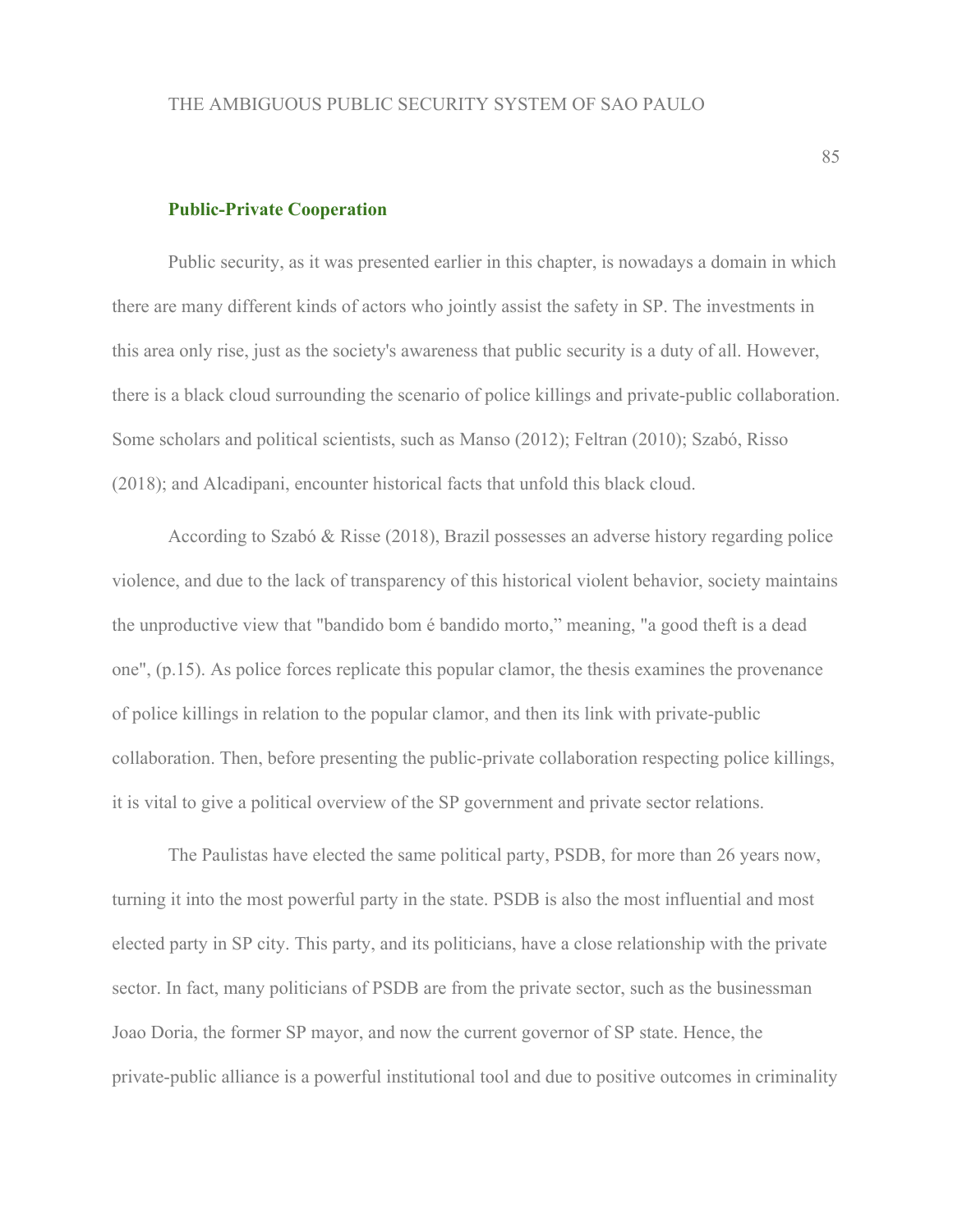rates, such as homicides, public security is a crucial sphere to political campaigns. As the Globo newspaper put it, "public security is a political trampoline". Among many political issues in the PSDB-SP agenda , improving police officers' working conditions is one of the central points however according to the criminal analyst, Guaracy Mingardi, the police corporation, and its officers endure the decayed conditions.

Moreover, as Lima, R. S. de, Bueno, S., & Mingardi, G. (2016) and Szabó & Risso (2018) present, the poor working conditions and low salaries incite police officers to work as private security contractors in their free time. In the meantime, the deficit of public safety creates fertile soil for private security demand to rise, (Szabó & Risse, 2018, p. 63). Thus, the authors Szabó & Risso (2018) explain that working in private security , these police officers have better salaries, and this results in the prioritization of the second job over the police officer position (p. 63). Yet, private security companies take advantage of the policemen's firearm license and training, (Szabó & Risse, 2018, p. 63). Thus, the aftermath is flawed, public security aims to decrease criminality, but private security companies seek to profit. Hence, companies are more likely to benefit if public security is defected, (Szabó & Risse, 2018, p. 63). Moreover, police officers who are public actors also become partially private ones, with mixed perspectives on public safety.

Meanwhile, Doria, the governor in his campaign, incited that if the police could "shoot to kill" in case of confrontations, they would have the second-best salary in the country. According to Alcadipani, Doria's discourse does not only reflect his party perception, but it also indicates a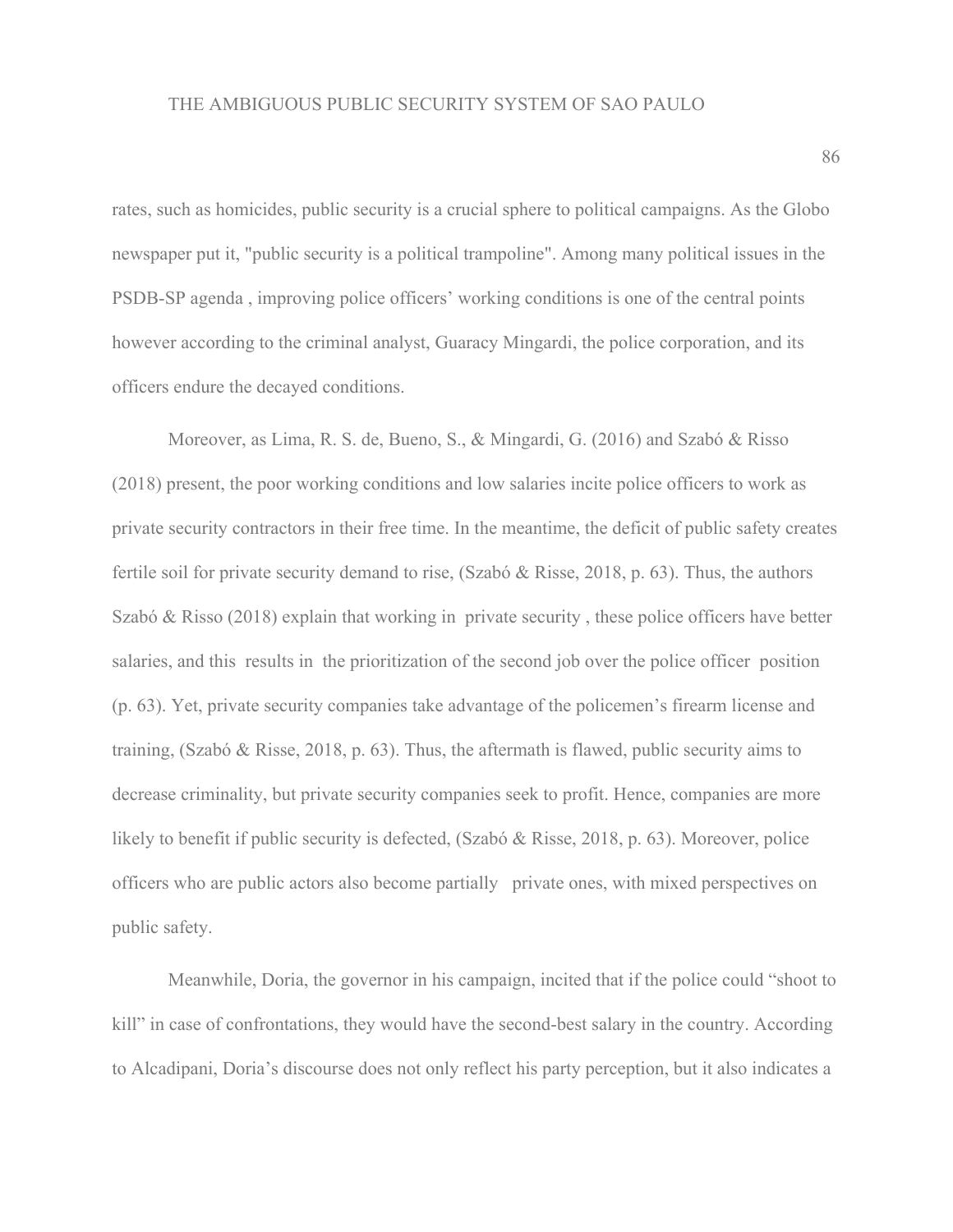robust popular clamor for violent police. The speech is the institutionalization of such a clamor. The conclusion is that police officers are exhausted, enraged, exposed to death, incited to perform violence, with low popularity among society, and with the likelihood of being killed in criminal confrontations, ( $Szabó & Risse$ , 2018, p. 63).<sup>35</sup>

After exposing the political scenario and police killings relations to the popular clamor, the thesis will relate to the private-public cooperation actions, which is interconnected to the political conjecture. Differently than section 4.1.2, where it regards homicide public policies and private-public cooperation, there are few substantial examples of public-private collaboration to decrease police killings. Concerning police killings,the public non-state actors, NGOs, universities and think tanks, are the central ones. They collaborate intensively to better assist the public security in the city to decrease police killings. For instance, the police training, based on universal values of good police governance, developed by "Sou da Paz." Also, in August 2001, the same institute, Sou da Paz, developed the III Municipal Security Plan for Diadema in partnership with the Social Defense Secretariat / Diadema municipality, intending to control violence and improve public security. The plan actively involved different actors, civil society, the State Government (through its Civil Police and Military, Judiciary and the Provisional Detention Center), Federal Government (through the Ministry of Justice and the National Public Security Secretariat), and the private institution.

<sup>&</sup>lt;sup>35</sup> The Brazillian police is the one who kills the most, but also the one who dies the most.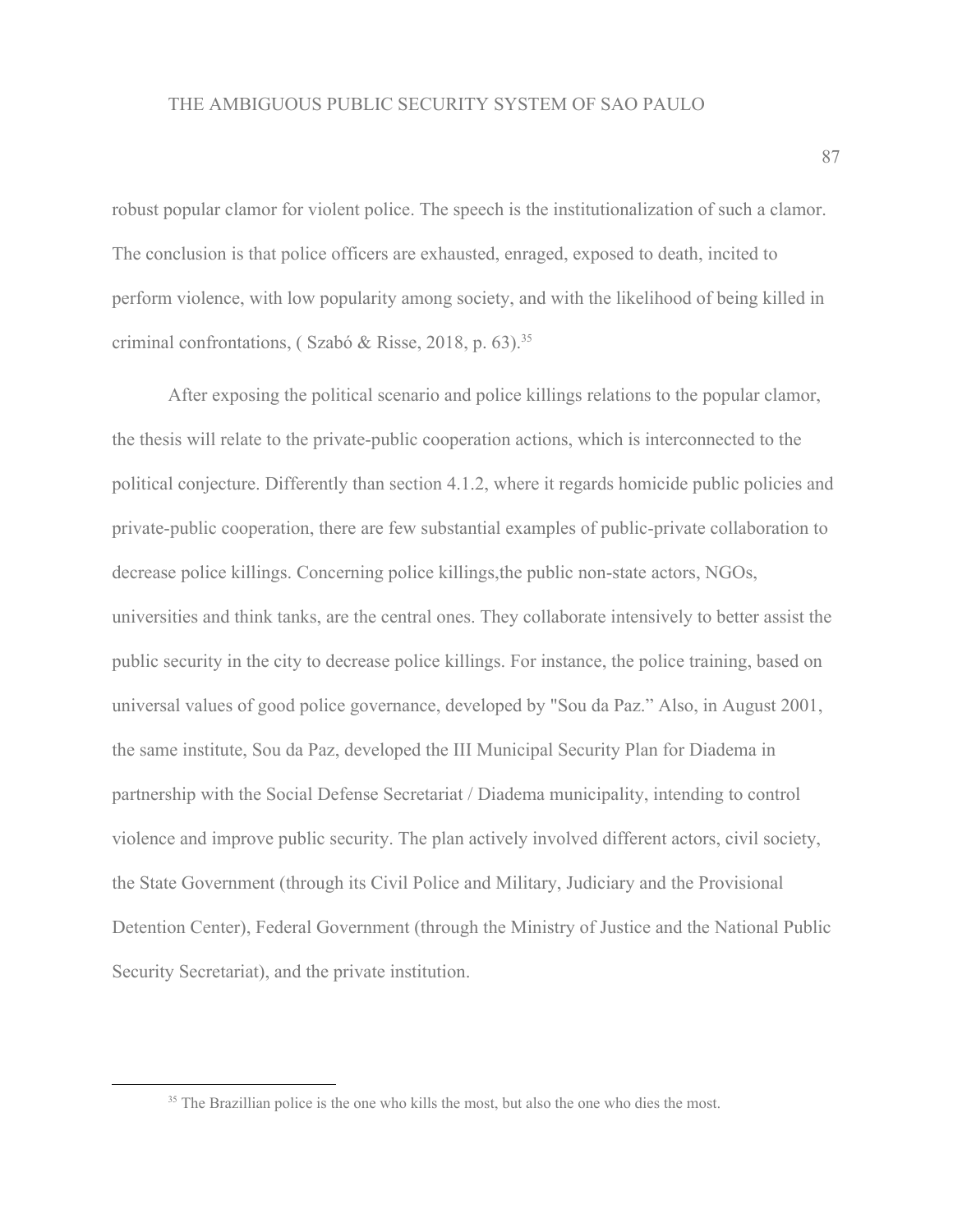It is also worth mentioning other influential names for social policies and projects, regarding police killings, like the Igarapé Institute, FGV, Public Security Forum, and The São Paulo Institute Against Violence. They all take part in reducing the damage of police killings by conducting research and public debates about changing this popular view that an effective police is a violent one. However, it is possible to claim that most societal actors, in general, dismiss the police killings rate, or disregard the problem, this especially holds for corporate actors and private companies. Both private groups tend to be the most influential ones in the public arena due to their resource capacities and their close link with the SP government.

On the other hand, the less powerful ones, the institutes, universities, and NGOs are the ones working determinately to change this violent pattern that the city contains. Therefore, often the collaborations happen inside of the public non-state organizations' buildings, often including international organizations, like UNICEF, UN, human rights watch. Besides international gatherings that are either organized by international organizations, or national organizations, like Igarapé, who has a close relationship with the international community.

The problem is that even though there are public actors aiming to support good governance values and condemning harmful patterns, the governance levels and modes are uncoordinated regarding police killings. The hierarchical steering often reigns. For instance, the sociologist, Benedito Mariano was the São Paulo State Police Ombudsman, and he exposed the lack of transparency and justice in case of police killings. Mariano concluded that the PM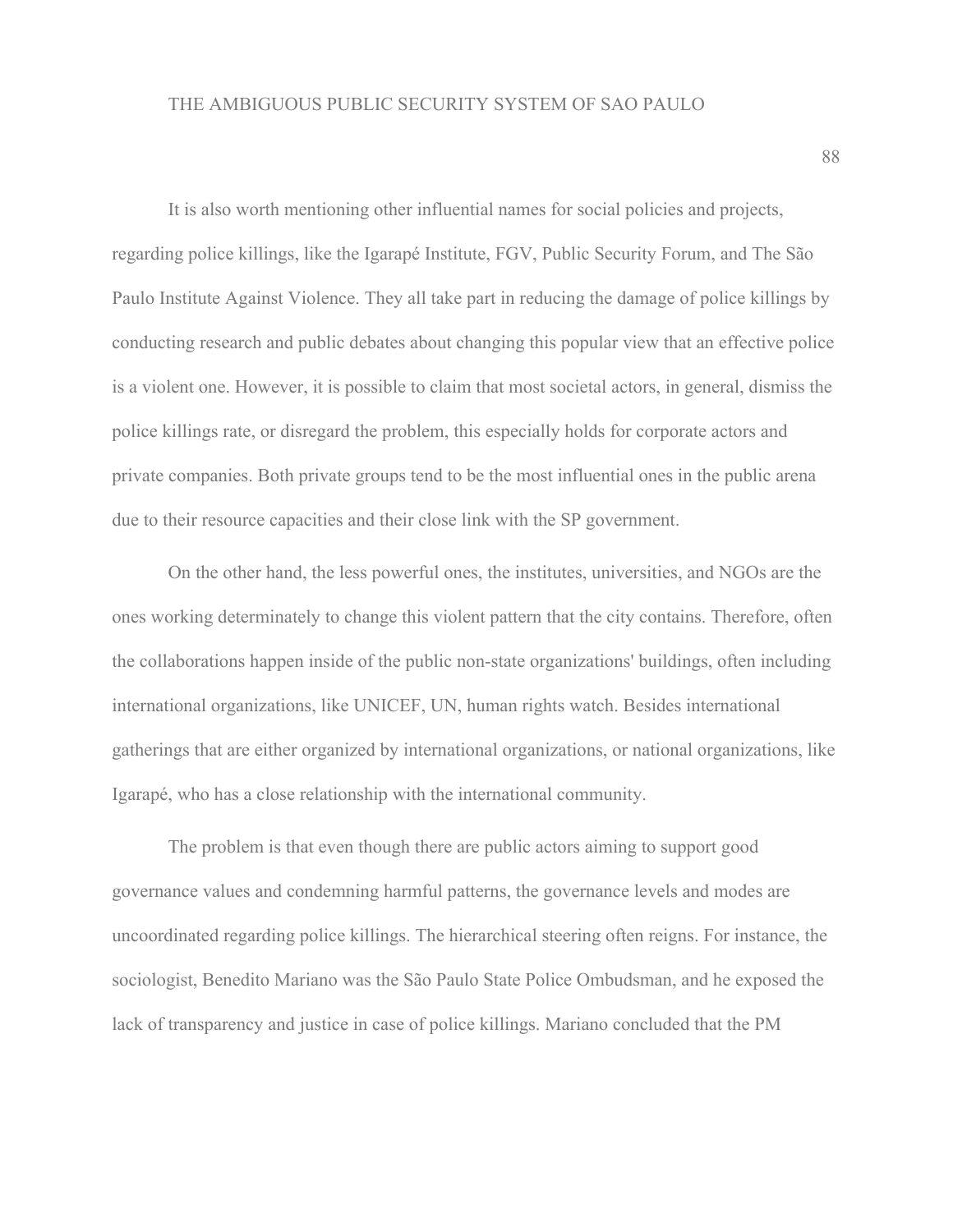internal affairs office investigated only 3% of homicides committed by the police in 2017. Mariano examined that,

*"We have an indication that in 74% of the occurrences in 2017, there was an exacerbation of force practiced by the police. In 48% of legitimate defenses, there was also an exacerbation in action, and in 26%, there is evidence that there was no confrontation, only the police fired".*

Moreover, in the same interview, he proposed to create a group in the Department of Internal Affairs that acts only to combat police lethality. Months later, the governor of SP, Doria, fired Benedito Mariano. Thus, the lack of transparency and impunity from police forces and corporations is enforced by public actors.

### **Governance modes**

It is possible to observe that in Sao Paulo, there is strong cooperation between public and private actors under different modes to decrease the homicides in the city, as presented in this thesis. There is, however, a lack of this cooperation regarding police killings. Under this section, the thesis will demonstrate which governance modes there are, even if on a smaller scale, public and private collaboration, and where these actors argue and bargain.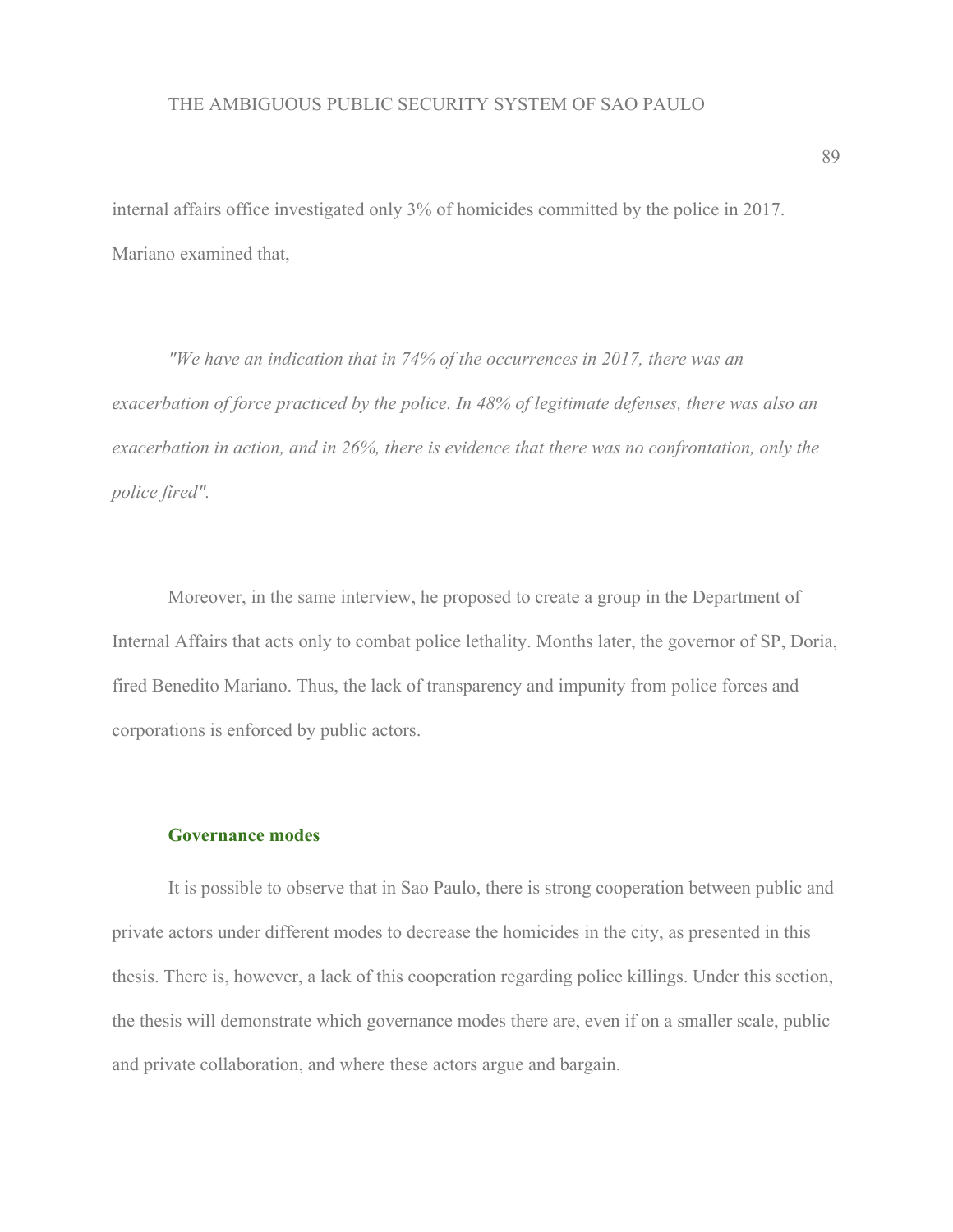In section 4.1.2, the thesis outlined that under the homicide decrease domain, the principal governance mode is bargaining. Thus, private and public actors enter into a bargaining process to implement social projects and public policies to decrease homicides. This is different where police killings are concerned. The primary governance mode in this case, is the arguing mode, because the main societal actors are public non-state organizations, and their primary mode of governance, under the Paulista governance, is the arguing mode. Therefore, some influential public policies are mentioned here that attempt to revert this problem of police killings. One of them is the "Civilian Police," a project developed by "Sou da Paz '' NGO, with a private budget, to train police officers to perform with a nonviolent approach and take into account more democratic values. Moreover, the project recognizes and disseminates good police practices by awarding and acknowledging police officers who helped solve public security issues or who accomplished positive social actions.

Moreover, another arguing strategy performed by Sou da Paz, and also Public Security Forum, is the active participation of spaces in the media, seminars, workshops, and other types of security services, both nationally and internationally. Both institutes have public access to public forums, or public decision-making arenas, to influence and bring crucial public security issues on the table, such as transparency. Besides, an important aspect is that these kinds of institutes have a close relationship with international human rights organization bodies. Therefore, they demand social policies in the national arena but have the power of outside (international) pressure.

#### **Shadow of hierarchy**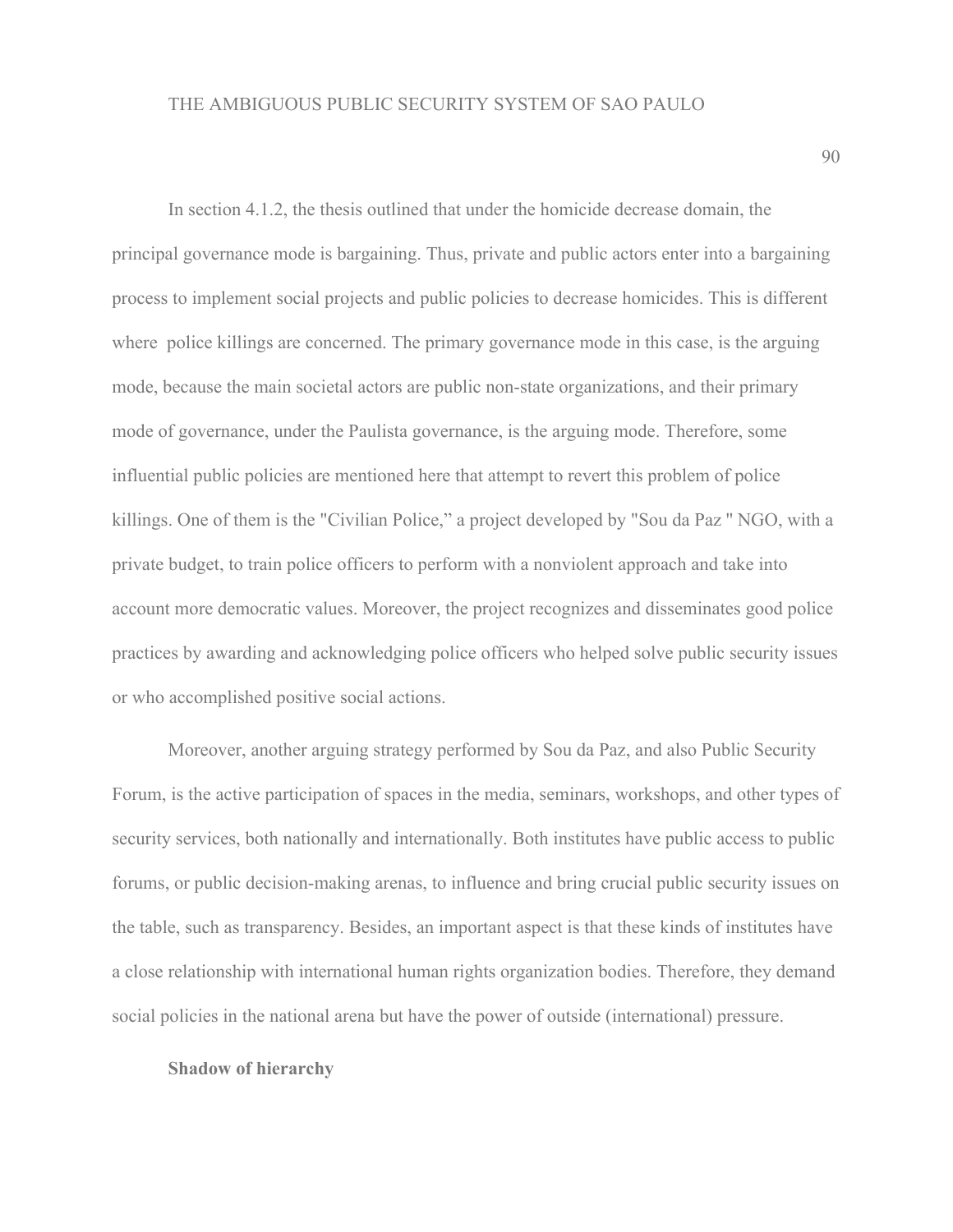Regarding the shadow of hierarchy, the theory developed by Scharpf (1997),societal actors are expected to engage in cooperation due to state incentives and the state's initiative of shadowing its hierarchical steering, (Scharpf, 1997). However, this does not appear to hold in the scenario of police killings. When concerning public non-state organizations, the actors realize the absence of the state regarding controlling and implementing affirmative public policies to decrease police killings. They engage in arguing and bargaining processes out of necessity. In other words, the state's inefficiency leads to the need for societal actors to argue and bargain to change the police killings scenario.

Nevertheless, it is possible to detect that differently from in the bargaining mode, where public actors always tend to be inside of agreements. In the arguing mode, this is less of a fact; thus, more private-private arguing processes are observed. However, the main point of this observation is that private-private collaboration is not due to successful state execution of the shadow of hierarchy, leaving a room and encouraging private actors to cooperate, rather on the contrary. Public non-state organizations are working together and attempting to build an alliance with civil society because of the lack of interest by public actors to revert this violent police logic.

# **4.2.3 Synergies and dysfunctionalities**

In this section the dimensions' synergies and dysfunctionalities of SP will be analyzed to determine whether or not they are able to effectively prevent police killings. Furthermore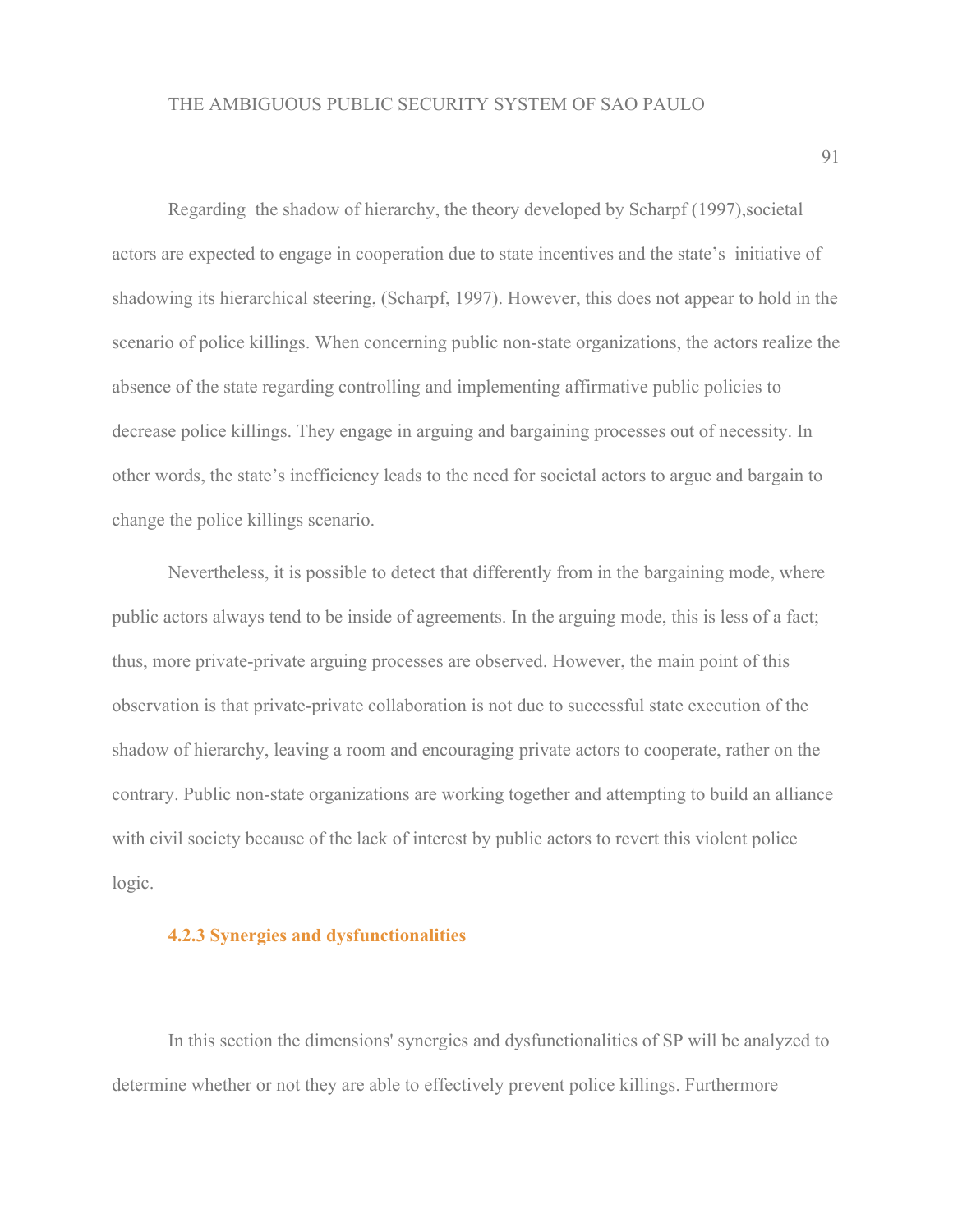similarly as section 4.1.3, this section will evaluate the hypotheses and discuss if they are confirmed or disconfirmed, and finally a debate about the dimensions interactions will be provided.

# **Multi-level governance**

It is important to start this section mentioning that the multi-level governance in the city of SP, in theory, is very well structured. The reformulation of the police bodies after the re-democratization, and the constitution that determined the public bodies functions are clear and well designed based on international democratic values and human rights norms. However, the empirics of this thesis present some different precedents. The most critical dysfunctionality is how the investigations of police officers are conducted. The lack of transparency between the government levels creates an unproductive relation that leads to poor public security provision. Furthermore, the lack of autonomy of some government levels, such as the case of Mariano, the former São Paulo State Police Ombudsman, who detected and exposed flaws in the system proposing reforms and was fired by the governor after declarations. These factors confirm hypotheses H1a and H1b, that if there is a rupture in the coordination levels, the policies are not able to provide public security effectively.

# **Public-private cooperation**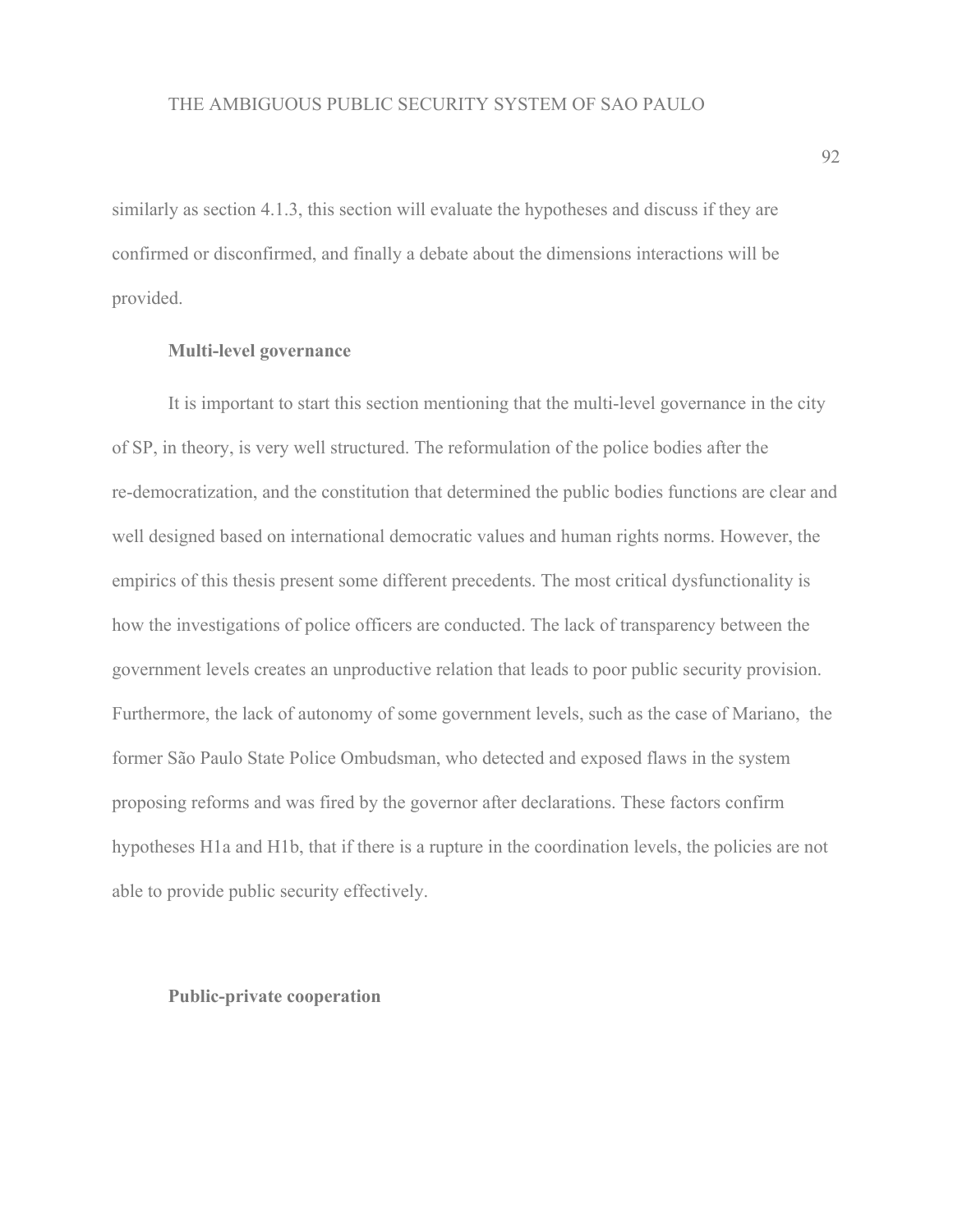The multi-level governance and public-private relations are closely connected regarding police killings' functionalities and dysfunctionalities. The governing arena conjunction caters for private actors to engage in public policies jointly with public actors, just like the political structure of multi-level governance. However, what occurs is that the government of SP and the private sector have a symbiotic relationship, which is counter productive in dealing with police killings. This is because police killings are a highly politicized subject, and neither the government nor most private actors regard the fact as a problem to be combated.

On the other hand, there are some private actors, such as public non-state organizations who deal with the issue, but they do not have utter collaboration of other private actors or the government to combat police killings, like it is the manner for homicides. The result is known, the increase of police killings in the city. The aforementioned elements on police killings meet sufficient conditions to confirm hypotheses H2a and H2b. The actors may have different opinions over an issue, but if they do not cooperate effectively it is unlikely that positive public security results will be reaped.

#### **Governance modes**

While arguing and bargaining modes are essential parts of public security provision, due to the bargaining resources' power that bring incentives for cooperation and the negotiations and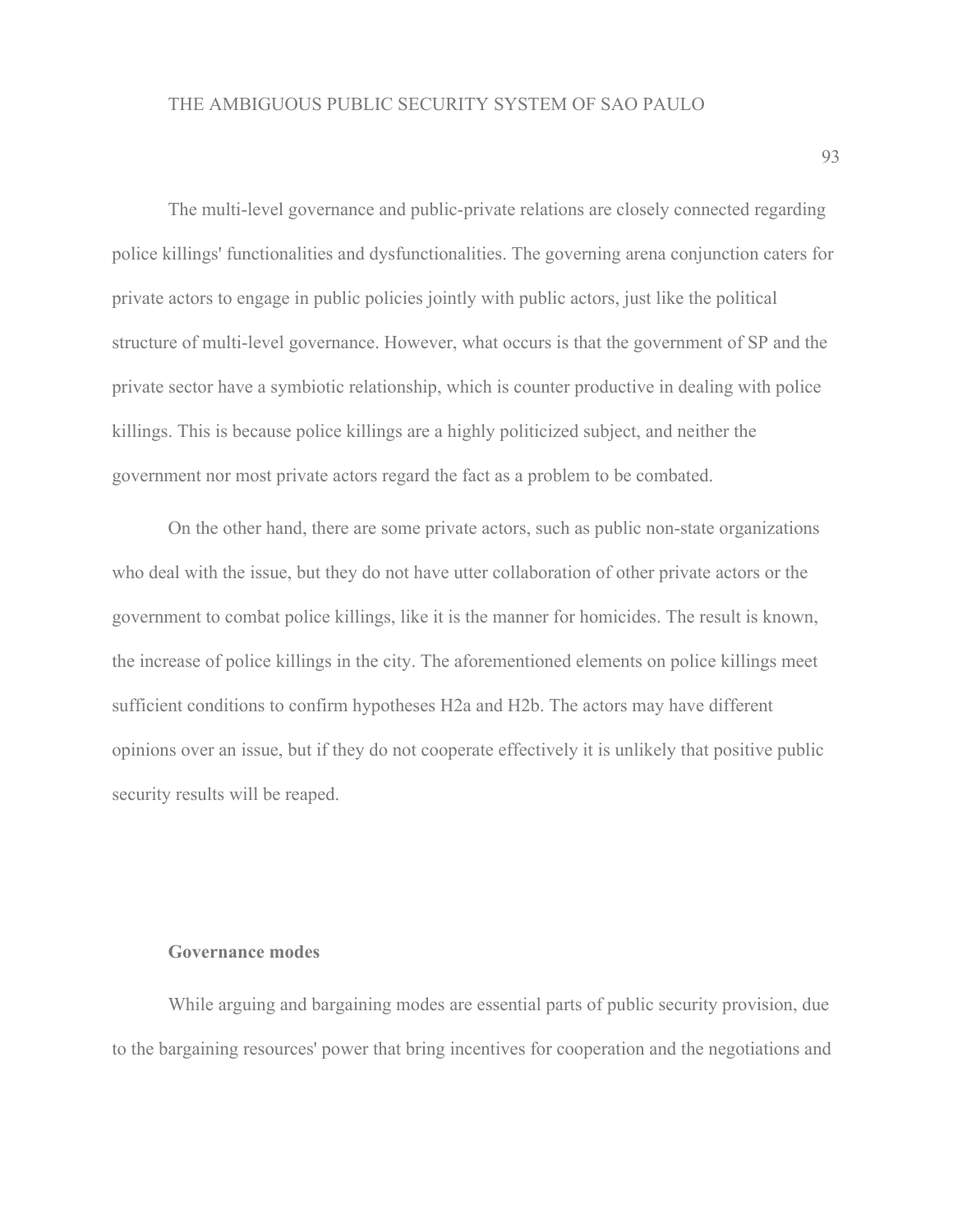values that arguing exposes, the modes can also be fruitless for public security in SP. Corruption in Brazil is a burden that every public sector entails. Because the bargaining mode incentives are material, private interests may be preferred over public goods. Hence, private actors with bargaining power have a powerful instrument in their hands. In other words,in a bid to gain material resources to invest in public policies, or in the worst scenario, to bribe, public actors might settle private priorities rather than public ones. Therefore, this mode creates fertile soil for corruption and patrimonialism.

Relating to the factors mentioned above, another dysfunctionality is the matter of power-inequality under governance modes. The bargaining mode entails material resources and the arguing does not, hence, the bargaining mode has an advantage over arguing. This is a problem because, differently than bargaining, arguing aims to find a solution based on consensus and impartiality, thus, it is a more genuine mode for public good provision. The 4.2.1 section of this thesis presented that public non-state organizations are the main actors with regards to police killings issues, and because there is a lack of interest over this manner from private companies/corporations, the power inequality of governance modes becomes apparent. Nevertheless, the arguing mode alone does not appear to be effective for overcoming the problem of police killings in SP.

On the other hand, public actors in SP also appear to disregard the problem of police killings , and due to the lack of the shadow of hierarchy, this enables societal actors to improve their solely private interactions to prosper. In other words, the Brazillian government still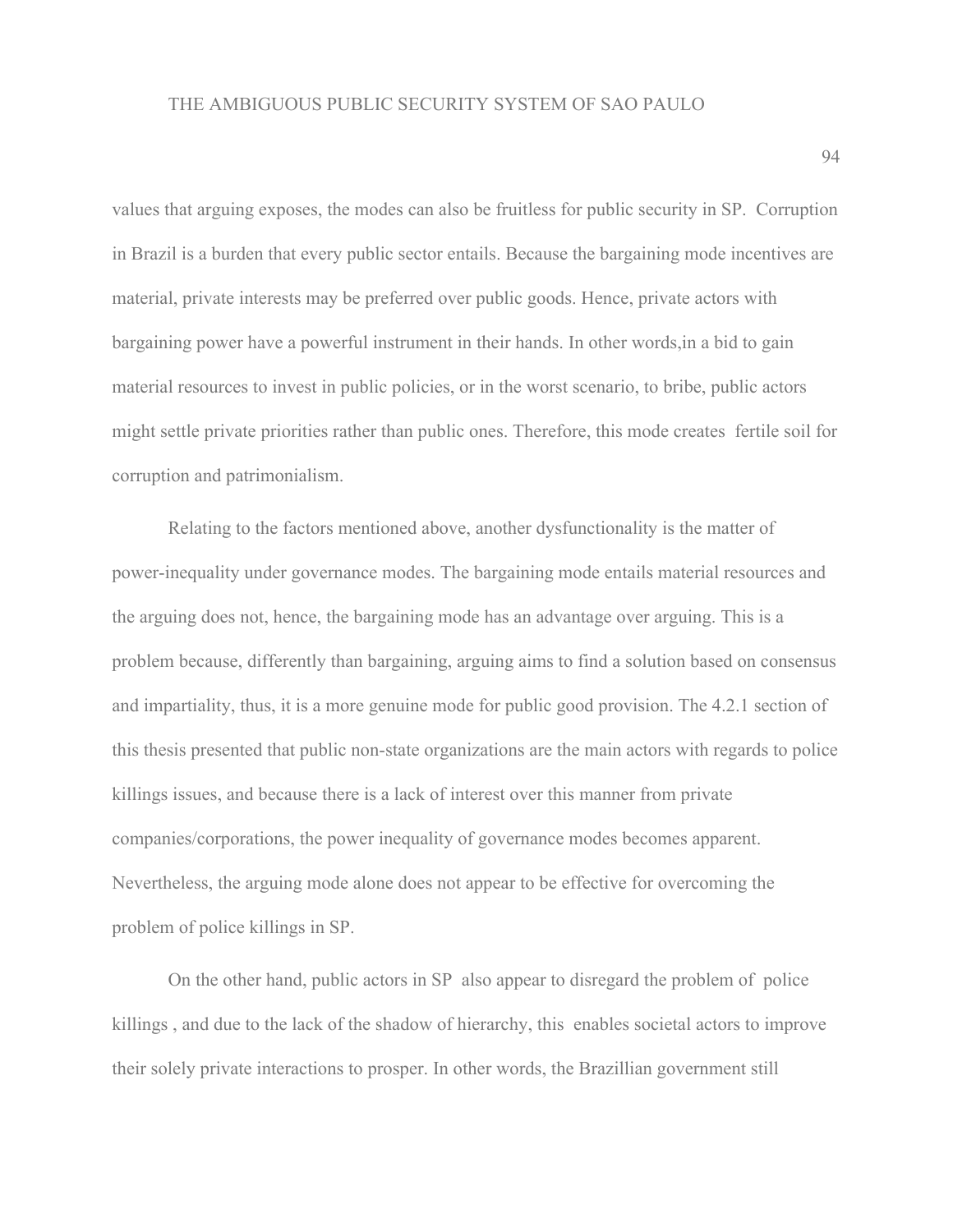behaves under a rigid steering, difficulting the governance modes to flourish. Therefore, after the elements mentioned above regarding police killings, the governance modes if effectively coordinated are more likely to provide public security, meeting sufficient criterias to conclude that H3a and H3b are confirmed.

It is worth mentioning, that although the arguing mode alone cannot change the present scenario, progress is being made. Their close relation with the media, international actors and organizations serve as productive pressures for revising of structures.

# **Chapter 5, Conclusion**

The present study was designed to understand the discrepancy between an increase in police killings and a decrease in homicides in Sao Paulo. The governance approach was used as heuristic lenses to possible answers. Hence, the conclusion discusses whether the governance theory assisted or not for the disclosures. The governance dimensions will be examined jointly with a critical analysis of governance branches based on the empirical findings. Moreover, this chapter also presents the strengths and limitations of this study, followed by recommendations for further research and, finally, the last considerations.

The thesis found that a partial cause for the homicide decrease was the well coordinated cooperation of actors to influence and develop effective policies. In other words, public actors across all levels, and private actors had the same purpose in perspective. Moreover, the international level played an essential role setting human rights' values as top priorities to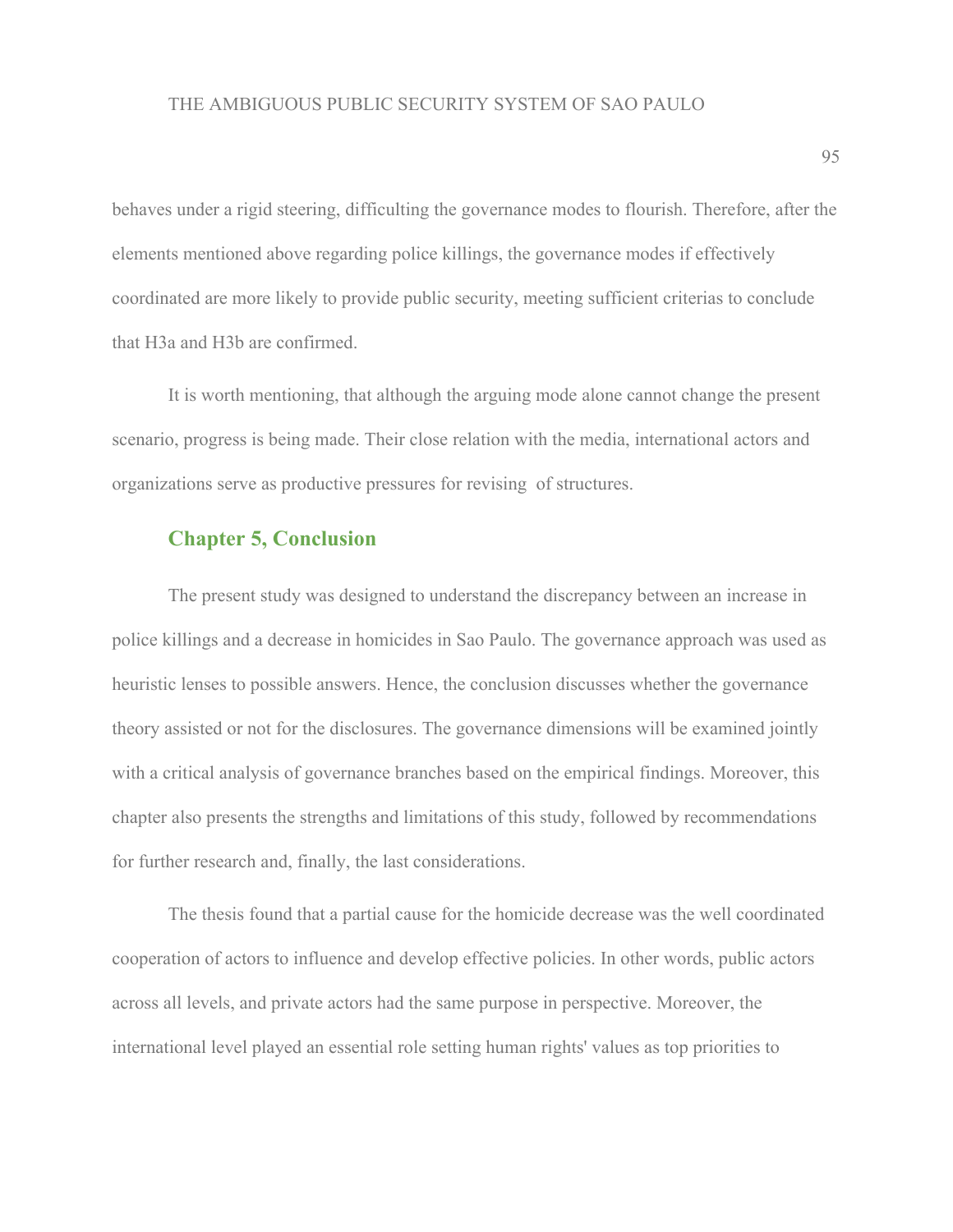decrease homicide. The positive collaboration of the NY police to SP authorities is part of the key policy transformation. Therefore, actors decided to gather their resources and abilities to promote effective strategies to reverse the scenario. Thus, it is possible to trace three decisive stages. (1) The acceptance of the problem, (2) the willingness to change the phenomenon, and (3) mobilization.

On the exact opposite resides police killings. The escalated number of deaths attributed to police reveals the uncoordinated and ineffective measures taken in the city. Although homicides and police killings are part of the same public security system, the public and private actors' goals inconsistency results in the situation that SP endures. Therefore, the three phases that characterize the success homicide decrease, does not bear for police killings. There is no acceptance of the problem(1) because it is a politicized subject, with sharp opinions<sup>36</sup> thus, no willingness to change the matter(2), and no mobility for such change(3). In fact, there is an absolute lack of partnership between public and private actors to combat this problem that spills into poor public security policies and concludes in fatalities.

The governance dimensions are intrinsically related to discrepancy of high police killings and low homicides. For homicides, the multi-level properly works, such as the exchange of information, and reinforcement of good governance by all government levels including the international one. For police killings, there is a rupture in the multi-level functionality, the lack of transparency, the impunity, and the lack of good governance incentives, to name a few

<sup>36</sup> See more in section 4.2.1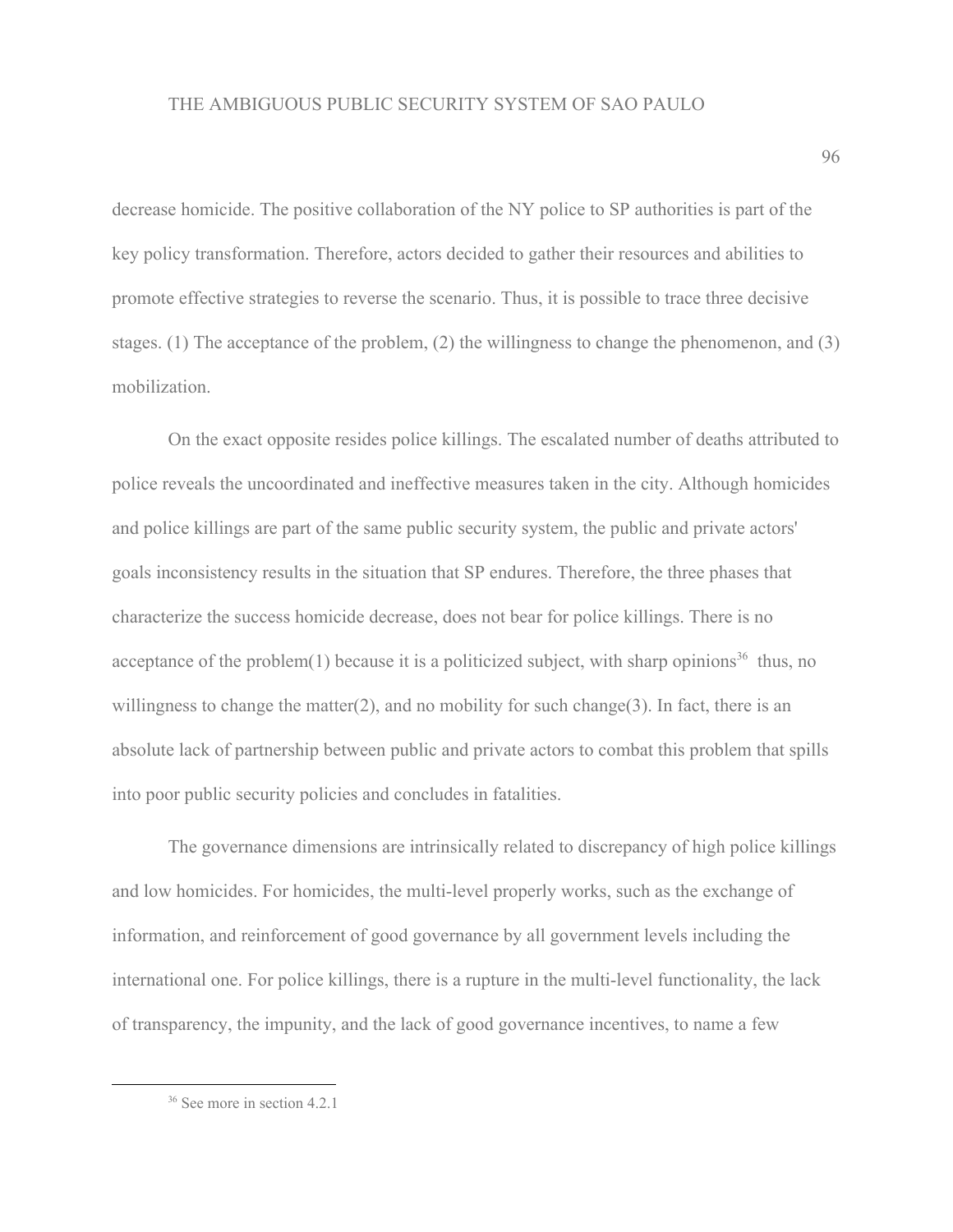examples. The same holds for public-private cooperation. There is a shared goal that actors work jointly to decrease homicides, using their capabilities and resources to solve the problem in SP. Even though the government does not perform a shadow of hierarchy in the security domain, regarding homicides policies there is a larger room for debates and public incentives.

On the other hand, to reverse the police killings scenario, no incentives are provided, and even the opposite may be claimed. Doria's campaigning discourse, inciting police violence, combined with the death record committed by police in the first semester of 2020, represents the unproductive policies for public security in SP.

Although multi-level and public-private cooperation dimensions symbolize the results' discrepancies of police killings and homicides, the governance modes dimension present similar outcomes concerning both scenarios. To illustrate, I will use the Brazillian literature, which is a counterpoint approach towards European governance. The governance Brazillian literature brings matters of corruption, clientelism, and private interests, and in the last chapter of this research, these issues uncovered part of the governance flaws in the city, ( Teixeira & Gomes, 2019). The bargaining dominance reflects the power inequality between the governance modes that European governance tends to disregard, and Brazillian literature often discusses, ( Lisot 2011; Nasser et al., 2019).

Even though the governance approach has transparency and democratic values as basic premises and it condemns defective governance practices like corruption, the reality in SP is that governance modes may inflame these harmful practices committed by private and public actors.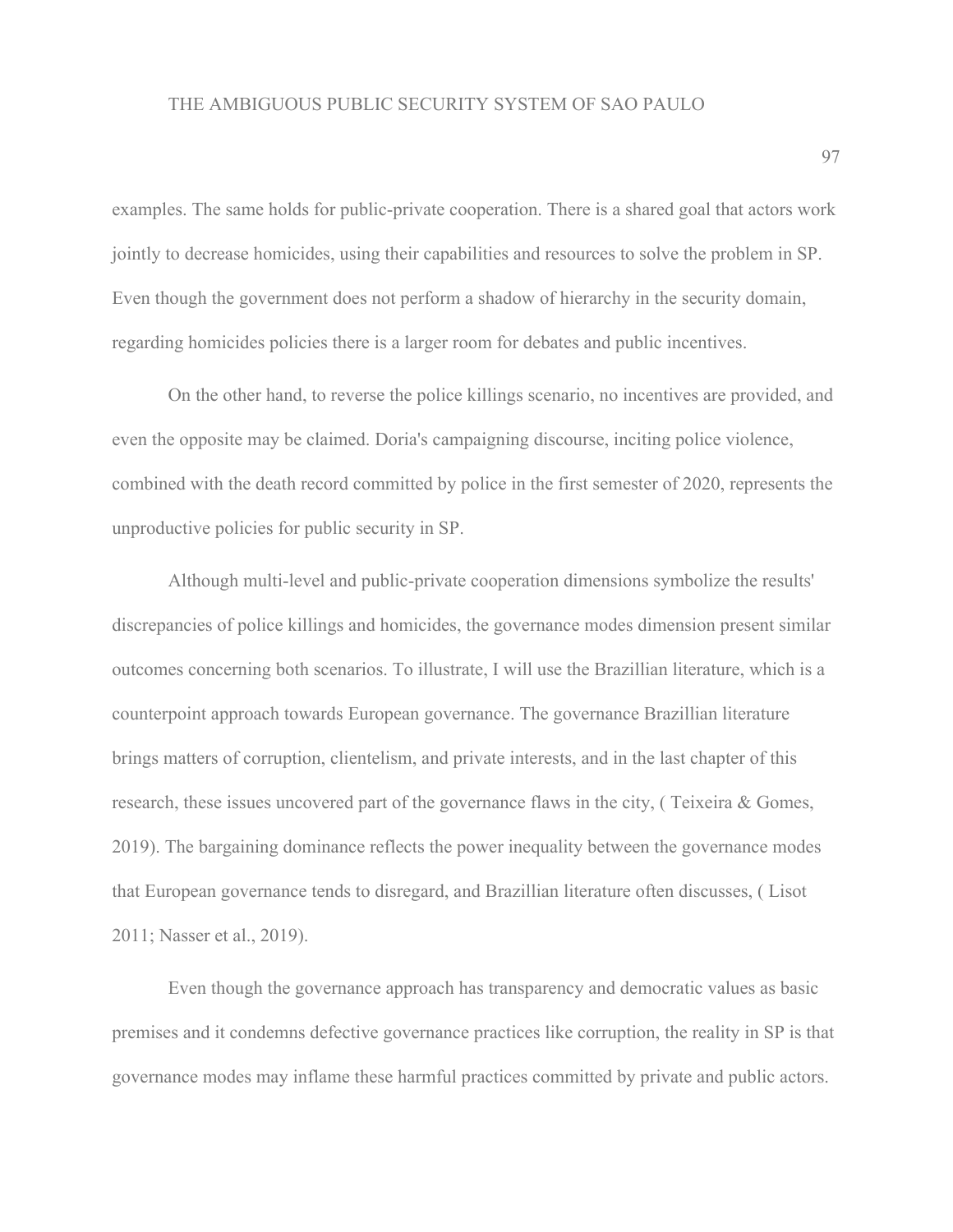Nonetheless, the interlinkages between the different governance dimensions are essential for effective policies to provide positive security outcomes. The integration of the governance modes dimensions is crucial, but the awareness of governance modes' power inequality and public bads is also important for researchers to theorize and apply the governance approach.

Concerning the other governance branches, urban governance provides essential insights for this thesis. The branch regards that rapid urbanization produces inequalities. Hence, it realizes that when creating public policies, governance actors need to conceive more diversity and relate to the adverse outcomes that rapid urbanization causes. These factors just mentioned relate to the SP context, where most of the homicides and police killings reside in the peripheries, which are products of rapid urbanization. Moreover, Börzel and Risse (2016) present "limited statehood areas" and its possible informal actors. The peripheries of SP and the criminal organization PCC that this thesis presented are empirical descriptions of Börzel and Risse's work. Therefore, urban governance helps to unfold a more honest governance form that SP is embedded in. For instance, Börzel and Risse (2016) warn about criminal actors being possible public good providers, but also disrupters of governance coordination, which fits the SP context.

In contrast, global governance was less influential for this thesis due to its OECD countries' focus. Yet, the importance of international organization norms and values into governance that the theory brings are essential elements that the discrepancy reveals. On one hand, democratic values and international institutions are taken seriously regarding homicides. On the other hand, they are disregarded in the police killings scenarios, but influential for public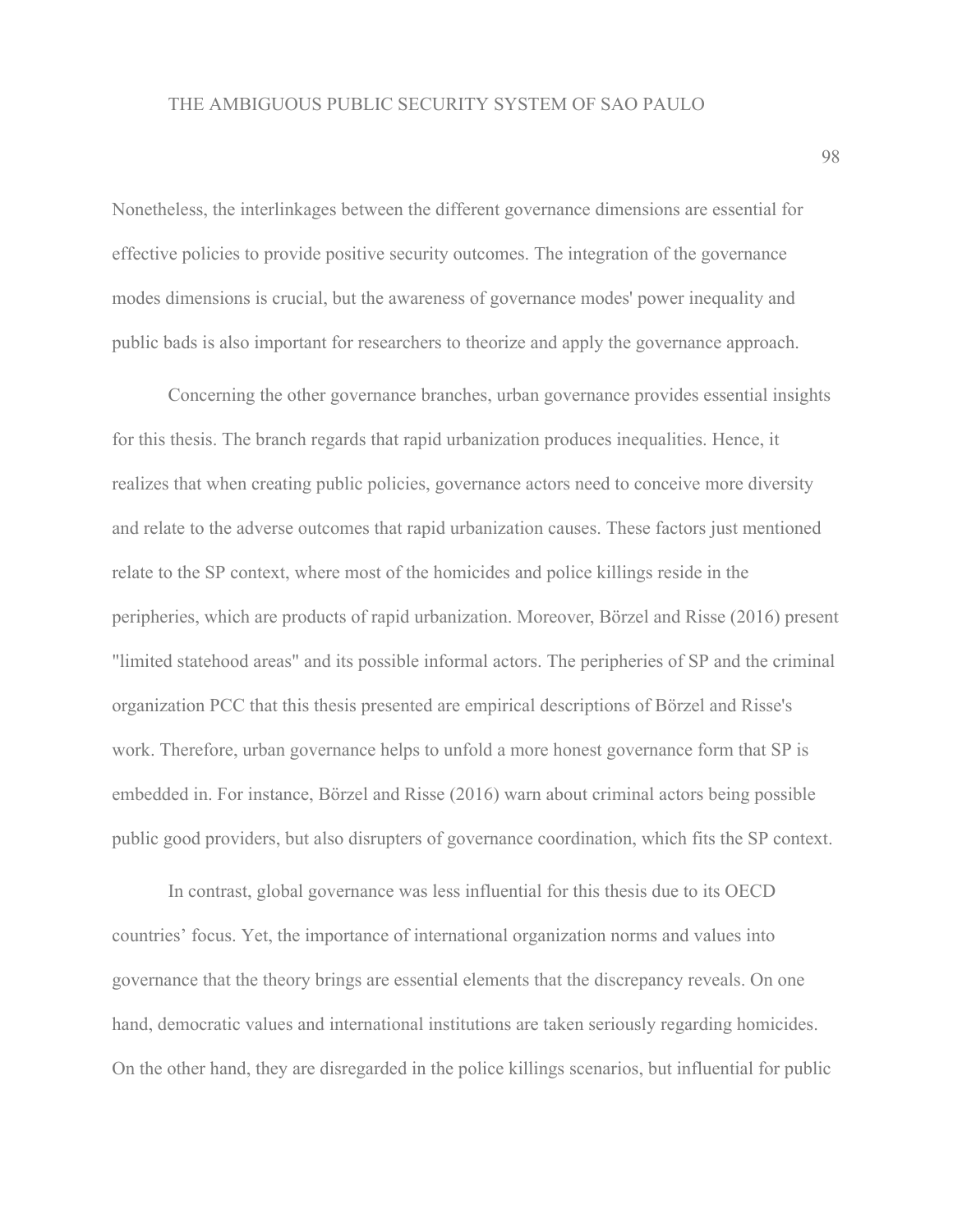non-state organizations in SP to claim and work towards justice. Furthermore, the NY-SP exchange information about effective public policies, that was pointed as a crucial factor for the homicide decrease in SP, is a symbolization of global governance insights.

The thesis combined European theories and Brazilian empirics, and that is the greatest strength of this research. Introducing globalized European concepts into the ambiguity that SP represents regarding safety, is an interesting viewpoint. Even though governance theories were designed to comprehend European governing, the theories notably helped to understand the discrepancy of SP security. Another interesting point is that the thesis utilized different governance approaches; it was a resourceful procedure to acquire different tones of the theories to apply to my case study. Therefore, the thesis is believed to be academically relevant because it contributes to the use of an OECD approach to a third-world country case study. Moreover, the research discussed a relevant and contemporary topic, which is police violence.

On the other hand, a limitation of the thesis was possessing only secondary data. The thesis presented the danger that corruption can be for SP security governance. This could only be further inspected if interviews or close examination were conducted—the same holds regarding PCC, who presented a crucial role in the security aftermath. Therefore, the incorporation of primary sources is a recommendation for further research. For instance, interviews may capture some meaningful information that might contribute to the outcome, especially regarding the governance modes, where I suspect the arrangements of many informal interactions.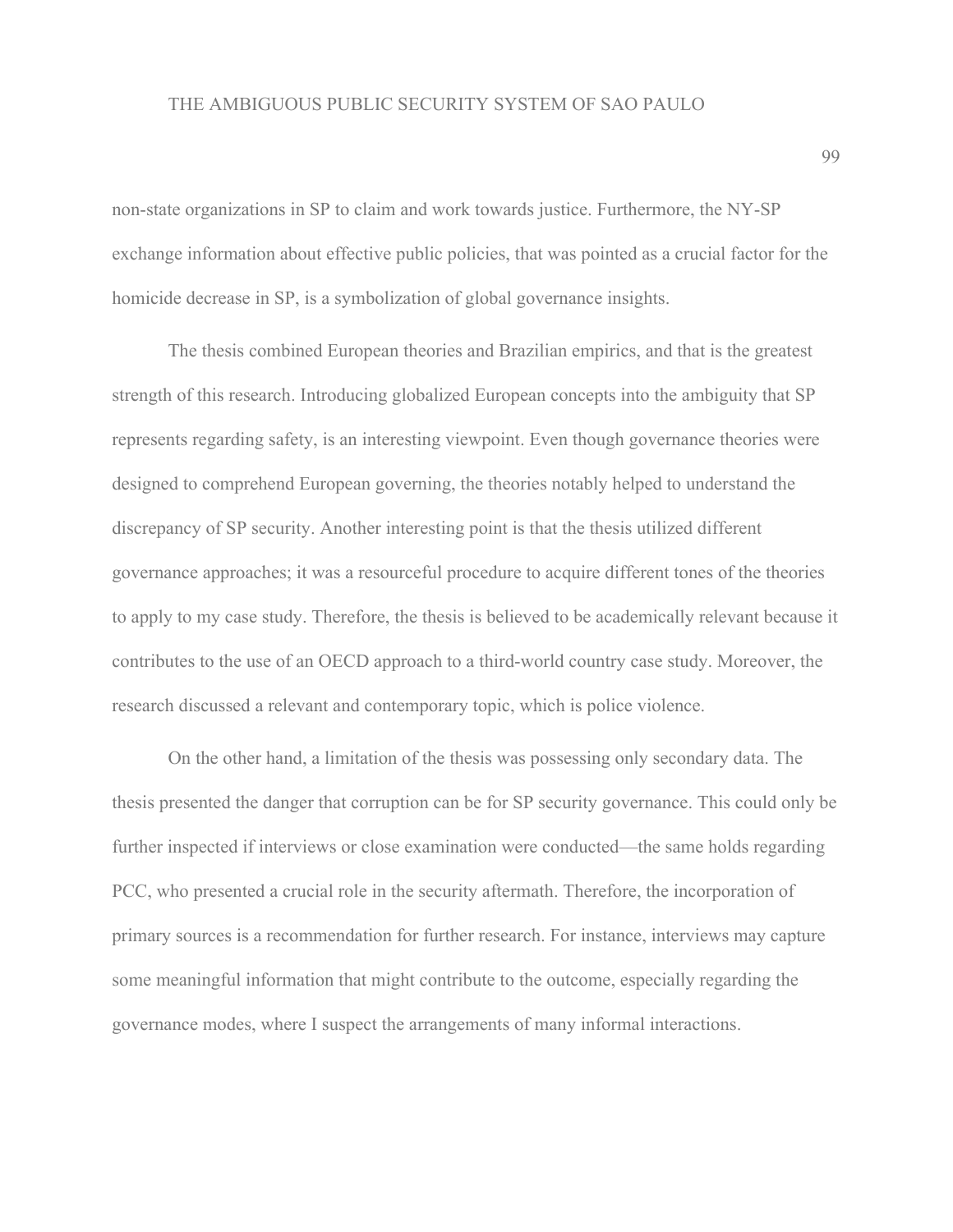Moreover, according to some scholars, such as Baldwin, (1997) and Spiegel (2002), public security is a public good, and this thesis treated it as such. However, the empirics demonstrated that public security in SP is not homogeneously provided; hence, it is debatable if the term "public good" suits considering the safety in  $SP<sup>37</sup>$ . Therefore, it is appealing for other researchers to study this matter.

Finally, this thesis has not only the goal of answering a research question but to raise awareness of an urgent topic that is here exposed. Sao Paulo is changing the homicidal scenario with influential public policies based on international understanding of governance and human rights values, but appears to be distant from doing the same regarding police killings. Furthermore, the thesis presented how the governance of SP works, demonstrating many achievements to be inspired by, and flaws to be concerned for reconfiguration. Therefore, this research might be useful for practical actions in the SP context.

In May 2020, the George Floyd case in the US provoked debates and protests about police violence across the globe. The result was an entire public security reformulation in Minneapolis. In Sao Paulo only from January 2020 until May, Floyd's assassination, 442 people were killed by the police in SP, the highest number for the period since the database initiated in 2001. Thus, just as the international level influenced public policy reforms to reduce homicides in SP in the 90s, the same seems appealing for police killings in the current days. The final words of this thesis are Nelson Mandela's,

<sup>&</sup>lt;sup>37</sup> See more about public security tested as private, club or public good in Hella Engerer (2011).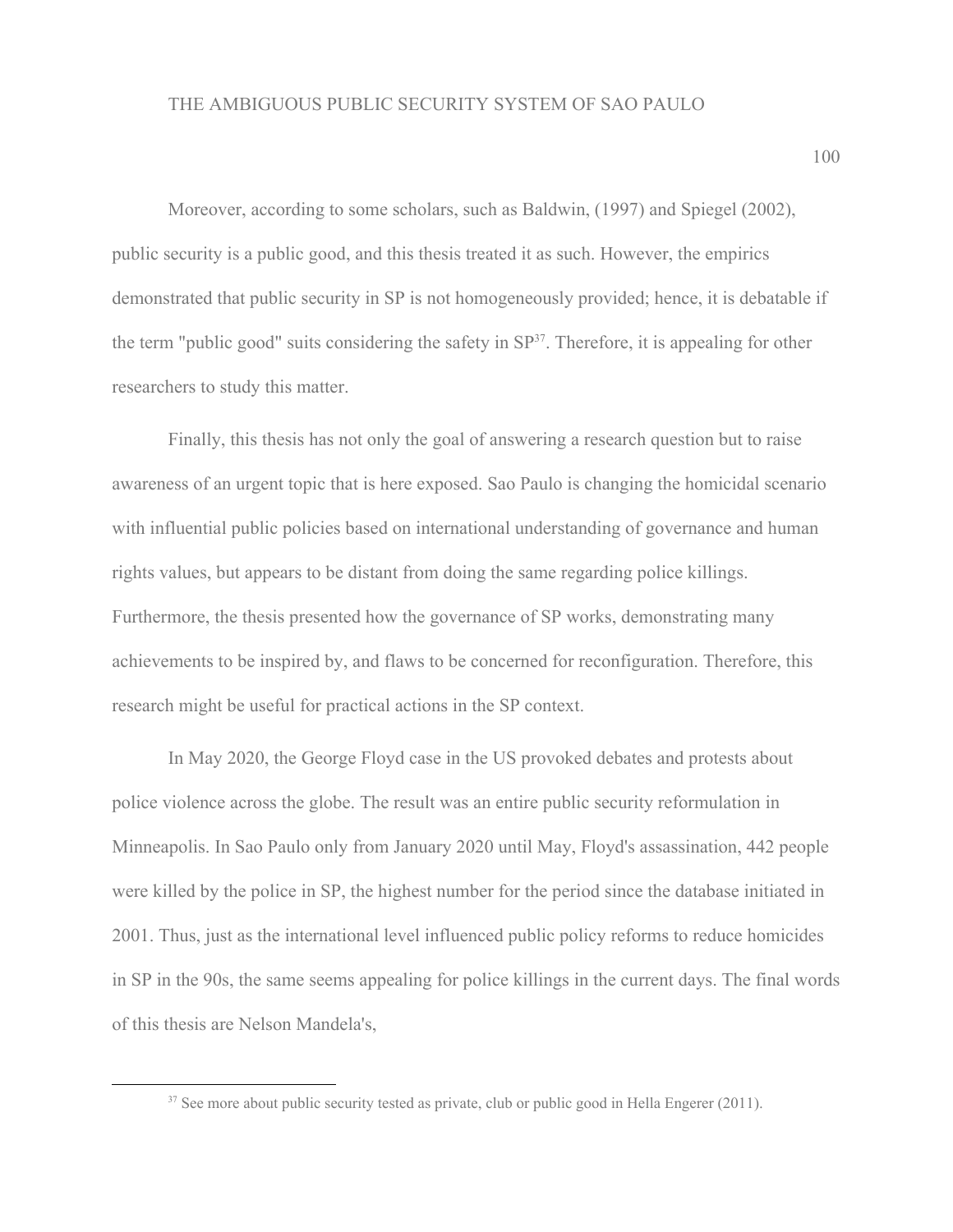*"Security and safety don't just happen, they are a result of collective consensus and public investment".*

# **References**

A Carvalho & M Silva. (2011). Política de segurança pública no Brasil: avanços, limites e desafios. Revista Katálysis, 14(1), 59–67.

http://www.scielo.br/pdf/rk/v14n1/v14n1a07.pdf

Atlas of Violence, (2019). *Instituto de Pesquisa Econômica Aplicada; Fórum Brasileiro de Segurança Pública*. Retrieved from:

<https://www.ipea.gov.br/atlasviolencia/download/19/atlas-da-violencia-2019>

- Abadie, L. M., Galarraga, I., & Rübbelke, D. (2013). An analysis of the causes of the mitigation bias in international climate finance. Mitigation and Adaptation Strategies for Global Change, 18(7), 943–955. https://doi.org/10.1007/s11027-012-9401-7
- Abrahamsen, R., (2016). "Exporting decentred security governance: the tensions of security sector reform". Global Crime.
- Adorno (2020, September). Folha de Sao Paulo. Homicides and police killings in SP under Doria's government. Retrieved from: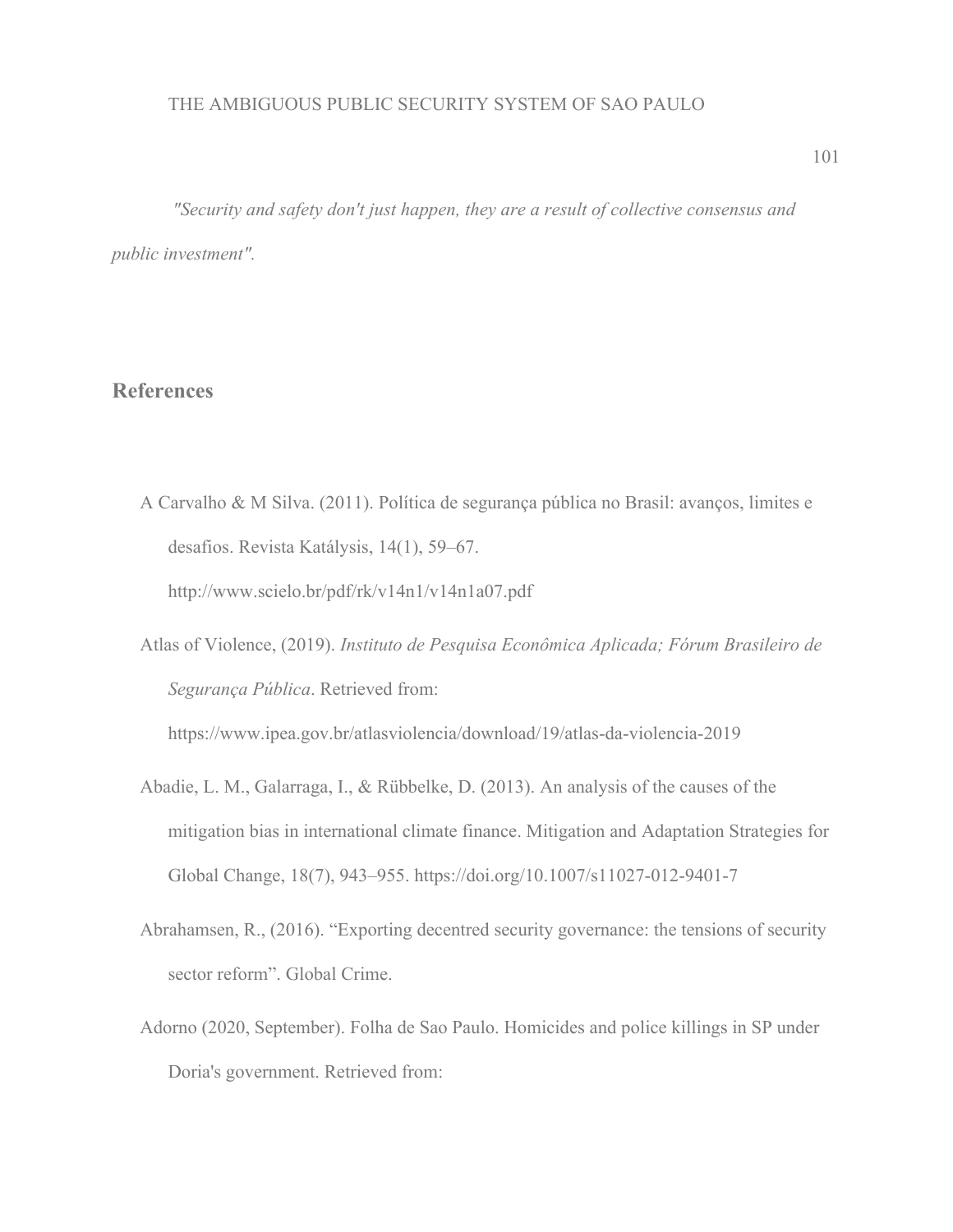[https://noticias.uol.com.br/cotidiano/ultimas-noticias/2020/07/24/sob-joao-doria-homicidi](https://noticias.uol.com.br/cotidiano/ultimas-noticias/2020/07/24/sob-joao-doria-homicidios-sobem-e-letalidade-policial-bate-recorde-em-sp.htm) [os-sobem-e-letalidade-policial-bate-recorde-em-sp.htm](https://noticias.uol.com.br/cotidiano/ultimas-noticias/2020/07/24/sob-joao-doria-homicidios-sobem-e-letalidade-policial-bate-recorde-em-sp.htm)

- Ariede, (2019, December). The lethality in SP. *GLOBO*. Retrieved from: [https://g1.globo.com/sp/sao-paulo/noticia/2019/12/05/letalidade-da-policia-militar-de-sp](https://g1.globo.com/sp/sao-paulo/noticia/2019/12/05/letalidade-da-policia-militar-de-sp-aumenta-em-2019-diz-ouvidoria-da-policia.ghtml)[aumenta-em-2019-diz-ouvidoria-da-policia.ghtml](https://g1.globo.com/sp/sao-paulo/noticia/2019/12/05/letalidade-da-policia-militar-de-sp-aumenta-em-2019-diz-ouvidoria-da-policia.ghtml)
- Azevedo, S. (2003). Políticas públicas: discutindo modelos e alguns problemas de implementação. In: SANTOS JÚNIOR, Orlando A. Dos (et. al.).
- Bache, I. and M. Flinders (eds) (2004), Multi-level Governance (Oxford: Oxford University Press).
- Baldwin, D (1997) 'The Concept of Security', Review of International Studies 23(1): 5–26.
- Beidal, M. (2003). How "New" are "New Wars"? Global Economic Change and the Study of Civil War. In Global Governance (Vol. 9, Issue 4, pp. 477–502). https://doi.org/10.1163/19426720-00904007
- Belloni, R. (2012). Hybrid peace governance: Its emergence and significance. Global Governance, 18(1), 21–38. https://doi.org/10.1163/19426720-01801004
- Bevir, M. (2016). Decentring security governance. Global Crime, 17(3–4), 227–239. https://doi.org/10.1080/17440572.2016.1197509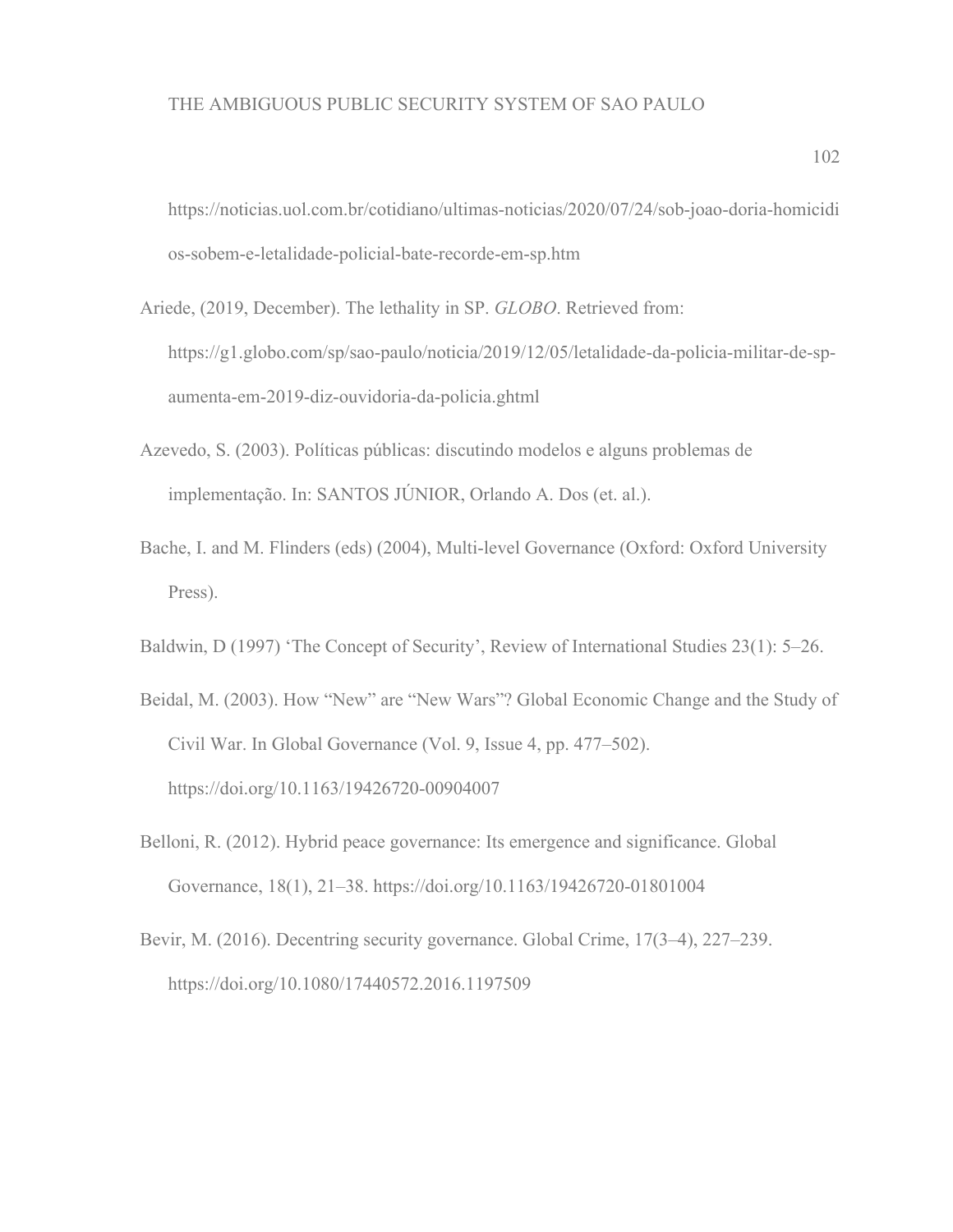- Bichir, R., Brettas, G. H., & Canato, P. (2017). Multi-level governance in federal contexts: the Social Assistance Policy in the City of São Paulo. Brazilian Political Science Review, 11(2). https://doi.org/10.1590/1981-3821201700020003
- Buono, Rossi & Massa. (2019, august). The police who kills the most. *Piauí*. Retrieved from: <https://piaui.folha.uol.com.br/policia-que-mais-mata/>
- Börzel, T. A., & Risse, T. (2016). Dysfunctional state institutions, trust, and governance in areas of limited statehood. Regulation and Governance, 10(2), 149–160. https://doi.org/10.1111/rego.12100
- Börzel T. A, & Risse T. (2010) Governance Without a State Can it Work? Regulation & Governance 4, 113–134.
- Bjola, C., & Kornprobst, M. (2010). Arguing global governance: Agency, lifeworld, and shared reasoning. In Arguing Global Governance: Agency, Lifeworld, and Shared Reasoning. Routledge Taylor & Francis Group. https://doi.org/10.4324/9780203842577
- Brazil has the second highest number of homicides in South America. (2019, July). *UNODC*. Retrieved from:

[https://www.unodc.org/lpo-brazil/pt/frontpage/2019/07/brasil-tem-segunda-maior-taxa-de](https://www.unodc.org/lpo-brazil/pt/frontpage/2019/07/brasil-tem-segunda-maior-taxa-de-homicdios-da-amrica-do-sul--diz-relatrio-da-onu.html#:~:text=O%20Brasil%20tem%20taxa%20de%2030%2C5%20homic%C3%ADdios%20a%20cada,Brasil%20entre%201991%20e%202017.) [-homicdios-da-amrica-do-sul--diz-relatrio-da-onu.html#:~:text=O%20Brasil%20tem%20](https://www.unodc.org/lpo-brazil/pt/frontpage/2019/07/brasil-tem-segunda-maior-taxa-de-homicdios-da-amrica-do-sul--diz-relatrio-da-onu.html#:~:text=O%20Brasil%20tem%20taxa%20de%2030%2C5%20homic%C3%ADdios%20a%20cada,Brasil%20entre%201991%20e%202017.) [taxa%20de%2030%2C5%20homic%C3%ADdios%20a%20cada,Brasil%20entre%20199](https://www.unodc.org/lpo-brazil/pt/frontpage/2019/07/brasil-tem-segunda-maior-taxa-de-homicdios-da-amrica-do-sul--diz-relatrio-da-onu.html#:~:text=O%20Brasil%20tem%20taxa%20de%2030%2C5%20homic%C3%ADdios%20a%20cada,Brasil%20entre%201991%20e%202017.) [1%20e%202017.](https://www.unodc.org/lpo-brazil/pt/frontpage/2019/07/brasil-tem-segunda-maior-taxa-de-homicdios-da-amrica-do-sul--diz-relatrio-da-onu.html#:~:text=O%20Brasil%20tem%20taxa%20de%2030%2C5%20homic%C3%ADdios%20a%20cada,Brasil%20entre%201991%20e%202017.)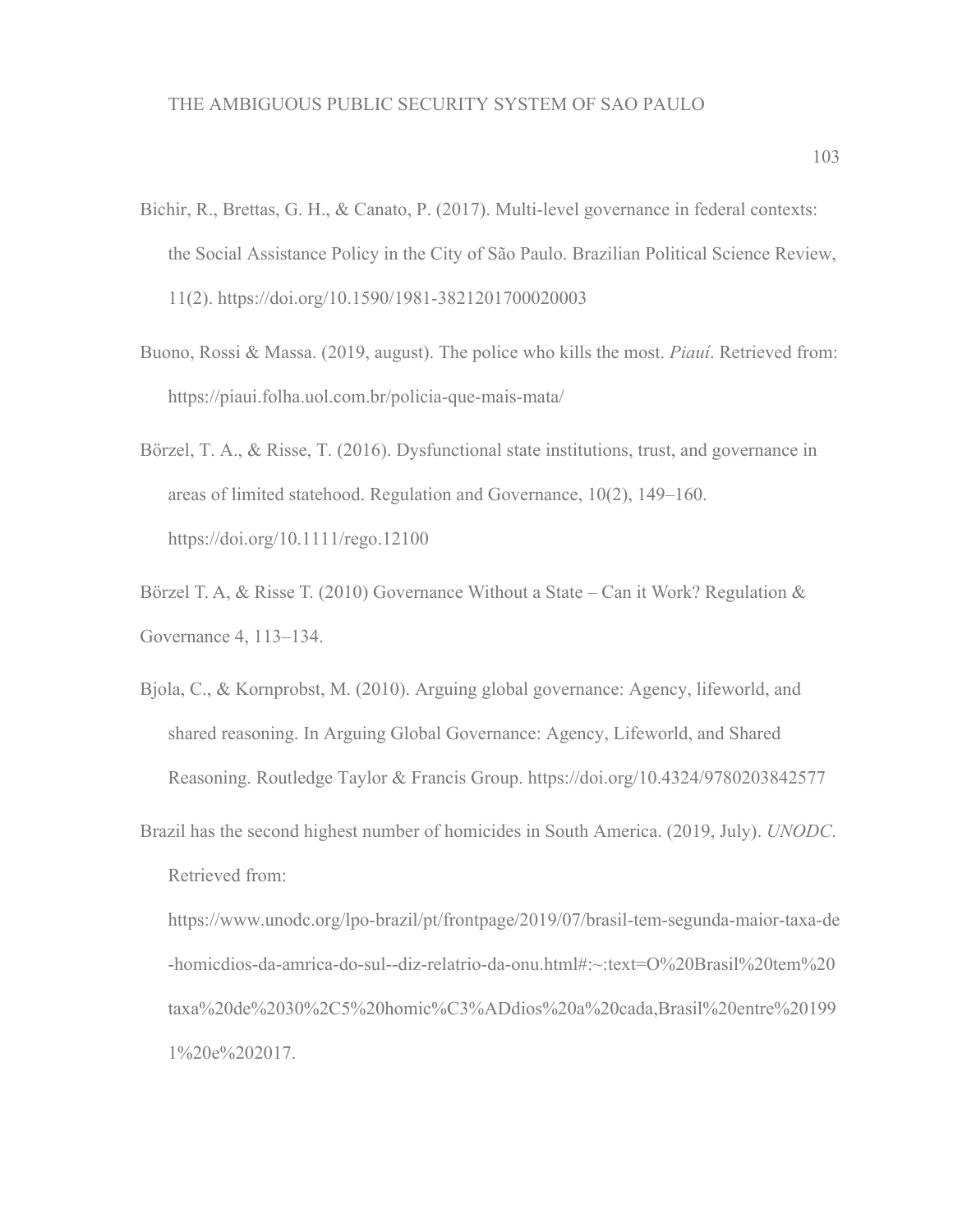- Bresser-Pereira, L. C. (2008). O modelo estrutural de gerência pública. Revista de Administracao Publica, 42(2), 391–410. https://doi.org/10.1590/S0034-76122008000200009
- Brundtland, G. H. (2003). Global Health and International Security. In Global Governance (Vol. 9, Issue 4, pp. 417–423). https://doi.org/10.1163/19426720-00904002
- Buchanan, J. M. (1965). An Economic Theory of Clubs. Economica, 32(125), 1. https://doi.org/10.2307/2552442
- Carvalho, (2020, June). *Brasil de Fato*. Police forces and Bolsonaro. Retrieved from:[https://www.brasildefato.com.br/2020/06/03/policiais-e-a-possibilidade-de-um-leva](https://www.brasildefato.com.br/2020/06/03/policiais-e-a-possibilidade-de-um-levante-armado-em-defesa-de-bolsonaro) [nte-armado-em-defesa-de-bolsonaro](https://www.brasildefato.com.br/2020/06/03/policiais-e-a-possibilidade-de-um-levante-armado-em-defesa-de-bolsonaro)
- Cornes, R. & Sandler, T. (1996). The Theory of Externalities, Public Goods, and Club Goods. [Cambridge University Press](https://www.cambridge.org/).
- Derek Beach and Rasmus Brun Pedersen. (2013), Process Tracing Methods. Ann Arbor: The University of Michigan Press
- Dias, R. & Matos, F. (2015). In Políticas Públicas. ATLAS editora.
- Durch, W., Larik, J., & Ponzio, R. (2016). Just security and the crisis of global governance. Survival, 58(4), 95–112. https://doi.org/10.1080/00396338.2016.1207953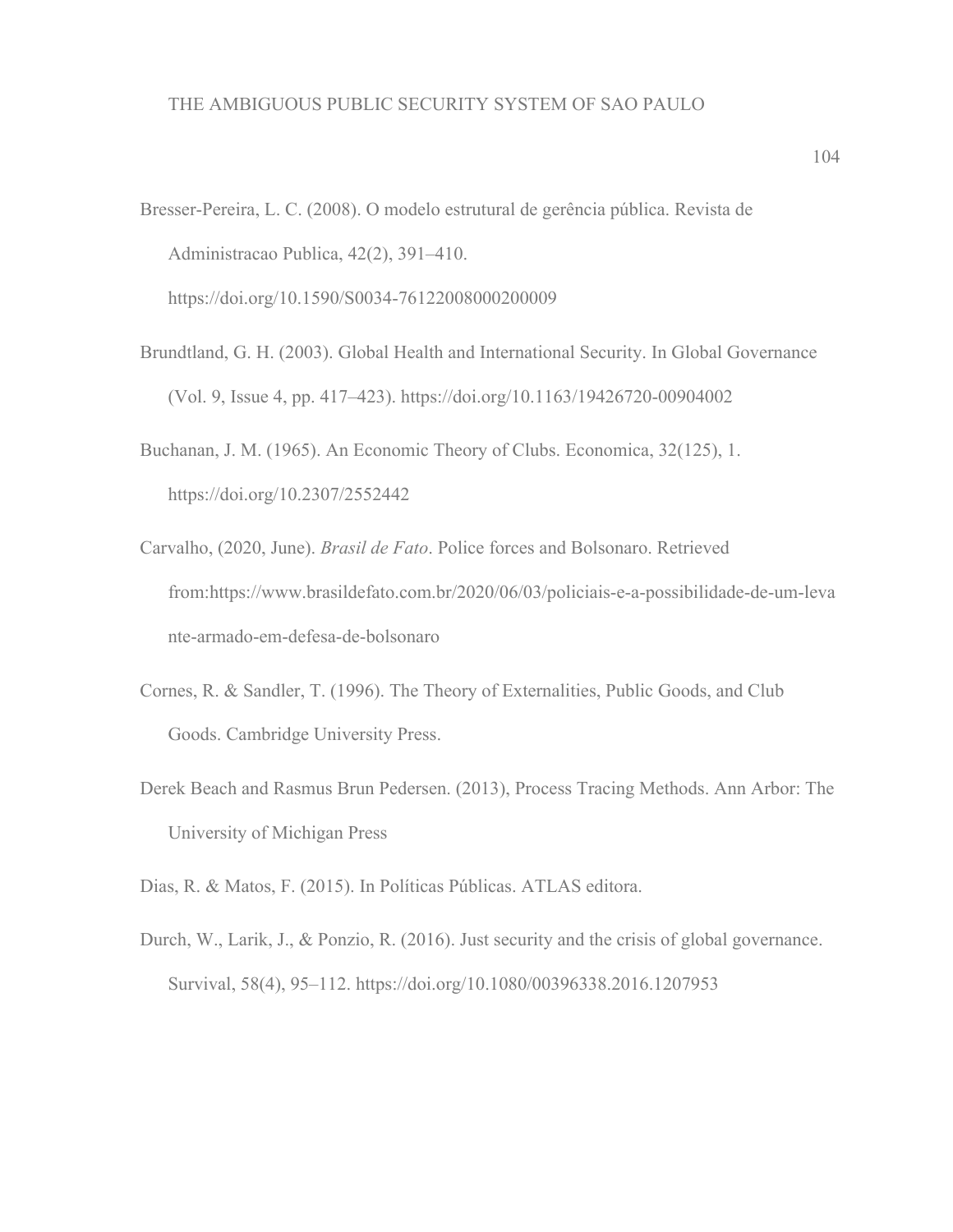- Elster, J. (1989). Social Norms and Economic Theory. In The Journal of Economic Perspectives. pp. 99-117.
- Engerer, H. (2011). Security as a public, private or club good: Some fundamental considerations. Defence and Peace Economics, 22(2), 135–145. https://doi.org/10.1080/10242694.2011.542333
- Feltran, G. D. S. (2012). Governo que produz crime, crime que produz governo: o dispositivo de gestão do homicídio em São Paulo (1992 – 2011). Revista Brasileira de Segurança Pública, 2(11), 232–255.
- Feltran, G. de S. (2010). Crime e castigo na cidade: os repertórios da justiça e a questão do homicídio nas periferias de São Paulo. Caderno CRH, 23(58), 59–73. https://doi.org/10.1590/s0103-49792010000100005
- Feltran, G. de S. (2014). The value of the poor: The gamble that cash money can mediate contemporary social conflict. Caderno CRH, 27(72), 495–512. https://doi.org/10.1590/s0103-49792014000300004
- Feltran, G., (2019). Brothers, The History of PCC. Companhia das Letras.
- Feltran, G., (2020). Entangled City. In, Manchester University Press.
- Finnemore, M. (2014). Dynamics of Global Governance: Building on What We Know. International Studies Quarterly, 58(1), 221–224. <https://doi.org/10.1111/isqu.12095>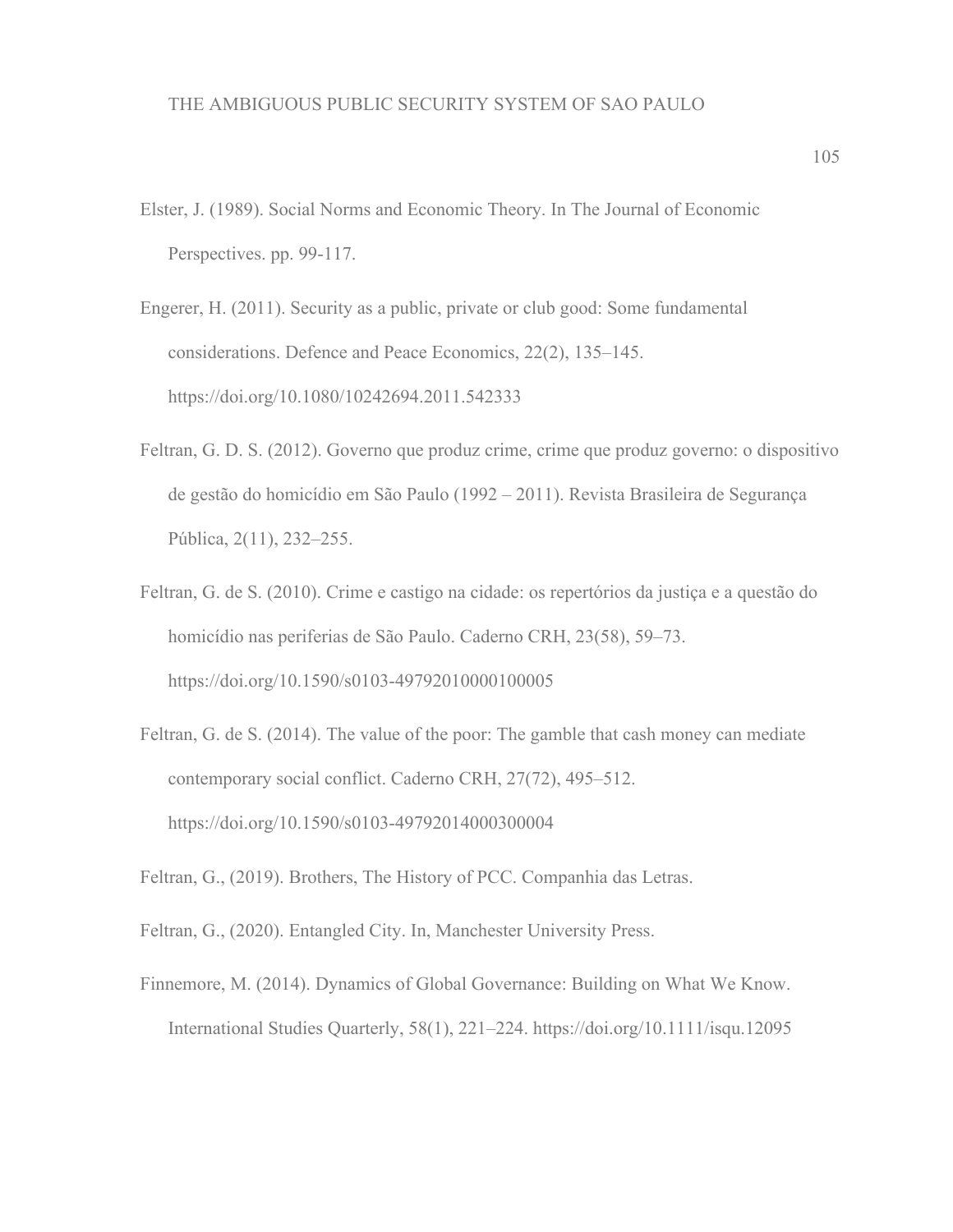- Gerring, John (2007). Case study research: Principles and practices. Cambridge: Cambridge University Press
- Henrique (2020, February). *Folha de São Paulo*. SP Capital has the highest police killing rates. Retrieved from: [https://agora.folha.uol.com.br/sao-paulo/2020/02/capital-tem-maior-numero-de-homicidi](https://agora.folha.uol.com.br/sao-paulo/2020/02/capital-tem-maior-numero-de-homicidios-depois-de-25-meses.shtml) [os-depois-de-25-meses.shtml](https://agora.folha.uol.com.br/sao-paulo/2020/02/capital-tem-maior-numero-de-homicidios-depois-de-25-meses.shtml)
- Héritier, A., & Lehmkuhl, D. (2008). The shadow of hierarchy and new modes of governance. In Journal of Public Policy (Vol. 28, Issue 1, pp. 1–17). https://doi.org/10.1017/S0143814X08000755
- Héritier, A. (2002). Common goods : reinventing European international governance. Lanham (Md.): Rowman and Littlefield.
- Hooghe, L., & Marks, G., (2003). Unraveling the central state, but how? Types of multi-level governance. In American Political Science Review (Vol. 97, Issue 2, pp. 233–243). <https://doi.org/10.1017/S0003055403000649>
- Hooghe, L., ed. (1996). Cohesion Policy and European Integration: Building Multi-Level Governance. Oxford: Oxford University Press.
- Hooghe, L. & Marks, G., (2001). Multi-Level Governance and European Integration. Lanham, MD: Rowman & Littlefield.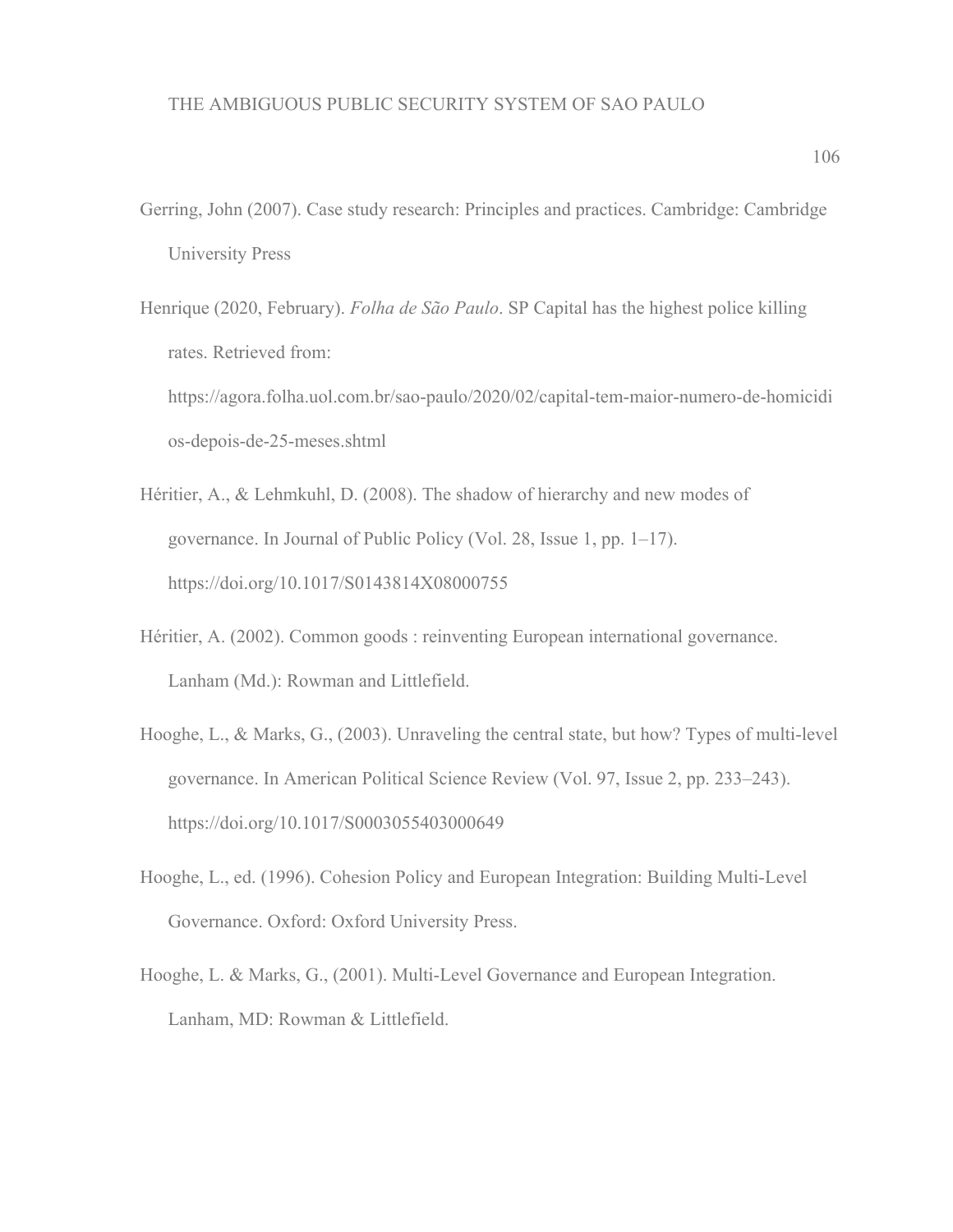- Hooghe, L., Marks, G. & Wilson, C., (2002). "Does Left/Right Structure Party Positions on European Integration?" Comparative Political Studies 35: 965–89.
- Inman, P., & Rubinfeld, D. (1992). Fiscal Federalism in Europe: Lessons from the United States Experience." European Economic Review 36: 654–60.
- Jessop, B. (1999). The changing governance of welfare: Recent trends in its primary functions, scale, and modes of coordination. Social Policy and Administration, 33(4), 348–359. https://doi.org/10.1111/1467-9515.00157
- Jessop, B. (2011). The state: government and governance. https://www.researchgate.net/publication/318085672
- King, Gary; Keohane, Robert O. & Verba, Sidney (1994). Designing social inquiry: Scientific inference in qualitative research. Princeton: Princeton University Press.
- Kissler, L., & Heidemann, F. G. (2006). Governança pública: novo modelo regulatório para as relações entre Estado, mercado e sociedade? Revista de Administração Pública, 40(3), 479–499. https://doi.org/10.1590/s0034-76122006000300008
- Keohane, Robert O. 1982. "The Demand for International Regimes." International Organization 36: 325–55.
- Kooiman J. (2002) Governance. A Social-Political Perspective. In: Grote J.R., Gbikpi B. (eds) Participatory Governance. VS Verlag für Sozialwissenschaften, Wiesbaden. https://doi.org/10.1007/978-3-663-11003-3\_4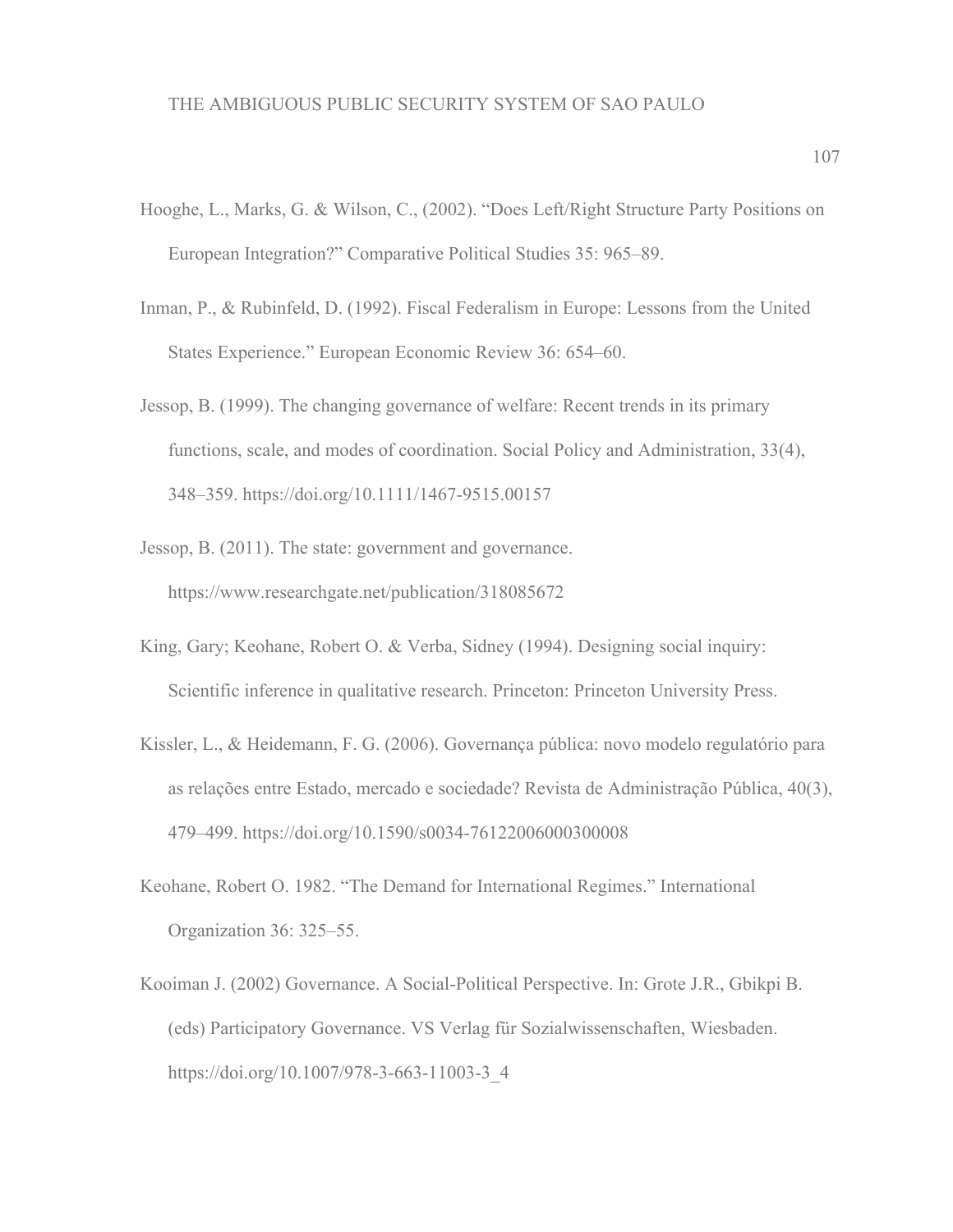- Krahmann, E. (2003). National, Regional, and Global Governance: One Phenomenon or Many? In Global Governance (Vol. 9).
- Krahmann, E. (2008). Security: Collective good or commodity? European Journal of International Relations, 14(3), 379–404. https://doi.org/10.1177/1354066108092304
- Krasner, S. D., & Risse, T. (2014). External actors, state-building, and service provision in areas of limited statehood: Introduction. Governance, 27(4), 545–567. https://doi.org/10.1111/gove.12065
- Lima, R. S. de, Bueno, S., & Mingardi, G. (2016). Estado, polícias e segurança pública no Brasil. Revista Direito GV, 12(1), 49–85. https://doi.org/10.1590/2317-6172201603
- Lima, R. S., Sinhoretto, J., & Bueno, S. (2015). A gestão da vida e da segurança pública no Brasil. Sociedade e Estado, 30(1), 123–144. <https://doi.org/10.1590/S0102-69922015000100008>
- Lima, (2018, June). *Folha de Sao Paulo*. Investments in Security cannot be privatized. Retrieved from:

[https://www1.folha.uol.com.br/cotidiano/2018/06/investir-em-seguranca-nao-pode-ser-vi](https://www1.folha.uol.com.br/cotidiano/2018/06/investir-em-seguranca-nao-pode-ser-visto-como-custo.shtml?origin=folha) [sto-como-custo.shtml?origin=folha](https://www1.folha.uol.com.br/cotidiano/2018/06/investir-em-seguranca-nao-pode-ser-visto-como-custo.shtml?origin=folha)

Lisot, A. (2011). Doutrina policial militar e as parcerias público-privadas na gestão por resultados. Revista Ordem Pública e Defesa Social, 35–54.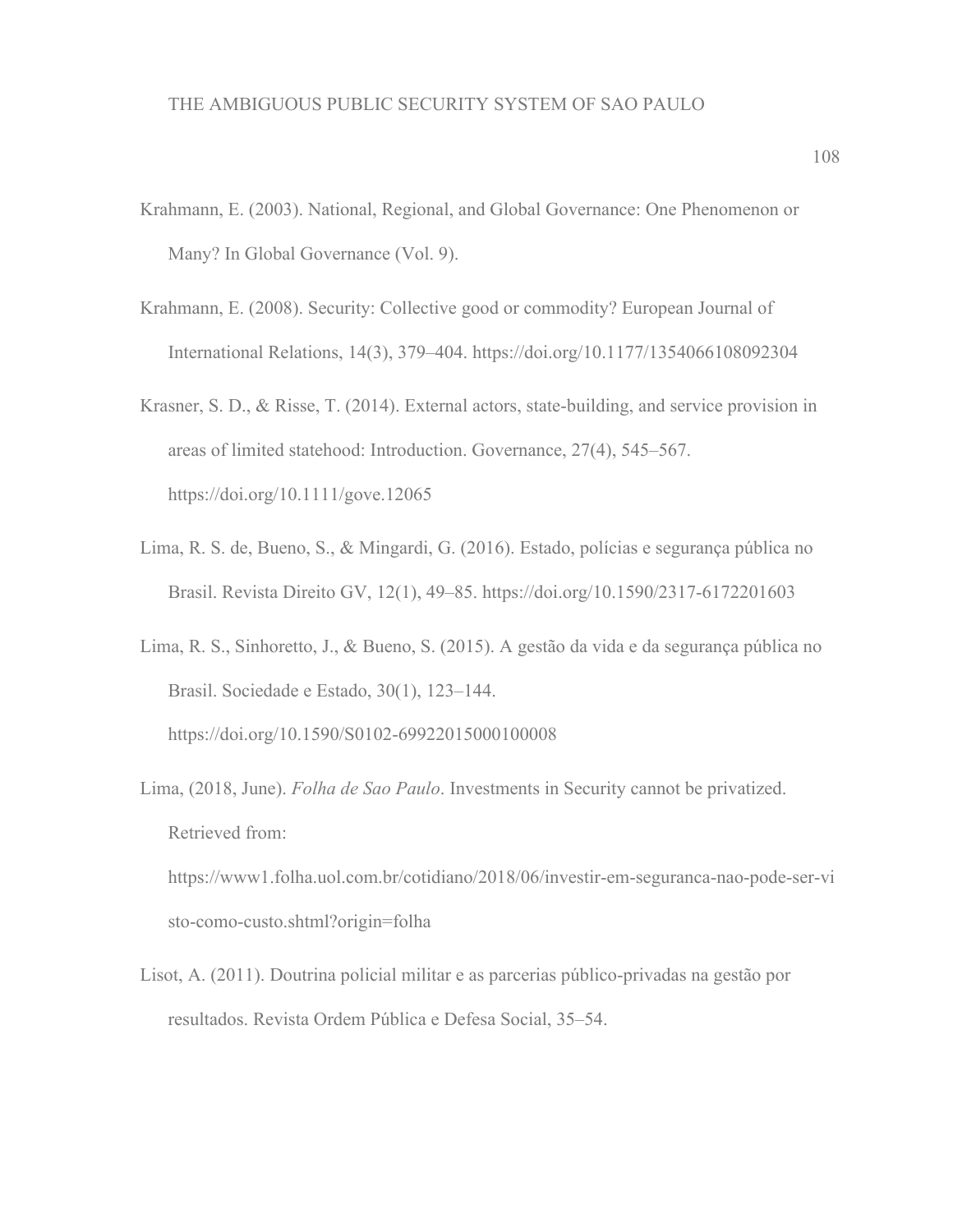- Lisot, A. (2012). Os Princípios da Governança Corporativa no Processo de Modernização da Gestão da Segurança Pública no Brasil. Journal of Chemical Information and Modeling, 5(1), 2237–6380. https://doi.org/10.1017/CBO9781107415324.004
- Lissardy, (2019, July). The violence in Latin America. *BBC Brazil*. Retrieved from: <https://www.bbc.com/portuguese/internacional-48988559>
- Mayntz, R., (1998): New Challenges to Governance Theory. Jean Monet Chair Papers No. 50, European University Institute .
- Mayntz, R., (2001). El Estado y la sociedad civil en la governanza moderna. Revista des CLAD Reforma y Democracia Nr. 21, 7-22
- Mayntz, R. (2006). From Government to Governance: Political Steering in Modern Societies. In D. Scheer, & F. Rubik (Eds.), Governance of Integrated Product Policy: In Search of Sustainable Production and Consumption (pp. 18-25). Sheffield: Greenleaf.
- Marques, E. (2013). Government, political actors and governance in urban policies in Brazil and São Paulo: concepts for a future research agenda. Brazilian Political Science Review, 7(3), 8–35. <https://doi.org/10.1590/s1981-38212013000300001>
- MJSP and FIESP signed collaboration, (2019, October). *Justiça GOV*.Retrieved from: 10.08.2020<https://www.justica.gov.br/news/collective-nitf-content-1571088068.09>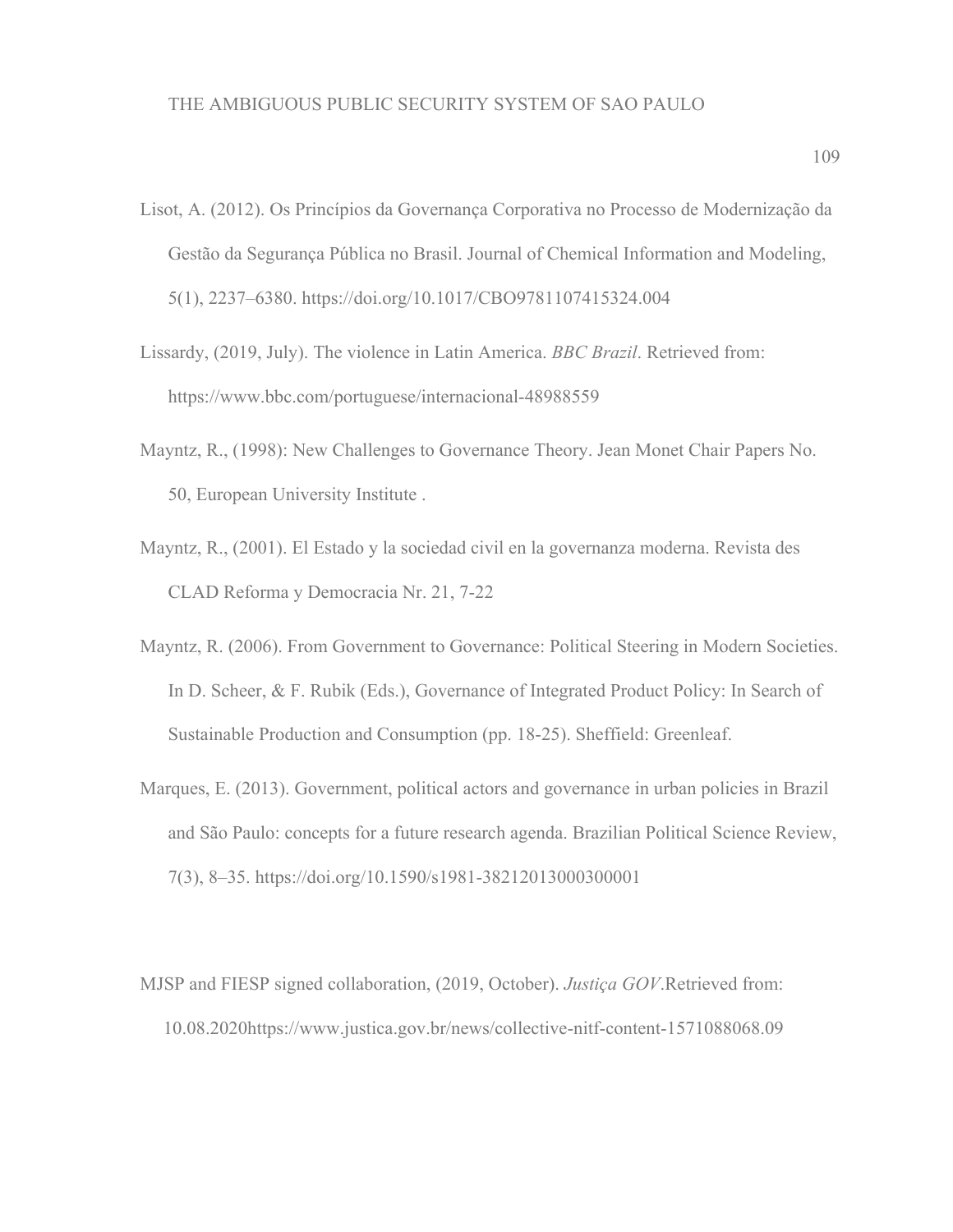- Manso, B. (2012). Crescimento e queda dos homicídios em SP entre 1960 e 2010. Uma análise dos mecanismos da escolha homicida e das carreiras no crime. https://www.google.com.ar/url?sa=t&rct=j&q=&esrc=s&source=web&cd=1&cad=rja&u act=8&ved=0CCAQFjAA&url=http://www.teses.usp.br/teses/disponiveis/8/8131/tde-121 22012-105928/publico/2012\_BrunoPaesManso.pdf&ei=TZjGVIzsDdaQsQT6gYKYDQ &usg=AFQj
- Manso, B. & Dias, C. (2018). In A Guerra: a ascensão do PCC e o mundo do crime no Brasil.
- Moon, S. (2019). Power in global governance: an expanded typology from global health. In Globalization and Health (Vol. 15). BioMed Central Ltd. https://doi.org/10.1186/s12992-019-0515-5
- Moravcsik, A., (1997) 'Taking Preferences Seriously: A Liberal Theory of International Politics', International Organization, 51: 513–53.
- Nasser, R. et al. (2019). Governança Global: conexões entre políticas domésticas e internacionais (1st ed.). EDUC.

Oliveira, N. (2006). O caso de Diadema e outros exemplos de São Paulo. In FAAP Journal.

Ostrom, E. (2003). How types of goods and property rights jointly affect collective action. Journal of Theoretical Politics, 15(3), 239–270. https://doi.org/10.1177/0951692803015003002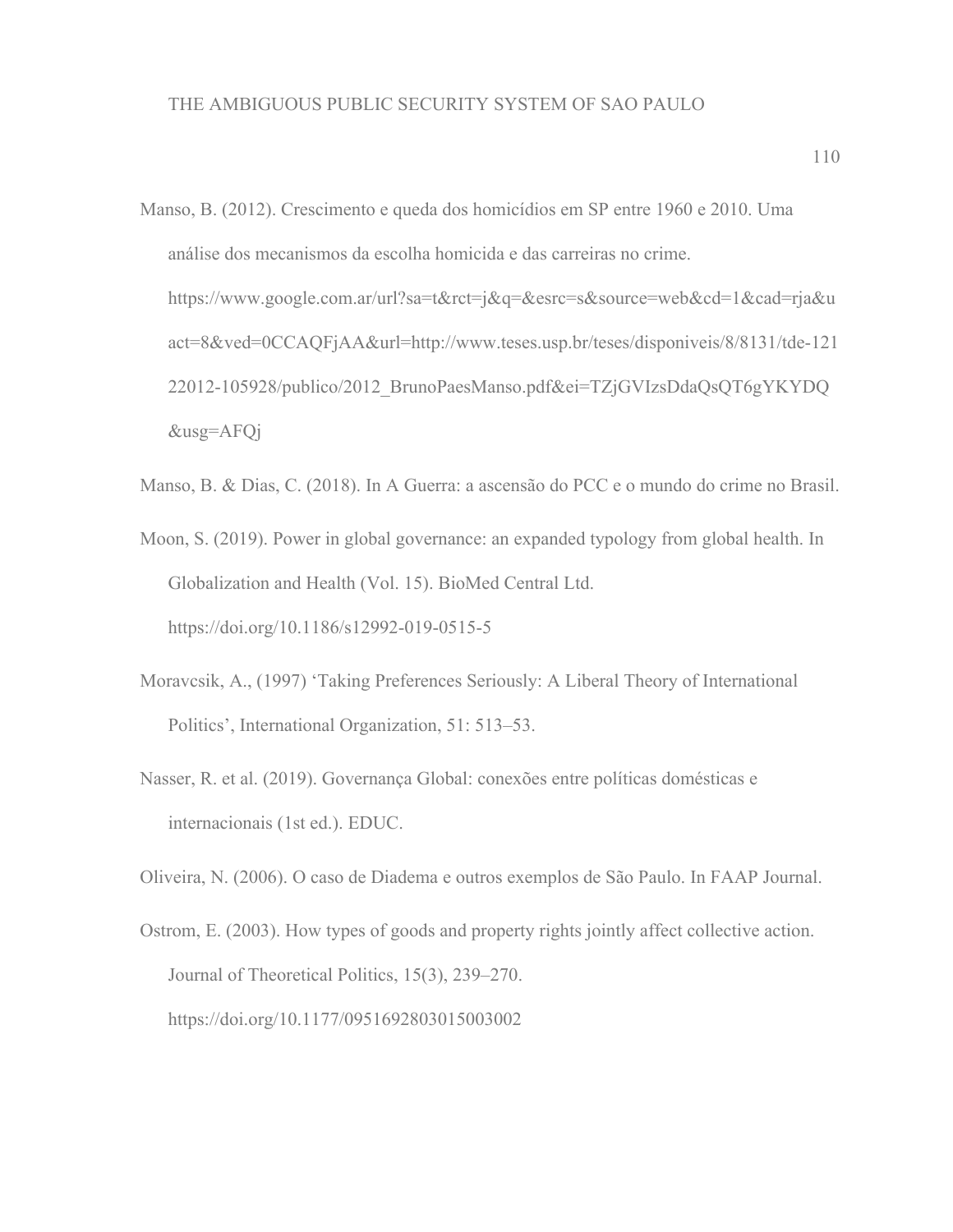- Ostrom, E., Gardner, R., & Walker, J. (1994). Rules, games, and common-pool resources. Ann Arbor: University of Michigan Press.
- Ottmann, G. (2005). Gabriel de santis feltran, desvelar a política na periferia: Histórias de movimentos sociais em são paulo, associação editorial humanitas, 2005. In Journal of Iberian and Latin American Research (Vol. 11, Issue 2, pp. 154–156). https://doi.org/10.1080/13260219.2005.10426837
- Peres, U. D. (2014). financiamento de políticas de SP 361-840-1-SM. Revista Brasileira de Segurança Publica, 132–153.
- Peters, B. G., & Pierre, J. (2014). The SAGE handbook of public administration.
- Pires, D. (2016). Governança em Segurança Pública: mecanismos de liderança, estratégia e controle na Polícia Rodoviária Federal. UFPE.
- Poncioni, P. (2013). Governança democrática da segurança pública: o caso da educação policial no Brasil. Civitas - Revista de Ciências Sociais, 13(1), 48. https://doi.org/10.15448/1984-7289.2013.1.12591
- Rosenau, J. N. (ed.) (1969) Linkage Politics: Essays on the Convergence of National and International Politics. New York: Free Press.
- Rhodes, R. A. W. (2007). Understanding governance: Ten years on. Organization Studies, 28(8), 1243–1264. https://doi.org/10.1177/0170840607076586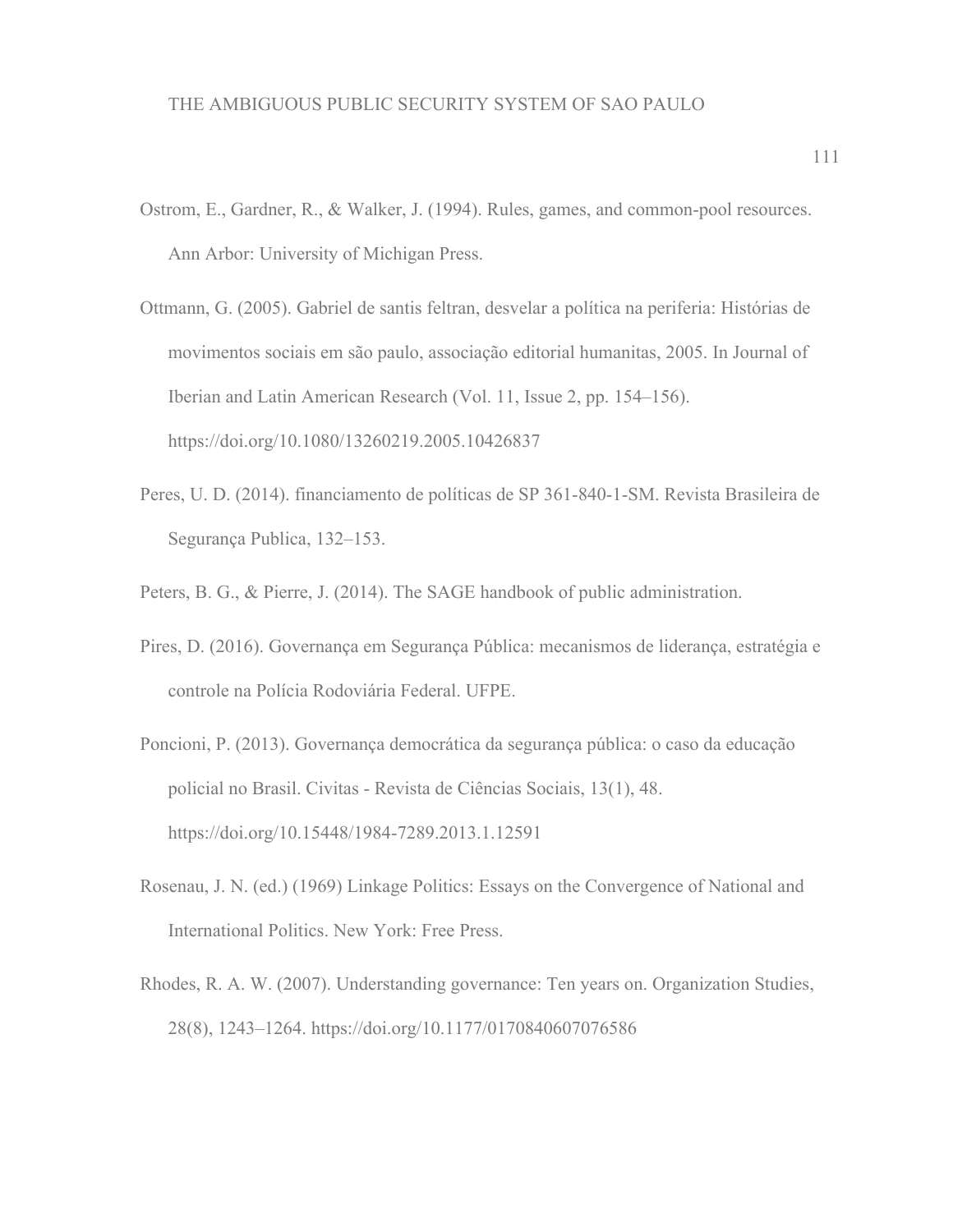- Rhodes, R. A. W. 2000. "Governance and Public Administration." In Debating Governance: Authority, Steering, and Democracy, ed. Jon Pierre. Oxford: Oxford University Press, 54–90.
- Risse, T. (2000). "Let's argue!": Communicative action in world politics. International Organization, 54(1), 1–39. https://doi.org/10.1162/002081800551109
- Risso, M. I. (2014). Mortes IntencIonaIs na cIdade de são Paulo: Um Novo Enfoque. http://www.sangari.com/
- Rosalina, C. (2019). Territórios de morte: homicídio, raça e vulnerabilidade social na cidade de São Paulo. In Territórios de morte: homicídio, raça e vulnerabilidade social na cidade de São Paulo. https://doi.org/10.31012/978-65-5016-148-4
- Samuelson, P. A. (1954). The Pure Theory of Public Expenditure. The Review of Economics and Statistics, 36(4), 387. https://doi.org/10.2307/1925895
- Santos, D. D., Jorge, D. R. S. R., & Souza, E. R. de. (2017). O paradoxo da política de segurança pública: estado, PCC e a gestão da violência na cidade de São Paulo. Primeiros Estudos, 8, 105. https://doi.org/10.11606/issn.2237-2423.v0i8p105-124
- Sassen, S (2006). Territory, Authority and Rights : from medieval to global assemblages. Princeton, PUP.
- Searcen & Eligon (2020, June), NY-TIMES. Retrieved from.

<https://www.nytimes.com/2020/06/07/us/minneapolis-police-abolish.html>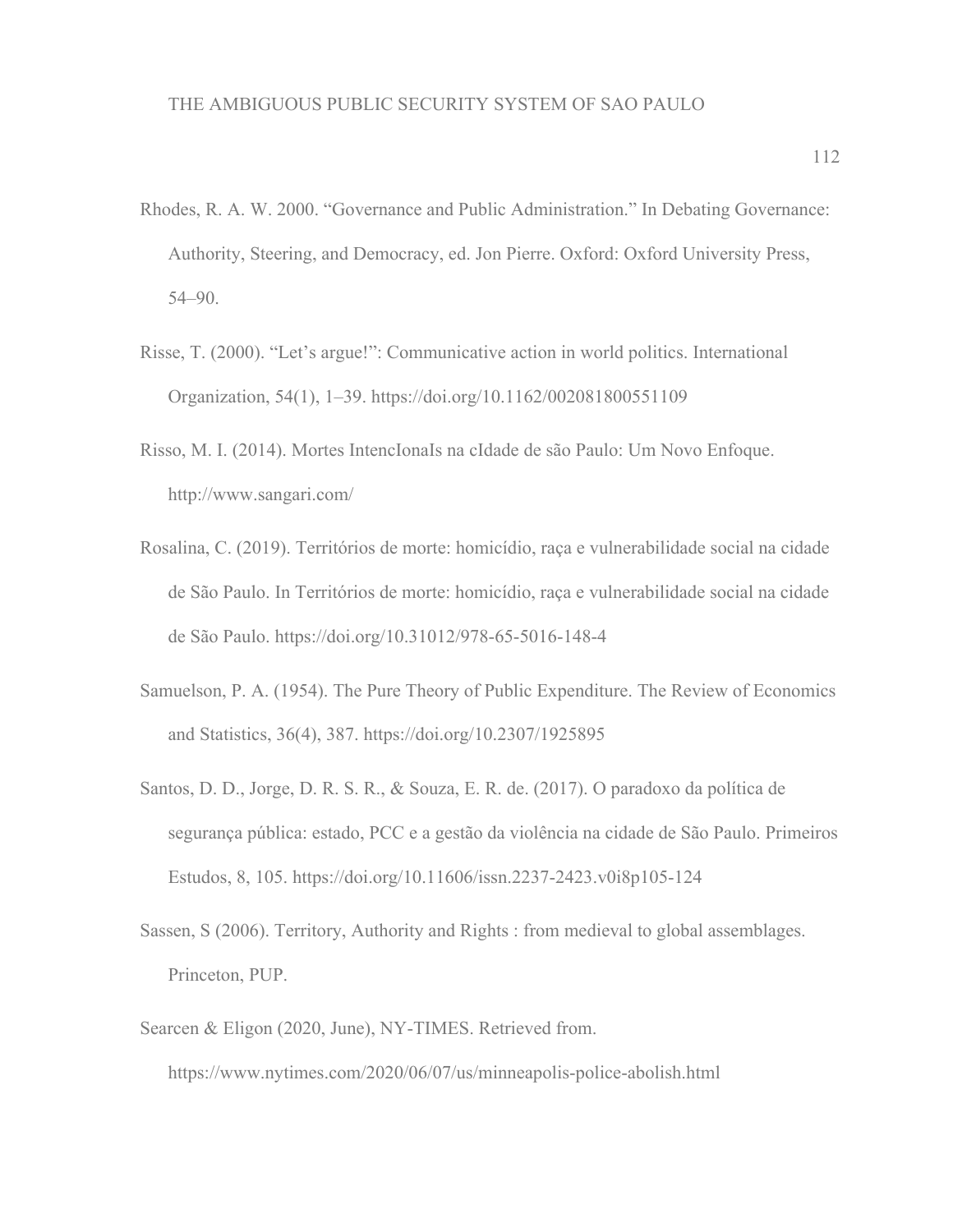Sbragia, A. (1993). "The European Community: A Balancing Act." Publius 23: 23–38

- Scharpf, F. W. (1997). Introduction. The problem- solving capacity of multi-level governance. In: Journal of European Public Policy, 4, 520–538.
- SSP-SP statistics. Retrieved from: <https://www.ssp.sp.gov.br/Estatistica/Mapas.aspx>
- Spiegel M. (2002) Public Safety as a Public Good. In: Crew M.A., Schuh J.C. (eds) Markets, Pricing, and Deregulation of Utilities. Topics in Regulatory Economics and Policy Series, vol 40. Springer, Boston, MA. https://doi.org/10.1007/978-1-4615-0877-9\_9
- Stabile (2019, February). *Ponte*. Internal office affairs only investigates three police killings. Retrieved from:

<https://ponte.org/corregedoria-investiga-apenas-3-das-mortes-praticadas-pela-pm-em-sp/>

- Strickland, (2018, October). *Medium*. Influence of Private Actors in Public Policies. Retrieved from:
	- [https://medium.com/@jeremy.l.strickland/the-influence-of-the-private-sector-on-public-p](https://medium.com/@jeremy.l.strickland/the-influence-of-the-private-sector-on-public-policy-7e570f4a673c) [olicy-7e570f4a673c](https://medium.com/@jeremy.l.strickland/the-influence-of-the-private-sector-on-public-policy-7e570f4a673c)

Szabó, I & Risso, M (2018). Zahar editor Segurança Pública para Virar o Jogo.

Teixeira, A. F., & Gomes, R. C. (2019). Governança pública: uma revisão conceitual. Revista Do Serviço Público, 70(4), 519–550. https://doi.org/10.21874/rsp.v70i4.3089